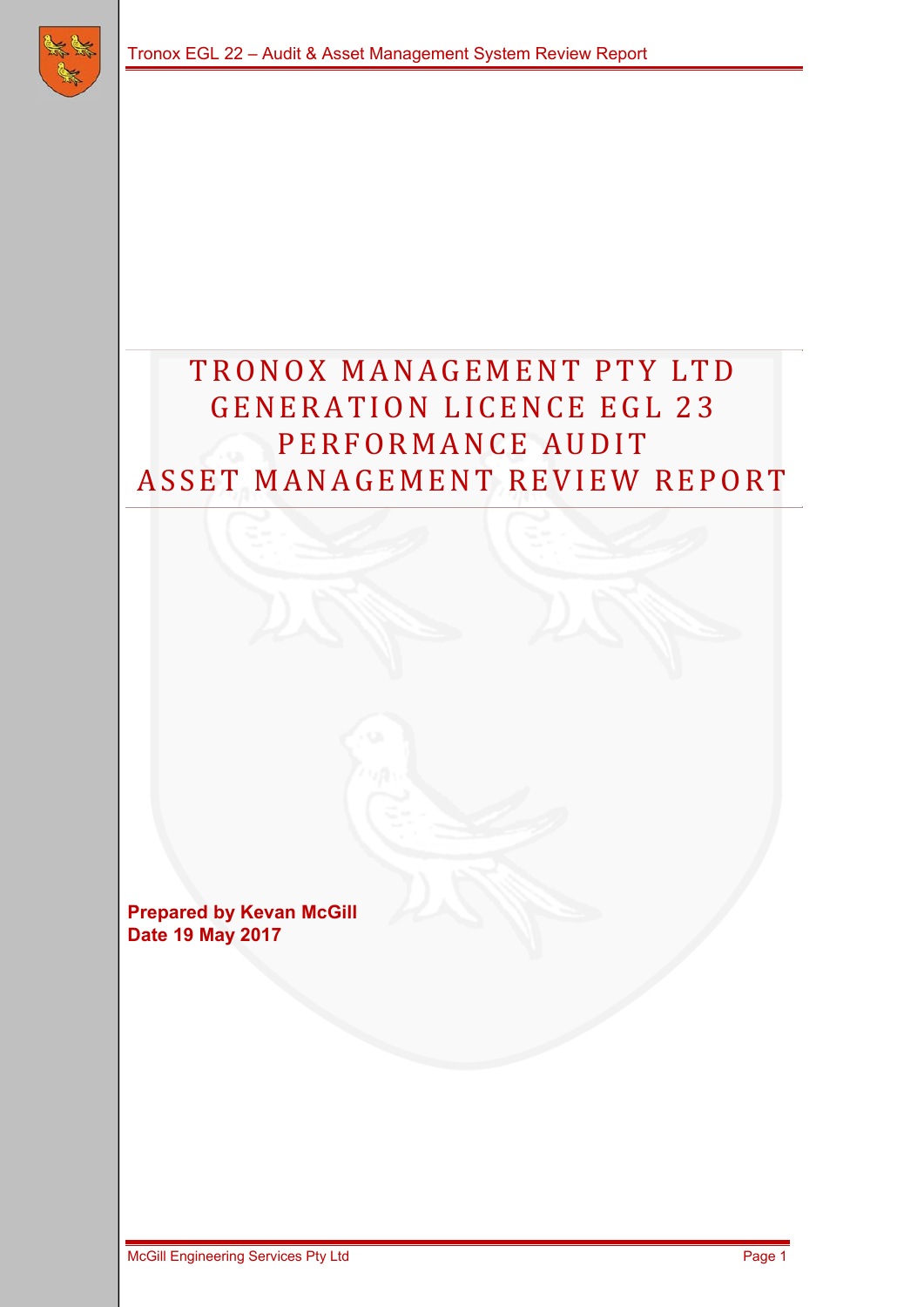Lloyd Owens Contract specialist Tronox Management Pty Ltd PERTH WA 6005

Dear Mr Owens

### **Performance Audit & Asset Management Review Electricity Licence**

The fieldwork on the performance audit of Generation Licence EGL23 for the audit period (1 January 2013 to 31 Oct 2016) is complete and I am pleased to submit the report to you. The report reflects my findings and opinions.

In my opinion, the Licensee has maintained a good level of compliance with the Licence conditions and integrity with the Licensee's reporting obligations. There are 2 noncompliances noted.

In my opinion, the Licensee maintained, in all material aspects, control procedures in relation to the Generation licence (EGL 23) for the audit period on the relevant clauses referred to within the scope section of this report.

In my opinion, the Licensee maintained, in all material aspects, effective control procedures and an effective asset management system in relation to the Generation licence (EGL 23) for the review period on the relevant clauses referred to within the scope section of this report.

Yours sincerely

Kevan McGill **Director** 

Date 19 May 2017

# **CONTENTS**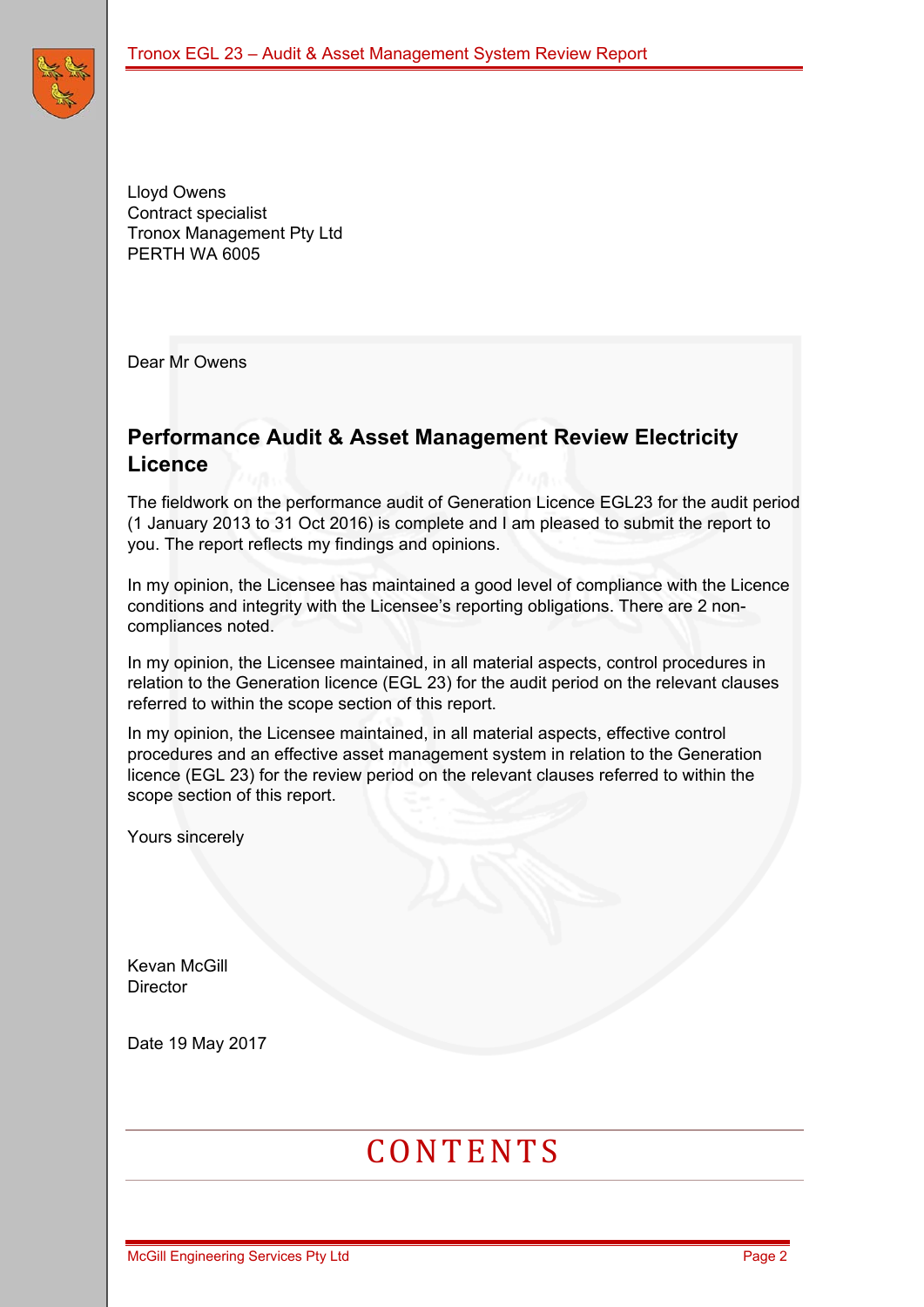| 1      |                                                                       |  |
|--------|-----------------------------------------------------------------------|--|
| 1.1    |                                                                       |  |
| 1.2    |                                                                       |  |
| 1.2.1  |                                                                       |  |
| 1.2.2  |                                                                       |  |
| 1.3    |                                                                       |  |
| 1.4    |                                                                       |  |
| 1.5    |                                                                       |  |
| 1.6    |                                                                       |  |
| 1.7    |                                                                       |  |
| 1.7.1  |                                                                       |  |
| 1.7.2  |                                                                       |  |
| 1.8    |                                                                       |  |
| 1.9    | Table of Current Review Asset System Deficiencies/ Recommendations 10 |  |
| 2      | Performance Audit & Asset Management System Review Performance Audit  |  |
| 2.1    |                                                                       |  |
| 2.2    |                                                                       |  |
| 2.3    |                                                                       |  |
| 2.4    |                                                                       |  |
| 2.5    |                                                                       |  |
| 2.6    |                                                                       |  |
| 2.7    |                                                                       |  |
| 2.8    |                                                                       |  |
| 2.9    |                                                                       |  |
| 2.10   |                                                                       |  |
| 2.11   |                                                                       |  |
| 2.12   |                                                                       |  |
| 2.13   |                                                                       |  |
| 2.13.1 |                                                                       |  |
| 2.13.2 |                                                                       |  |
| 2.14   |                                                                       |  |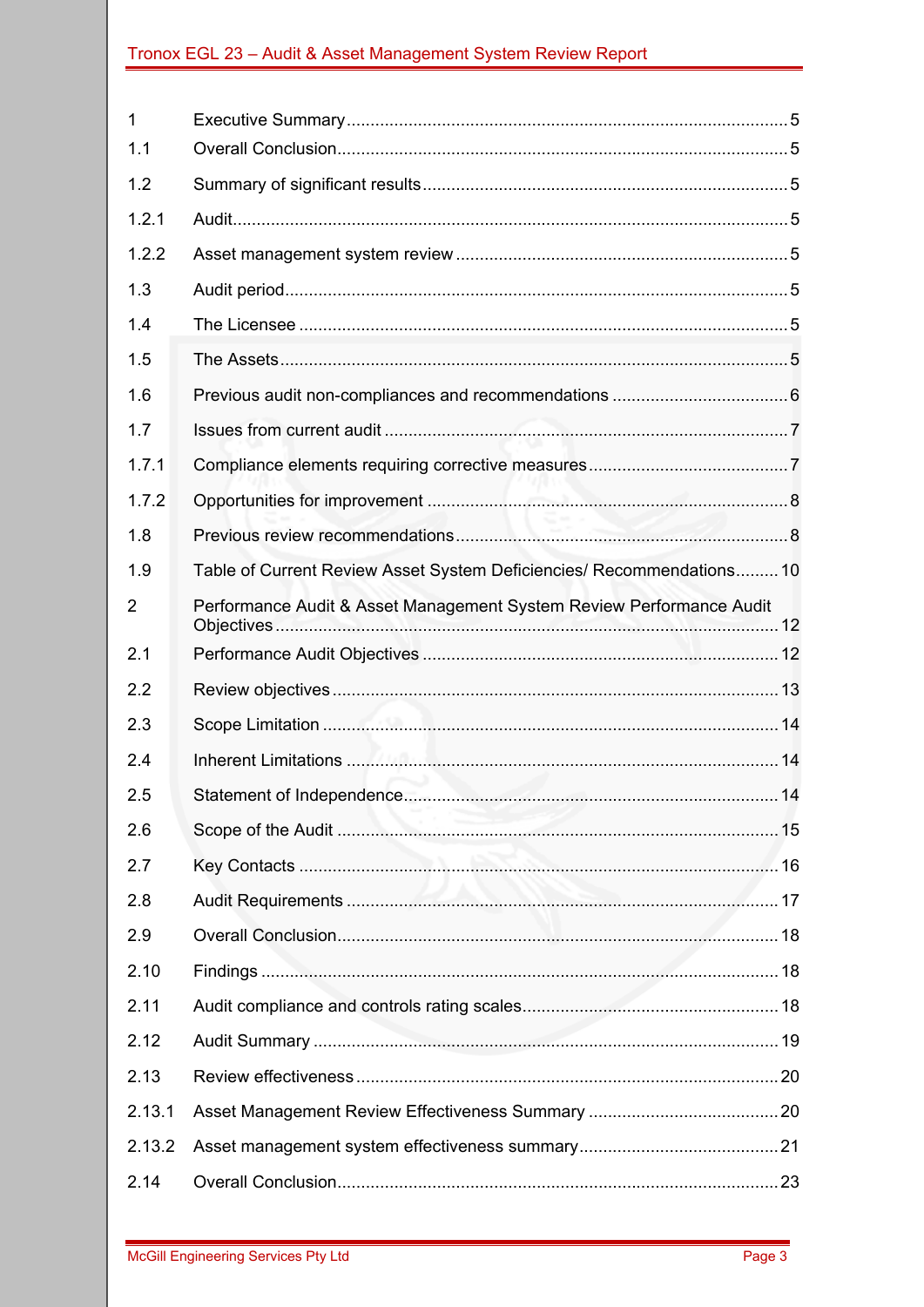| 2.15   |                                                                              |  |  |  |
|--------|------------------------------------------------------------------------------|--|--|--|
| 2.15.1 |                                                                              |  |  |  |
| 2.15.2 |                                                                              |  |  |  |
| 2.15.3 |                                                                              |  |  |  |
| 2.16   |                                                                              |  |  |  |
| 2.16.1 |                                                                              |  |  |  |
| 2.16.2 |                                                                              |  |  |  |
| 2.17   |                                                                              |  |  |  |
| 2.18   |                                                                              |  |  |  |
| 2.19   |                                                                              |  |  |  |
| 2.19.1 |                                                                              |  |  |  |
| 2.19.2 |                                                                              |  |  |  |
| 2.19.3 | Electricity Industry Metering Code - Licence Conditions and Obligations (all |  |  |  |
| 2.20   | Asset management system review results and recommendations44                 |  |  |  |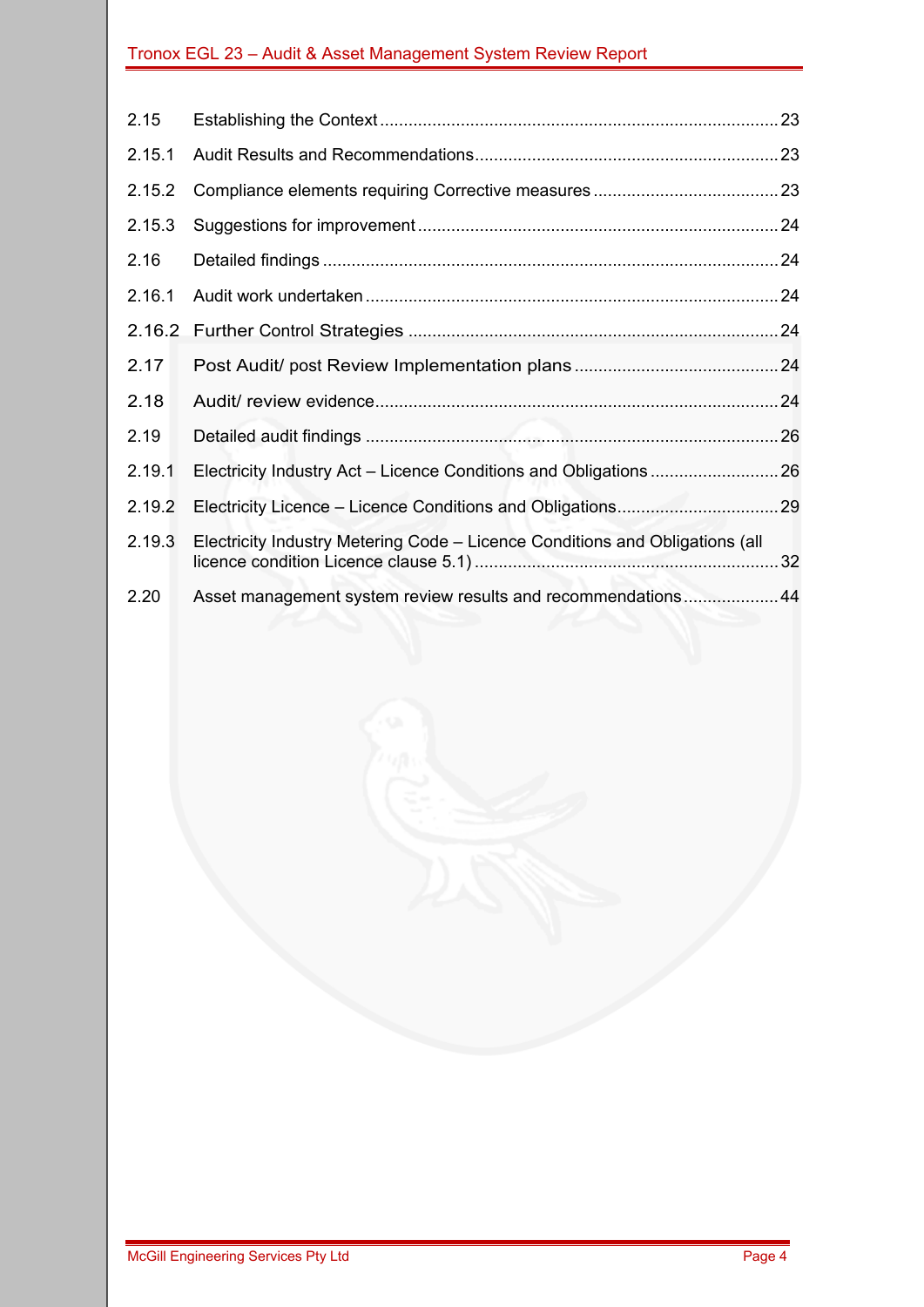

# 1 EXECUTIVE SUMMARY

This performance audit and asset management system review was conducted in accordance with the guidelines issued by the Economic Regulation Authority (ERA*)* for the audit period (1 January 2013 to 31 Oct 2016).

### 1.1 OVERALL CONCLUSION

In my opinion, the Licensee has maintained a good level of compliance with the licence conditions. There were 2 non-compliances requiring corrective actions. There are no issues with the integrity of reporting to the ERA or other statutory organisations.

In my opinion, the Licensee maintained, in all material aspects, effective control procedures in relation to the Generation Licence (EGL 23) for the audit period based on the relevant clauses referred to within the scope section of this report.

In my opinion, the Licensee maintained, in all material aspects, effective control procedures and an effective asset management system in relation to the Generation Licence (EGL 23) for the review period on the relevant clauses referred to within the scope section of this report.

### 1.2 SUMMARY OF SIGNIFICANT RESULTS

#### 1.2.1 AUDIT

There are 2 non-compliances (items 105 and 124).

#### 1.2.2 ASSET MANAGEMENT SYSTEM REVIEW

There is one issue that is required to improve the effectiveness of the asset management system.

### 1.3 AUDIT PERIOD

This audit covers the period 1 January 2013 to 31 Oct 2016. The previous audit/review period was 24 December 2010 to 31 December 2012.

#### 1.4 THE LICENSEE

Tronox Management (*Tronox)* holds an Electricity Generation Licence (EGL 23) issued by the Economic Regulation Authority under the Electricity Industry Act 2004. This performance audit was conducted in accordance with the guidelines issued by the Economic Regulation Authority (ERA*)* to assess Tronox's level of compliance with the licence conditions.

#### 1.5 THE ASSETS

Tronox is a large producer of titanium dioxide and the KMK Cogeneration plant is colocated at Kwinana in Western Australia with the titanium dioxide pigment plant. Tronox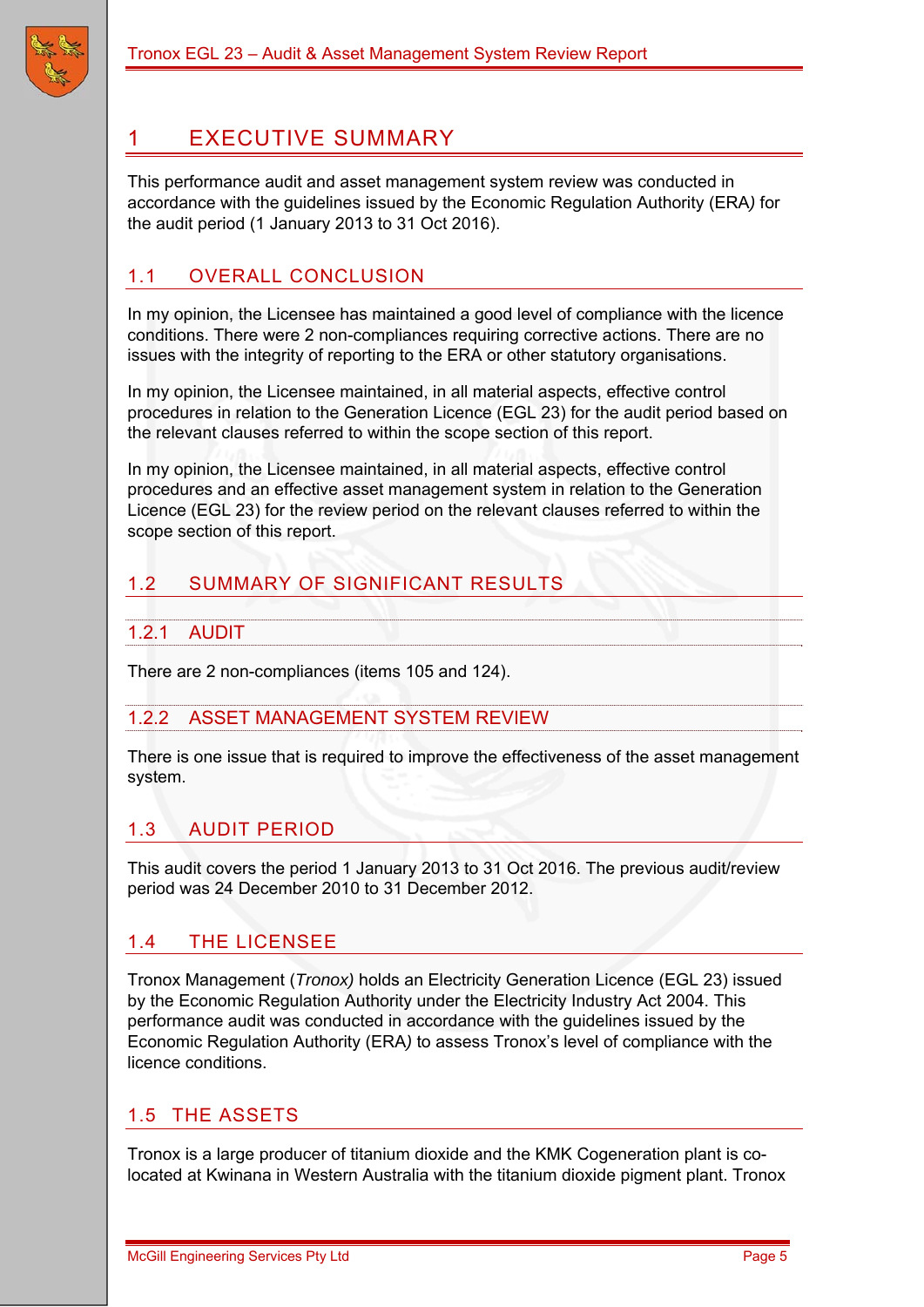is publicly listed company with diverse interests and is listed on the New York Stock Exchange. The KMK cogeneration facility consists of a 36MW Frame 6 gas turbine and heat recovery steam generator, (HRSG), that supplies power and steam to the facility and also exports excess power as part of the balancing market through the South West Interconnected System, SWIS. The Cogen plant is operated and maintained by a third party- Monadelphous Group Limited. Tronox provides the operating framework (electricity and steam output) and approves any maintenance outside of the routine maintenance specified in the Operating and Maintenance Agreement.

The generator was originally part of the Verve fleet at Pinjar Power Station and relocated to Kwinana by Verve (then Western Power) as part of a supply agreement. The plant was subsequently purchased by Tronox. The Licensee is primarily a mineral manufacturer on this site and generation of electricity is secondary to mineral production and to that end the key output of the plant is production steam and then electricity for manufacturing and if there is excess to participate in the electricity market.

The records and areas covered by the Licence were inspected and interviews were also held with key personnel at the Kwinana licence area.

### 1.6 PREVIOUS AUDIT NON-COMPLIANCES AND RECOMMENDATIONS

There are issues from previous audit.

| <b>Table of Previous Non-Compliances and Audit Recommendations</b> |                                                                                |                                                                                                                                                                                                                                                                                                                    |                                |                                                                                                                                                                          |  |  |  |
|--------------------------------------------------------------------|--------------------------------------------------------------------------------|--------------------------------------------------------------------------------------------------------------------------------------------------------------------------------------------------------------------------------------------------------------------------------------------------------------------|--------------------------------|--------------------------------------------------------------------------------------------------------------------------------------------------------------------------|--|--|--|
| A. Resolved before end of previous audit period                    |                                                                                |                                                                                                                                                                                                                                                                                                                    |                                |                                                                                                                                                                          |  |  |  |
| <b>Reference</b><br>(no./year)                                     | (Compliance rating/<br><b>Legislative Obligation/</b><br>details of the issue) | Auditors'<br><b>Recommendation</b>                                                                                                                                                                                                                                                                                 | <b>Date</b><br><b>Resolved</b> | <b>Further action required</b><br>(Yes/No/Not Applicable)<br><b>Details of further action</b><br>required including current<br>recommendation reference if<br>applicable |  |  |  |
|                                                                    | <b>B. Resolved during current Audit period</b>                                 |                                                                                                                                                                                                                                                                                                                    |                                |                                                                                                                                                                          |  |  |  |
| <b>Reference</b><br>(no./year)                                     | (Compliance rating/<br><b>Legislative Obligation/</b><br>details of the issue) | Auditors'<br>Recommendation                                                                                                                                                                                                                                                                                        | <b>Date</b><br><b>Resolved</b> | <b>Further action required</b><br>(Yes/No/Not Applicable)<br><b>Details of further action</b><br>required including current<br>recommendation reference if<br>applicable |  |  |  |
| 2/2013<br>105                                                      | Non-compliant 2<br>Generating Licence 4.1<br>Pay Licence fees on time          | As there was a near late<br>payment. Required reminder<br>from the ERA and one<br>missed payment due to the<br>licensee being unaware of<br>requirement. Consideration<br>could be given to including<br>the requirement in the<br>InControl system and<br>including in the legal & Other<br>Obligations Register. | 2013                           | While there was a controls issue<br>raised in 2013 the action was<br>lineffective and further action is<br>required (2/2016)                                             |  |  |  |
| 3/2013<br>124                                                      | Non-compliant 2<br>Generating Licence 16.1<br>Make reports on time             | As this requirement has<br>been late and addressed<br>with an internal action plan<br>(i.e. inclusion as scheduled<br>event in InControl) future<br>compliance should be<br>expected.<br>However, consideration<br>could also be given to<br>including in the Legal and<br>Other Obligations Register.             | 2013                           | While there was a controls issue<br>raised in 2013 the action was<br>lineffective and further action is<br>required (2/2016)                                             |  |  |  |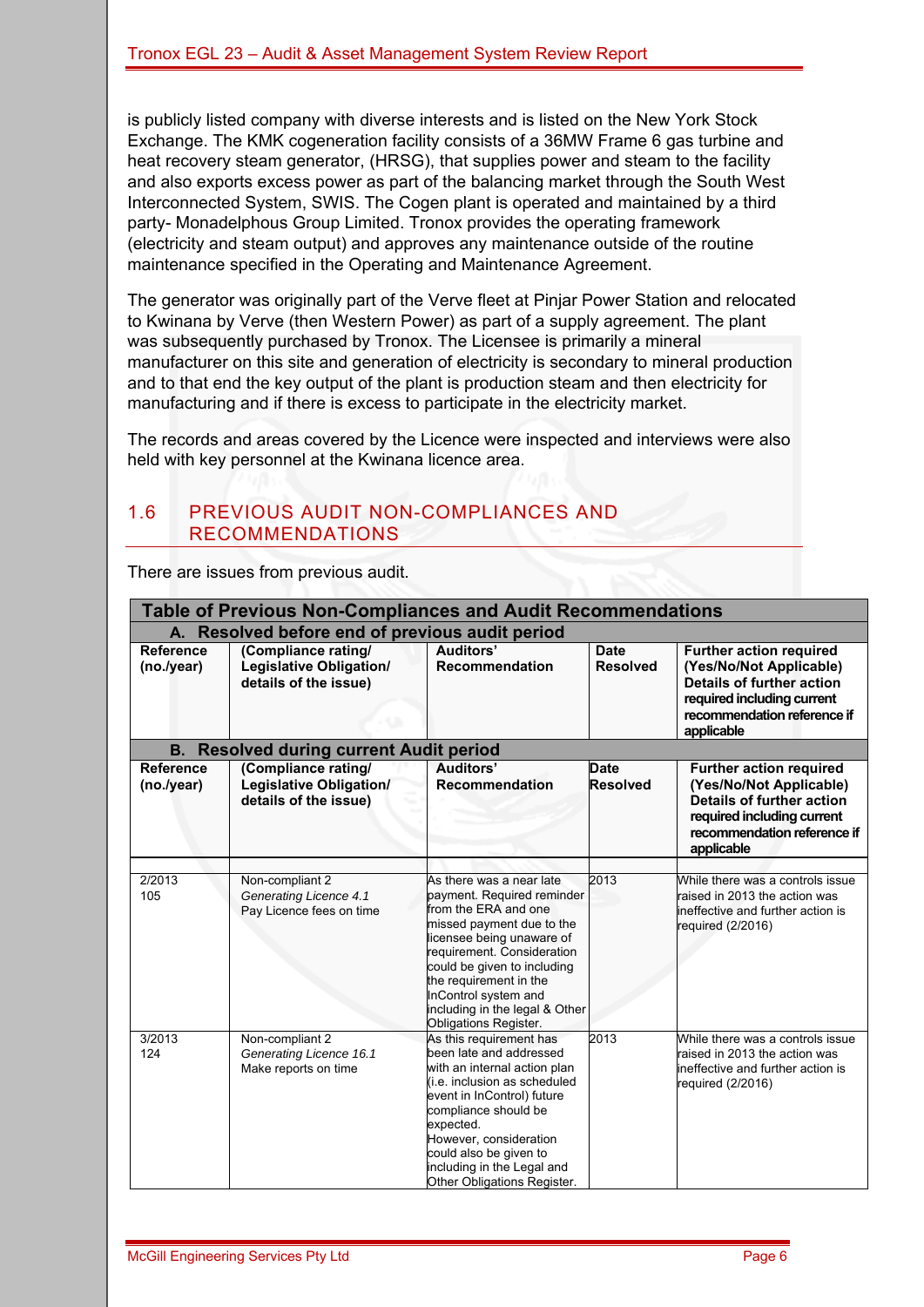| C. Unresolved at end of current Audit period |                                                                                        |                  |                                |                                                                                                                                                                          |  |  |
|----------------------------------------------|----------------------------------------------------------------------------------------|------------------|--------------------------------|--------------------------------------------------------------------------------------------------------------------------------------------------------------------------|--|--|
| <b>Reference</b><br>(no./year)               | (Compliance rating/<br>Legislative Obligation/ details Recommendation<br>of the issue) | <b>Auditors'</b> | <b>Date</b><br><b>Resolved</b> | <b>Further action required</b><br>(Yes/No/Not Applicable)<br><b>Details of further action</b><br>required including current<br>recommendation reference if<br>applicable |  |  |
|                                              |                                                                                        |                  |                                |                                                                                                                                                                          |  |  |
|                                              |                                                                                        |                  |                                |                                                                                                                                                                          |  |  |
|                                              |                                                                                        |                  |                                |                                                                                                                                                                          |  |  |

### Opportunities for Improvement (2013)

|                                | <b>Table of Previous Non-Compliances and Audit Recommendations</b>                                                                                                     |                                                                                                                                                                                                                                                                   |                      |                                                                                                                                                                          |
|--------------------------------|------------------------------------------------------------------------------------------------------------------------------------------------------------------------|-------------------------------------------------------------------------------------------------------------------------------------------------------------------------------------------------------------------------------------------------------------------|----------------------|--------------------------------------------------------------------------------------------------------------------------------------------------------------------------|
|                                | Resolved before end of previous audit period<br>А.                                                                                                                     |                                                                                                                                                                                                                                                                   |                      |                                                                                                                                                                          |
| <b>Reference</b><br>(no./year) | (Compliance rating/<br><b>Legislative Obligation/</b><br>details of the issue)                                                                                         | Auditors'<br><b>Recommendation</b>                                                                                                                                                                                                                                | <b>Date Resolved</b> | <b>Further action required</b><br>(Yes/No/Not Applicable)<br><b>Details of further action</b><br>required including current<br>recommendation reference if<br>applicable |
|                                |                                                                                                                                                                        |                                                                                                                                                                                                                                                                   |                      |                                                                                                                                                                          |
| 1/2013<br>101                  | <b>Resolved during current Audit period</b><br><b>B.</b><br>Compliant 4<br><b>Generating Licence 14.1</b><br>Improve controls on asset<br>management review scheduling | To ensure ongoing<br>compliance,<br>consideration could be<br>given to formalising the<br>scheduling of the audit<br>through including the<br>requirement in the legal<br>and other obligations<br>register or scheduling<br>as event in the<br>Incontrol System. | 2013                 | No                                                                                                                                                                       |
| C.                             | Unresolved at end of current Audit period                                                                                                                              |                                                                                                                                                                                                                                                                   |                      |                                                                                                                                                                          |
| <b>Reference</b><br>(no./year) | (Compliance rating/<br>Legislative Obligation/<br>details of the issue)                                                                                                | Auditors'<br><b>Recommendation</b>                                                                                                                                                                                                                                | Date Resolved        | <b>Further action required</b><br>(Yes/No/Not Applicable)<br><b>Details of further action</b><br>required including current<br>recommendation reference if<br>applicable |
|                                |                                                                                                                                                                        |                                                                                                                                                                                                                                                                   |                      |                                                                                                                                                                          |

### 1.7 ISSUES FROM CURRENT AUDIT

There are 2 issues from current audit.

#### 1.7.1 COMPLIANCE ELEMENTS REQUIRING CORRECTIVE MEASURES

The actions requiring corrective measures are: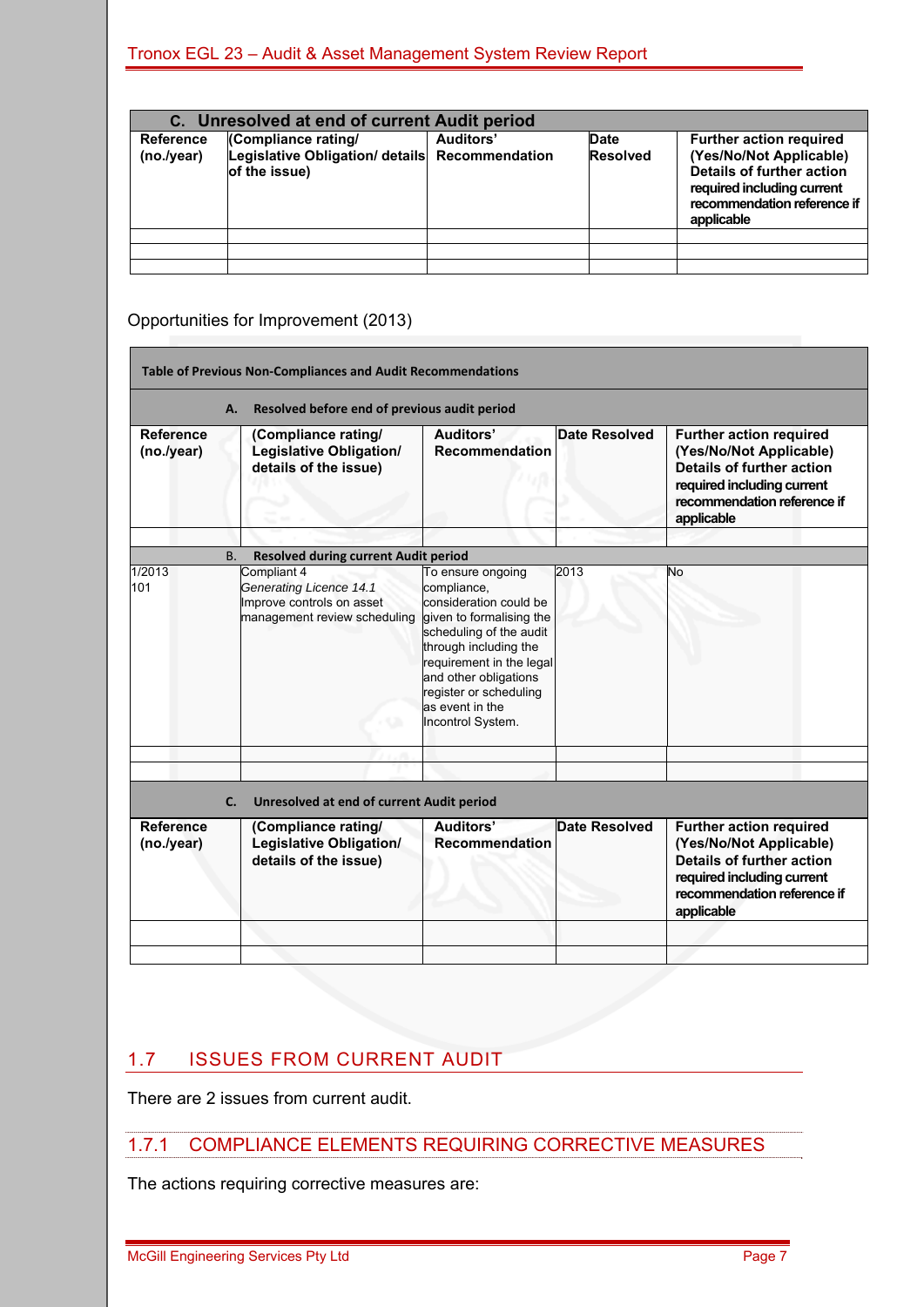|                                | Table of Current Audit Non-Compliances/Recommendations                                                                                                |                                                 |                                                                    |
|--------------------------------|-------------------------------------------------------------------------------------------------------------------------------------------------------|-------------------------------------------------|--------------------------------------------------------------------|
|                                | A. Resolved during current Audit period                                                                                                               |                                                 |                                                                    |
| <b>Reference</b><br>(no./year) | <b>Non-Compliance/Controls</b><br>improvement (Rating / Legislative<br><b>Obligation / Details of Non</b><br>Compliance or inadequacy of<br>controls) | Date Resolved (& management<br>action taken)    | <b>Auditors comments</b>                                           |
|                                |                                                                                                                                                       |                                                 |                                                                    |
|                                | B. Unresolved at end of current Audit period                                                                                                          |                                                 |                                                                    |
| <b>Reference</b><br>(no./year) | <b>Non-Compliance/Controls</b><br>improvement (Rating / Legislative<br><b>Obligation / Details of Non</b><br>Compliance or inadequacy of<br>controls) | <b>Auditors' Recommendation</b>                 | <b>Management action</b><br>taken by end of<br><b>Audit period</b> |
| 1/2016<br>105                  | C <sub>2</sub><br>Generating Licence 4.1<br>Pay Licence fees on time                                                                                  | Improve controls for regulatory<br>requirements | Implement by June<br>2017                                          |
| 2/2016<br>124                  | C <sub>2</sub><br>Generating Licence 16.1<br>Make reports on time                                                                                     | Improve controls for regulatory<br>requirements | Implement by June<br>2017                                          |

### 1.7.2 OPPORTUNITIES FOR IMPROVEMENT

|                                | <b>Table of Current Audit Non-Compliances/Recommendations</b>                                                                                  |  |                                                                            |  |  |  |
|--------------------------------|------------------------------------------------------------------------------------------------------------------------------------------------|--|----------------------------------------------------------------------------|--|--|--|
|                                | Unresolved at end of current Audit period                                                                                                      |  |                                                                            |  |  |  |
| <b>Reference</b><br>(no./year) | Non-Compliance/Controls<br>improvement (Rating / Legislative<br><b>Obligation / Details of Non</b><br>Compliance or inadequacy of<br>controls) |  | Auditors' Recommendation Management action taken by<br>end of Audit period |  |  |  |
|                                |                                                                                                                                                |  |                                                                            |  |  |  |

### 1.8 PREVIOUS REVIEW RECOMMENDATIONS

Recommendations from last review (2013):

# **Previous review ineffective components recommendations**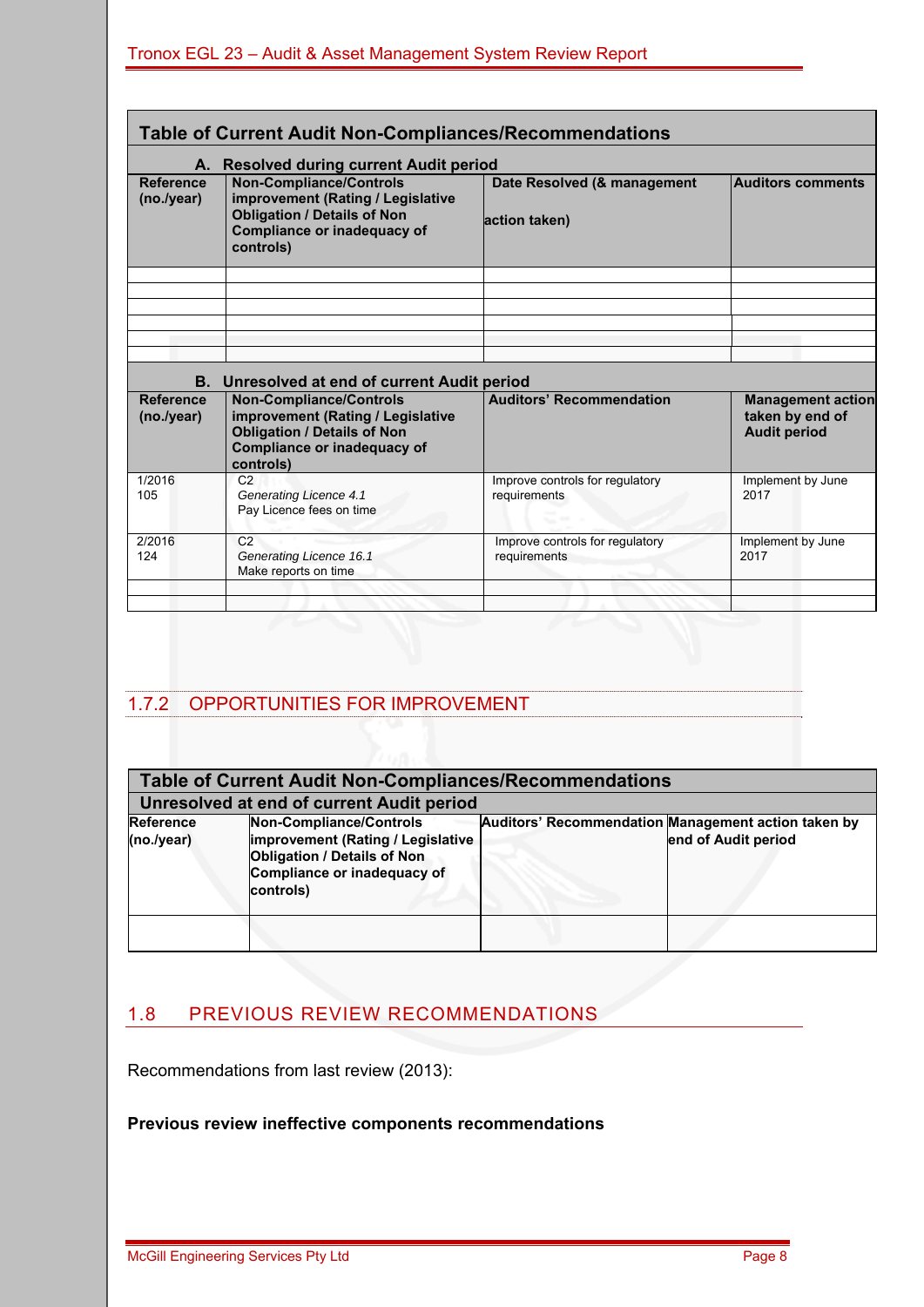### **Table of Previous Review Ineffective Components Recommendations**

### **A. Resolved before end of previous review period**

| $199.9$ $19.1$                 |                                                                                                                                            |  |                                                       |  |                                |                                                                                                                                                                            |  |
|--------------------------------|--------------------------------------------------------------------------------------------------------------------------------------------|--|-------------------------------------------------------|--|--------------------------------|----------------------------------------------------------------------------------------------------------------------------------------------------------------------------|--|
| <b>Reference</b><br>(no./year) | (Asset management<br>effectiveness rating/ Asset<br><b>Management System</b><br><b>Component &amp; Criteria /</b><br>details of the issue) |  | Auditors'<br><b>Recommendation</b><br>or action taken |  | <b>Date</b><br><b>Resolved</b> | <b>Further action required</b><br>(Yes/No/Not Applicable) &<br><b>Details of further action</b><br>required including current<br>recommendation reference if<br>applicable |  |
|                                |                                                                                                                                            |  |                                                       |  |                                |                                                                                                                                                                            |  |
|                                |                                                                                                                                            |  |                                                       |  |                                |                                                                                                                                                                            |  |
|                                |                                                                                                                                            |  |                                                       |  |                                |                                                                                                                                                                            |  |
|                                |                                                                                                                                            |  |                                                       |  |                                |                                                                                                                                                                            |  |
|                                |                                                                                                                                            |  |                                                       |  |                                |                                                                                                                                                                            |  |

|                                | <b>B. Resolved during current Review period</b>                                                                                                        | Auditors'                                                                                                                                                                                                                                        |                                |                                                                                                                                                                     |
|--------------------------------|--------------------------------------------------------------------------------------------------------------------------------------------------------|--------------------------------------------------------------------------------------------------------------------------------------------------------------------------------------------------------------------------------------------------|--------------------------------|---------------------------------------------------------------------------------------------------------------------------------------------------------------------|
| <b>Reference</b><br>(no./year) | (Asset management<br>effectiveness rating/<br><b>Asset Management System</b><br>Component & Criteria /<br>details of the issue)                        | <b>Recommendation</b>                                                                                                                                                                                                                            | <b>Date</b><br><b>Resolved</b> | <b>Further action required</b><br>(Yes/No/Not Applicable)<br>& Details of further action<br>required including current<br>recommendation<br>reference if applicable |
| 1/2013<br>1.7                  | A2<br>Likelihood and consequences of asset<br>failure are predicted                                                                                    | Document a<br>contingency plan for<br>failure of Cogen assets<br>in conjunction with<br>Monadelphous and FM<br>Global which considers<br>the risk of such failures.<br>Contingency plans be<br>documented and details<br>investigated            | 2013                           | N/A                                                                                                                                                                 |
| 2/2013<br>7.5                  | A2<br>Data backup procedures appear<br>Adequate<br>Manual back up to CD's is vulnerable tosystem is<br>error and an automated system is<br>recommended | Manual back up to CD's<br>is vulnerable to error<br>and an automated<br>recommended.<br>Tronox to review with<br>Monadelphous their<br>proposed automated<br>system for data back up<br>and determine if this will<br>benefit data security.     | 2013                           | N/A                                                                                                                                                                 |
| 3/2013<br>7.6                  | A2<br>Key computations related to licensee<br>performance reporting are materially<br>accurate<br>There is no method of verifying<br>accuracy.         | Since there is no kWh<br>check metering<br>calibration should be<br>reviewed or some<br>means of checking<br>implemented.<br>Tronox to review with<br>Western Power, their<br>ability to carry out<br>calibration of their<br>electrical meters. | 2013                           | N/A                                                                                                                                                                 |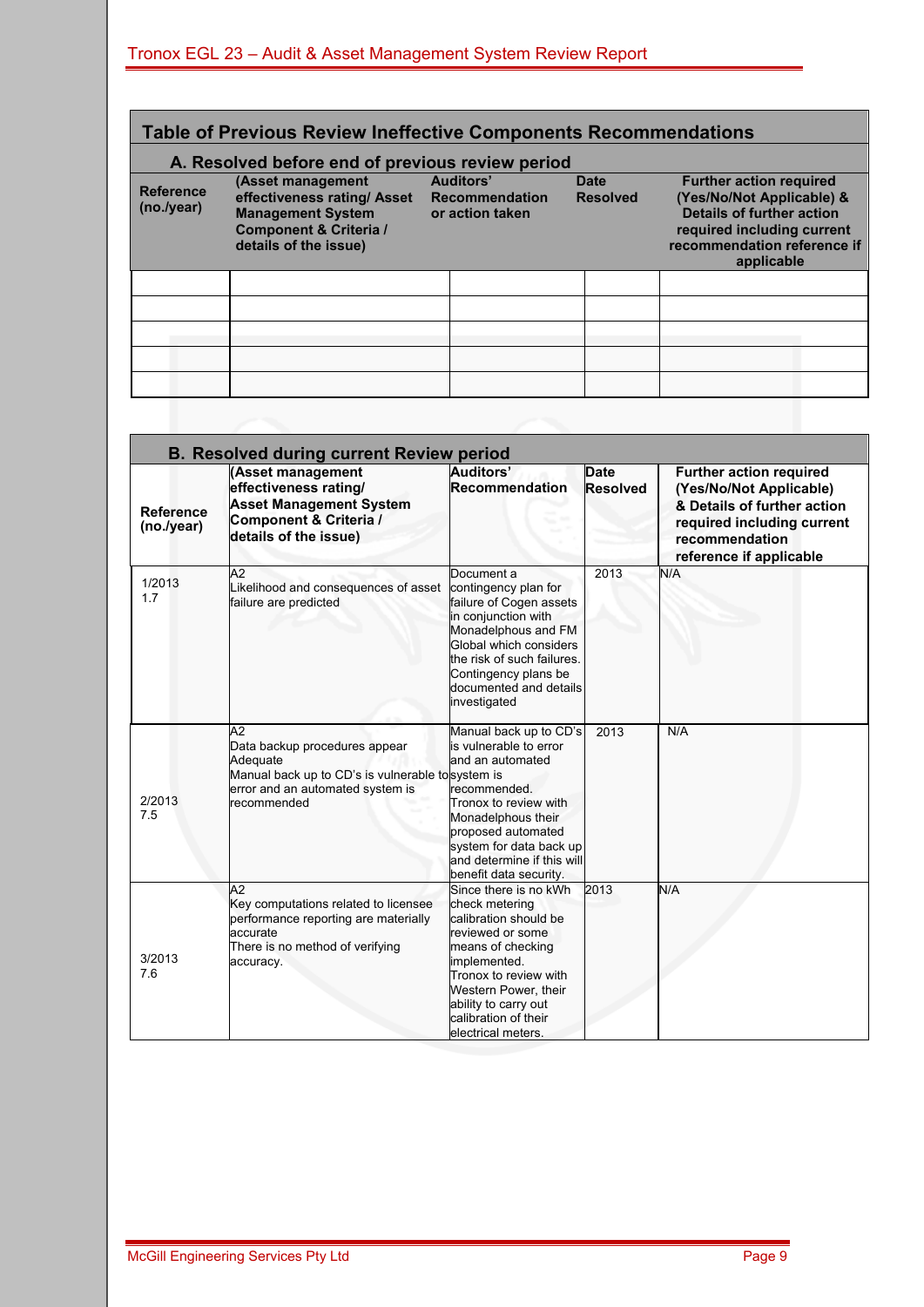|                                | <b>B. Resolved during current Review period</b><br>(Asset management                                                            | <b>Auditors'</b>                                                                                                                                                                                                                                                              | <b>Date</b>     |                                                                                                                                                                     |
|--------------------------------|---------------------------------------------------------------------------------------------------------------------------------|-------------------------------------------------------------------------------------------------------------------------------------------------------------------------------------------------------------------------------------------------------------------------------|-----------------|---------------------------------------------------------------------------------------------------------------------------------------------------------------------|
| <b>Reference</b><br>(no./year) | effectiveness rating/<br><b>Asset Management System</b><br>Component & Criteria /<br>details of the issue)                      | Recommendation                                                                                                                                                                                                                                                                | <b>Resolved</b> | <b>Further action required</b><br>(Yes/No/Not Applicable)<br>& Details of further action<br>required including current<br>recommendation<br>reference if applicable |
|                                | A2<br>Contingency plans are documented,<br>understood and tested to confirm their<br>operability and to cover higher risks      | Contingency plans be<br>documented and details<br>investigated<br>Contingency plans<br>seem to be adequate<br>apart from those for a<br>transformer failure<br>which appear not to be<br>clearly documented or                                                                | 2013            | N/A                                                                                                                                                                 |
|                                |                                                                                                                                 | detail designed. The<br>likelihood of a<br>transformer failure is<br>low and the financial<br>risk for<br>Tronox is considered<br>acceptable. The<br>consequences on the<br>SWIN are also low<br>considering the small<br>contribution provided by<br>the Co-gen, <1%, to the |                 |                                                                                                                                                                     |
| 4/2013<br>9.1                  |                                                                                                                                 | overall SWIN<br>generation capacity.<br>Contingency plans be<br>documented and details<br>investigated e.g. there<br>is no defined<br>contingency in event of<br>the step up transformer<br>failing, if such an event<br>were to occur the                                    |                 |                                                                                                                                                                     |
|                                |                                                                                                                                 | industry network would<br>be used to help find<br>a solution. A step up<br>transformer failure<br>would prevent exporting<br>of power but the<br>pigment process could<br>continue using power<br>from the SWIN, this is<br>currently an acceptable<br>risk to Tronox         |                 |                                                                                                                                                                     |
|                                | C. Unresolved at end of current Review period                                                                                   |                                                                                                                                                                                                                                                                               |                 |                                                                                                                                                                     |
| <b>Reference</b><br>(no./year) | (Asset management<br>effectiveness rating/<br><b>Asset Management System</b><br>Component & Criteria /<br>details of the issue) | <b>Auditors' Recommendation</b>                                                                                                                                                                                                                                               |                 | <b>Further action required</b><br>(Yes/No/Not Applicable)<br>& Details of further action<br>required                                                                |
|                                |                                                                                                                                 |                                                                                                                                                                                                                                                                               |                 |                                                                                                                                                                     |

### 1.9 TABLE OF CURRENT REVIEW ASSET SYSTEM DEFICIENCIES/ RECOMMENDATIONS

#### **Table of Current Review Asset System Deficiencies/Recommendations**

**A. Resolved during current Review period**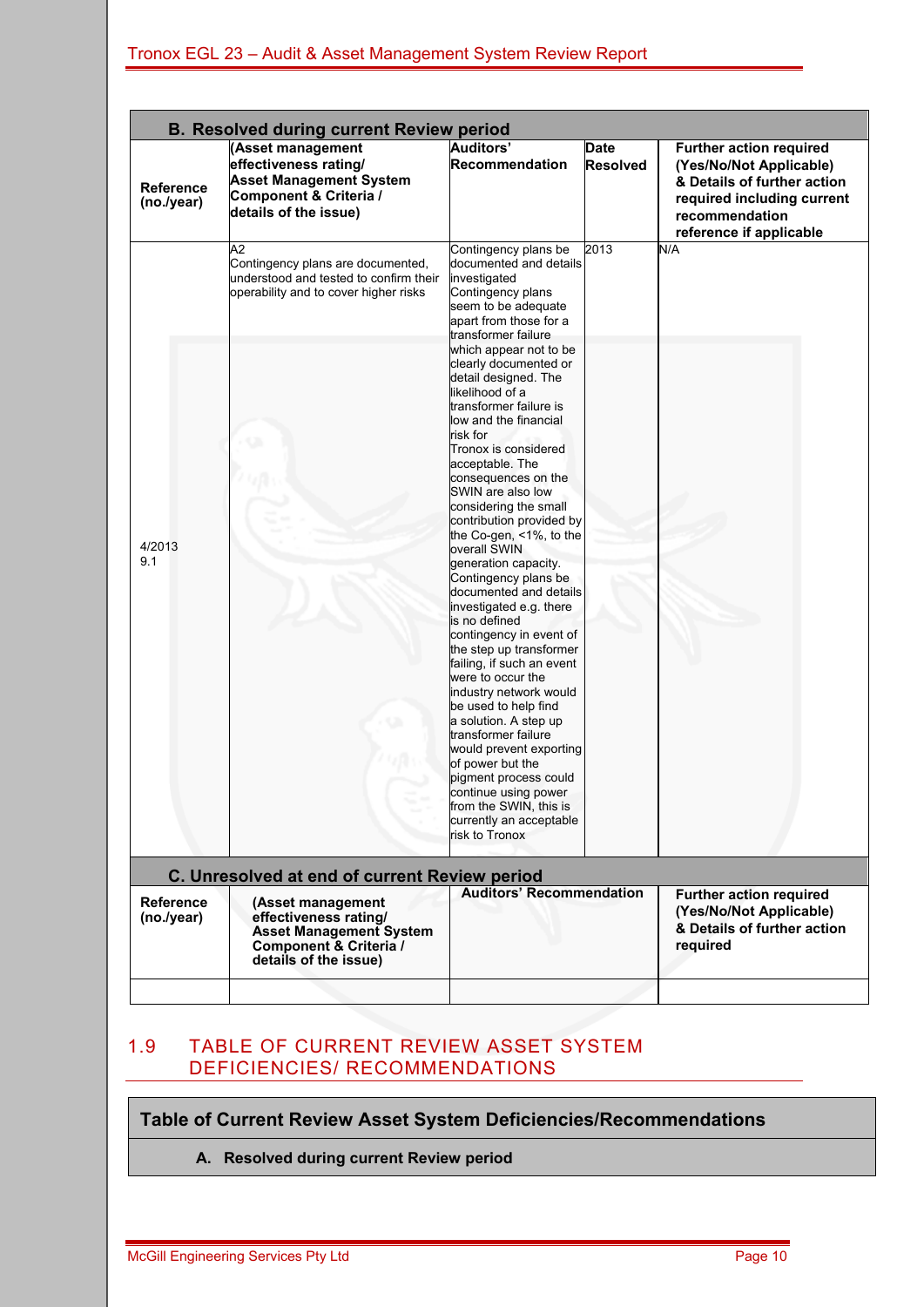| <b>Reference</b><br>(no./year) | <b>Asset System Deficiency</b><br>(Rating/ Asset Management<br><b>System Component &amp;</b><br><b>Effectiveness Criteria /</b><br><b>Details of Asset System</b><br>Deficiency) | Date Resolved (& management<br>action taken) | <b>Auditors comments</b> |
|--------------------------------|----------------------------------------------------------------------------------------------------------------------------------------------------------------------------------|----------------------------------------------|--------------------------|
|                                |                                                                                                                                                                                  |                                              |                          |
|                                | B. Unresolved at end of current Review period                                                                                                                                    |                                              |                          |
| Reference                      | <b>Asset System Deficiency</b>                                                                                                                                                   | <b>Auditors Recommendation</b>               | <b>Management action</b> |
| (no./year)                     | (Rating/ Asset Management                                                                                                                                                        |                                              | taken by end of audit    |
|                                | <b>System Component &amp;</b><br><b>Effectiveness Criteria /</b><br><b>Details of Asset System</b><br>Deficiency)                                                                |                                              | period                   |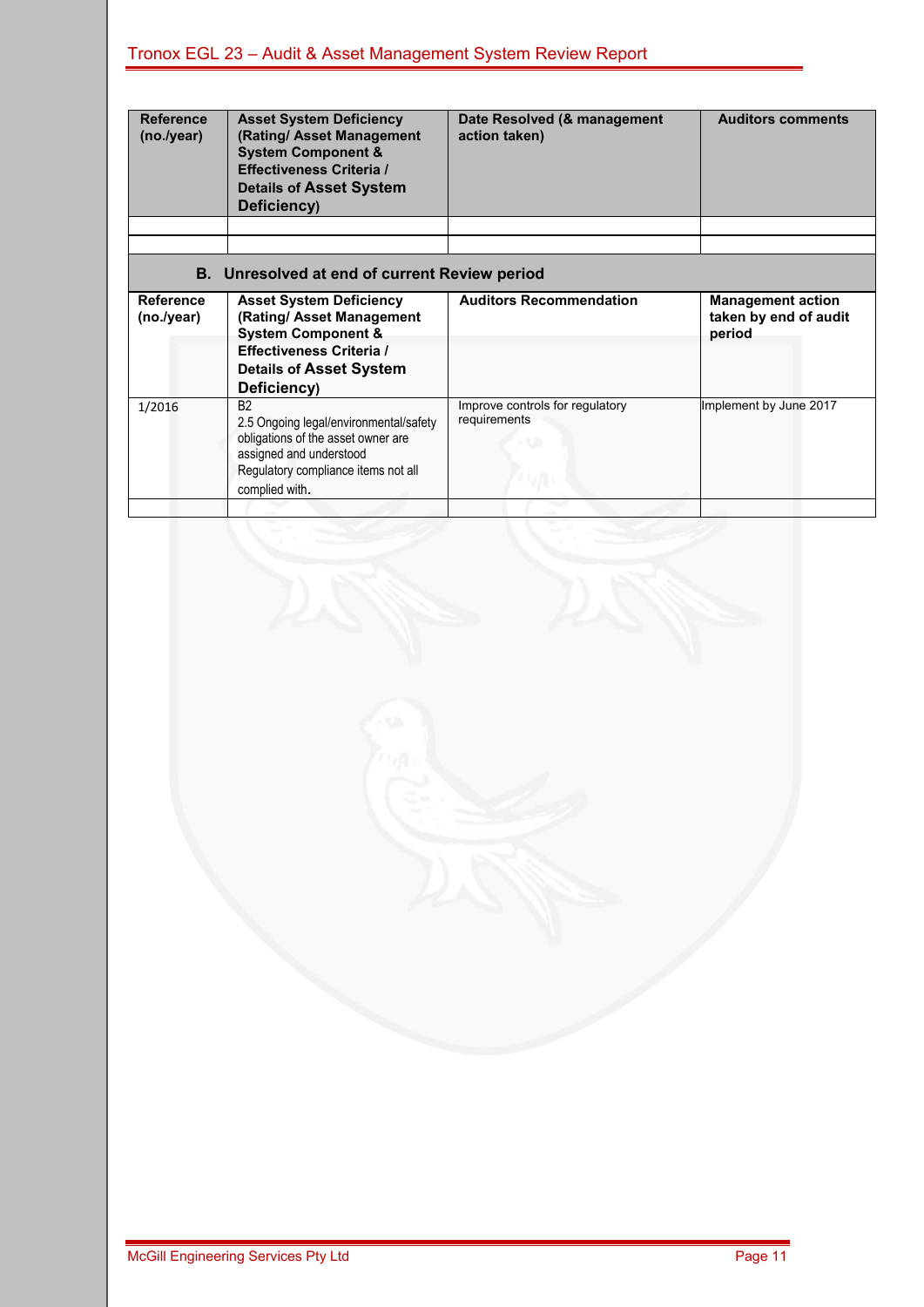# 2 PERFORMANCE AUDIT & ASSET MANAGEMENT SYSTEM REVIEW PERFORMANCE AUDIT **OBJECTIVES**

### 2.1 PERFORMANCE AUDIT OBJECTIVES

Under section 13 of the *Electricity Industry Act 2004* (the Act), it is a requirement that every licensee provide the Economic Regulation Authority (ERA) not less than once in every period of 2 years or longer as the ERA allows with a performance audit conducted by an independent expert acceptable to the ERA.

The primary objective of the audit is to audit the effectiveness of measures taken by the Licensee to maintain quality and performance standards. The Act states a performance audit is an audit of the effectiveness of measures taken by the Licensee to meet the performance criteria specified in the licence. The licence states that performance standards are contained in applicable legislation. Performance criteria are defined in the licence as*:*

- (a) the terms and conditions of the *licence*; and
- (b) any other relevant matter in connection with the applicable legislation that the ERA determines should form part of the audit.

The licence also provides for individual licence conditions namely - the *ERA* may prescribe individual performance standards in relation to the Licensee of its obligations under this licence or the applicable legislation (the Act and subordinate legislation).

The audit and review are to be conducted in accordance with the prevailing ERA documents "Audit Guidelines: Electricity and Gas Licences (hereinafter "Guidelines")1 and the Electricity Compliance Reporting Manual (hereinafter "Manual")<sup>2</sup>. In particular, the Manual identifies each licence condition and resolves it into a number of obligations (hereinafter "Obligations"), each of which is to be addressed individually by the audit.

The Licensee appointed McGill Engineering Services Pty Ltd to conduct the audit of its Generation Licence with approval from the ERA. A preliminary assessment was conducted with the Licensee's management to determine the inherent risk and the state of control for each compliance element of the Licence obligation. McGill Engineering Services Pty Ltd then prioritised the audit coverage based on the risk profile of the Licensee with an emphasis on providing greater focus and depth of testing for areas of higher risk to provide reasonable assurance that the Licensee had complied with the standards, outputs and outcomes under the Licence obligations.

<sup>1</sup> Economic Regulation Authority: Audit and Review Guidelines: Electricity and Gas Licences April 2014

<sup>&</sup>lt;sup>2</sup> Economic Regulation Authority: Electricity Compliance Reporting Manual September 2014. The audit period was covered by the 2013 manual for a period and the 2014 manual for the majority of the audit period. The are no items in the 2013 manual that are not in the 2014 manual and the 2014 manual is used for the audit. The July 2016 manual has no differences for this licensee. The October 2016 manual also has no differences for this licensee other than item 105 which already can accommodate the ERA licensing fee change.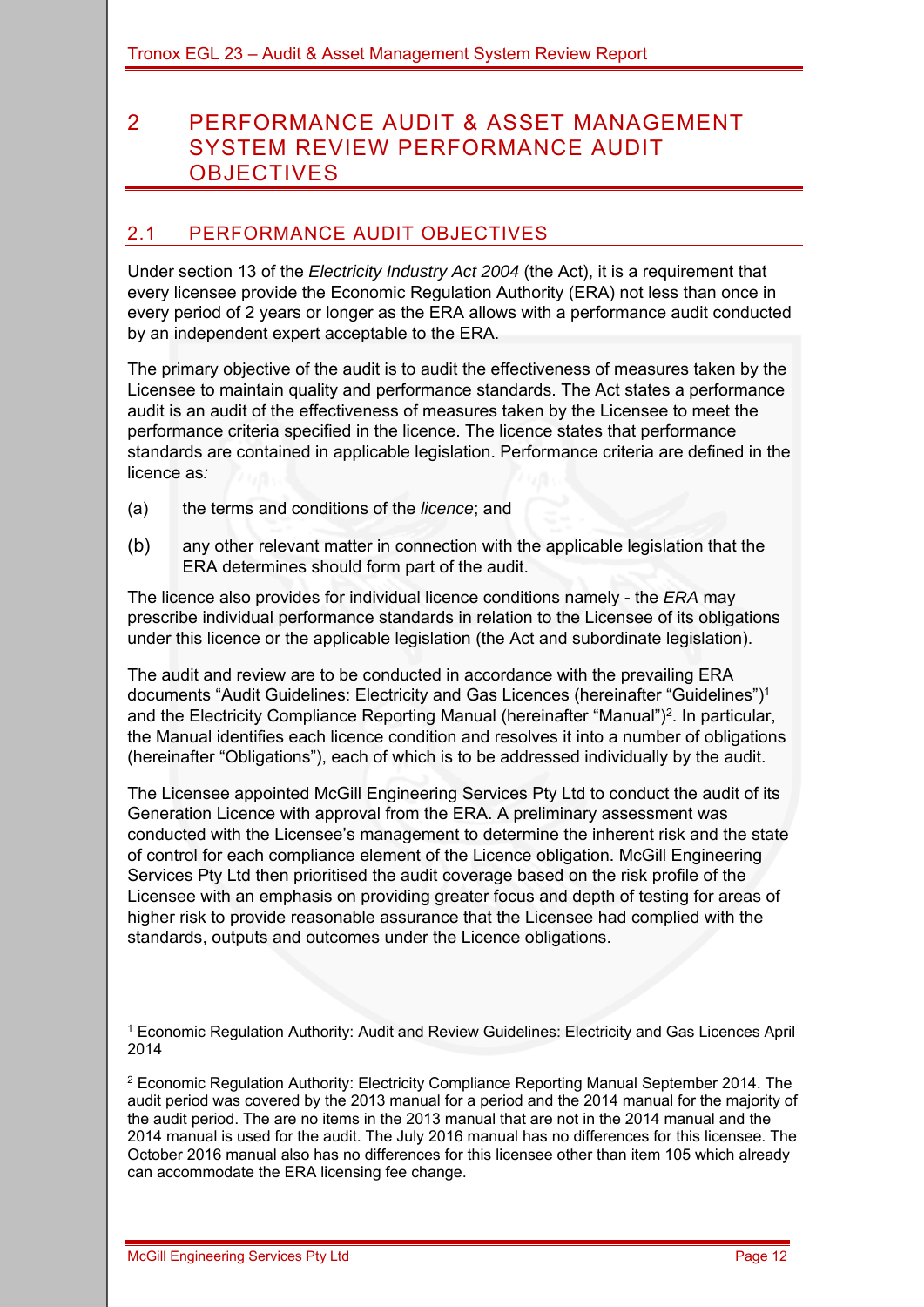The audit was conducted in a manner consistent with Australian Auditing Standards (AUS) 808 "Planning Performance Audits" and AUS 806 "Performance Auditing". McGill Engineering Services Pty Ltd evaluated the adequacy and effectiveness of the controls and performance by the Licensee relative to the standards referred in the Generation Licence through a combination of enquiries, examination of documents and detailed testing for Generation Licence EGL 23 for the Licensee.

### 2.2 REVIEW OBJECTIVES

Under the *Electricity Industry Act 2004* (the Act) section 14, the holder of a Generation License must develop an Asset Management System and maintain an asset management system to manage the assets accordingly for delivery of a reliable service to its customers. The Act requires a review of the asset management system every two years (or longer time approved by the ERA*).*

This report is an impartial review of the Licensee's asset management effectiveness under the Review Guidelines: Electricity and Gas Licences published by the ERA.

The review conducted between December 2016 to February 2017 examined the asset management processes used by the Licensee in delivering the services to its customers. These services include lifecycle processes for:

- Asset planning;
- Asset creation/acquisition;
- Asset disposal;
- Environmental analysis;
- Asset operations;
- Asset maintenance:
- Asset management information system (AMIS);
- Risk management;
- Contingency planning;
- Financial planning;
- Capital expenditure planning; and
- Review of the asset management system.

As well as the processes, the asset management supporting systems were tested as to their use and effectiveness. Data used by the Licensee was also examined with respect to its effectiveness for asset management and the delivery of outcomes.

Tests were undertaken through interviews and investigation of the processes to assess whether they were being performed as documented.

The Licensee appointed McGill Engineering Services Pty Ltd to conduct the review of its Generation Licence with approval from the ERA. A preliminary assessment was conducted with the Licensee's management to determine the inherent risk and the state of control for each asset management system lifecycle processes McGill Engineering Services Pty Ltd then prioritised the review coverage based on the risk profile of the Licensee with an emphasis on providing greater focus and depth of testing for areas of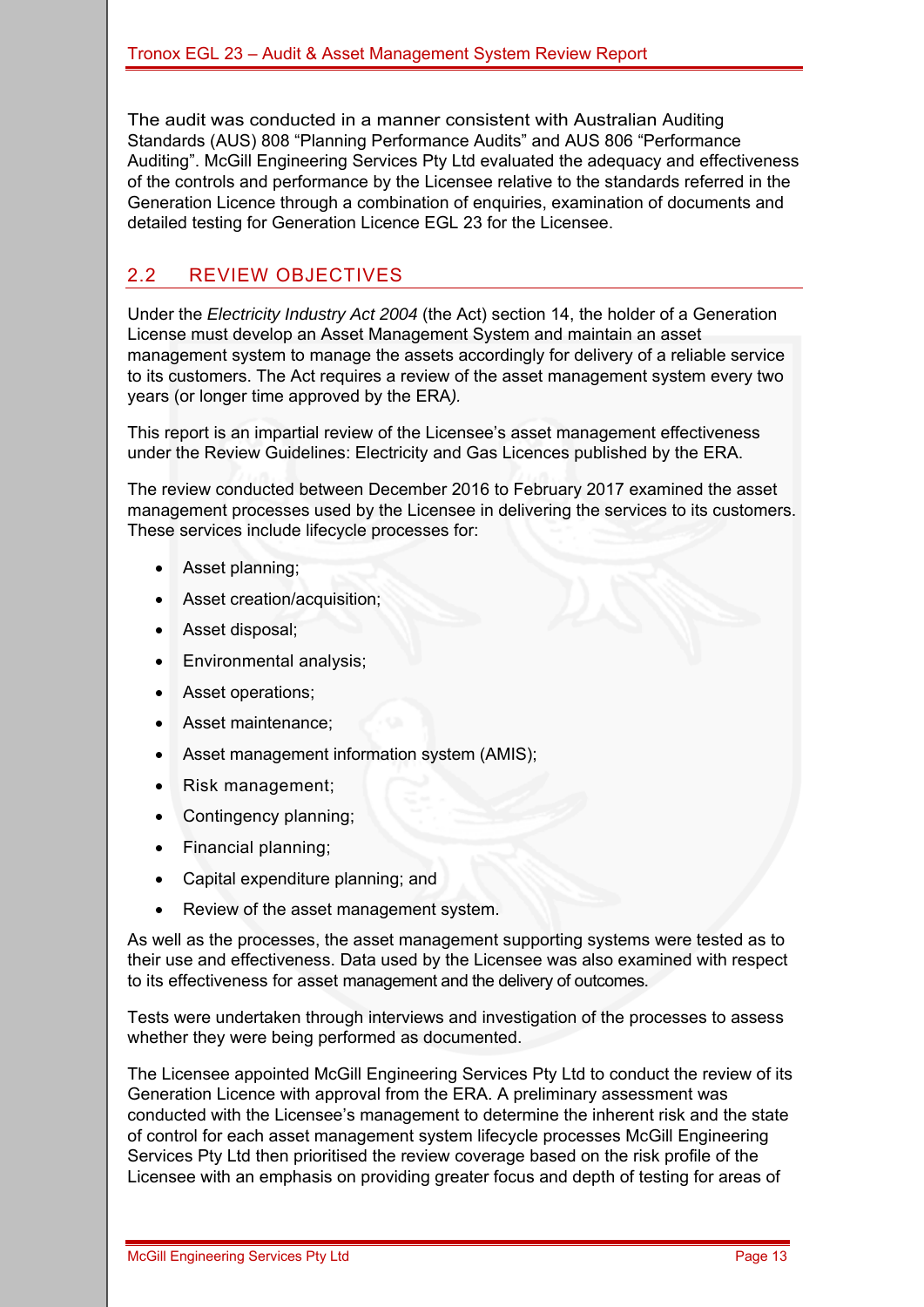higher risk to provide reasonable assurance that the Licensee has maintained an effective asset management system.

The review was conducted in a manner consistent with ASAE 3000 Assurance standard for engagements to audit other than historical financial information. McGill Engineering Services Pty Ltd evaluated the adequacy and effectiveness of the controls and performance by the Licensee relative to the standards referred in the Generation Licence through a combination of enquiries, examination of documents and detailed testing for Electricity Generation Licence EGL 23 for Tronox Management Pty Ltd.

### 2.3 SCOPE LIMITATION

The review was undertaken by examination of documents, interviews with key persons and observations and is not a detailed inspection of physical items. The generating plant was inspected.

### 2.4 INHERENT LIMITATIONS

Because of the inherent limitations of any internal control structure, it is possible that fraud, error or non-compliance with laws and regulations may occur and not be detected.

An audit is not designed to detect all weaknesses in compliance measures as an audit is not performed continuously throughout the period and the audit procedures performed on the compliance measures are undertaken on a test basis.

Any projection of the evaluation of the operating licences to future periods is subject to the risk that the compliance measures in the plans may become inadequate because of changes in conditions or circumstances, or that the degree of compliance with them may deteriorate.

The audit opinion expressed in this report has been formed on the above basis.

# 2.5 STATEMENT OF INDEPENDENCE

To the best of my knowledge and belief, there is no basis for contraventions of any professional code of conduct in respect of the audit.

I have not done or contemplate undertaking any other work with the Licensee.

There are no independence threats due to:

- self-interest as the audit company or a member of the audit team have no financial or non-financial interests in the Licensee or a related entity;
- self-review no circumstance has occurred:
	- where the audit company or a member of the audit team has undertaken other non-audit work for the Licensee that is being evaluated in relation to the audit/review; or
	- when a member of the audit team was previously an officer or director of the Licensee; or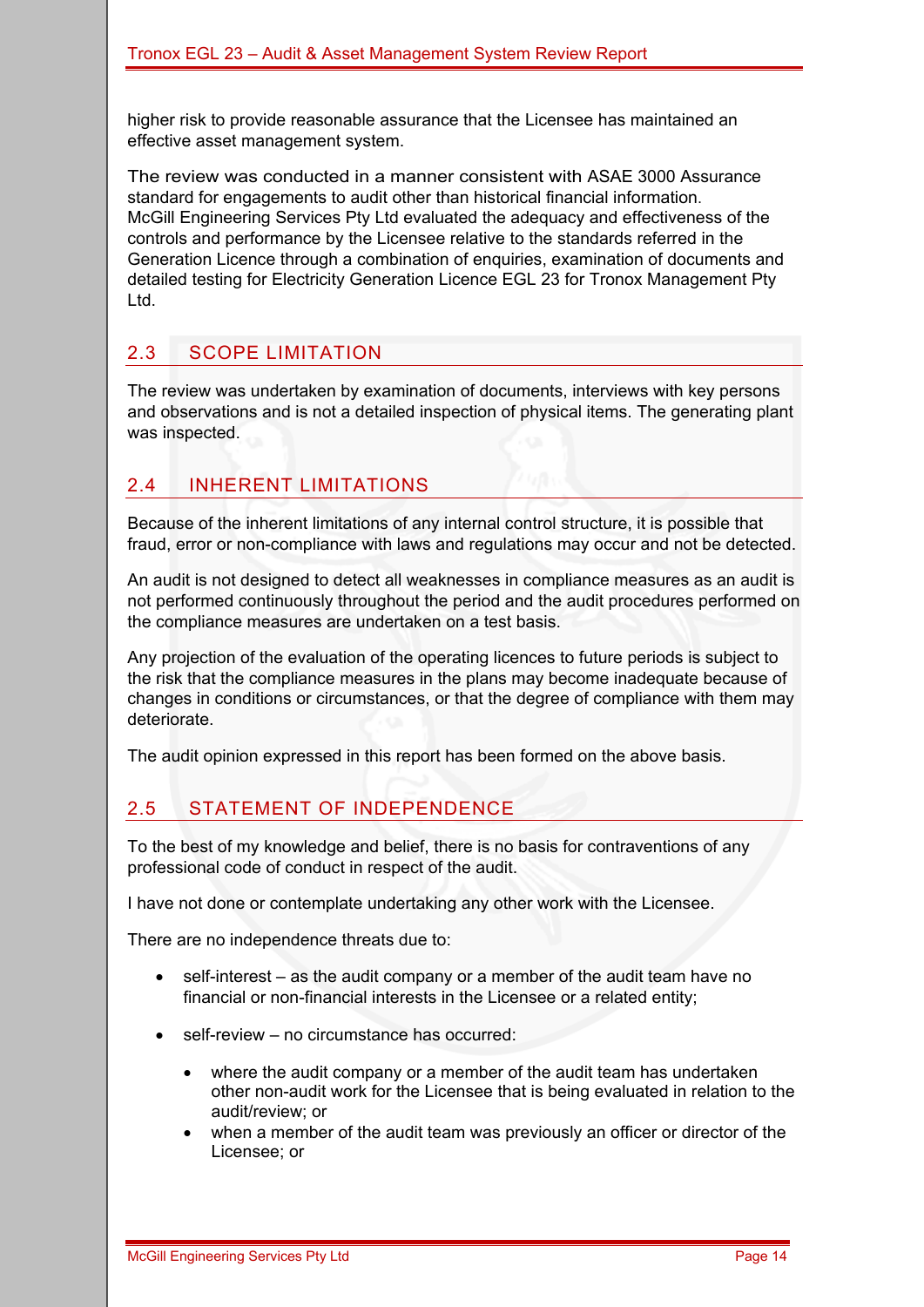where a member of the audit team was previously an employee of the Licensee who was in a position to exert direct influence over material that will be subject to audit during an audit/review.

There is no risk of a self-review threat as:

- no work has been undertaken by the auditor, or a member of the audit/review team, for the Licensee within the previous 24 months; or
- the auditor is currently undertaking for the Licensee; or
- the auditor has submitted an offer, or intends to submit an offer, to undertake for the Licensee within the next 6 months; and
- there is no close family relationship with a Licensee, its directors, officers or employees, and
- the auditor is not, nor is perceived to be too sympathetic to the Licensee's interests.

### 2.6 SCOPE OF THE AUDIT

The audit was conducted in accordance with flow chart: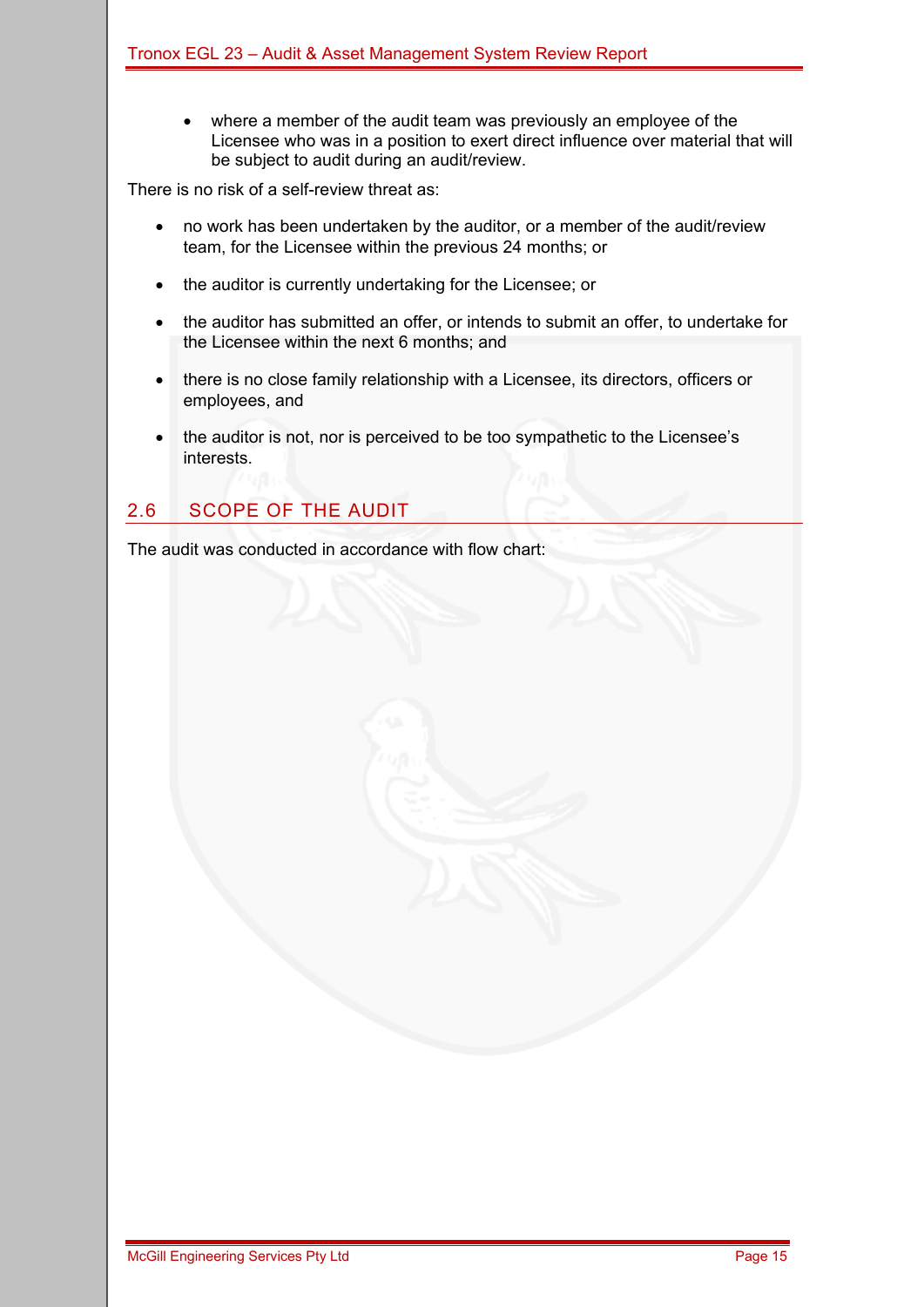

### 2.7 KEY CONTACTS

The key contacts were:

- Licensee: The licensee's key people are
- Monadelphous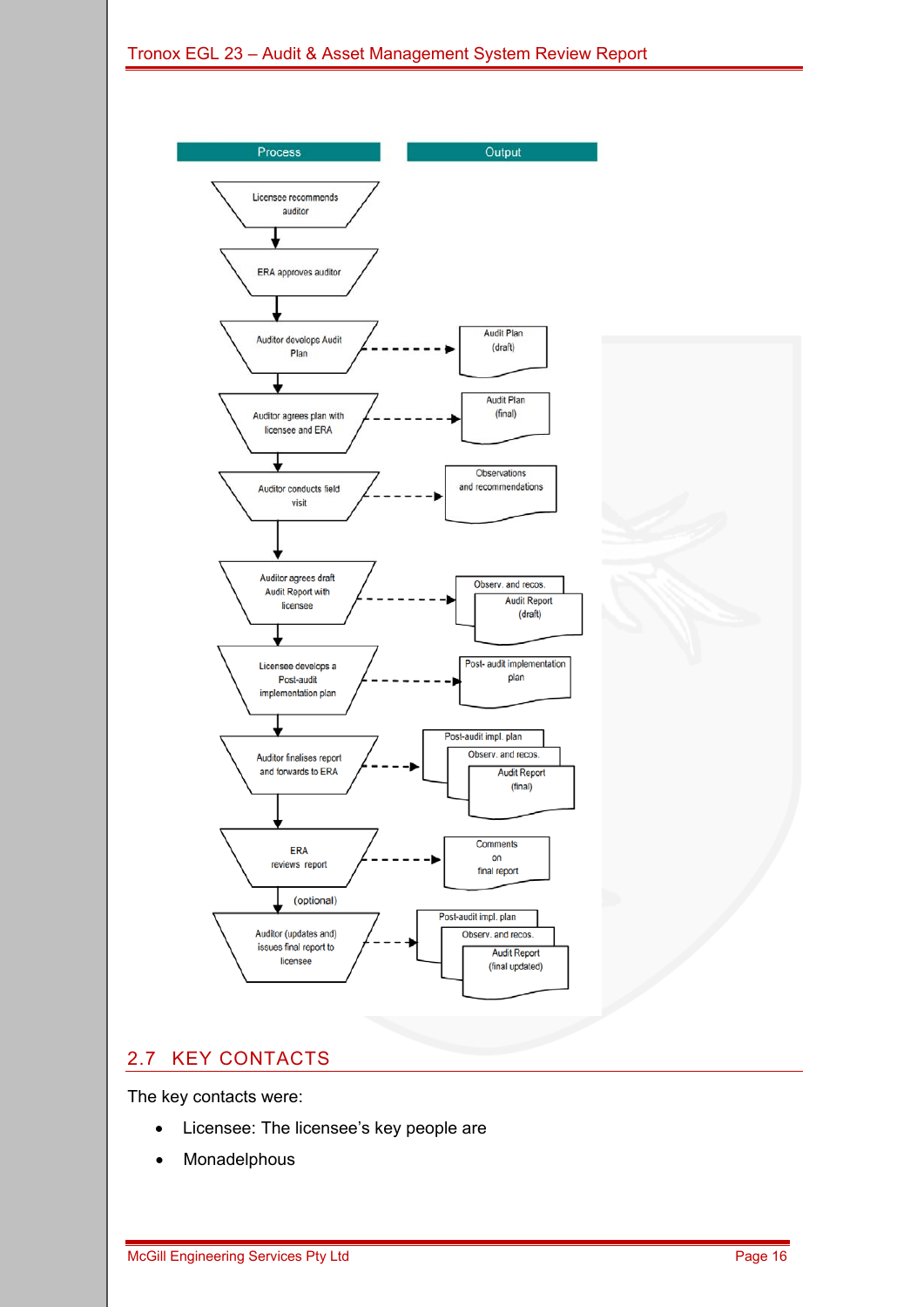- Steve Farley: Site Manager
- Steve Paul: Technical Officer
- **Tronox** 
	- Shayne Ashworth: Manager Supply Chain
	- Lloyd Owens: Contracts Specialist
- McGill Engineering Services Pty Ltd:
	- o Kevan McGill, John McLoughlin.

The generating plant at Kwinana was visited. Kevan McGill spent 80 hours and John Mcloughlin spent 30 hours on the audit/review.

### 2.8 AUDIT REQUIREMENTS

Compliance with licence conditions was examined according to the likely inherent risk and the adequacy of controls to manage that risk.

#### **Nature of audit work conducted**

The audit considered:

- **process compliance** the effectiveness of systems and procedures in place throughout the audit period, including the adequacy of internal controls;
- **outcome compliance** the actual performance against standards prescribed in the licence throughout the audit period;
- **output compliance** the existence of the output from systems and procedures throughout the audit period (that is, proper records exist to provide assurance that procedures are being consistently followed and controls are being maintained);
- **integrity of reporting** the completeness and accuracy of the compliance and performance reports provided to the ERA; and
- **compliance with any individual licence conditions** the requirements imposed on the specific licensee by the ERA or specific issues that are advised by the ERA.

| <b>Stage</b>             | <b>Auditor</b> | <b>Standard</b>                            |
|--------------------------|----------------|--------------------------------------------|
| 1. Risk & Materiality    | K McGill       | ASA 300 Planning                           |
| Assessment Outcome       | John           | ASA 315: Risk Assessments and              |
| - Operational/           | McLoughlin     | Internal Controls                          |
| <b>Performance Audit</b> |                | ASAE 3000 Assurance standard for           |
| Plan                     |                | engagements to audit other than            |
|                          |                | historical financial information           |
|                          |                | AS/NZS ISO 31000:2009 Risk                 |
|                          |                | Management                                 |
|                          |                | <b>ERA Guidelines</b>                      |
| 2. System Analysis       | K McGill       | AUS 810: Special Purpose Reports on        |
|                          | John           | <b>Effectiveness of Control Procedures</b> |
|                          | McLoughlin     |                                            |
| 3. Fieldwork             | K McGill       | AUS 502: Audit Evidence                    |
| Assessment and           | <b>John</b>    | ASAE 3000 Assurance standard for           |
| testing of;              | McLoughlin     | engagements to audit other than            |
| The control              |                | historical financial information           |
| environment              |                |                                            |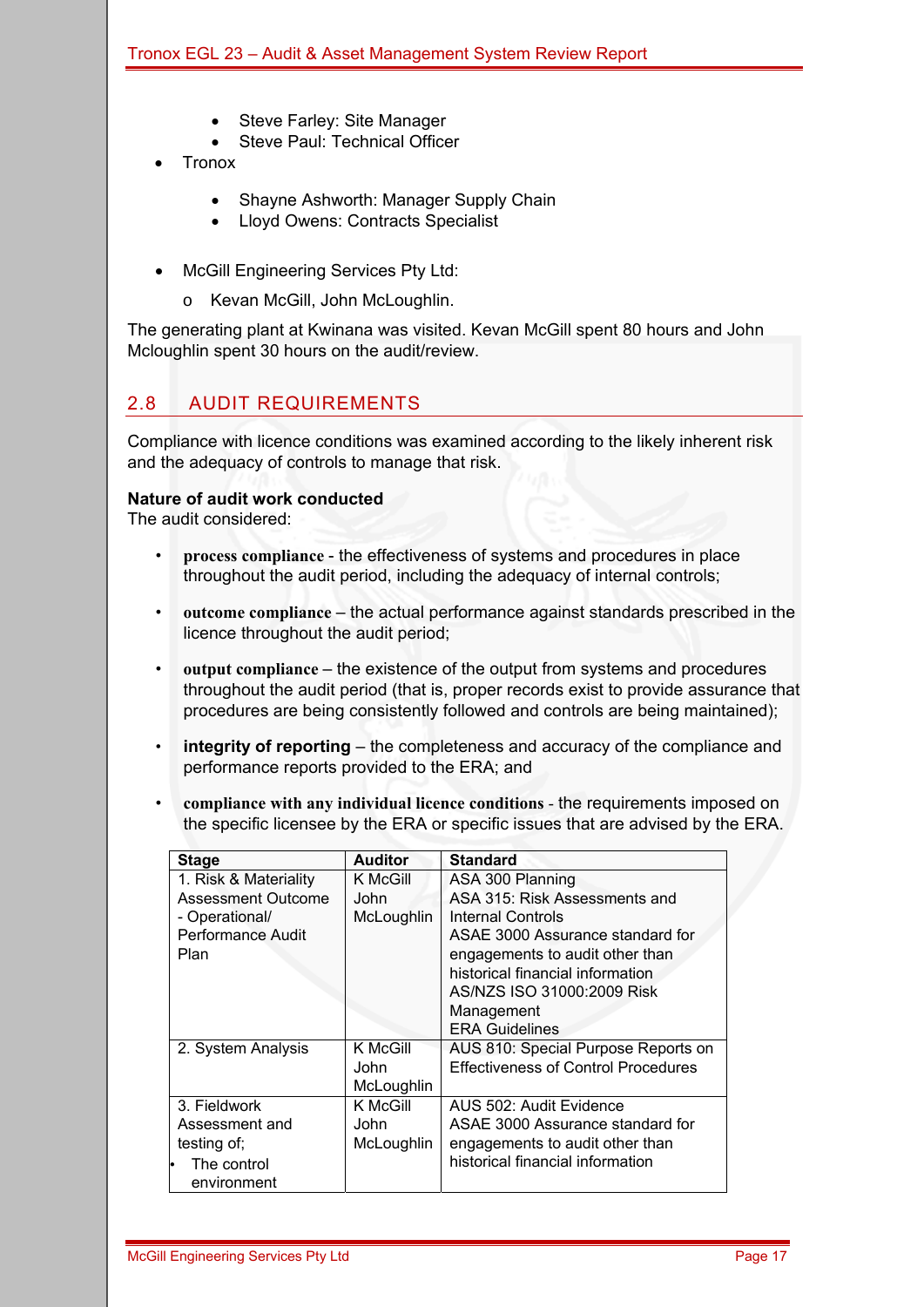| Information system<br>Compliance<br>procedures<br>Compliance attitude |                                |                                                                                                                             |
|-----------------------------------------------------------------------|--------------------------------|-----------------------------------------------------------------------------------------------------------------------------|
| 4. Reporting                                                          | K McGill<br>John<br>McLoughlin | ASA 300 Planning<br>ASAE 3000 Assurance standard for<br>engagements to audit other than<br>historical financial information |

### 2.9 OVERALL CONCLUSION

In my opinion, the Licensee maintained, in all material aspects, effective control procedures in relation to the Generation Licence EGL 23 for the audit period based on the relevant clauses referred to within the scope section of this report.

There are 2 non-compliances that required corrective actions.

### 2.10 FINDINGS

The conclusions of each of the elements of the licence are summarised in the following table. The audit risk as determined for each licence condition is also shown. The details of the audit can be seen in detailed findings on Page 26.

### 2.11 AUDIT COMPLIANCE AND CONTROLS RATING SCALES

|                | Performance audit compliance and controls rating scales  |                          |                                                                  |  |  |  |  |  |  |  |
|----------------|----------------------------------------------------------|--------------------------|------------------------------------------------------------------|--|--|--|--|--|--|--|
|                | <b>Adequacy of Controls Rating</b>                       | <b>Compliance Rating</b> |                                                                  |  |  |  |  |  |  |  |
| <b>Rating</b>  | <b>Description</b>                                       | Rating                   | <b>Description</b>                                               |  |  |  |  |  |  |  |
| $\overline{A}$ | Adequate controls - no improvement<br>needed             |                          | Compliant                                                        |  |  |  |  |  |  |  |
| B              | Generally adequate controls -<br>improvement needed      | 2                        | Non-compliant – minor impact on<br>customers or third parties    |  |  |  |  |  |  |  |
| С              | Inadequate controls -significant<br>improvement required | 3                        | Non-compliant – moderate impact<br>on customers or third parties |  |  |  |  |  |  |  |
| D              | No controls evident                                      | 4                        | Non-compliant – major impact on<br>customers or third parties    |  |  |  |  |  |  |  |
| <b>NP</b>      | Not performed                                            | NR.                      | Not Rated                                                        |  |  |  |  |  |  |  |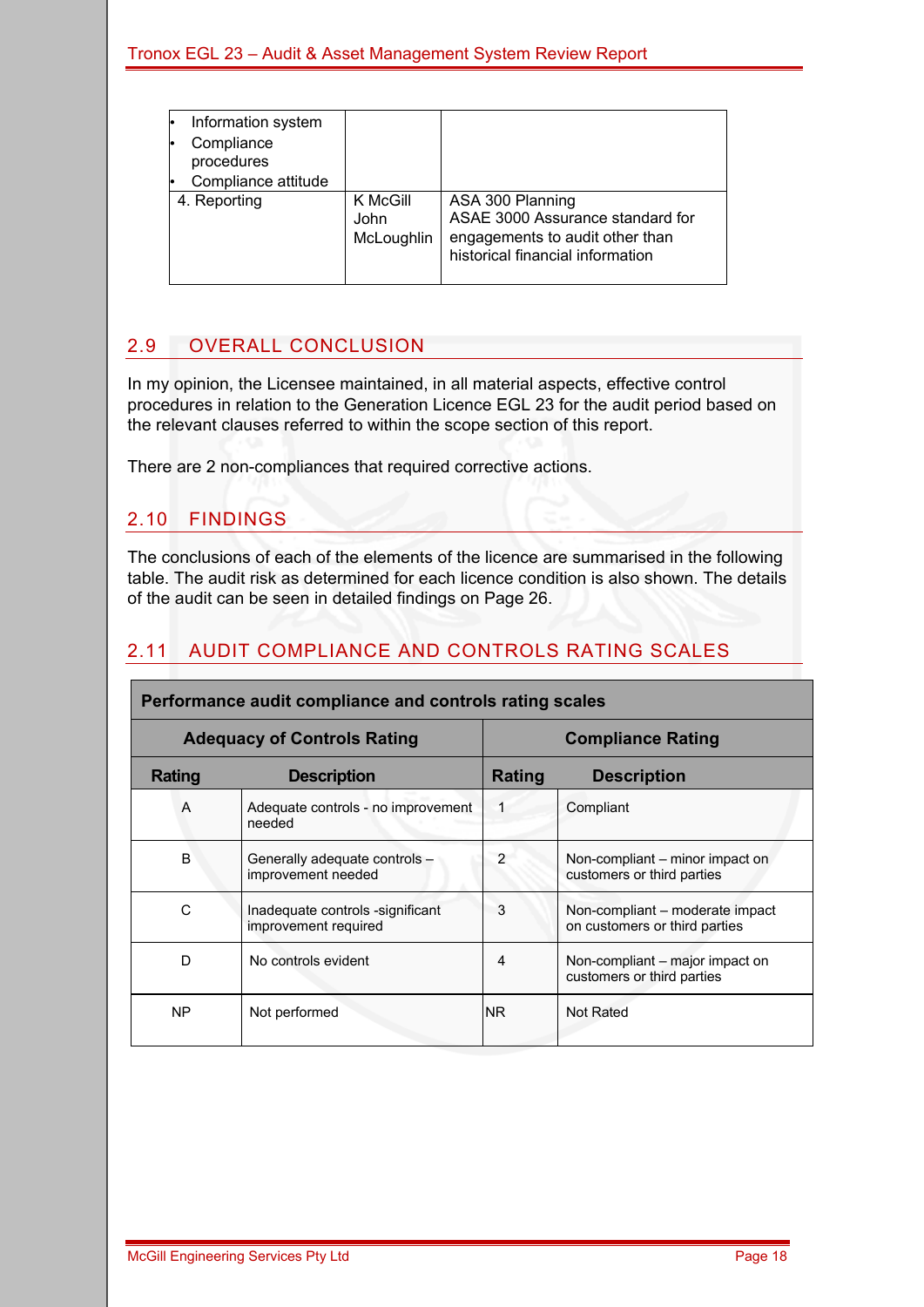# 2.12 AUDIT SUMMARY

| Item               | Licence Clause/Condition reference<br>(Cl.=clause, Sch.=schedule) | Obligations under condition                                                              | Licence Type (G - Generation) | Type           | Audit<br>Priority       |              | <b>Adequacy of Controls</b> | (NP=Not Performed)             |    |                   |           | Compliance Rating | $(NR = Not Rated)$ |                          |                |
|--------------------|-------------------------------------------------------------------|------------------------------------------------------------------------------------------|-------------------------------|----------------|-------------------------|--------------|-----------------------------|--------------------------------|----|-------------------|-----------|-------------------|--------------------|--------------------------|----------------|
| Generation         |                                                                   | Licence Conditions - Licence Clause -                                                    |                               |                | Priority                |              |                             | Adequacy of<br>controls rating |    |                   |           |                   |                    | <b>Compliance Rating</b> |                |
|                    |                                                                   | Obligations- Electricity Industry Act Section                                            |                               |                |                         | A            | $\overline{B}$              | C                              | D  | <b>NP</b>         | $\vert$ 1 | $\overline{2}$    | 3                  | $\overline{4}$           | <b>NR</b>      |
| 101.               | 14.1                                                              | $s^313(1)$                                                                               | G                             | <b>NR</b>      | 5                       | ✓            |                             |                                |    |                   | ✓         |                   |                    |                          |                |
| 102.               | 20.1                                                              | s14(1)(a)                                                                                | G                             | <b>NR</b>      | $5\overline{5}$         | $\checkmark$ |                             |                                |    |                   |           |                   |                    |                          |                |
| 103.               | 20.2<br>820.3                                                     | s14(1)(b)                                                                                | G                             | $\overline{2}$ | $\overline{4}$          |              |                             |                                |    |                   |           |                   |                    |                          |                |
| 104.               | 20.4                                                              | s14(1)(c)                                                                                | G                             | <b>NR</b>      | 5                       | ✔            |                             |                                |    |                   |           |                   |                    |                          |                |
| 105.               | 4.1                                                               | s17(1)                                                                                   | G                             | $\overline{c}$ | $\overline{4}$          |              |                             |                                |    |                   |           |                   |                    |                          |                |
| 106                | 5.1                                                               | s31(3)                                                                                   | G                             | <b>NR</b>      | 5                       | ✔            |                             |                                |    |                   |           |                   |                    |                          |                |
| 107.               | 5.1                                                               | s41(6)                                                                                   | G                             | $\overline{2}$ | $\overline{4}$          |              |                             |                                |    |                   |           |                   |                    |                          | √              |
|                    |                                                                   |                                                                                          |                               |                |                         |              |                             |                                |    |                   |           |                   |                    |                          |                |
| <b>Act Section</b> |                                                                   | Licence Conditions - Electricity Industry                                                |                               |                | Priority                |              |                             | Adequacy of<br>controls rating |    |                   |           |                   |                    | <b>Compliance Rating</b> |                |
|                    |                                                                   | Obligations- Licence Clause - Generation                                                 |                               |                |                         | A            | B                           | $\mathsf C$                    | D  | <b>NP</b>         | $\vert$ 1 | $\overline{2}$    | $\overline{3}$     | $\overline{4}$           | <b>NR</b>      |
| 119.               | s <sub>11</sub>                                                   | 12.1                                                                                     | G                             | $\overline{2}$ | 4                       | ✓            |                             |                                |    |                   |           |                   |                    |                          |                |
| 120.               | s <sub>11</sub>                                                   | 13.4                                                                                     | G                             | $\overline{2}$ | $\overline{4}$          |              |                             |                                |    | ✓                 |           |                   |                    |                          | ✓              |
| 121.               | s11                                                               | 14.2                                                                                     | G                             | $\overline{2}$ | $\overline{4}$          |              |                             |                                |    |                   |           |                   |                    |                          |                |
| 122.               | <b>S22</b>                                                        | 20.5                                                                                     | G                             | $\overline{2}$ | 4                       | ✓            |                             |                                |    |                   | ✔         |                   |                    |                          |                |
| 123.               | s11                                                               | 15.1                                                                                     | G                             | $\overline{2}$ | $\overline{\mathbf{4}}$ |              |                             |                                |    | ✓                 |           |                   |                    |                          | $\checkmark$   |
| 124.               | s11                                                               | 16.1                                                                                     | $\overline{\mathsf{G}}$       | $\overline{2}$ | Λ                       |              |                             |                                |    |                   |           |                   |                    |                          |                |
| 125.               | s11                                                               | 17.1&17.2G                                                                               |                               | $\overline{2}$ | 4                       |              |                             |                                |    | ✓                 |           |                   |                    |                          |                |
| 126.               | s11                                                               | 18.1                                                                                     | G                             | $\overline{2}$ | 4                       | ✓            |                             |                                |    |                   |           |                   |                    |                          |                |
|                    |                                                                   | Licence Conditions - Licence clause<br><b>Obligations- Electricity Industry Metering</b> |                               |                | Priority                |              |                             | Adequacy of<br>controls rating |    |                   |           |                   |                    | <b>Compliance Rating</b> |                |
|                    | <b>Code Clause</b>                                                |                                                                                          |                               |                |                         | A            | <b>B</b>                    | $\mathsf{C}$                   | ID | $NP$ <sup>1</sup> |           | 2                 | 3                  | $\overline{4}$           | N <sub>R</sub> |
| 324.               | 5.1                                                               | 3.3B                                                                                     | G                             | <b>NR</b>      | 5                       |              |                             |                                |    | ✓                 |           |                   |                    |                          | ✓              |
| 339.               | 5.1                                                               | 3.11(3)                                                                                  | G                             | <b>NR</b>      | $\overline{5}$          |              |                             |                                |    |                   |           |                   |                    |                          |                |
| 364                | 5.1                                                               | 3.27                                                                                     | Ġ                             | $\overline{c}$ | 4                       |              |                             |                                |    | ✓                 |           |                   |                    |                          | ✔              |
| 371.               | 5.1.                                                              | 4.4(1)                                                                                   | G                             | <b>NR</b>      | 5                       |              |                             |                                |    | ✔                 |           |                   |                    |                          | ✔              |
| 372.               | 5.1                                                               | 4.5(1)                                                                                   | G                             | NR.            | 5                       |              |                             |                                |    |                   |           |                   |                    |                          |                |
| 373                | 5.1                                                               | 4.5(2)                                                                                   | G                             | $\overline{2}$ | 4                       |              |                             |                                |    | ✓                 |           |                   |                    |                          | ✔              |
| 388.               | 5.1                                                               | 5.4(2)                                                                                   | G                             | $\overline{2}$ | 4                       |              |                             |                                |    | ✔                 |           |                   |                    |                          | ✔              |
| 401.               | 5.1                                                               | 5.16                                                                                     | G                             | $\overline{2}$ | 4                       |              |                             |                                |    | ✓                 |           |                   |                    |                          | $\checkmark$   |

 $3 s =$  Section of Act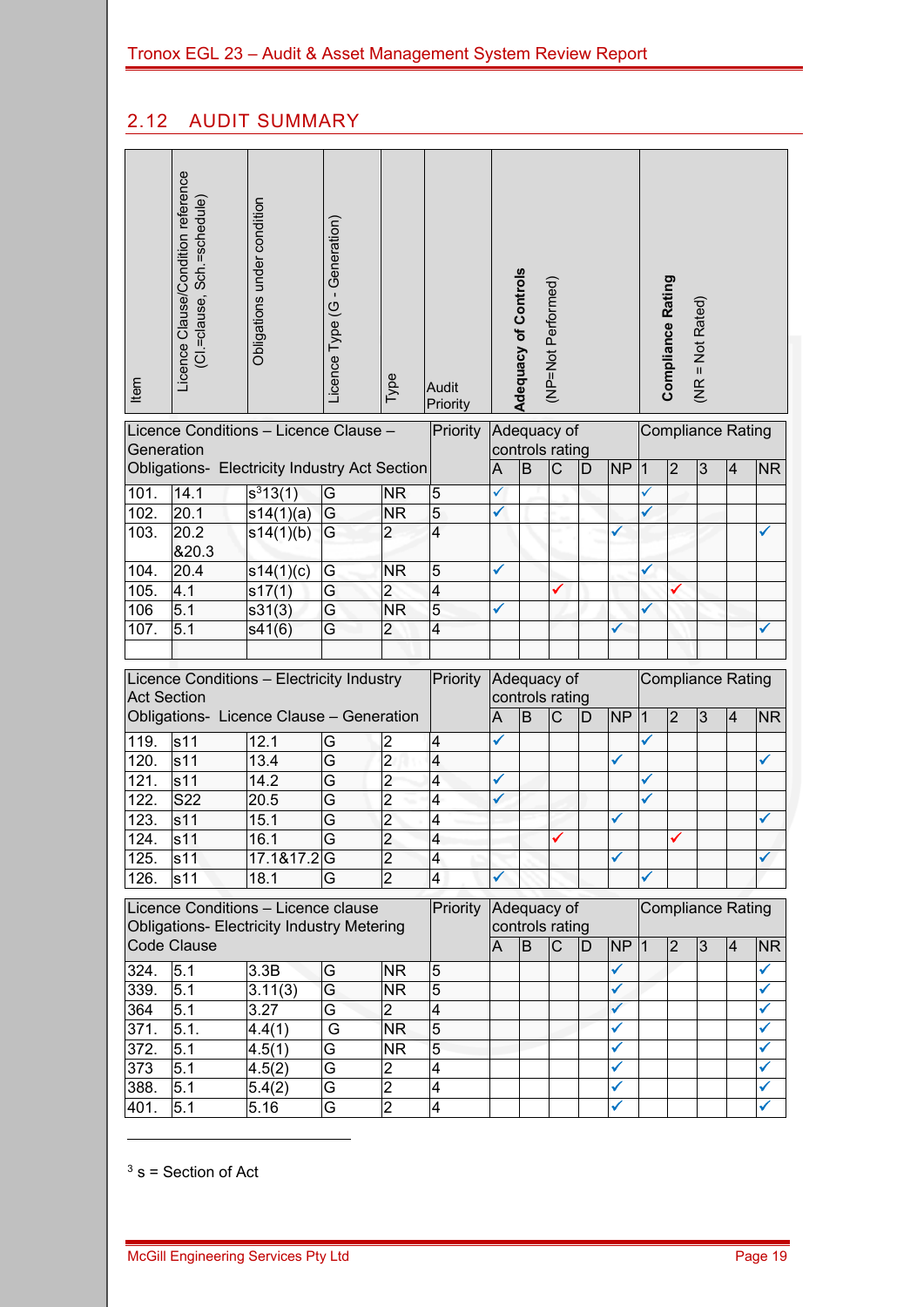| Licence Conditions - Licence clause<br><b>Obligations- Electricity Industry Metering</b> |                    |         |   | Priority       | <b>Compliance Rating</b><br>Adequacy of<br>controls rating |   |    |              |   |              |    |                |   |          |              |
|------------------------------------------------------------------------------------------|--------------------|---------|---|----------------|------------------------------------------------------------|---|----|--------------|---|--------------|----|----------------|---|----------|--------------|
|                                                                                          | <b>Code Clause</b> |         |   |                |                                                            | A | lΒ | $\mathsf{C}$ | D | <b>NP</b>    | 11 | $\overline{2}$ | 3 | <b>4</b> | <b>NR</b>    |
| 402.                                                                                     | 5.1                | 5.17(1) | G | $\overline{2}$ | $\overline{4}$                                             |   |    |              |   | ✓            |    |                |   |          | ✓            |
| 405.                                                                                     | 5.1                | 5.18    | G | $\overline{2}$ | $\overline{4}$                                             |   |    |              |   | ✓            |    |                |   |          | ✓            |
| 406.                                                                                     | 5.1                | 5.19(1) | G | <b>NR</b>      | $\overline{5}$                                             |   |    |              |   | ✔            |    |                |   |          | ✓            |
| 407                                                                                      | 5.1                | 5.19(2) | G | <b>NR</b>      | $\overline{5}$                                             |   |    |              |   | $\checkmark$ |    |                |   |          | $\checkmark$ |
| 408.                                                                                     | 5.1                | 5.19(3) | G | $\overline{2}$ | 4                                                          |   |    |              |   | $\checkmark$ |    |                |   |          | ✓            |
| 410.                                                                                     | 5.1                | 5.19(6) | G | <b>NR</b>      | 5                                                          |   |    |              |   | ✓            |    |                |   |          | ✓            |
| 416.                                                                                     | 5.1                | 5.21(5) | G | $\overline{2}$ | $\overline{4}$                                             |   |    |              |   | ✔            |    |                |   |          | ✓            |
| 417.                                                                                     | 5.1                | 5.21(6) | G | <b>NR</b>      | $\overline{4}$                                             |   |    |              |   | $\checkmark$ |    |                |   |          | $\checkmark$ |
| 435.                                                                                     | 5.1                | 5.27    | G | $\overline{2}$ | $\overline{4}$                                             |   |    |              |   | $\checkmark$ |    |                |   |          | ✓            |
| 448.                                                                                     | 5.1                | 6.1(2)  | G | $\overline{2}$ | 4                                                          | ✓ |    |              |   |              | ✓  |                |   |          |              |
| 451.                                                                                     | 5.1                | 7.2(1)  | G | $\overline{2}$ | $\overline{4}$                                             | ✓ |    |              |   |              | ✓  |                |   |          |              |
| 453.                                                                                     | 5.1                | 7.2(4)  | G | $\overline{2}$ | $\overline{4}$                                             |   |    |              |   | $\checkmark$ |    |                |   |          | $\checkmark$ |
| 454.                                                                                     | 5.1                | 7.2(5)  | G | $\overline{2}$ | $\overline{4}$                                             |   |    |              |   | $\checkmark$ |    |                |   |          | ✓            |
| 455.                                                                                     | 5.1                | 7.5     | G | <b>NR</b>      | 5                                                          |   |    |              |   | $\checkmark$ |    |                |   |          | ✓            |
| 456.                                                                                     | 5.1                | 7.6(1)  | G | <b>NR</b>      | 5                                                          |   |    |              |   | ✓            |    |                |   |          | ✓            |
| 457.                                                                                     | 5.1                | 8.1(1)  | G | NR.            | 5                                                          |   |    |              |   | ✓            |    |                |   |          | ✓            |
| 458.                                                                                     | 5.1                | 8.1(2)  | G | $\overline{2}$ | $\overline{4}$                                             |   |    |              |   | $\checkmark$ |    |                |   |          | ✓            |
| 459.                                                                                     | 5.1                | 8.1(3)  | G | <b>NR</b>      | 5                                                          |   |    |              |   | $\checkmark$ |    |                |   |          | ✓            |
| 460.                                                                                     | 5.1                | 8.1(4)  | G | NR.            | 5                                                          |   |    |              |   | $\checkmark$ |    |                |   |          | ✓            |
| 461.                                                                                     | 5.1                | 8.3(2)  | G | <b>NR</b>      | 5                                                          |   |    |              |   | $\checkmark$ |    |                |   |          | ✓            |

# 2.13 REVIEW EFFECTIVENESS

### 2.13.1 ASSET MANAGEMENT REVIEW EFFECTIVENESS SUMMARY

The overall effectiveness rating for each asset management process is based on the combination of the process and policy adequacy rating and the performance rating.

| Rating | <b>Description</b>                  | Criteria                                                                                                                                                                                                                                                                                                                                                                                 |
|--------|-------------------------------------|------------------------------------------------------------------------------------------------------------------------------------------------------------------------------------------------------------------------------------------------------------------------------------------------------------------------------------------------------------------------------------------|
| A      | Adequately defined                  | Processes and policies are documented.<br>Processes and policies adequately document the<br>required performance of the assets.<br>Processes and policies are subject to regular reviews, and<br>updated where necessary.<br>The asset management information system(s) are adequate<br>in relation to the assets that are being managed.                                                |
| B      | Requires some<br>improvement        | Process and policy documentation requires improvement.<br>Processes and policies do not adequately document the required<br>performance of the assets.<br>Reviews of processes and policies are not conducted<br>regularly enough.<br>The asset management information system(s) require minor<br>improvements (taking into consideration the assets that are<br>being managed).         |
| C      | Requires significant<br>improvement | Process and policy documentation is incomplete or<br>requires significant improvement.<br>Processes and policies do not document the required<br>performance of the assets.<br>Processes and policies are significantly out of date.<br>The asset management information system(s) require significant<br>improvements (taking into consideration the assets that are<br>being managed). |

**Asset management process and policy definition adequacy rating**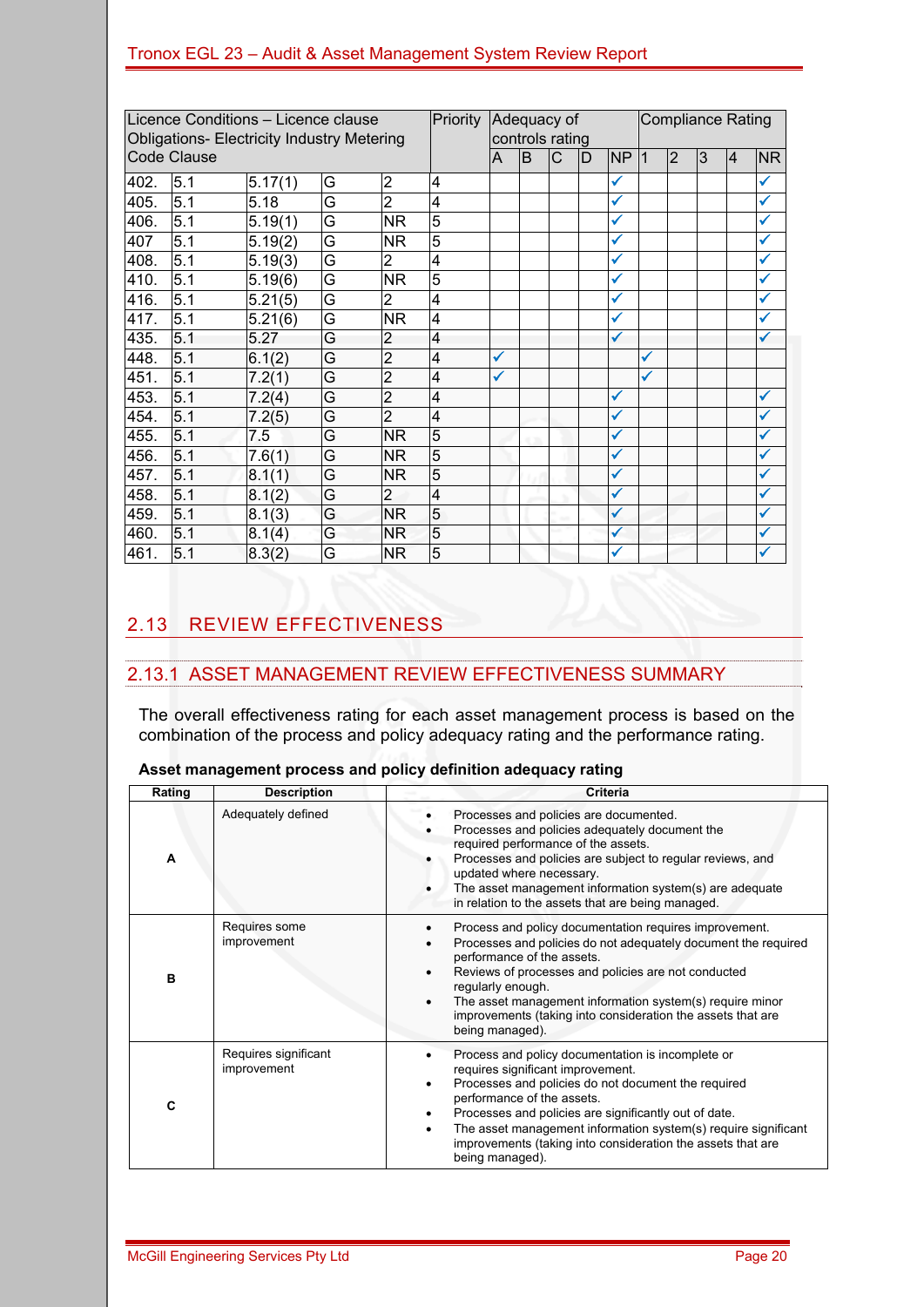|  | Inadeguate | Processes and policies are not documented.<br>The asset management information system(s) is not fit for purpose |
|--|------------|-----------------------------------------------------------------------------------------------------------------|
|  |            | (taking into consideration the assets that are being managed).                                                  |

#### **Asset management performance ratings**

| Rating | <b>Description</b>          | Criteria                                                                                                                                                                                                                            |
|--------|-----------------------------|-------------------------------------------------------------------------------------------------------------------------------------------------------------------------------------------------------------------------------------|
|        | Performing effectively      | The performance of the process meets or exceeds the<br>required levels of performance.<br>Process effectiveness is regularly assessed, and<br>corrective action taken where necessary.                                              |
|        | Opportunity for improvement | The performance of the process requires some improvement<br>to meet the required level.<br>Process effectiveness reviews are not performed<br>regularly enough.<br>Process improvement opportunities are not actioned.              |
|        | Corrective action required  | The performance of the process requires significant<br>improvement to meet the required level.<br>Process effectiveness reviews are performed irregularly, or<br>not at all.<br>Process improvement opportunities are not actioned. |
|        | Serious action required     | Process is not performed, or the performance is so poor<br>that the process is considered to be ineffective.                                                                                                                        |

### 2.13.2 ASSET MANAGEMENT SYSTEM EFFECTIVENESS SUMMARY

|                  | <b>ASSET MANAGEMENT SYSTEM COMPONENT</b><br><b>&amp; EFFECTIVENESS CRITERIA</b>                                                  | Asset<br>management<br>process and<br>policy definition<br>adequacy rating | Asset<br>management<br>performance<br>rating |
|------------------|----------------------------------------------------------------------------------------------------------------------------------|----------------------------------------------------------------------------|----------------------------------------------|
|                  | Asset planning                                                                                                                   | A                                                                          | 1                                            |
| 1.1              | Asset management plan covers the key requirements                                                                                | A                                                                          |                                              |
| 1.2              | Planning process and objectives reflect the needs of all<br>stakeholders and is integrated with business planning                | A                                                                          |                                              |
| 1.3              | Service levels are defined                                                                                                       | A                                                                          | 1                                            |
| 1.4              | Non-asset options (e.g. demand management) are considered                                                                        | A                                                                          | 1                                            |
| 1.5              | Lifecycle costs of owning and operating assets are assessed                                                                      | A                                                                          | 1                                            |
| 1.6              | Funding options are evaluated                                                                                                    | A                                                                          |                                              |
| 1.7              | Costs are justified and cost drivers identified                                                                                  | A                                                                          | 1                                            |
| 1.8              | Likelihood and consequences of asset failure are predicted                                                                       | A                                                                          | 1                                            |
| 1.9              | Plans are regularly reviewed and updated                                                                                         | A                                                                          | 1                                            |
| $\overline{2}$ . | Asset creation and acquisition                                                                                                   | в                                                                          | $\overline{2}$                               |
| 2.1              | Full project evaluations are undertaken for new assets,<br>including comparative assessment of non-asset solutions               | <b>NP</b>                                                                  | <b>NR</b>                                    |
| $\overline{2.2}$ | Evaluations include all life-cycle costs                                                                                         | A                                                                          | <b>NR</b>                                    |
| 2.3              | Projects reflect sound engineering and business decisions                                                                        | A                                                                          | NR.                                          |
| 2.4              | Commissioning tests are documented and completed                                                                                 | A                                                                          | <b>NR</b>                                    |
| 2.5              | Ongoing legal/environmental/safety obligations of the asset<br>owner are assigned and understood                                 | B                                                                          | $\overline{2}$                               |
| 3.               | Asset disposal                                                                                                                   | A                                                                          | <b>NR</b>                                    |
| $\overline{3.1}$ | Under-utilised and under-performing assets are identified as<br>part of a regular systematic review process                      | A                                                                          |                                              |
| 3.2              | The reasons for under-utilisation or poor performance are<br>critically examined and corrective action or disposal<br>undertaken | A                                                                          | 1                                            |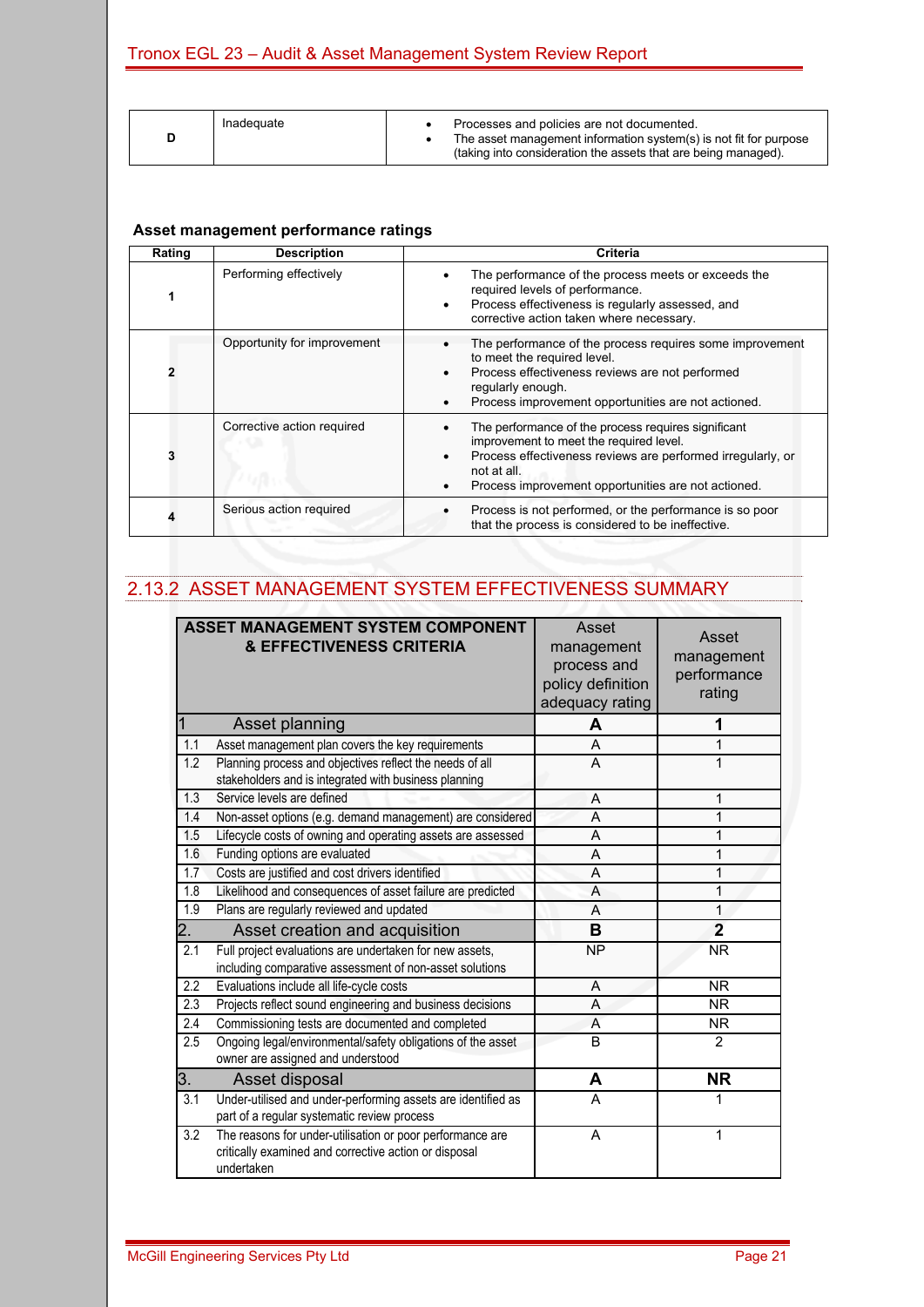| $\overline{3.3}$ | Disposal alternatives are evaluated                                                                                                                                                        | Α | 1            |
|------------------|--------------------------------------------------------------------------------------------------------------------------------------------------------------------------------------------|---|--------------|
| 3.4              | There is a replacement strategy for assets                                                                                                                                                 | Α | <b>NR</b>    |
| 4,               | Environmental analysis                                                                                                                                                                     | A | 1            |
| 4.1              | Opportunities and threats in the system environment are<br>assessed                                                                                                                        | A | 1            |
| 4.2              | Performance standards (availability of service, capacity<br>continuity, emergency response, etc.) are measured and<br>achieved                                                             | A | 1            |
| 4.3              | Compliance with statutory and regulatory requirements                                                                                                                                      | Α | 1            |
| 4.4              | Achievement of customer service levels                                                                                                                                                     | A | 1            |
| 5                | Asset operations                                                                                                                                                                           | A | 1            |
| 5.1              | Operational policies and procedures are documented and<br>linked to service levels required                                                                                                | A | 1            |
| 5.2              | Risk management is applied to prioritise operations tasks                                                                                                                                  | А | 1            |
| 5.3              | Assets are documented in an Asset Register including asset<br>type, location, material, plans of components, an assessment<br>of assets' physical/structural condition and accounting data | А | 1            |
| 5.4              | Operational costs are measured and monitored                                                                                                                                               | Α | 1            |
| 5.5              | Staff resources are adequate and staff receive training<br>commensurate with their responsibilities                                                                                        | A | 1            |
| 6                | Asset maintenance                                                                                                                                                                          | A | 1            |
| 6.1              | Maintenance policies and procedures are documented and<br>linked to service levels required                                                                                                | A | 1            |
| 6.2              | Regular inspections are undertaken of asset performance and<br>condition                                                                                                                   | A | 1            |
| 6.3              | Maintenance plans (emergency, corrective and preventative)<br>are documented and completed on schedule                                                                                     | Α | 1            |
| 6.4              | Failures are analysed and operational/maintenance plans<br>adjusted where necessary                                                                                                        | A | 1            |
| 6.5              | Risk management is applied to prioritise maintenance tasks                                                                                                                                 | Α | 1            |
| 6.6              | Maintenance costs are measured and monitored                                                                                                                                               | Α | 1            |
|                  | Asset Management Information System (MIS)                                                                                                                                                  | A | 1            |
| 7.1              | Adequate system documentation for users and IT operators                                                                                                                                   | Α | 1            |
| 7.2              | Input controls include appropriate verification and validation of<br>data entered into the system                                                                                          | A | 1            |
| 7.3              | Logical security access controls appear adequate, such as<br>passwords                                                                                                                     | A | 1            |
| 7.4              | Physical security access controls appear adequate                                                                                                                                          | Α | 1            |
| 7.5              | Data backup procedures appear adequate and backups are<br>tested                                                                                                                           | A | 1            |
| 7.6              | Key computations related to Licensee performance reporting<br>are materially accurate                                                                                                      | A | 1            |
| 7.7              | Management reports appear adequate for the Licensee to<br>monitor licence obligations                                                                                                      | Α | $\mathbf{1}$ |
| 8                | Risk management                                                                                                                                                                            | A | 1            |
| 8.1              | Risk management policies and procedures exist and are being<br>applied to minimise internal and external risks associated with<br>the asset management system                              | Α | 1            |
| 8.2              | Risks are documented in a risk register and treatment plans<br>are actioned and monitored                                                                                                  | Α | 1            |
| 8.3              | The probability and consequences of asset failure are<br>regularly assessed                                                                                                                | A | 1            |
| 9                | Contingency planning                                                                                                                                                                       | A | 1            |
| 9.1              | Contingency plans are documented, understood and tested to<br>confirm their operability and to cover higher risks                                                                          | A | 1            |
| 10               | Financial planning                                                                                                                                                                         | A | 1            |
| 10.1             | The financial plan states the financial objectives and<br>strategies and actions to achieve the objectives                                                                                 | Α | 1            |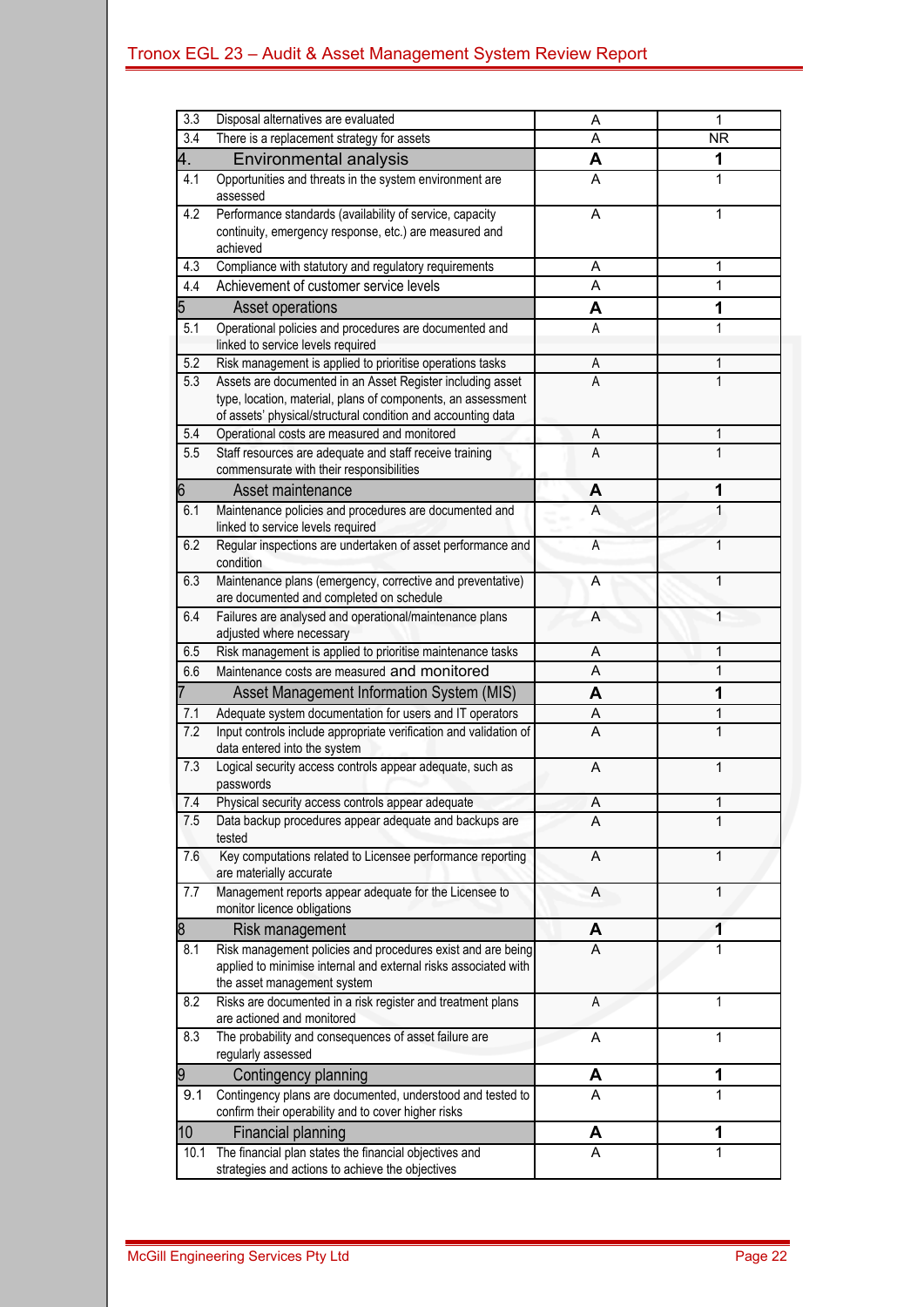|      | 10.2 The financial plan identifies the source of funds for capital<br>expenditure and recurrent costs                                               | A | 1         |
|------|-----------------------------------------------------------------------------------------------------------------------------------------------------|---|-----------|
| 10.3 | The financial plan provides projections of operating<br>statements (profit and loss) and statement of financial position<br>(balance sheets)        | A | 1         |
|      | 10-.4 The financial plan provides firm predictions on income for the<br>next five years and reasonable indicative predictions beyond<br>this period | A | 1         |
| 10.5 | The financial plan provides for the operations and<br>maintenance, administration and capital expenditure<br>requirements of the services           | A | 1         |
| 10.6 | Significant variances in actual/budget income and expenses<br>are identified and corrective action taken where necessary                            | A | 1         |
| 11   | Capital expenditure planning                                                                                                                        | A | <b>NR</b> |
|      |                                                                                                                                                     |   |           |
| 11.1 | There is a capital expenditure plan that covers issues to be<br>addressed, actions proposed, responsibilities and dates                             | A | <b>NR</b> |
| 11.2 | The plan provides reasons for capital expenditure and timing<br>of expenditure                                                                      | A | <b>NR</b> |
| 11.3 | The capital expenditure plan is consistent with the asset life<br>and condition identified in the asset management plan                             | A |           |
| 11.4 | There is an adequate process to ensure that the capital<br>expenditure plan is regularly updated and actioned                                       | A | 1         |
| 12   | <b>Review of AMS</b>                                                                                                                                | A | 1         |
| 12.1 | A review process is in place to ensure that the asset<br>management plan and the asset management system<br>described therein are kept current      | A |           |

# 2.14 OVERALL CONCLUSION

In my opinion, the Licensee maintained, in all material aspects, effective control procedures and an effective asset management system in relation to the Generation licence (EGL 23) for the review period on the relevant clauses referred to within the scope section of this report.

There are no ineffective issues that required corrective actions.

### 2.15 ESTABLISHING THE CONTEXT

The key legislation that governs the licensing of providers of Electricity is the Electricity Industry Act 2004. In turn, the compliance elements in the organization's Operating Licence were examined and referred to throughout the audit process.

### 2.15.1 AUDIT RESULTS AND RECOMMENDATIONS

#### **Summary of significant results**

There are 2 non-compliances.

#### 2.15.2 COMPLIANCE ELEMENTS REQUIRING CORRECTIVE MEASURES

There are 2 issues requiring corrective action.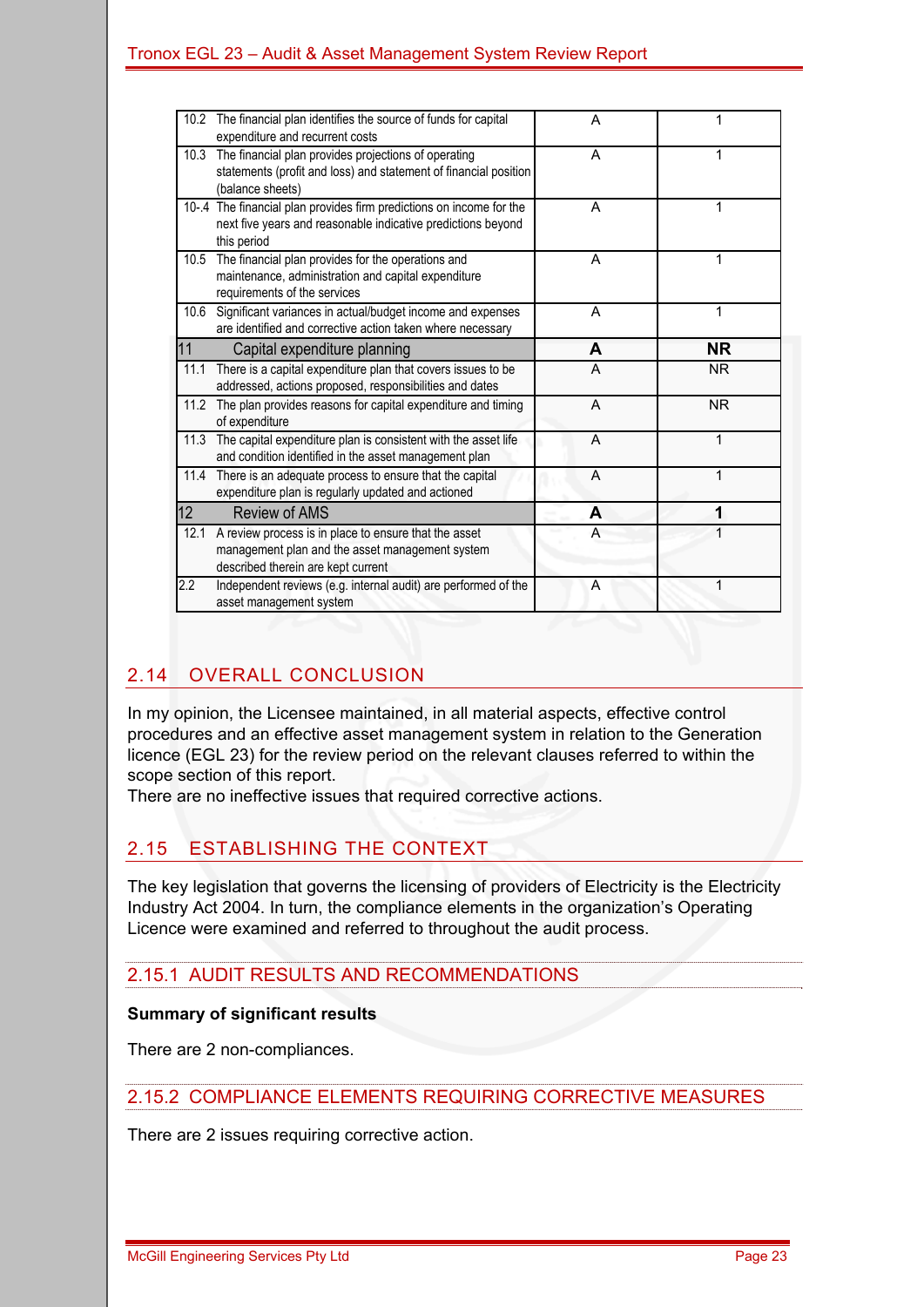### 2.15.3 SUGGESTIONS FOR IMPROVEMENT

There are no suggestions for improvement.

#### 2.16 DETAILED FINDINGS

The following sets out the audit findings

#### 2.16.1 AUDIT WORK UNDERTAKEN

We conducted interviews and enquiries to:

- Understand the control environment by determining the responsibility matrix and key control points
- Obtain the policies and procedures for managing licensed areas; and
- Identify the information systems and processes employed to manage licensed areas
- Determine the level of understanding of the systems and processes for managing licensed areas
- In reviewing the procedures and protocols for managing provision of services within a licensed area, where applicable, we obtained flowcharts of the processes and assessed the reasonableness of the decision matrix and the adequacy of the control points implemented by the Licensee.

#### 2.16.2 FURTHER CONTROL STRATEGIES

The Licensee has compliance manual to assist compliance with regulatory items and a risk register.

### 2.17 POST AUDIT/ POST REVIEW IMPLEMENTATION PLANS

The Licensee will provide to the ERA a post-audit and post-review implementation plan, with the audit or review report.

### 2.18 AUDIT/ REVIEW EVIDENCE

The following was considered in the audit/review.

- Generation Licence V3
- Contact details
- Asset Register
- Spares List
- Tronox Financial reports
- Tronox Consolidated financial statements
- Annual compliance returns
- Licence fees payment details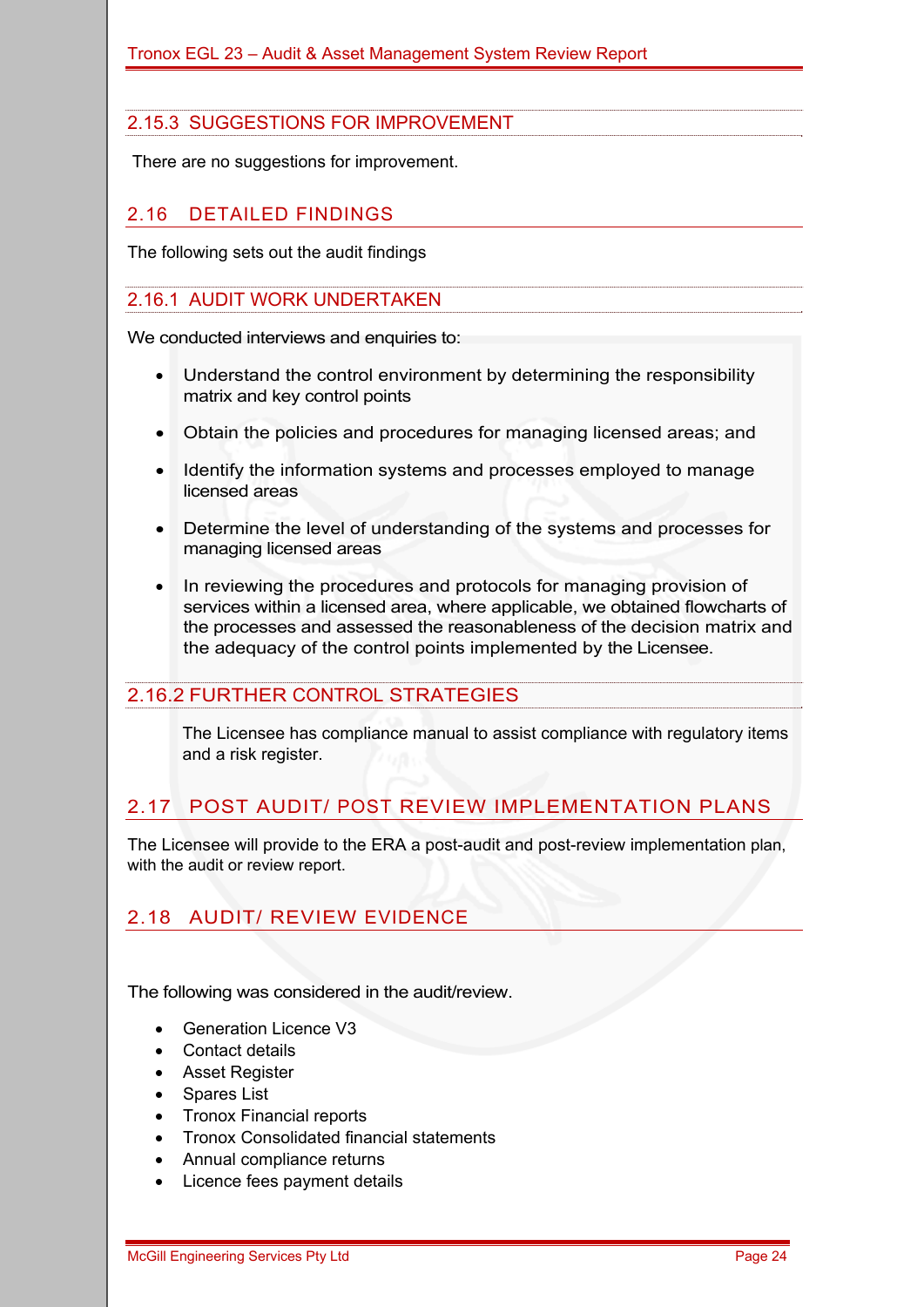- Asset Management Plan
- Western Power Access Agreement
- HSE and Environment management plan
- Tronox emergency Response plan
- Tronox-Western Power operating agreement
- MEX reports and screen shots
- Financial auditor report
- Sample tender documents
- Training certificates

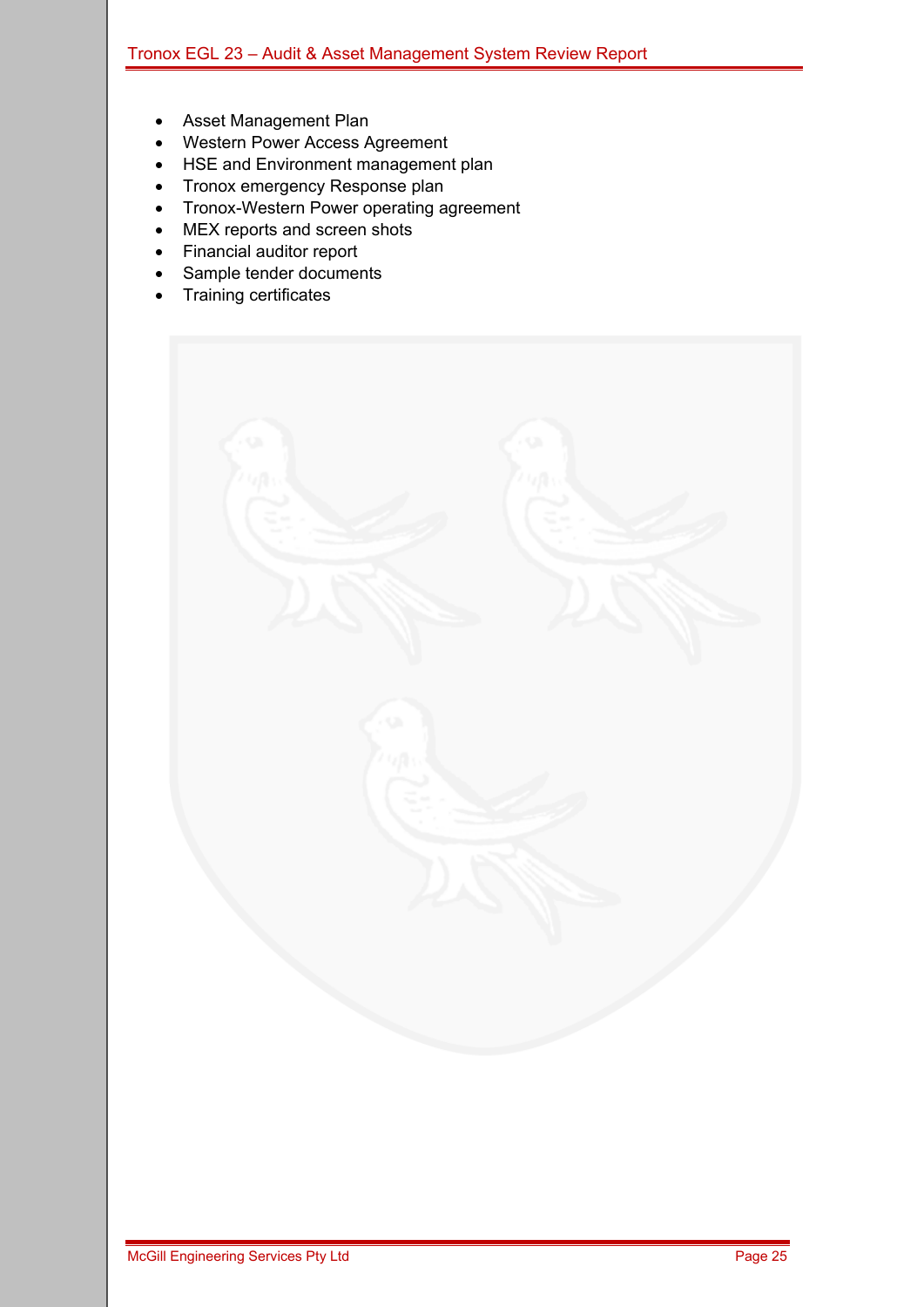### 2.19 DETAILED AUDIT FINDINGS

The following sets out the audit findings

#### 2.19.1 ELECTRICITY INDUSTRY ACT – LICENCE CONDITIONS AND **OBLIGATIONS**

| Item 101<br>Generation Licence condition 14.1                                                                                                                                                                                                                                                                                                         | Adequacy of<br>controls rating      | Compliance rating      |  |  |  |  |  |
|-------------------------------------------------------------------------------------------------------------------------------------------------------------------------------------------------------------------------------------------------------------------------------------------------------------------------------------------------------|-------------------------------------|------------------------|--|--|--|--|--|
|                                                                                                                                                                                                                                                                                                                                                       | A                                   | 1                      |  |  |  |  |  |
| Licence:<br>Generation                                                                                                                                                                                                                                                                                                                                |                                     |                        |  |  |  |  |  |
| Electricity Industry Act section 13(1)<br>A Licensee must, not less than once every 24 months, provide the ERA with a performance<br>audit conducted by an independent expert acceptable to the ERA.                                                                                                                                                  |                                     |                        |  |  |  |  |  |
| <b>Observations</b>                                                                                                                                                                                                                                                                                                                                   |                                     |                        |  |  |  |  |  |
| Compliance<br>☑<br>Documents<br>☑                                                                                                                                                                                                                                                                                                                     |                                     |                        |  |  |  |  |  |
| Evidence: interviewed Site Manager, Technical Officer, Contracts Specialist, listed staff.<br>Documents: The Licensee contracted with the auditor to carry out the audit. The documents<br>were forwarded to the ERA as part of the approval of the auditor. Licensee received approval<br>from the ERA for audit scope and appointment of auditor.   |                                     |                        |  |  |  |  |  |
| ☑<br>Output<br><b>Process</b><br>Outcome<br>☑                                                                                                                                                                                                                                                                                                         | Reporting<br>☑<br>☑                 | ☑<br>Compliance        |  |  |  |  |  |
| The Licensee contracted with the auditor to carry out the audit to meet the requirements. The<br>last audit met the requirements.                                                                                                                                                                                                                     |                                     |                        |  |  |  |  |  |
| <b>Issues</b>                                                                                                                                                                                                                                                                                                                                         |                                     |                        |  |  |  |  |  |
| None                                                                                                                                                                                                                                                                                                                                                  |                                     |                        |  |  |  |  |  |
| <b>Recommendations</b>                                                                                                                                                                                                                                                                                                                                |                                     |                        |  |  |  |  |  |
| None                                                                                                                                                                                                                                                                                                                                                  |                                     |                        |  |  |  |  |  |
|                                                                                                                                                                                                                                                                                                                                                       |                                     |                        |  |  |  |  |  |
|                                                                                                                                                                                                                                                                                                                                                       |                                     |                        |  |  |  |  |  |
| Item 102<br>Generation Licence condition 20.1                                                                                                                                                                                                                                                                                                         | Adequacy of controls<br>rating<br>A | Compliance rating<br>1 |  |  |  |  |  |
| Licence:<br>Generation                                                                                                                                                                                                                                                                                                                                |                                     |                        |  |  |  |  |  |
| Electricity Industry Act section 13(1)                                                                                                                                                                                                                                                                                                                |                                     |                        |  |  |  |  |  |
| A Licensee must provide for an asset management system.<br><b>Observations</b>                                                                                                                                                                                                                                                                        |                                     |                        |  |  |  |  |  |
|                                                                                                                                                                                                                                                                                                                                                       |                                     |                        |  |  |  |  |  |
| Compliance<br>☑<br><b>Documents</b><br>☑                                                                                                                                                                                                                                                                                                              |                                     |                        |  |  |  |  |  |
| Evidence: interviewed Site Manager, Technical Officer, Contracts Specialist, listed staff.<br>Documents: Include, Risk management policy, MEX Screen shots, Asset Register, Spares List,<br>Tronox Financial reports, Annual compliance returns, Licence fees payment details,                                                                        |                                     |                        |  |  |  |  |  |
|                                                                                                                                                                                                                                                                                                                                                       |                                     |                        |  |  |  |  |  |
| Process<br>☑<br>Output<br>⊻<br>Outcome                                                                                                                                                                                                                                                                                                                | Reporting<br>⊻<br>⊻                 | ☑<br>Compliance        |  |  |  |  |  |
| The Licensee has an asset management system. A copy of the asset management plan and<br>the operations and maintenance asset management plan was obtained, and maintenance<br>systems reviewed at site. These included maintenance planning modules in MEX and<br>spreadsheets. The asset management system includes time based and conditioned based |                                     |                        |  |  |  |  |  |
| maintenance. The review examined the efficacy of the asset management system.<br><b>Issues</b>                                                                                                                                                                                                                                                        |                                     |                        |  |  |  |  |  |
|                                                                                                                                                                                                                                                                                                                                                       |                                     |                        |  |  |  |  |  |
| None<br><b>Recommendations</b>                                                                                                                                                                                                                                                                                                                        |                                     |                        |  |  |  |  |  |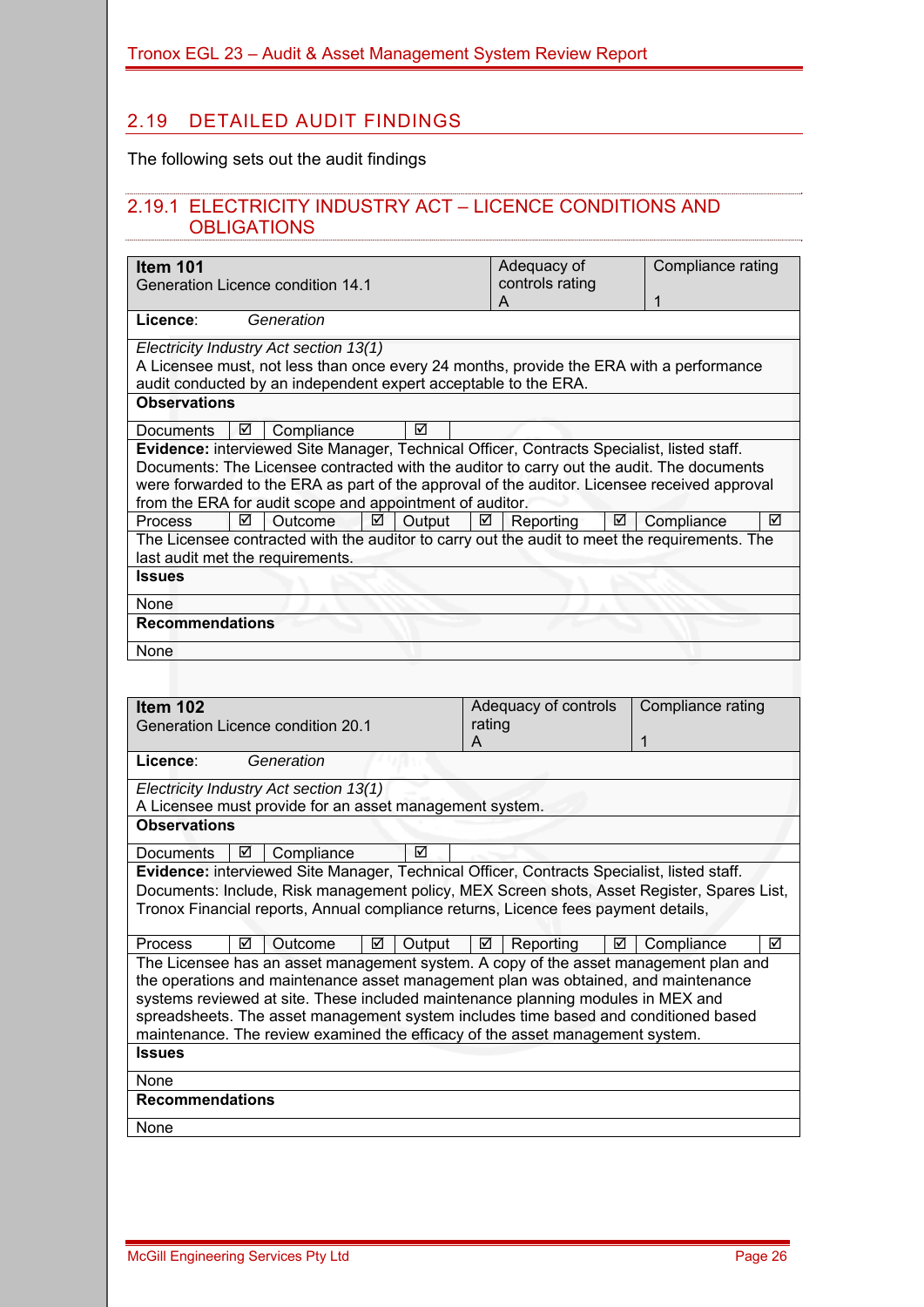| <b>Item 103</b><br>Generation Licence condition 20.2 & 20.3                                                                                                                                                                                                         | Adequacy of controls<br>rating<br>Not Performed | Compliance rating<br><b>Not Rated</b> |
|---------------------------------------------------------------------------------------------------------------------------------------------------------------------------------------------------------------------------------------------------------------------|-------------------------------------------------|---------------------------------------|
| Licence:<br>Generation                                                                                                                                                                                                                                              |                                                 |                                       |
| Electricity Industry Act section 13(1)<br>A Licensee must notify details of the asset management system and any substantial changes                                                                                                                                 |                                                 |                                       |
| to it to the ERA.<br><b>Observations</b>                                                                                                                                                                                                                            |                                                 |                                       |
| Compliance<br>Documents                                                                                                                                                                                                                                             |                                                 |                                       |
| Evidence: interviewed Site Manager, Technical Officer, Contracts Specialist, listed staff.<br>Documents: The asset management system was examined in the review.                                                                                                    |                                                 |                                       |
| Outcome<br>Output<br>Process<br>In the licence application, the asset management system was advised to the ERA. There have<br>been no substantial changes that required notifying the ERA. There has been no activity in<br>audit period.                           | Reporting                                       | Compliance<br>п                       |
| <b>Issues</b>                                                                                                                                                                                                                                                       |                                                 |                                       |
| None<br><b>Recommendations</b>                                                                                                                                                                                                                                      |                                                 |                                       |
| None                                                                                                                                                                                                                                                                |                                                 |                                       |
|                                                                                                                                                                                                                                                                     |                                                 |                                       |
|                                                                                                                                                                                                                                                                     |                                                 |                                       |
| Item 104<br>Generation Licence condition 20.4                                                                                                                                                                                                                       | Adequacy of controls<br>rating<br>А             | Compliance rating<br>1                |
| Licence:<br>Generation                                                                                                                                                                                                                                              |                                                 |                                       |
| Electricity Industry Act section 14(1)(c)<br>A Licensee must provide the ERA with a report by an independent expert as to the<br>effectiveness of its asset management system every 24 months, or such longer period as<br>determined by the ERA.                   |                                                 |                                       |
| <b>Observations</b>                                                                                                                                                                                                                                                 |                                                 |                                       |
| ☑<br>☑<br>Compliance<br><b>Documents</b>                                                                                                                                                                                                                            |                                                 |                                       |
| Evidence: interviewed Site Manager, Technical Officer, Contracts Specialist, listed staff.<br>Documents: Include, Asset Management Plan. Approval and Appointment letters for current<br>review.                                                                    |                                                 |                                       |
| Process<br>☑<br>$\boxtimes$   Output<br>☑<br>Outcome                                                                                                                                                                                                                | Reporting<br>$\Box$                             | Compliance<br>☑                       |
| The Licensee contracted McGill Engineering Services, with approval of the ERA, for the review<br>in accordance with the requirements and the review plan documents have been forwarded to<br>the ERA as part of approval of the auditor.                            |                                                 |                                       |
| <b>Issues</b>                                                                                                                                                                                                                                                       |                                                 |                                       |
| None                                                                                                                                                                                                                                                                |                                                 |                                       |
| <b>Recommendations</b>                                                                                                                                                                                                                                              |                                                 |                                       |
| None                                                                                                                                                                                                                                                                |                                                 |                                       |
|                                                                                                                                                                                                                                                                     |                                                 |                                       |
| <b>Item 105</b><br>Generation Licence condition 4.1                                                                                                                                                                                                                 | Adequacy of controls<br>rating<br>С             | Compliance rating<br>$\overline{2}$   |
| Licence:<br>Generation                                                                                                                                                                                                                                              |                                                 |                                       |
| Electricity Industry Act section 17(1)<br>A Licensee must pay to the ERA the prescribed licence fee within one month after the day of<br>grant or renewal of the licence and within one month after each anniversary of that day during<br>the term of the licence. |                                                 |                                       |

#### **Observations**

Documents | 図 | Compliance | 図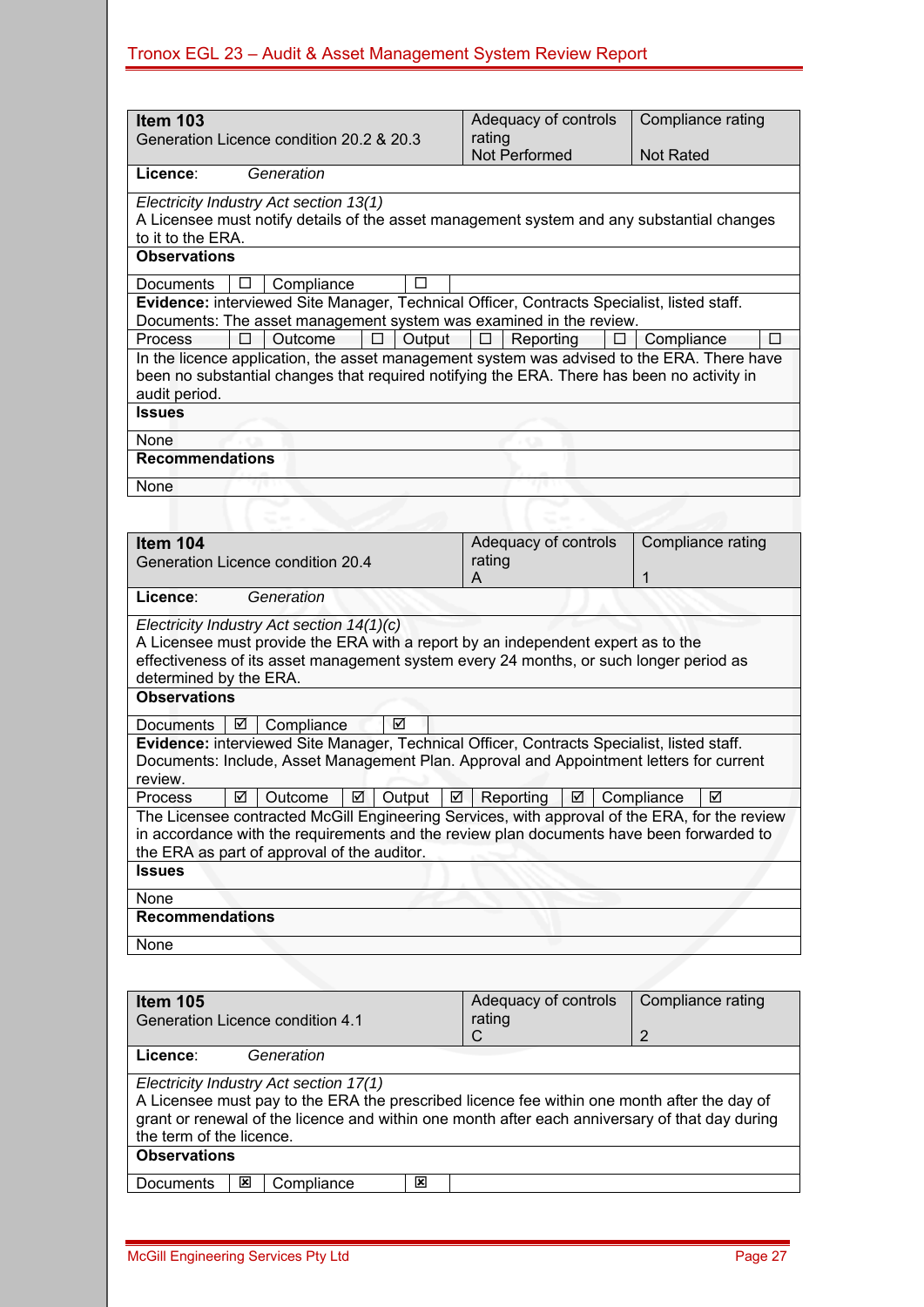| Item 106<br>Generation Licence condition 5.1                                                                                                                                                                                                                                     | Adequacy of controls<br>rating                  | Compliance rating                     |  |  |  |  |
|----------------------------------------------------------------------------------------------------------------------------------------------------------------------------------------------------------------------------------------------------------------------------------|-------------------------------------------------|---------------------------------------|--|--|--|--|
| Licence:<br>Generation                                                                                                                                                                                                                                                           | A                                               | 1                                     |  |  |  |  |
| Electricity Industry Act section 31(3)<br>A Licensee must take reasonable steps to minimise the extent or duration of any interruption,<br>suspension or restriction of the supply of electricity due to an accident, emergency, potential<br>danger or other unavoidable cause. |                                                 |                                       |  |  |  |  |
| <b>Observations</b>                                                                                                                                                                                                                                                              |                                                 |                                       |  |  |  |  |
| ☑<br>Compliance<br>Documents<br>☑                                                                                                                                                                                                                                                |                                                 |                                       |  |  |  |  |
| Evidence: interviewed Site Manager, Technical Officer, Contracts Specialist, listed staff.<br>Documents: Include incident log.                                                                                                                                                   |                                                 |                                       |  |  |  |  |
| ☑<br>☑<br>Output<br><b>Outcome</b><br><b>Process</b>                                                                                                                                                                                                                             | ☑<br>☑<br>Reporting                             | ☑<br>Compliance                       |  |  |  |  |
| There have been 27 forced interruptions of supply from generator faults, exhaust air cowl,<br>HRSG damper faults and system outages. Also the system is islanded when there is a threat of<br>lightning. All interruptions were minimized.                                       |                                                 |                                       |  |  |  |  |
| <b>Issues</b>                                                                                                                                                                                                                                                                    |                                                 |                                       |  |  |  |  |
| None.                                                                                                                                                                                                                                                                            |                                                 |                                       |  |  |  |  |
| <b>Recommendations</b>                                                                                                                                                                                                                                                           |                                                 |                                       |  |  |  |  |
| None.                                                                                                                                                                                                                                                                            |                                                 |                                       |  |  |  |  |
|                                                                                                                                                                                                                                                                                  |                                                 |                                       |  |  |  |  |
| Item 107<br>Generation Licence condition 5.1                                                                                                                                                                                                                                     | Adequacy of controls<br>rating<br>Not Performed | Compliance rating<br><b>Not Rated</b> |  |  |  |  |
| Licence:<br>Generation                                                                                                                                                                                                                                                           |                                                 |                                       |  |  |  |  |
| Electricity Industry Act section 41(6)<br>A Licensee must pay the costs of taking an interest in land or an easement over land.                                                                                                                                                  |                                                 |                                       |  |  |  |  |
| <b>Observations</b>                                                                                                                                                                                                                                                              |                                                 |                                       |  |  |  |  |

Documents  $\boxed{\Box}$  Compliance  $\boxed{\Box}$ 

**Evidence:** interviewed Site Manager, Technical Officer, Contracts Specialist, listed staff. Documents: Not applicable

|                                                                                              |  |  |  |  |  |  |  | Process $ \square $ Outcome $ \square $ Output $ \square $ Reporting $ \square $ Compliance |  |
|----------------------------------------------------------------------------------------------|--|--|--|--|--|--|--|---------------------------------------------------------------------------------------------|--|
| No land has been acquired under Part 9 of the Land Administration Act and therefore no costs |  |  |  |  |  |  |  |                                                                                             |  |
| and expenses for taking an interest in land or an easement over land. There has been no land |  |  |  |  |  |  |  |                                                                                             |  |
| acquired in the audit period.                                                                |  |  |  |  |  |  |  |                                                                                             |  |
|                                                                                              |  |  |  |  |  |  |  |                                                                                             |  |

**Issues**  None

#### **Recommendations**

None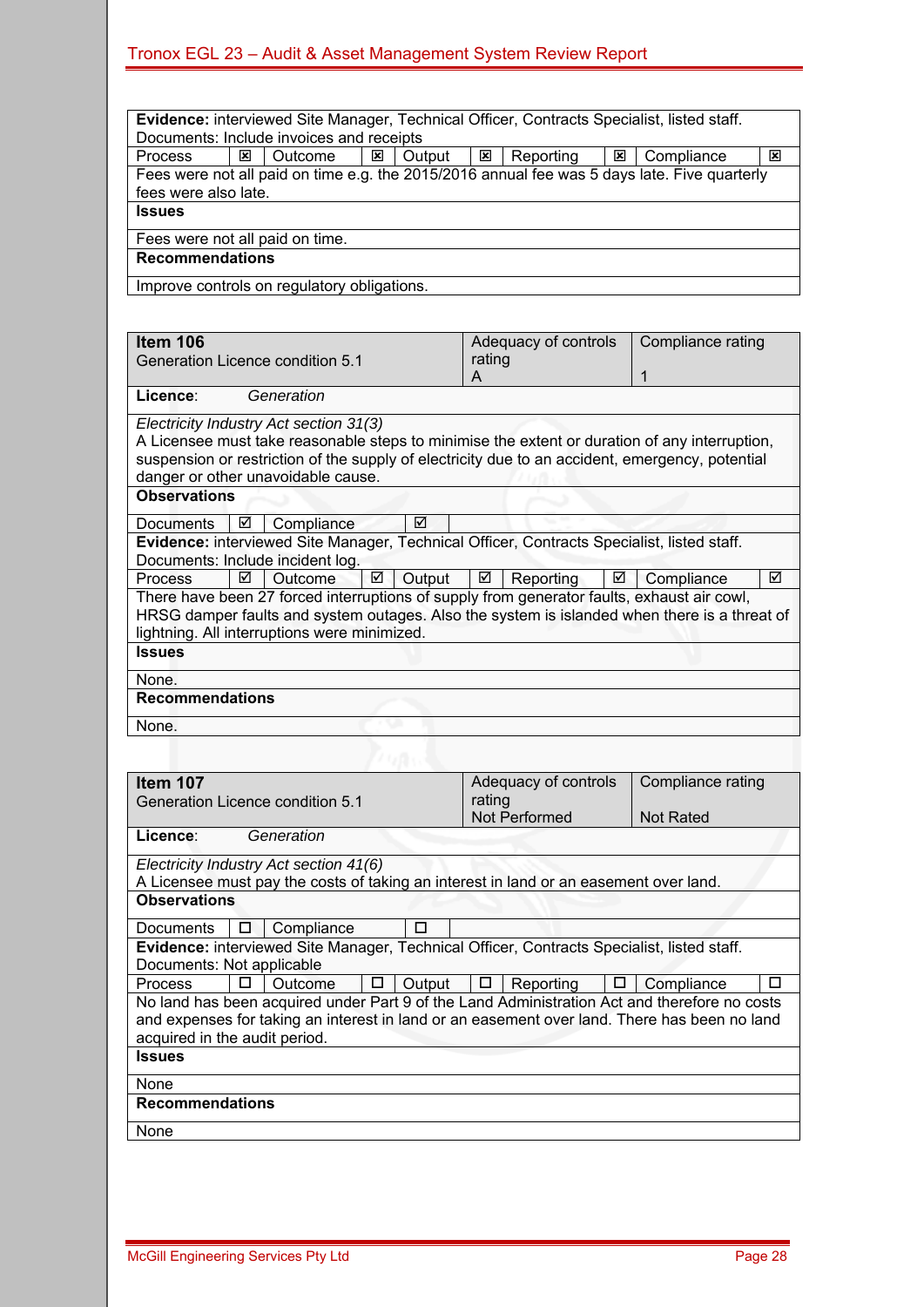### 2.19.2 ELECTRICITY LICENCE – LICENCE CONDITIONS AND OBLIGATIONS

| Item 119<br>Electricity Industry Act section 11                                                                                                                                                                                                                                                                                                                                                                                                                                                    | Adequacy of controls<br>rating<br>A             | Compliance rating<br>1                |
|----------------------------------------------------------------------------------------------------------------------------------------------------------------------------------------------------------------------------------------------------------------------------------------------------------------------------------------------------------------------------------------------------------------------------------------------------------------------------------------------------|-------------------------------------------------|---------------------------------------|
| Licence:<br>Generation                                                                                                                                                                                                                                                                                                                                                                                                                                                                             |                                                 |                                       |
| Generation Licence condition 12.1<br>A Licensee and any related body corporate must maintain accounting records that comply with<br>the Australian Accounting Standards Board Standards or equivalent International Accounting<br>Standards.                                                                                                                                                                                                                                                       |                                                 |                                       |
| <b>Observations</b>                                                                                                                                                                                                                                                                                                                                                                                                                                                                                |                                                 |                                       |
| ☑<br>Compliance<br>Documents<br>☑                                                                                                                                                                                                                                                                                                                                                                                                                                                                  |                                                 |                                       |
| Evidence: interviewed Site Manager, Technical Officer, Contracts Specialist, listed staff.<br>Documents: The Tronox annual report declaration by the financial auditor has been sighted.<br>The Tronox financial accounts refer to compliance with the appropriate accounting standards<br>(International Financial Reporting Standards and US Generally Accepted Accounting Principles<br>adopted by the US Securities and Exchange Commission.)<br><b>Process</b><br>☑<br>Output<br>Outcome<br>☑ | ☑<br>☑<br>Reporting                             | ☑<br>Compliance                       |
| The Tronox annual reports/business plan show compliance with accounting standards - comply<br>with Australian Accounting Standards Board (AASB)requirements.                                                                                                                                                                                                                                                                                                                                       |                                                 |                                       |
| <b>Issues</b>                                                                                                                                                                                                                                                                                                                                                                                                                                                                                      |                                                 |                                       |
| None                                                                                                                                                                                                                                                                                                                                                                                                                                                                                               |                                                 |                                       |
| <b>Recommendations</b>                                                                                                                                                                                                                                                                                                                                                                                                                                                                             |                                                 |                                       |
| None                                                                                                                                                                                                                                                                                                                                                                                                                                                                                               |                                                 |                                       |
|                                                                                                                                                                                                                                                                                                                                                                                                                                                                                                    |                                                 |                                       |
| Item 120<br>Electricity Industry Act section 11                                                                                                                                                                                                                                                                                                                                                                                                                                                    | Adequacy of controls<br>rating<br>Not Performed | Compliance rating<br><b>Not Rated</b> |
| Licence:<br>Generation                                                                                                                                                                                                                                                                                                                                                                                                                                                                             |                                                 |                                       |
| Generation Licence condition 13.4<br>A Licensee must comply with any individual performance standards prescribed by the ERA.<br><b>Observations</b>                                                                                                                                                                                                                                                                                                                                                |                                                 |                                       |
| Compliance<br>Documents                                                                                                                                                                                                                                                                                                                                                                                                                                                                            |                                                 |                                       |
| Evidence: interviewed Site Manager, Technical Officer, Contracts Specialist, listed staff.                                                                                                                                                                                                                                                                                                                                                                                                         |                                                 |                                       |
| Documents: Not applicable.<br>Process<br>Output<br>Outcome                                                                                                                                                                                                                                                                                                                                                                                                                                         | Reporting<br>⊔                                  | Compliance<br>L.                      |
| There are no individual performance standards applied by the ERA to assess compliance.                                                                                                                                                                                                                                                                                                                                                                                                             |                                                 |                                       |
| <b>Issues</b>                                                                                                                                                                                                                                                                                                                                                                                                                                                                                      |                                                 |                                       |
| None                                                                                                                                                                                                                                                                                                                                                                                                                                                                                               |                                                 |                                       |
| <b>Recommendations</b>                                                                                                                                                                                                                                                                                                                                                                                                                                                                             |                                                 |                                       |
| None                                                                                                                                                                                                                                                                                                                                                                                                                                                                                               |                                                 |                                       |
|                                                                                                                                                                                                                                                                                                                                                                                                                                                                                                    |                                                 |                                       |
| Item 121                                                                                                                                                                                                                                                                                                                                                                                                                                                                                           | Adequacy of controls                            | Compliance rating                     |
| Electricity Industry Act section 11                                                                                                                                                                                                                                                                                                                                                                                                                                                                | rating                                          |                                       |
| Generation<br>Licence:                                                                                                                                                                                                                                                                                                                                                                                                                                                                             | A                                               | 1                                     |
| Generation Licence condition 14.2<br>A Licensee must comply, and require its auditor to comply, with the ERA's standard audit<br>guidelines dealing with the performance audit.<br><b>Observations</b>                                                                                                                                                                                                                                                                                             |                                                 |                                       |
| Documents<br>Compliance<br>☑<br>☑                                                                                                                                                                                                                                                                                                                                                                                                                                                                  |                                                 |                                       |

 $\mathcal{L}_{\mathcal{A}}$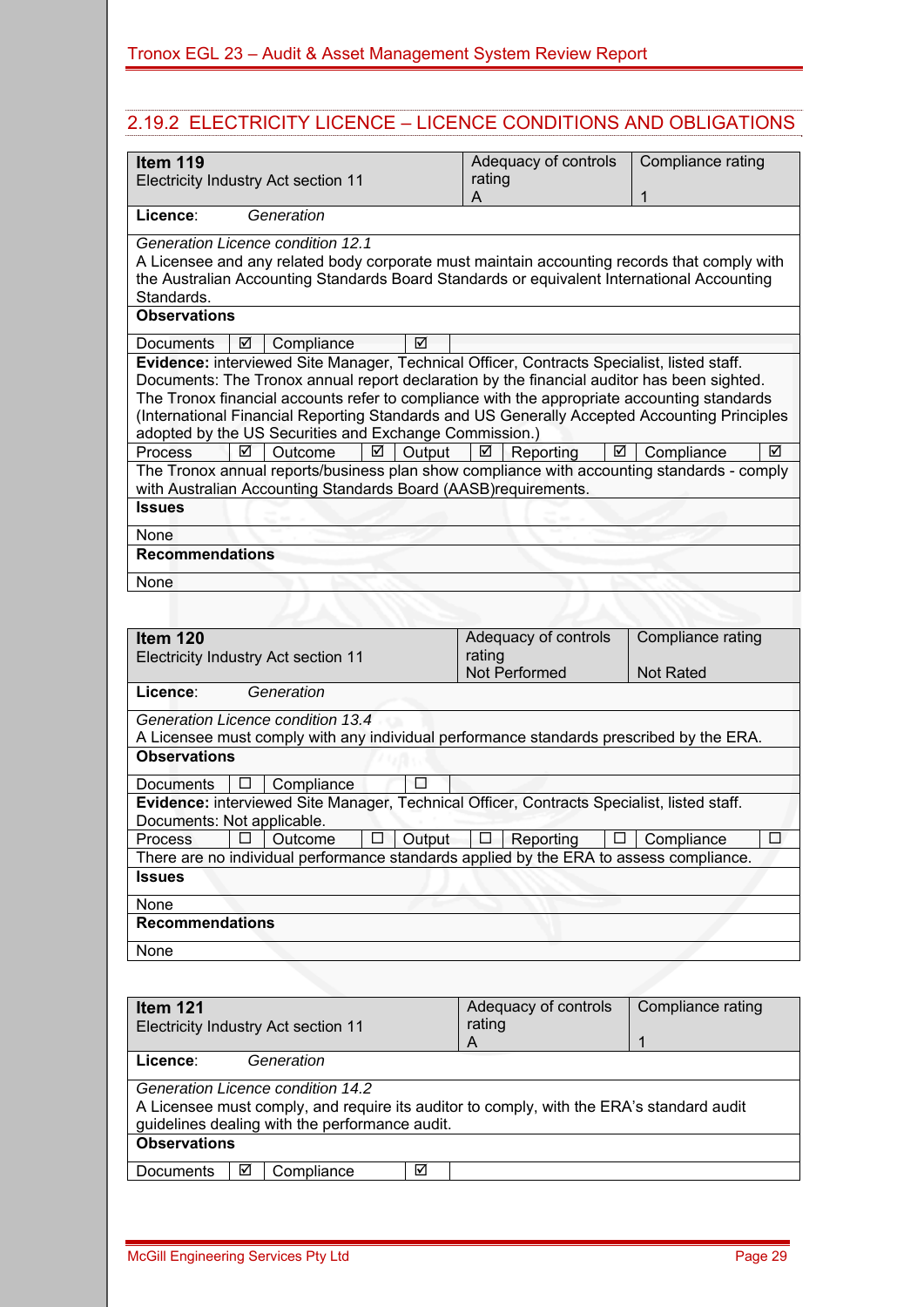| Evidence: interviewed Site Manager, Technical Officer, Contracts Specialist, listed staff.    |   |                                                                               |   |        |   |           |   |            |   |
|-----------------------------------------------------------------------------------------------|---|-------------------------------------------------------------------------------|---|--------|---|-----------|---|------------|---|
| Documents: The audit plan was forwarded to the ERA, approval of the auditor obtained prior to |   |                                                                               |   |        |   |           |   |            |   |
| appointment.                                                                                  |   |                                                                               |   |        |   |           |   |            |   |
| <b>Process</b>                                                                                | ☑ | Outcome                                                                       | ☑ | Output | ☑ | Reporting | ☑ | Compliance | ☑ |
|                                                                                               |   | The Licensee has contracted with the auditor to comply with the requirements. |   |        |   |           |   |            |   |
| <b>Issues</b>                                                                                 |   |                                                                               |   |        |   |           |   |            |   |
| None                                                                                          |   |                                                                               |   |        |   |           |   |            |   |
| <b>Recommendations</b>                                                                        |   |                                                                               |   |        |   |           |   |            |   |
| None                                                                                          |   |                                                                               |   |        |   |           |   |            |   |

**Item 122** Electricity Industry Act section 11 Adequacy of controls rating A Compliance rating 1 **Licence**: *Generation Generation Licence condition 20.5*  A Licensee must comply, and must require the Licensee's expert to comply, with the relevant aspects of the ERA's standard guidelines dealing with the asset management system review. **Observations**  Documents **D** Compliance **D Evidence:** interviewed Site Manager, Technical Officer, Contracts Specialist, listed staff. Documents: The AMS review plan has been forwarded to the ERA approval of the reviewer obtained prior to appointment. Process  $\boxdot$  Outcome  $\boxdot$  Output  $\boxdot$  Reporting  $\boxdot$  Compliance  $\boxdot$ The Licensee has contracted with the reviewer to comply with the requirements. **Issues**  None **Recommendations**  None **Item 123** Electricity Industry Act section 11 Adequacy of controls rating Not Performed Compliance rating Not Rated **Licence**: *Generation Generation Licence condition 15.1*  A Licensee must report to the ERA, in the manner prescribed, if a Licensee is under external administration or there is a significant change in the circumstances upon which the licence was granted which may affect a Licensee's ability to meet its obligations. **Observations**  Documents  $\Box$  Compliance  $\Box$ **Evidence:** interviewed Site Manager, Technical Officer, Contracts Specialist, listed staff. Documents: Not applicable.  $Process$   $\Box$  Outcome  $\Box$  Output  $\Box$  Reporting  $\Box$  Compliance  $\Box$ The Licensee is not under external administration so not able to assess compliance with advice requirements. **Issues**  None **Recommendations None**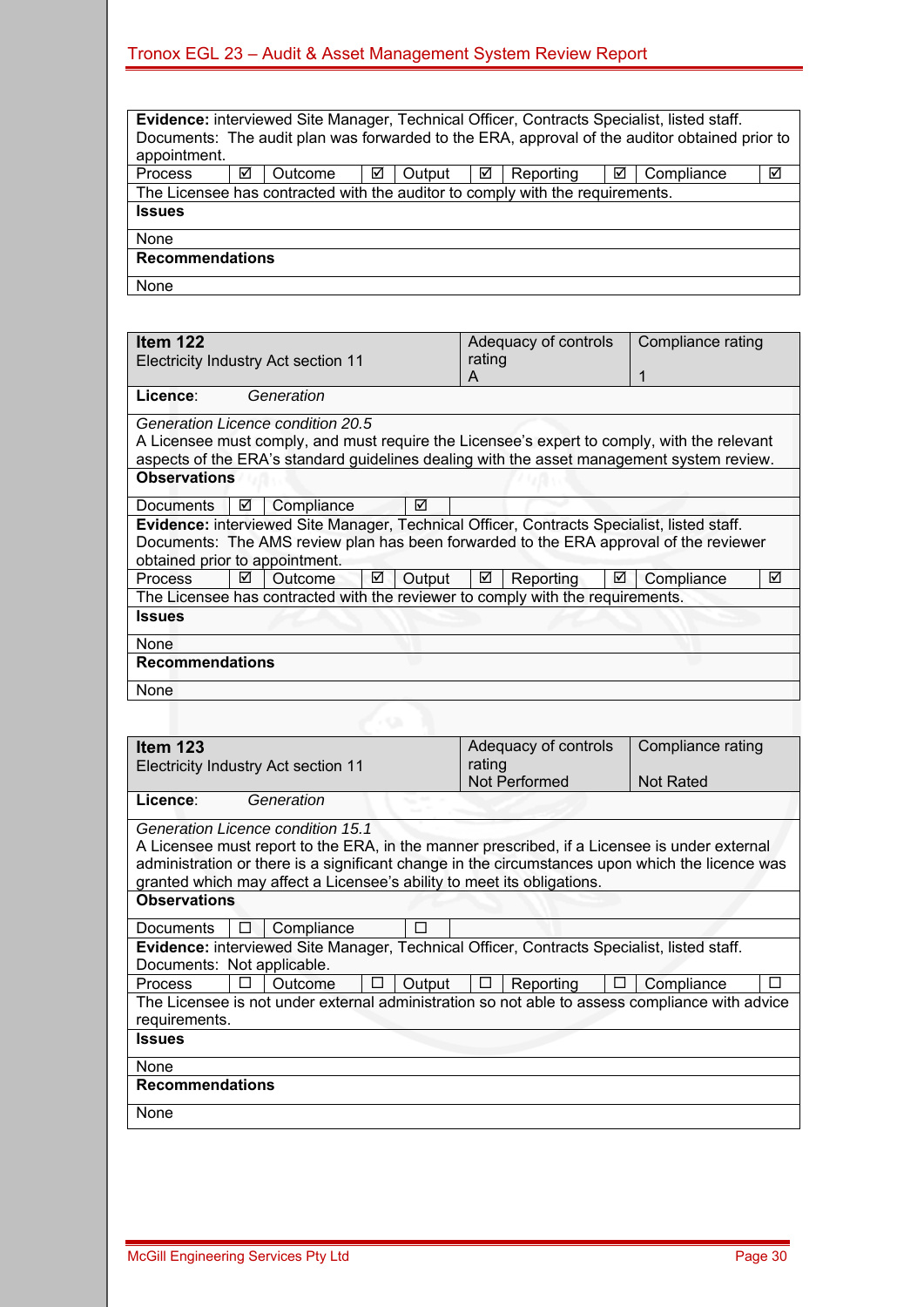| Item $124$                                                                                                                                                                                  | Adequacy of controls                                 | Compliance rating |
|---------------------------------------------------------------------------------------------------------------------------------------------------------------------------------------------|------------------------------------------------------|-------------------|
| Electricity Industry Act section 11                                                                                                                                                         | rating                                               |                   |
|                                                                                                                                                                                             | C                                                    | $\overline{2}$    |
| Licence:<br>Generation                                                                                                                                                                      |                                                      |                   |
| Generation Licence condition 16.1                                                                                                                                                           |                                                      |                   |
| A Licensee must provide the ERA, in the manner prescribed, any information the ERA requires                                                                                                 |                                                      |                   |
| in connection with its functions under the Electricity Industry Act.                                                                                                                        |                                                      |                   |
| <b>Observations</b>                                                                                                                                                                         |                                                      |                   |
| ⊠<br>Compliance<br>⊠<br>Documents                                                                                                                                                           |                                                      |                   |
| Evidence: interviewed Site Manager, Technical Officer, Contracts Specialist, listed staff. The<br>Site Superintendent advised that there have been no requests for information from the ERA |                                                      |                   |
| other than the Compliance Report. Documents:<br>図                                                                                                                                           |                                                      | ⊠                 |
| Outcome<br>$\overline{\mathbf{x}}$<br>Process<br>Output<br>The Licensee has not met the reporting requirements e.g. the 2014/2015/2016 reports were                                         | Reporting<br>$\overline{\mathbf{x}}$<br>$\mathbf{x}$ | Compliance        |
| late. The non-compliance was noted in subsequent reports.                                                                                                                                   |                                                      |                   |
| <b>Issues</b>                                                                                                                                                                               |                                                      |                   |
| Reports were late                                                                                                                                                                           |                                                      |                   |
| <b>Recommendations</b>                                                                                                                                                                      |                                                      |                   |
| Improve controls on regulatory requirements.                                                                                                                                                |                                                      |                   |
|                                                                                                                                                                                             |                                                      |                   |
| Item 125                                                                                                                                                                                    | Adequacy of controls                                 | Compliance rating |
| Electricity Industry Act section 11                                                                                                                                                         | rating                                               |                   |
|                                                                                                                                                                                             | Not Performed                                        | <b>Not Rated</b>  |
| Generation<br>Licence:                                                                                                                                                                      |                                                      |                   |
| Generation Licence condition 17.1 & 17.2                                                                                                                                                    |                                                      |                   |
| A Licensee must publish any information it is directed by the ERA to publish, within the                                                                                                    |                                                      |                   |
| timeframes specified.<br><b>Observations</b>                                                                                                                                                |                                                      |                   |
|                                                                                                                                                                                             |                                                      |                   |
| п<br>Compliance<br>Documents<br>⊔                                                                                                                                                           |                                                      |                   |
| Evidence: interviewed Site Manager, Technical Officer, Contracts Specialist, listed staff.                                                                                                  |                                                      |                   |
| Documents: Not applicable.                                                                                                                                                                  |                                                      |                   |
| Output<br>Process<br>П<br>Outcome<br>ш                                                                                                                                                      | Reporting<br>$\Box$<br>$\Box$                        | Compliance<br>П   |
| The ERA has not directed any information to be published so unable to assess compliance with                                                                                                |                                                      |                   |
| publishing requirements.<br><b>Issues</b>                                                                                                                                                   |                                                      |                   |
|                                                                                                                                                                                             |                                                      |                   |
| None                                                                                                                                                                                        |                                                      |                   |
| <b>Recommendations</b>                                                                                                                                                                      |                                                      |                   |
| None                                                                                                                                                                                        |                                                      |                   |
|                                                                                                                                                                                             |                                                      |                   |
| Item 126                                                                                                                                                                                    | Adequacy of controls                                 | Compliance rating |
| Electricity Industry Act section 11                                                                                                                                                         | rating                                               |                   |
|                                                                                                                                                                                             | A                                                    | 1                 |
| Licence:<br>Generation                                                                                                                                                                      |                                                      |                   |
| Generation Licence condition 18.1                                                                                                                                                           |                                                      |                   |
| Unless otherwise specified, all notices must be in writing.                                                                                                                                 |                                                      |                   |
| <b>Observations</b>                                                                                                                                                                         |                                                      |                   |
| Compliance<br>☑<br>Documents<br>⊻                                                                                                                                                           |                                                      |                   |
| Evidence: interviewed Site Manager, Technical Officer, Contracts Specialist, listed staff.                                                                                                  |                                                      |                   |
| Documents: Sample communication with ERA sighted.                                                                                                                                           |                                                      |                   |
| ☑<br>Outcome<br>☑<br>Output<br>Process                                                                                                                                                      | Reporting<br>☑<br>☑                                  | Compliance<br>☑   |

| <b>FIUCESS</b> | <u>I MI VULCOIIIE</u> |  | <u>  ២   Output   ២   Reporting   ២   Compilance</u> |                                                                                         |  |
|----------------|-----------------------|--|------------------------------------------------------|-----------------------------------------------------------------------------------------|--|
|                |                       |  |                                                      | No notices have been required by the ERA. All material communication with the ERA is in |  |
| writing.       |                       |  |                                                      |                                                                                         |  |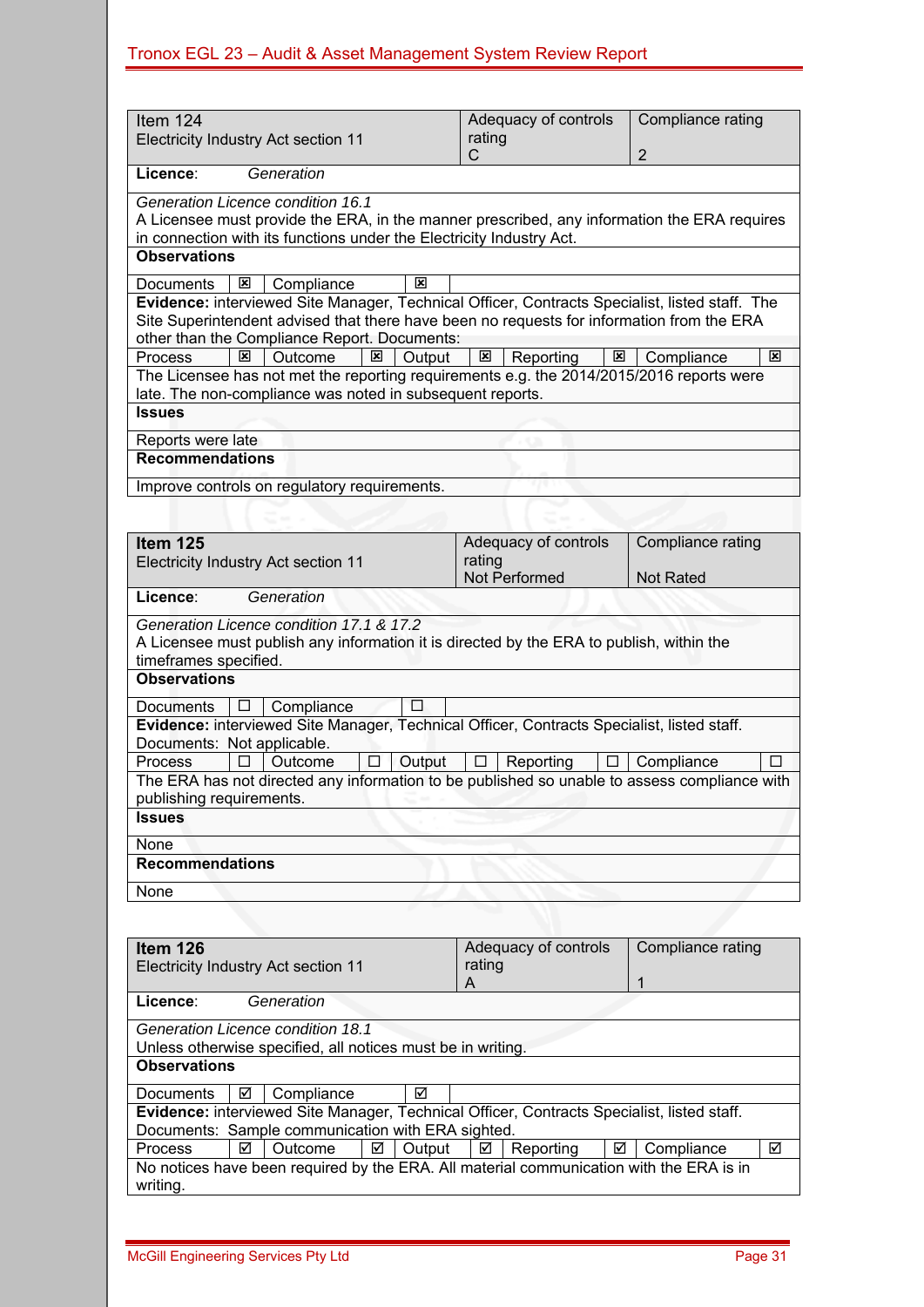#### **Issues**

# None

**Recommendations** 

None

#### 2.19.3 ELECTRICITY INDUSTRY METERING CODE – LICENCE CONDITIONS AND OBLIGATIONS (ALL LICENCE CONDITION LICENCE CLAUSE 5.1)

| Item 324                                                                                                                                                                                                                                                                                                                                                                                                    | Adequacy of controls     | Compliance rating |  |  |  |
|-------------------------------------------------------------------------------------------------------------------------------------------------------------------------------------------------------------------------------------------------------------------------------------------------------------------------------------------------------------------------------------------------------------|--------------------------|-------------------|--|--|--|
| Licence condition 5.1                                                                                                                                                                                                                                                                                                                                                                                       | rating                   |                   |  |  |  |
|                                                                                                                                                                                                                                                                                                                                                                                                             | Not Performed            | <b>Not Rated</b>  |  |  |  |
| Licence:<br>Generation                                                                                                                                                                                                                                                                                                                                                                                      |                          |                   |  |  |  |
| Electricity Industry Metering Code clause 3.3B<br>A user who is aware of bi-directional flows at a metering point which was not previously subject to a<br>bi-directional electricity flows or any changes in a customer's or user's circumstances in a metering<br>point which will result in bi-directional electricity flows must notify the network operator within 2<br>business days.                 |                          |                   |  |  |  |
| <b>Observations</b>                                                                                                                                                                                                                                                                                                                                                                                         |                          |                   |  |  |  |
| Compliance<br>Documents<br>П<br>⊔                                                                                                                                                                                                                                                                                                                                                                           |                          |                   |  |  |  |
| Evidence: interviewed Site Manager, Technical Officer, Contracts Specialist, listed staff,                                                                                                                                                                                                                                                                                                                  |                          |                   |  |  |  |
| inspected Generation plant. Documents: n/a                                                                                                                                                                                                                                                                                                                                                                  |                          |                   |  |  |  |
| Process<br><b>Outcome</b><br>Output<br>п                                                                                                                                                                                                                                                                                                                                                                    | Reporting<br>Ħ<br>$\Box$ | Compliance        |  |  |  |
| The Licensee has no meters with all metering by Western Power. The meters are bidirectional<br>with the Licensee consuming power when not generating or generating insufficiently to provide<br>the steam or electricity for manufacturing and can export power. These meters were always bi-<br>directional and there have been no changes in a customer's or user's circumstances at a metering<br>point. |                          |                   |  |  |  |
| <b>Issues</b>                                                                                                                                                                                                                                                                                                                                                                                               |                          |                   |  |  |  |
| None                                                                                                                                                                                                                                                                                                                                                                                                        |                          |                   |  |  |  |
| <b>Recommendations</b>                                                                                                                                                                                                                                                                                                                                                                                      |                          |                   |  |  |  |
| None                                                                                                                                                                                                                                                                                                                                                                                                        |                          |                   |  |  |  |

| Compliance rating<br>Adequacy of controls<br>Item 360<br>rating<br>Licence condition 5.1<br><b>Not Performed</b><br><b>Not Rated</b><br>Generation<br>Licence:<br>Electricity Industry Metering Code clause 3.11(3)<br>A Code participant who becomes aware of an outage or malfunction of a metering installation<br>must advise the network operator as soon as practicable.<br><b>Observations</b><br>Compliance<br>Documents<br>U<br>Evidence: interviewed Site Manager, Technical Officer, Contracts Specialist, listed staff,<br>inspected Generation plant. Documents: n/a.<br><b>Process</b><br>Outcome<br>Reporting<br>Compliance<br>Output<br>П<br>⊔<br>Ħ<br>$\mathbf{L}$<br>The Licensee has no meters with all metering by Western Power. The Licensee is not aware of<br>any outage or malfunction to require advice.<br><b>Issues</b><br>None |  |  |
|-------------------------------------------------------------------------------------------------------------------------------------------------------------------------------------------------------------------------------------------------------------------------------------------------------------------------------------------------------------------------------------------------------------------------------------------------------------------------------------------------------------------------------------------------------------------------------------------------------------------------------------------------------------------------------------------------------------------------------------------------------------------------------------------------------------------------------------------------------------|--|--|
|                                                                                                                                                                                                                                                                                                                                                                                                                                                                                                                                                                                                                                                                                                                                                                                                                                                             |  |  |
|                                                                                                                                                                                                                                                                                                                                                                                                                                                                                                                                                                                                                                                                                                                                                                                                                                                             |  |  |
|                                                                                                                                                                                                                                                                                                                                                                                                                                                                                                                                                                                                                                                                                                                                                                                                                                                             |  |  |
|                                                                                                                                                                                                                                                                                                                                                                                                                                                                                                                                                                                                                                                                                                                                                                                                                                                             |  |  |
|                                                                                                                                                                                                                                                                                                                                                                                                                                                                                                                                                                                                                                                                                                                                                                                                                                                             |  |  |
|                                                                                                                                                                                                                                                                                                                                                                                                                                                                                                                                                                                                                                                                                                                                                                                                                                                             |  |  |
|                                                                                                                                                                                                                                                                                                                                                                                                                                                                                                                                                                                                                                                                                                                                                                                                                                                             |  |  |
|                                                                                                                                                                                                                                                                                                                                                                                                                                                                                                                                                                                                                                                                                                                                                                                                                                                             |  |  |
|                                                                                                                                                                                                                                                                                                                                                                                                                                                                                                                                                                                                                                                                                                                                                                                                                                                             |  |  |
|                                                                                                                                                                                                                                                                                                                                                                                                                                                                                                                                                                                                                                                                                                                                                                                                                                                             |  |  |
|                                                                                                                                                                                                                                                                                                                                                                                                                                                                                                                                                                                                                                                                                                                                                                                                                                                             |  |  |
|                                                                                                                                                                                                                                                                                                                                                                                                                                                                                                                                                                                                                                                                                                                                                                                                                                                             |  |  |
|                                                                                                                                                                                                                                                                                                                                                                                                                                                                                                                                                                                                                                                                                                                                                                                                                                                             |  |  |
|                                                                                                                                                                                                                                                                                                                                                                                                                                                                                                                                                                                                                                                                                                                                                                                                                                                             |  |  |
|                                                                                                                                                                                                                                                                                                                                                                                                                                                                                                                                                                                                                                                                                                                                                                                                                                                             |  |  |
|                                                                                                                                                                                                                                                                                                                                                                                                                                                                                                                                                                                                                                                                                                                                                                                                                                                             |  |  |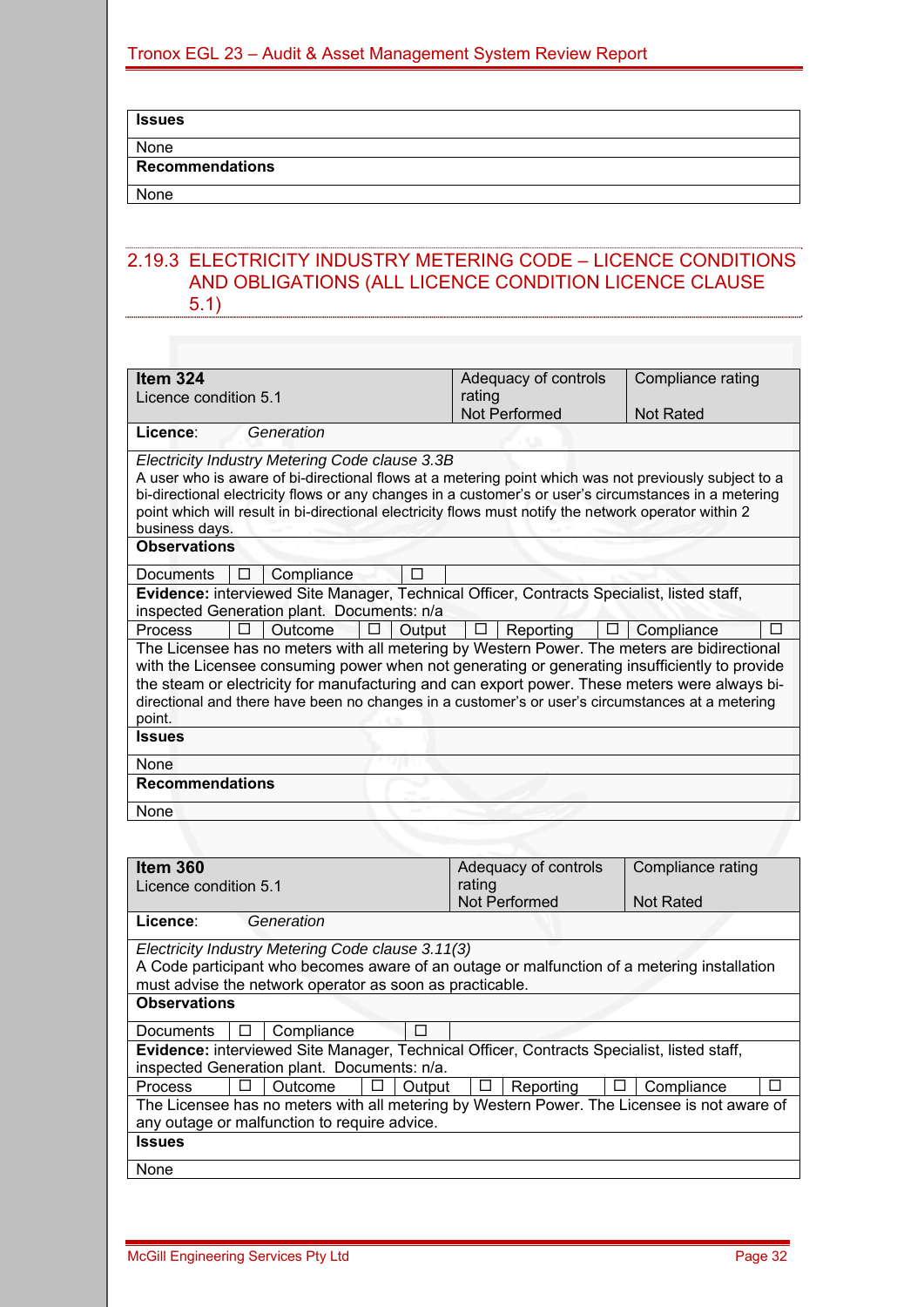| <b>Recommendations</b> |  |
|------------------------|--|
| None                   |  |
|                        |  |

| rating<br>Licence condition 5.1<br>Not Performed<br><b>Not Rated</b><br>Licence:<br>Generation<br>Electricity Industry Metering Code clause 3.27<br>A person must not install a metering installation on a network unless the person is the network<br>operator or a registered metering installation provider for the network operator doing the type of<br>work authorised by its registration.<br><b>Observations</b><br>Documents<br>Compliance<br>Evidence: interviewed Site Manager, Technical Officer, Contracts Specialist, listed staff,<br>inspected Generation plant. Documents: n/a.<br>Reporting<br>Process<br>Outcome<br>□<br>Output<br>Compliance<br>The Licensee has no tariff meters with all metering by Western Power and installed by them.<br><b>Issues</b><br>None<br><b>Recommendations</b><br>None<br>Adequacy of controls<br>Compliance rating<br>Item 371<br>rating<br>Not Performed<br><b>Not Rated</b><br>Licence condition 5.1<br>Licence:<br>Generation<br>Electricity Industry Metering Code clause 4.4(1)<br>If there is a discrepancy between energy data held in a metering installation and data held in the<br>metering database, the affected Code participants and the network operator must liaise together to<br>determine the most appropriate way to resolve a discrepancy.<br><b>Observations</b><br><b>Documents</b><br>Compliance<br>Evidence: interviewed Site Manager, Technical Officer, Contracts Specialist, listed staff,<br>inspected Generation plant. Documents: n/a.<br>Output<br>Outcome<br>П<br>Reporting<br>$\Box$<br>Compliance<br>Process<br>п<br>П<br>There has been no discrepancy between energy data held in a metering installation and data held in<br>the metering database The Licensee has no tariff meters with all metering by Western Power.<br>The Licensee has no metering database and no metering installation to allow a discrepancy.<br>The Licensee has no customers associated with this metering point and this obligation is not<br>performed/not rated. It has a customer associated with the connection point but this is not a<br>metering installation on the network and this is not related to the generation licence and its<br>metering installation. The network operator has no involvement in the metering beyond its<br>meter at the connection point. In any case the installation predates the meter code so nothing<br>is required to be updated to the Code (subject to bi-directional metering which has always<br>existed).<br><b>Issues</b><br>None<br><b>Recommendations</b><br>None | Item 364 | Adequacy of controls | Compliance rating |  |  |  |  |
|--------------------------------------------------------------------------------------------------------------------------------------------------------------------------------------------------------------------------------------------------------------------------------------------------------------------------------------------------------------------------------------------------------------------------------------------------------------------------------------------------------------------------------------------------------------------------------------------------------------------------------------------------------------------------------------------------------------------------------------------------------------------------------------------------------------------------------------------------------------------------------------------------------------------------------------------------------------------------------------------------------------------------------------------------------------------------------------------------------------------------------------------------------------------------------------------------------------------------------------------------------------------------------------------------------------------------------------------------------------------------------------------------------------------------------------------------------------------------------------------------------------------------------------------------------------------------------------------------------------------------------------------------------------------------------------------------------------------------------------------------------------------------------------------------------------------------------------------------------------------------------------------------------------------------------------------------------------------------------------------------------------------------------------------------------------------------------------------------------------------------------------------------------------------------------------------------------------------------------------------------------------------------------------------------------------------------------------------------------------------------------------------------------------------------------------------------------------------------------------------------------------------------------------------------------------------------------------------|----------|----------------------|-------------------|--|--|--|--|
|                                                                                                                                                                                                                                                                                                                                                                                                                                                                                                                                                                                                                                                                                                                                                                                                                                                                                                                                                                                                                                                                                                                                                                                                                                                                                                                                                                                                                                                                                                                                                                                                                                                                                                                                                                                                                                                                                                                                                                                                                                                                                                                                                                                                                                                                                                                                                                                                                                                                                                                                                                                            |          |                      |                   |  |  |  |  |
|                                                                                                                                                                                                                                                                                                                                                                                                                                                                                                                                                                                                                                                                                                                                                                                                                                                                                                                                                                                                                                                                                                                                                                                                                                                                                                                                                                                                                                                                                                                                                                                                                                                                                                                                                                                                                                                                                                                                                                                                                                                                                                                                                                                                                                                                                                                                                                                                                                                                                                                                                                                            |          |                      |                   |  |  |  |  |
|                                                                                                                                                                                                                                                                                                                                                                                                                                                                                                                                                                                                                                                                                                                                                                                                                                                                                                                                                                                                                                                                                                                                                                                                                                                                                                                                                                                                                                                                                                                                                                                                                                                                                                                                                                                                                                                                                                                                                                                                                                                                                                                                                                                                                                                                                                                                                                                                                                                                                                                                                                                            |          |                      |                   |  |  |  |  |
|                                                                                                                                                                                                                                                                                                                                                                                                                                                                                                                                                                                                                                                                                                                                                                                                                                                                                                                                                                                                                                                                                                                                                                                                                                                                                                                                                                                                                                                                                                                                                                                                                                                                                                                                                                                                                                                                                                                                                                                                                                                                                                                                                                                                                                                                                                                                                                                                                                                                                                                                                                                            |          |                      |                   |  |  |  |  |
|                                                                                                                                                                                                                                                                                                                                                                                                                                                                                                                                                                                                                                                                                                                                                                                                                                                                                                                                                                                                                                                                                                                                                                                                                                                                                                                                                                                                                                                                                                                                                                                                                                                                                                                                                                                                                                                                                                                                                                                                                                                                                                                                                                                                                                                                                                                                                                                                                                                                                                                                                                                            |          |                      |                   |  |  |  |  |
|                                                                                                                                                                                                                                                                                                                                                                                                                                                                                                                                                                                                                                                                                                                                                                                                                                                                                                                                                                                                                                                                                                                                                                                                                                                                                                                                                                                                                                                                                                                                                                                                                                                                                                                                                                                                                                                                                                                                                                                                                                                                                                                                                                                                                                                                                                                                                                                                                                                                                                                                                                                            |          |                      |                   |  |  |  |  |
|                                                                                                                                                                                                                                                                                                                                                                                                                                                                                                                                                                                                                                                                                                                                                                                                                                                                                                                                                                                                                                                                                                                                                                                                                                                                                                                                                                                                                                                                                                                                                                                                                                                                                                                                                                                                                                                                                                                                                                                                                                                                                                                                                                                                                                                                                                                                                                                                                                                                                                                                                                                            |          |                      |                   |  |  |  |  |
|                                                                                                                                                                                                                                                                                                                                                                                                                                                                                                                                                                                                                                                                                                                                                                                                                                                                                                                                                                                                                                                                                                                                                                                                                                                                                                                                                                                                                                                                                                                                                                                                                                                                                                                                                                                                                                                                                                                                                                                                                                                                                                                                                                                                                                                                                                                                                                                                                                                                                                                                                                                            |          |                      |                   |  |  |  |  |
|                                                                                                                                                                                                                                                                                                                                                                                                                                                                                                                                                                                                                                                                                                                                                                                                                                                                                                                                                                                                                                                                                                                                                                                                                                                                                                                                                                                                                                                                                                                                                                                                                                                                                                                                                                                                                                                                                                                                                                                                                                                                                                                                                                                                                                                                                                                                                                                                                                                                                                                                                                                            |          |                      |                   |  |  |  |  |
|                                                                                                                                                                                                                                                                                                                                                                                                                                                                                                                                                                                                                                                                                                                                                                                                                                                                                                                                                                                                                                                                                                                                                                                                                                                                                                                                                                                                                                                                                                                                                                                                                                                                                                                                                                                                                                                                                                                                                                                                                                                                                                                                                                                                                                                                                                                                                                                                                                                                                                                                                                                            |          |                      |                   |  |  |  |  |
|                                                                                                                                                                                                                                                                                                                                                                                                                                                                                                                                                                                                                                                                                                                                                                                                                                                                                                                                                                                                                                                                                                                                                                                                                                                                                                                                                                                                                                                                                                                                                                                                                                                                                                                                                                                                                                                                                                                                                                                                                                                                                                                                                                                                                                                                                                                                                                                                                                                                                                                                                                                            |          |                      |                   |  |  |  |  |
|                                                                                                                                                                                                                                                                                                                                                                                                                                                                                                                                                                                                                                                                                                                                                                                                                                                                                                                                                                                                                                                                                                                                                                                                                                                                                                                                                                                                                                                                                                                                                                                                                                                                                                                                                                                                                                                                                                                                                                                                                                                                                                                                                                                                                                                                                                                                                                                                                                                                                                                                                                                            |          |                      |                   |  |  |  |  |
|                                                                                                                                                                                                                                                                                                                                                                                                                                                                                                                                                                                                                                                                                                                                                                                                                                                                                                                                                                                                                                                                                                                                                                                                                                                                                                                                                                                                                                                                                                                                                                                                                                                                                                                                                                                                                                                                                                                                                                                                                                                                                                                                                                                                                                                                                                                                                                                                                                                                                                                                                                                            |          |                      |                   |  |  |  |  |
|                                                                                                                                                                                                                                                                                                                                                                                                                                                                                                                                                                                                                                                                                                                                                                                                                                                                                                                                                                                                                                                                                                                                                                                                                                                                                                                                                                                                                                                                                                                                                                                                                                                                                                                                                                                                                                                                                                                                                                                                                                                                                                                                                                                                                                                                                                                                                                                                                                                                                                                                                                                            |          |                      |                   |  |  |  |  |
|                                                                                                                                                                                                                                                                                                                                                                                                                                                                                                                                                                                                                                                                                                                                                                                                                                                                                                                                                                                                                                                                                                                                                                                                                                                                                                                                                                                                                                                                                                                                                                                                                                                                                                                                                                                                                                                                                                                                                                                                                                                                                                                                                                                                                                                                                                                                                                                                                                                                                                                                                                                            |          |                      |                   |  |  |  |  |
|                                                                                                                                                                                                                                                                                                                                                                                                                                                                                                                                                                                                                                                                                                                                                                                                                                                                                                                                                                                                                                                                                                                                                                                                                                                                                                                                                                                                                                                                                                                                                                                                                                                                                                                                                                                                                                                                                                                                                                                                                                                                                                                                                                                                                                                                                                                                                                                                                                                                                                                                                                                            |          |                      |                   |  |  |  |  |
|                                                                                                                                                                                                                                                                                                                                                                                                                                                                                                                                                                                                                                                                                                                                                                                                                                                                                                                                                                                                                                                                                                                                                                                                                                                                                                                                                                                                                                                                                                                                                                                                                                                                                                                                                                                                                                                                                                                                                                                                                                                                                                                                                                                                                                                                                                                                                                                                                                                                                                                                                                                            |          |                      |                   |  |  |  |  |
|                                                                                                                                                                                                                                                                                                                                                                                                                                                                                                                                                                                                                                                                                                                                                                                                                                                                                                                                                                                                                                                                                                                                                                                                                                                                                                                                                                                                                                                                                                                                                                                                                                                                                                                                                                                                                                                                                                                                                                                                                                                                                                                                                                                                                                                                                                                                                                                                                                                                                                                                                                                            |          |                      |                   |  |  |  |  |
|                                                                                                                                                                                                                                                                                                                                                                                                                                                                                                                                                                                                                                                                                                                                                                                                                                                                                                                                                                                                                                                                                                                                                                                                                                                                                                                                                                                                                                                                                                                                                                                                                                                                                                                                                                                                                                                                                                                                                                                                                                                                                                                                                                                                                                                                                                                                                                                                                                                                                                                                                                                            |          |                      |                   |  |  |  |  |
|                                                                                                                                                                                                                                                                                                                                                                                                                                                                                                                                                                                                                                                                                                                                                                                                                                                                                                                                                                                                                                                                                                                                                                                                                                                                                                                                                                                                                                                                                                                                                                                                                                                                                                                                                                                                                                                                                                                                                                                                                                                                                                                                                                                                                                                                                                                                                                                                                                                                                                                                                                                            |          |                      |                   |  |  |  |  |
|                                                                                                                                                                                                                                                                                                                                                                                                                                                                                                                                                                                                                                                                                                                                                                                                                                                                                                                                                                                                                                                                                                                                                                                                                                                                                                                                                                                                                                                                                                                                                                                                                                                                                                                                                                                                                                                                                                                                                                                                                                                                                                                                                                                                                                                                                                                                                                                                                                                                                                                                                                                            |          |                      |                   |  |  |  |  |
|                                                                                                                                                                                                                                                                                                                                                                                                                                                                                                                                                                                                                                                                                                                                                                                                                                                                                                                                                                                                                                                                                                                                                                                                                                                                                                                                                                                                                                                                                                                                                                                                                                                                                                                                                                                                                                                                                                                                                                                                                                                                                                                                                                                                                                                                                                                                                                                                                                                                                                                                                                                            |          |                      |                   |  |  |  |  |
|                                                                                                                                                                                                                                                                                                                                                                                                                                                                                                                                                                                                                                                                                                                                                                                                                                                                                                                                                                                                                                                                                                                                                                                                                                                                                                                                                                                                                                                                                                                                                                                                                                                                                                                                                                                                                                                                                                                                                                                                                                                                                                                                                                                                                                                                                                                                                                                                                                                                                                                                                                                            |          |                      |                   |  |  |  |  |
|                                                                                                                                                                                                                                                                                                                                                                                                                                                                                                                                                                                                                                                                                                                                                                                                                                                                                                                                                                                                                                                                                                                                                                                                                                                                                                                                                                                                                                                                                                                                                                                                                                                                                                                                                                                                                                                                                                                                                                                                                                                                                                                                                                                                                                                                                                                                                                                                                                                                                                                                                                                            |          |                      |                   |  |  |  |  |
|                                                                                                                                                                                                                                                                                                                                                                                                                                                                                                                                                                                                                                                                                                                                                                                                                                                                                                                                                                                                                                                                                                                                                                                                                                                                                                                                                                                                                                                                                                                                                                                                                                                                                                                                                                                                                                                                                                                                                                                                                                                                                                                                                                                                                                                                                                                                                                                                                                                                                                                                                                                            |          |                      |                   |  |  |  |  |
|                                                                                                                                                                                                                                                                                                                                                                                                                                                                                                                                                                                                                                                                                                                                                                                                                                                                                                                                                                                                                                                                                                                                                                                                                                                                                                                                                                                                                                                                                                                                                                                                                                                                                                                                                                                                                                                                                                                                                                                                                                                                                                                                                                                                                                                                                                                                                                                                                                                                                                                                                                                            |          |                      |                   |  |  |  |  |
|                                                                                                                                                                                                                                                                                                                                                                                                                                                                                                                                                                                                                                                                                                                                                                                                                                                                                                                                                                                                                                                                                                                                                                                                                                                                                                                                                                                                                                                                                                                                                                                                                                                                                                                                                                                                                                                                                                                                                                                                                                                                                                                                                                                                                                                                                                                                                                                                                                                                                                                                                                                            |          |                      |                   |  |  |  |  |
|                                                                                                                                                                                                                                                                                                                                                                                                                                                                                                                                                                                                                                                                                                                                                                                                                                                                                                                                                                                                                                                                                                                                                                                                                                                                                                                                                                                                                                                                                                                                                                                                                                                                                                                                                                                                                                                                                                                                                                                                                                                                                                                                                                                                                                                                                                                                                                                                                                                                                                                                                                                            |          |                      |                   |  |  |  |  |
|                                                                                                                                                                                                                                                                                                                                                                                                                                                                                                                                                                                                                                                                                                                                                                                                                                                                                                                                                                                                                                                                                                                                                                                                                                                                                                                                                                                                                                                                                                                                                                                                                                                                                                                                                                                                                                                                                                                                                                                                                                                                                                                                                                                                                                                                                                                                                                                                                                                                                                                                                                                            |          |                      |                   |  |  |  |  |
|                                                                                                                                                                                                                                                                                                                                                                                                                                                                                                                                                                                                                                                                                                                                                                                                                                                                                                                                                                                                                                                                                                                                                                                                                                                                                                                                                                                                                                                                                                                                                                                                                                                                                                                                                                                                                                                                                                                                                                                                                                                                                                                                                                                                                                                                                                                                                                                                                                                                                                                                                                                            |          |                      |                   |  |  |  |  |
|                                                                                                                                                                                                                                                                                                                                                                                                                                                                                                                                                                                                                                                                                                                                                                                                                                                                                                                                                                                                                                                                                                                                                                                                                                                                                                                                                                                                                                                                                                                                                                                                                                                                                                                                                                                                                                                                                                                                                                                                                                                                                                                                                                                                                                                                                                                                                                                                                                                                                                                                                                                            |          |                      |                   |  |  |  |  |
|                                                                                                                                                                                                                                                                                                                                                                                                                                                                                                                                                                                                                                                                                                                                                                                                                                                                                                                                                                                                                                                                                                                                                                                                                                                                                                                                                                                                                                                                                                                                                                                                                                                                                                                                                                                                                                                                                                                                                                                                                                                                                                                                                                                                                                                                                                                                                                                                                                                                                                                                                                                            |          |                      |                   |  |  |  |  |
|                                                                                                                                                                                                                                                                                                                                                                                                                                                                                                                                                                                                                                                                                                                                                                                                                                                                                                                                                                                                                                                                                                                                                                                                                                                                                                                                                                                                                                                                                                                                                                                                                                                                                                                                                                                                                                                                                                                                                                                                                                                                                                                                                                                                                                                                                                                                                                                                                                                                                                                                                                                            |          |                      |                   |  |  |  |  |
|                                                                                                                                                                                                                                                                                                                                                                                                                                                                                                                                                                                                                                                                                                                                                                                                                                                                                                                                                                                                                                                                                                                                                                                                                                                                                                                                                                                                                                                                                                                                                                                                                                                                                                                                                                                                                                                                                                                                                                                                                                                                                                                                                                                                                                                                                                                                                                                                                                                                                                                                                                                            |          |                      |                   |  |  |  |  |
|                                                                                                                                                                                                                                                                                                                                                                                                                                                                                                                                                                                                                                                                                                                                                                                                                                                                                                                                                                                                                                                                                                                                                                                                                                                                                                                                                                                                                                                                                                                                                                                                                                                                                                                                                                                                                                                                                                                                                                                                                                                                                                                                                                                                                                                                                                                                                                                                                                                                                                                                                                                            |          |                      |                   |  |  |  |  |
|                                                                                                                                                                                                                                                                                                                                                                                                                                                                                                                                                                                                                                                                                                                                                                                                                                                                                                                                                                                                                                                                                                                                                                                                                                                                                                                                                                                                                                                                                                                                                                                                                                                                                                                                                                                                                                                                                                                                                                                                                                                                                                                                                                                                                                                                                                                                                                                                                                                                                                                                                                                            |          |                      |                   |  |  |  |  |
|                                                                                                                                                                                                                                                                                                                                                                                                                                                                                                                                                                                                                                                                                                                                                                                                                                                                                                                                                                                                                                                                                                                                                                                                                                                                                                                                                                                                                                                                                                                                                                                                                                                                                                                                                                                                                                                                                                                                                                                                                                                                                                                                                                                                                                                                                                                                                                                                                                                                                                                                                                                            |          |                      |                   |  |  |  |  |
|                                                                                                                                                                                                                                                                                                                                                                                                                                                                                                                                                                                                                                                                                                                                                                                                                                                                                                                                                                                                                                                                                                                                                                                                                                                                                                                                                                                                                                                                                                                                                                                                                                                                                                                                                                                                                                                                                                                                                                                                                                                                                                                                                                                                                                                                                                                                                                                                                                                                                                                                                                                            |          |                      |                   |  |  |  |  |
|                                                                                                                                                                                                                                                                                                                                                                                                                                                                                                                                                                                                                                                                                                                                                                                                                                                                                                                                                                                                                                                                                                                                                                                                                                                                                                                                                                                                                                                                                                                                                                                                                                                                                                                                                                                                                                                                                                                                                                                                                                                                                                                                                                                                                                                                                                                                                                                                                                                                                                                                                                                            |          |                      |                   |  |  |  |  |
|                                                                                                                                                                                                                                                                                                                                                                                                                                                                                                                                                                                                                                                                                                                                                                                                                                                                                                                                                                                                                                                                                                                                                                                                                                                                                                                                                                                                                                                                                                                                                                                                                                                                                                                                                                                                                                                                                                                                                                                                                                                                                                                                                                                                                                                                                                                                                                                                                                                                                                                                                                                            |          |                      |                   |  |  |  |  |
|                                                                                                                                                                                                                                                                                                                                                                                                                                                                                                                                                                                                                                                                                                                                                                                                                                                                                                                                                                                                                                                                                                                                                                                                                                                                                                                                                                                                                                                                                                                                                                                                                                                                                                                                                                                                                                                                                                                                                                                                                                                                                                                                                                                                                                                                                                                                                                                                                                                                                                                                                                                            |          |                      |                   |  |  |  |  |
|                                                                                                                                                                                                                                                                                                                                                                                                                                                                                                                                                                                                                                                                                                                                                                                                                                                                                                                                                                                                                                                                                                                                                                                                                                                                                                                                                                                                                                                                                                                                                                                                                                                                                                                                                                                                                                                                                                                                                                                                                                                                                                                                                                                                                                                                                                                                                                                                                                                                                                                                                                                            |          |                      |                   |  |  |  |  |
|                                                                                                                                                                                                                                                                                                                                                                                                                                                                                                                                                                                                                                                                                                                                                                                                                                                                                                                                                                                                                                                                                                                                                                                                                                                                                                                                                                                                                                                                                                                                                                                                                                                                                                                                                                                                                                                                                                                                                                                                                                                                                                                                                                                                                                                                                                                                                                                                                                                                                                                                                                                            |          |                      |                   |  |  |  |  |
|                                                                                                                                                                                                                                                                                                                                                                                                                                                                                                                                                                                                                                                                                                                                                                                                                                                                                                                                                                                                                                                                                                                                                                                                                                                                                                                                                                                                                                                                                                                                                                                                                                                                                                                                                                                                                                                                                                                                                                                                                                                                                                                                                                                                                                                                                                                                                                                                                                                                                                                                                                                            |          |                      |                   |  |  |  |  |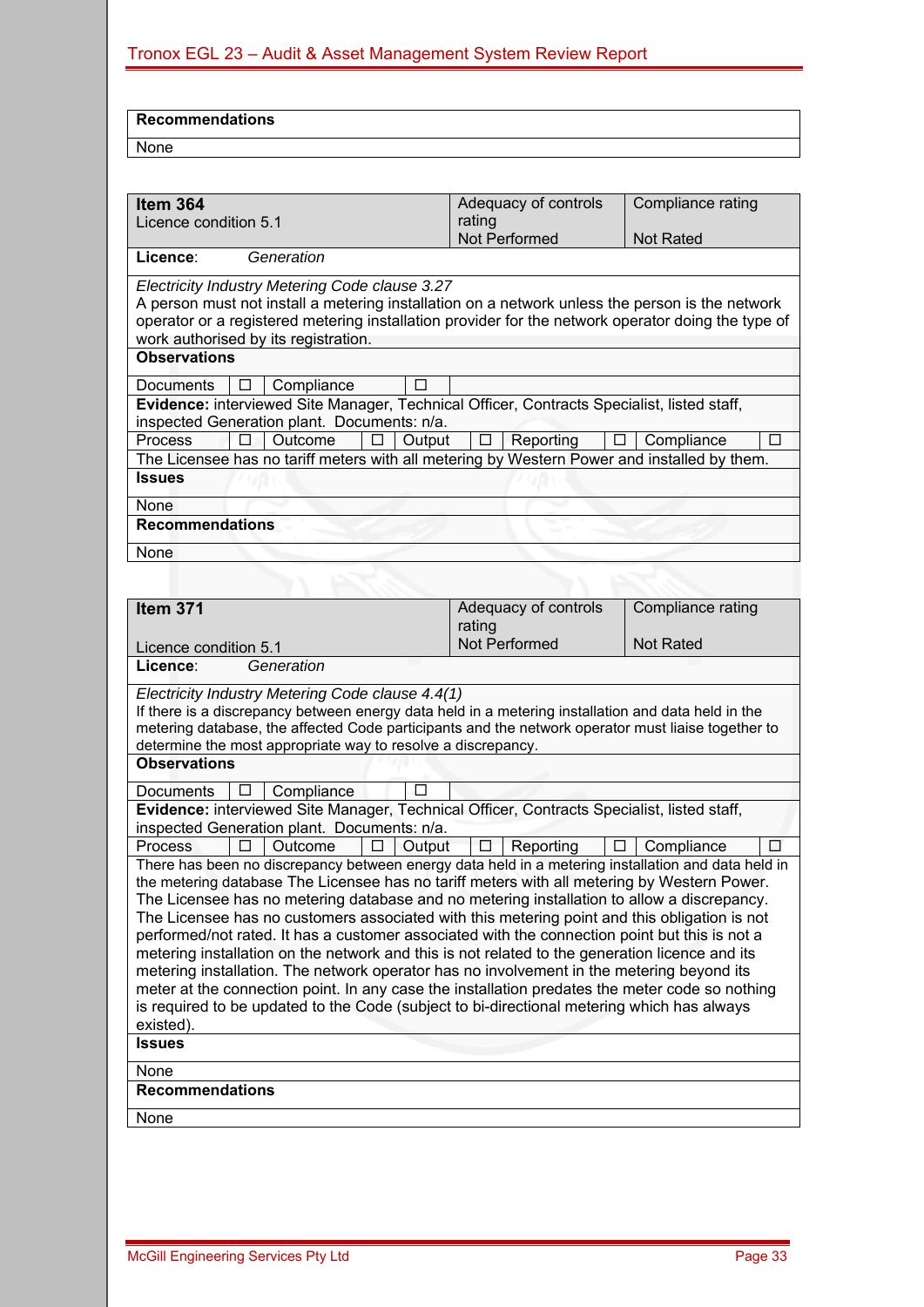|                                                                                                                                                       | Adequacy of controls     | Compliance rating |  |  |  |  |  |
|-------------------------------------------------------------------------------------------------------------------------------------------------------|--------------------------|-------------------|--|--|--|--|--|
| Item 372                                                                                                                                              | rating                   |                   |  |  |  |  |  |
| Licence condition 5.1                                                                                                                                 | Not Performed            | Not Rated         |  |  |  |  |  |
| Licence:<br>Generation                                                                                                                                |                          |                   |  |  |  |  |  |
| Electricity Industry Metering Code clause 4.5(1)                                                                                                      |                          |                   |  |  |  |  |  |
| A Code participant must not knowingly permit the registry to be materially inaccurate.                                                                |                          |                   |  |  |  |  |  |
| <b>Observations</b>                                                                                                                                   |                          |                   |  |  |  |  |  |
| Compliance<br>Documents<br>П                                                                                                                          |                          |                   |  |  |  |  |  |
| Evidence: interviewed Site Manager, Technical Officer, Contracts Specialist, listed staff,                                                            |                          |                   |  |  |  |  |  |
| inspected Generation plant. Documents: n/a.                                                                                                           |                          |                   |  |  |  |  |  |
| <b>Process</b><br>П<br>Outcome<br>П<br>Output                                                                                                         | Reporting<br>$\Box$<br>⊔ | Compliance<br>□   |  |  |  |  |  |
| The Licensee did not knowingly permit the registry to be materially inaccurate. The Licensee has                                                      |                          |                   |  |  |  |  |  |
| no tariff meters with all metering by Western Power. The Licensee is no knowledge of Western                                                          |                          |                   |  |  |  |  |  |
| Power's registry other than their own details.<br><b>Issues</b>                                                                                       |                          |                   |  |  |  |  |  |
|                                                                                                                                                       |                          |                   |  |  |  |  |  |
| None                                                                                                                                                  |                          |                   |  |  |  |  |  |
| <b>Recommendations</b>                                                                                                                                |                          |                   |  |  |  |  |  |
| None                                                                                                                                                  |                          |                   |  |  |  |  |  |
|                                                                                                                                                       |                          |                   |  |  |  |  |  |
|                                                                                                                                                       |                          |                   |  |  |  |  |  |
| Item 373                                                                                                                                              | Adequacy of controls     | Compliance rating |  |  |  |  |  |
| Licence condition 5.1                                                                                                                                 | rating<br>Not Performed  | <b>Not Rated</b>  |  |  |  |  |  |
| Licence:<br>Generation                                                                                                                                |                          |                   |  |  |  |  |  |
|                                                                                                                                                       |                          |                   |  |  |  |  |  |
| Electricity Industry Metering Code clause 4.5(2)<br>Subject to subclause 5.19(6), if a Code participant, other than a network operator, becomes aware |                          |                   |  |  |  |  |  |
| of a change to, or an inaccuracy in, an item of standing data in the registry, then it must notify the                                                |                          |                   |  |  |  |  |  |
| network operator and provide details of the change or inaccuracy within the timeframes prescribed.                                                    |                          |                   |  |  |  |  |  |
| <b>Observations</b>                                                                                                                                   |                          |                   |  |  |  |  |  |
| $\Box$<br>Compliance<br>Documents                                                                                                                     |                          |                   |  |  |  |  |  |
| Evidence: interviewed Site Manager, Technical Officer, Contracts Specialist, listed staff,                                                            |                          |                   |  |  |  |  |  |
| inspected Generation plant. Documents: n/a.                                                                                                           |                          |                   |  |  |  |  |  |
| <b>Process</b><br>Output<br>Outcome<br>П<br>C.                                                                                                        | Reporting<br>ш<br>ப      | П<br>Compliance   |  |  |  |  |  |
| The Licensee has no tariff meters with all metering by Western Power. The Licensee has no                                                             |                          |                   |  |  |  |  |  |
| customers to have any Western Power registry data, nor has there been any change to their                                                             |                          |                   |  |  |  |  |  |
| own data.<br><b>Issues</b>                                                                                                                            |                          |                   |  |  |  |  |  |
|                                                                                                                                                       |                          |                   |  |  |  |  |  |
| None                                                                                                                                                  |                          |                   |  |  |  |  |  |
| <b>Recommendations</b>                                                                                                                                |                          |                   |  |  |  |  |  |
| None                                                                                                                                                  |                          |                   |  |  |  |  |  |
|                                                                                                                                                       |                          |                   |  |  |  |  |  |
| Item 388                                                                                                                                              | Adequacy of controls     | Compliance rating |  |  |  |  |  |
| Licence condition 5.1                                                                                                                                 | rating                   |                   |  |  |  |  |  |
| Not Performed<br><b>Not Rated</b>                                                                                                                     |                          |                   |  |  |  |  |  |
| Licence:<br>Generation                                                                                                                                |                          |                   |  |  |  |  |  |
| Electricity Industry Metering Code clause 5.4(2)                                                                                                      |                          |                   |  |  |  |  |  |
| A user must, when reasonably requested by a network operator, assist the network operator to                                                          |                          |                   |  |  |  |  |  |
| comply with the network operator's obligation under subclause 5.4(1).                                                                                 |                          |                   |  |  |  |  |  |
| <b>Observations</b>                                                                                                                                   |                          |                   |  |  |  |  |  |
| Compliance<br>$\Box$<br>Documents<br>⊔                                                                                                                |                          |                   |  |  |  |  |  |
| Evidence: interviewed Site Manager, Technical Officer, Contracts Specialist, listed staff,                                                            |                          |                   |  |  |  |  |  |
| inspected Generation plant. Documents: n/a.                                                                                                           |                          |                   |  |  |  |  |  |

Process Outcome Output Reporting Compliance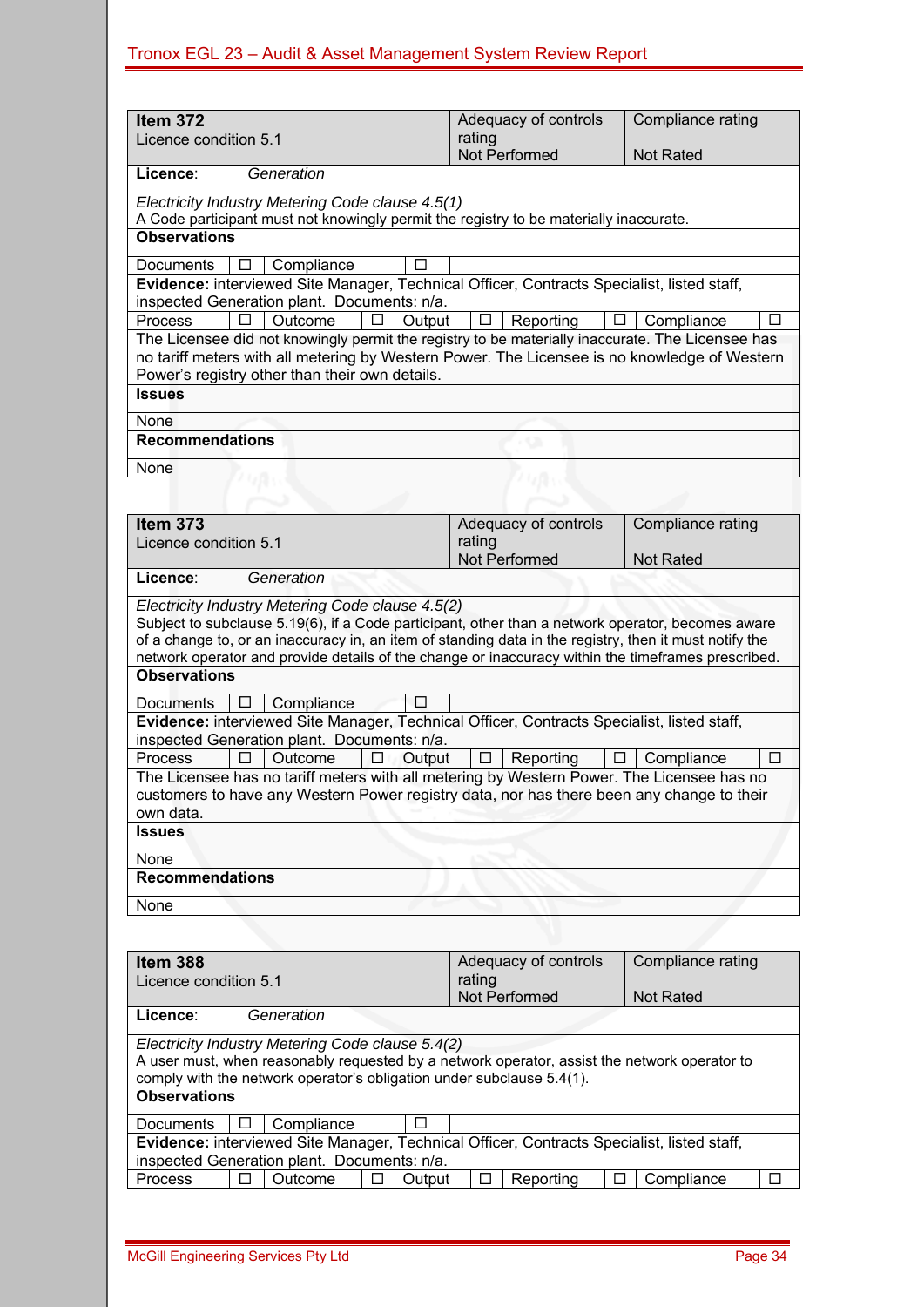| The Licensee has no tariff meters with all metering by Western Power. There have been no<br>requests from Western Power. |
|--------------------------------------------------------------------------------------------------------------------------|
| <b>Issues</b>                                                                                                            |
| None                                                                                                                     |
| <b>Recommendations</b>                                                                                                   |
| None                                                                                                                     |

| <b>Item 401</b>                                                                                | Adequacy of controls | Compliance rating |  |  |  |  |
|------------------------------------------------------------------------------------------------|----------------------|-------------------|--|--|--|--|
| Licence condition 5.1                                                                          | rating               |                   |  |  |  |  |
|                                                                                                | Not Performed        | Not Rated         |  |  |  |  |
| Licence:<br>Generation                                                                         |                      |                   |  |  |  |  |
| Electricity Industry Metering Code clause 5.16                                                 |                      |                   |  |  |  |  |
| If a user collects or receives energy data from a metering installation, then the user must    |                      |                   |  |  |  |  |
| provide the network operator with the energy data (in accordance with the communication        |                      |                   |  |  |  |  |
| rules) within the timeframes prescribed.                                                       |                      |                   |  |  |  |  |
| <b>Observations</b>                                                                            |                      |                   |  |  |  |  |
|                                                                                                |                      |                   |  |  |  |  |
| Compliance<br>П<br><b>Documents</b><br>⊔                                                       |                      |                   |  |  |  |  |
| Evidence: interviewed Site Manager, Technical Officer, Contracts Specialist, listed staff,     |                      |                   |  |  |  |  |
| inspected Generation plant. Documents: n/a.                                                    |                      |                   |  |  |  |  |
| <b>Process</b><br><b>Outcome</b><br>п<br>Output                                                | Reporting<br>$\Box$  | Compliance<br>П   |  |  |  |  |
| The Licensee has no tariff meters with all metering by Western Power. The Licensee does not    |                      |                   |  |  |  |  |
| collect or receive energy data from a metering installation related to the generation licence. |                      |                   |  |  |  |  |
| <b>Issues</b>                                                                                  |                      |                   |  |  |  |  |
| None                                                                                           |                      |                   |  |  |  |  |
| <b>Recommendations</b>                                                                         |                      |                   |  |  |  |  |
| None                                                                                           |                      |                   |  |  |  |  |
|                                                                                                |                      |                   |  |  |  |  |

| ltem 402                                                                                        | Adequacy of controls | Compliance rating |
|-------------------------------------------------------------------------------------------------|----------------------|-------------------|
| Licence condition 5.1                                                                           | rating               |                   |
|                                                                                                 | Not Performed        | <b>Not Rated</b>  |
| Generation<br>Licence:                                                                          |                      |                   |
| Electricity Industry Metering Code clause 5.17(1)                                               |                      |                   |
| A user must provide standing data and validated, and where necessary substituted or             |                      |                   |
| estimated, energy data to the user's customer to which that information relates where the user  |                      |                   |
| is required by an enactment or an agreement to do so for billing purposes or for the purpose of |                      |                   |
| providing metering services to the customer.                                                    |                      |                   |
| <b>Observations</b>                                                                             |                      |                   |
| П<br>Compliance<br>Documents<br>$\Box$                                                          |                      |                   |
| Evidence: interviewed Site Manager, Technical Officer, Contracts Specialist, listed staff,      |                      |                   |
| inspected Generation plant. Documents: n/a.                                                     |                      |                   |
| Process<br>Outcome<br>Output<br>П                                                               | Reporting<br>⊔       | Compliance<br>П   |
| The Licensee has no tariff meters with all metering by Western Power. The Licensee has no       |                      |                   |
| requirement by an enactment or an agreement to provide standing data and validated, and         |                      |                   |
| where necessary substituted or estimated, energy data to the user's customer to which that      |                      |                   |
| information relates.                                                                            |                      |                   |
| <b>Issues</b>                                                                                   |                      |                   |
| None                                                                                            |                      |                   |
| <b>Recommendations</b>                                                                          |                      |                   |
| None                                                                                            |                      |                   |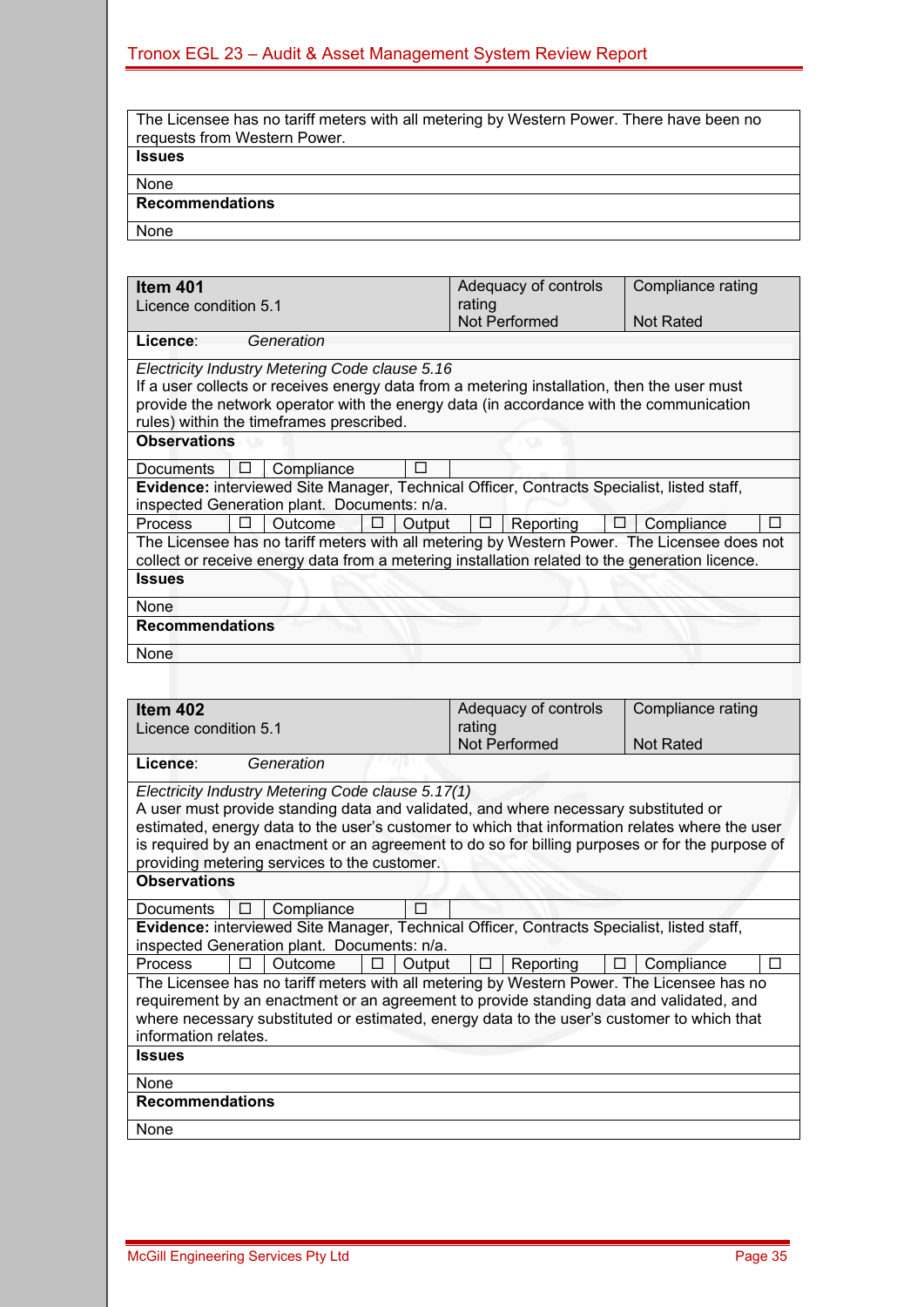| Item 405                                                                                                                                                                                                                                                                                                                                                                                 | Adequacy of controls                                                                                                                                                                                                                                                                                                                         | Compliance rating                     |  |  |  |  |  |
|------------------------------------------------------------------------------------------------------------------------------------------------------------------------------------------------------------------------------------------------------------------------------------------------------------------------------------------------------------------------------------------|----------------------------------------------------------------------------------------------------------------------------------------------------------------------------------------------------------------------------------------------------------------------------------------------------------------------------------------------|---------------------------------------|--|--|--|--|--|
| Licence condition 5.1                                                                                                                                                                                                                                                                                                                                                                    | rating<br>Not Performed                                                                                                                                                                                                                                                                                                                      | <b>Not Rated</b>                      |  |  |  |  |  |
| Licence:<br>Generation                                                                                                                                                                                                                                                                                                                                                                   |                                                                                                                                                                                                                                                                                                                                              |                                       |  |  |  |  |  |
| Electricity Industry Metering Code clause 5.18<br>If a user collects or receives information regarding a change in the energisation status of a<br>metering point then the user must provide the network operator with the prescribed information,<br>including the stated attributes, within the timeframes prescribed.                                                                 |                                                                                                                                                                                                                                                                                                                                              |                                       |  |  |  |  |  |
| <b>Observations</b>                                                                                                                                                                                                                                                                                                                                                                      |                                                                                                                                                                                                                                                                                                                                              |                                       |  |  |  |  |  |
| Compliance<br><b>Documents</b><br>П                                                                                                                                                                                                                                                                                                                                                      |                                                                                                                                                                                                                                                                                                                                              |                                       |  |  |  |  |  |
| Evidence: interviewed Site Manager, Technical Officer, Contracts Specialist, listed staff,<br>inspected Generation plant. Documents: n/a.<br><b>Process</b><br>$\Box$<br>Outcome<br>Output<br>□<br>The Licensee has no tariff meters with all metering by Western Power. The Licensee was not<br>aware of any change of energisation status of a metering point during the audit period. | Reporting                                                                                                                                                                                                                                                                                                                                    | $\Box$ Compliance<br>□                |  |  |  |  |  |
| <b>Issues</b>                                                                                                                                                                                                                                                                                                                                                                            |                                                                                                                                                                                                                                                                                                                                              |                                       |  |  |  |  |  |
| None                                                                                                                                                                                                                                                                                                                                                                                     |                                                                                                                                                                                                                                                                                                                                              |                                       |  |  |  |  |  |
| <b>Recommendations</b>                                                                                                                                                                                                                                                                                                                                                                   |                                                                                                                                                                                                                                                                                                                                              |                                       |  |  |  |  |  |
| None                                                                                                                                                                                                                                                                                                                                                                                     |                                                                                                                                                                                                                                                                                                                                              |                                       |  |  |  |  |  |
|                                                                                                                                                                                                                                                                                                                                                                                          |                                                                                                                                                                                                                                                                                                                                              |                                       |  |  |  |  |  |
| Item 406<br>Licence condition 5.1                                                                                                                                                                                                                                                                                                                                                        | Adequacy of controls<br>rating<br>Not Performed                                                                                                                                                                                                                                                                                              | Compliance rating<br><b>Not Rated</b> |  |  |  |  |  |
| Licence:<br>Generation                                                                                                                                                                                                                                                                                                                                                                   |                                                                                                                                                                                                                                                                                                                                              |                                       |  |  |  |  |  |
| elsewhere, and provide that information to the network operator.                                                                                                                                                                                                                                                                                                                         | Electricity Industry Metering Code clause 5.19(2)<br>A user must, when requested by the network operator acting in accordance with good<br>electricity industry practice, use reasonable endeavours to collect information from customers,<br>if any, that assists the network operator in meeting its obligations described in the Code and |                                       |  |  |  |  |  |
| <b>Observations</b>                                                                                                                                                                                                                                                                                                                                                                      |                                                                                                                                                                                                                                                                                                                                              |                                       |  |  |  |  |  |
| Compliance<br>П<br>Documents<br>□                                                                                                                                                                                                                                                                                                                                                        |                                                                                                                                                                                                                                                                                                                                              |                                       |  |  |  |  |  |
| Evidence: interviewed Site Manager, Technical Officer, Contracts Specialist, listed staff,<br>inspected Generation plant. Documents: n/a.                                                                                                                                                                                                                                                |                                                                                                                                                                                                                                                                                                                                              |                                       |  |  |  |  |  |
| Process $\boxed{\Box}$ Outcome $\boxed{\Box}$ Output $\boxed{\Box}$ Reporting $\boxed{\Box}$ Compliance<br>The Licensee has no tariff meters with all metering by Western Power. There have been no                                                                                                                                                                                      |                                                                                                                                                                                                                                                                                                                                              | П                                     |  |  |  |  |  |
| requests from Western Power.                                                                                                                                                                                                                                                                                                                                                             |                                                                                                                                                                                                                                                                                                                                              |                                       |  |  |  |  |  |
| <b>Issues</b>                                                                                                                                                                                                                                                                                                                                                                            |                                                                                                                                                                                                                                                                                                                                              |                                       |  |  |  |  |  |
| None                                                                                                                                                                                                                                                                                                                                                                                     |                                                                                                                                                                                                                                                                                                                                              |                                       |  |  |  |  |  |
| <b>Recommendations</b>                                                                                                                                                                                                                                                                                                                                                                   |                                                                                                                                                                                                                                                                                                                                              |                                       |  |  |  |  |  |
| None                                                                                                                                                                                                                                                                                                                                                                                     |                                                                                                                                                                                                                                                                                                                                              |                                       |  |  |  |  |  |
|                                                                                                                                                                                                                                                                                                                                                                                          |                                                                                                                                                                                                                                                                                                                                              |                                       |  |  |  |  |  |
| Compliance rating<br>Adequacy of controls<br>Item 407<br>rating<br>Licence condition 5.1<br>Not Performed<br><b>Not Rated</b>                                                                                                                                                                                                                                                            |                                                                                                                                                                                                                                                                                                                                              |                                       |  |  |  |  |  |
| Licence:<br>Generation                                                                                                                                                                                                                                                                                                                                                                   |                                                                                                                                                                                                                                                                                                                                              |                                       |  |  |  |  |  |
| Electricity Industry Metering Code clause 5.19(2)<br>A user must, to the extent that it is able, collect and maintain a record of the prescribed<br>information in relation to the site of each connection point with which the user is associated.<br><b>Observations</b>                                                                                                               |                                                                                                                                                                                                                                                                                                                                              |                                       |  |  |  |  |  |
| Compliance<br>Documents<br>П<br>$\Box$                                                                                                                                                                                                                                                                                                                                                   |                                                                                                                                                                                                                                                                                                                                              |                                       |  |  |  |  |  |
| Evidence: interviewed Site Manager, Technical Officer, Contracts Specialist, listed staff,<br>inspected Generation plant. Documents: n/a.                                                                                                                                                                                                                                                |                                                                                                                                                                                                                                                                                                                                              |                                       |  |  |  |  |  |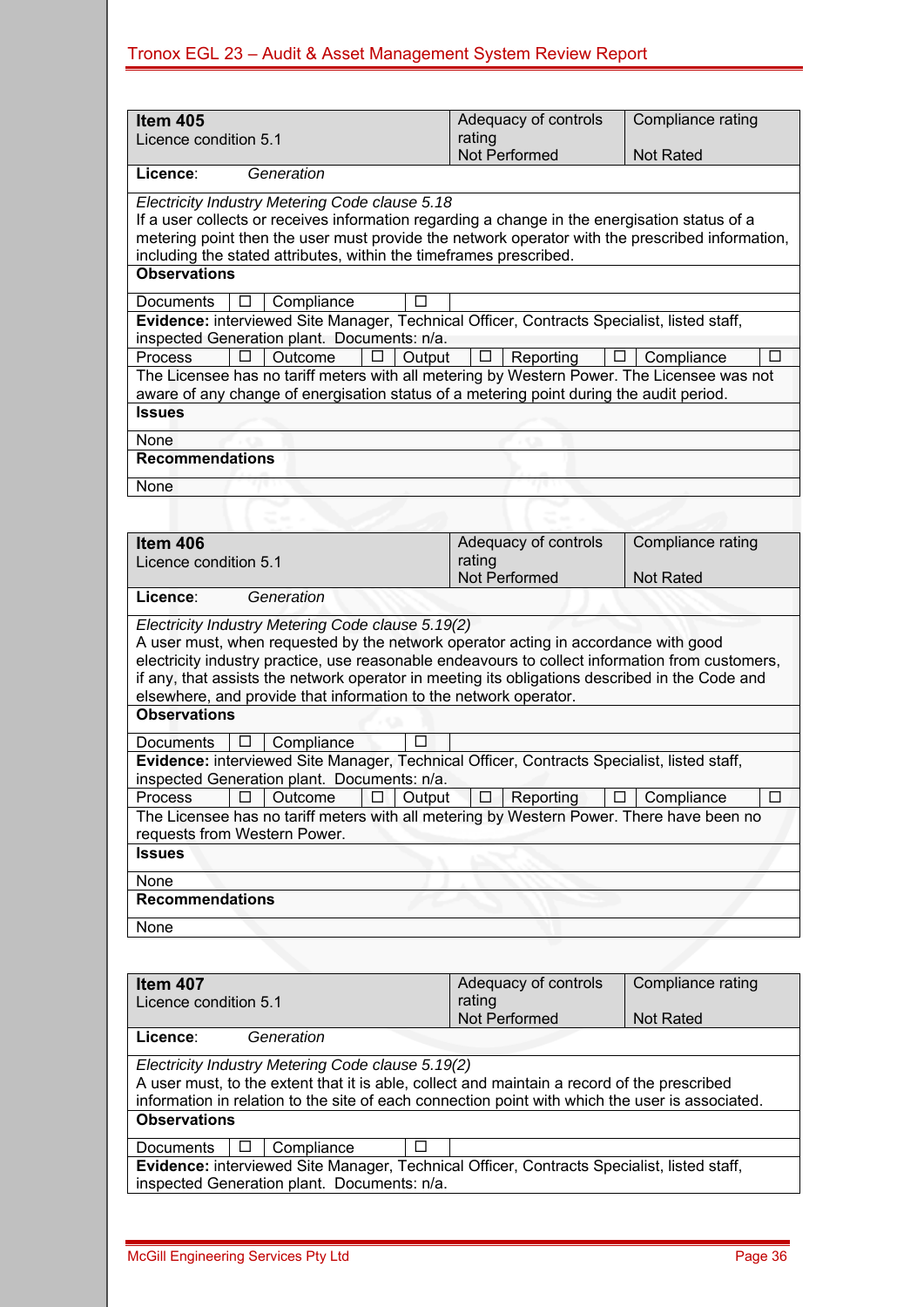| $\Box$<br>$\Box$<br>Output<br>Outcome<br><b>Process</b>                                        | ם<br>Reporting       | $\Box$ Compliance<br>П |  |  |  |  |
|------------------------------------------------------------------------------------------------|----------------------|------------------------|--|--|--|--|
| The Licensee has no tariff meters with all metering by Western Power. This connection point is |                      |                        |  |  |  |  |
| with Western Power and there is no requirement to collect and maintain a record of the         |                      |                        |  |  |  |  |
| prescribed information from this connection point. The network operator has no involvement in  |                      |                        |  |  |  |  |
| customers associated with the connection point of the Licensee.                                |                      |                        |  |  |  |  |
| <b>Issues</b>                                                                                  |                      |                        |  |  |  |  |
|                                                                                                |                      |                        |  |  |  |  |
| None                                                                                           |                      |                        |  |  |  |  |
| <b>Recommendations</b>                                                                         |                      |                        |  |  |  |  |
|                                                                                                |                      |                        |  |  |  |  |
| None                                                                                           |                      |                        |  |  |  |  |
|                                                                                                |                      |                        |  |  |  |  |
|                                                                                                |                      |                        |  |  |  |  |
|                                                                                                |                      |                        |  |  |  |  |
| Item 408                                                                                       | Adequacy of controls | Compliance rating      |  |  |  |  |
| Licence condition 5.1                                                                          | rating               |                        |  |  |  |  |
|                                                                                                | Not Performed        | <b>Not Rated</b>       |  |  |  |  |
| Licence:<br>Generation                                                                         |                      |                        |  |  |  |  |
|                                                                                                |                      |                        |  |  |  |  |
| Electricity Industry Metering Code clause 5.19(3)                                              |                      |                        |  |  |  |  |
| Subject to subclauses 5.19(3A) and 5.19(6), the user must, within 1 business day after         |                      |                        |  |  |  |  |
| becoming aware of any change in an attribute described in subclause 5.19(2), notify the        |                      |                        |  |  |  |  |
| network operator of the change.                                                                |                      |                        |  |  |  |  |
| <b>Observations</b>                                                                            |                      |                        |  |  |  |  |
|                                                                                                |                      |                        |  |  |  |  |
| Compliance<br><b>Documents</b><br>ப                                                            |                      |                        |  |  |  |  |
| Evidence: interviewed Site Manager, Technical Officer, Contracts Specialist, listed staff,     |                      |                        |  |  |  |  |
| inspected Generation plant. Documents: n/a.                                                    |                      |                        |  |  |  |  |
| <b>Process</b><br>П<br>Outcome<br>Output                                                       | Reporting<br>□       | Compliance             |  |  |  |  |
| The Licensee has no meters with all metering by Western Power. The Licensee is not aware of    |                      |                        |  |  |  |  |
|                                                                                                |                      |                        |  |  |  |  |
| any changes in attributes.                                                                     |                      |                        |  |  |  |  |
| <b>Issues</b>                                                                                  |                      |                        |  |  |  |  |
| None                                                                                           |                      |                        |  |  |  |  |
|                                                                                                |                      |                        |  |  |  |  |
| <b>Recommendations</b>                                                                         |                      |                        |  |  |  |  |
| None                                                                                           |                      |                        |  |  |  |  |
|                                                                                                |                      |                        |  |  |  |  |
|                                                                                                |                      |                        |  |  |  |  |
|                                                                                                |                      |                        |  |  |  |  |
| <b>Item 410</b>                                                                                | Adequacy of controls | Compliance rating      |  |  |  |  |
| Licence condition 5.1                                                                          | rating               |                        |  |  |  |  |
|                                                                                                | Not Performed        | Not Rated              |  |  |  |  |
| Licence:<br>Generation                                                                         |                      |                        |  |  |  |  |
|                                                                                                |                      |                        |  |  |  |  |
| Electricity Industry Metering Code clause 5.19(6)                                              |                      |                        |  |  |  |  |
| The user must use reasonable endeavours to ensure that it does not notify the network          |                      |                        |  |  |  |  |
| operator of a change in an attribute described in subclause 5.19(2) that results from the      |                      |                        |  |  |  |  |
| provision of standing data by the network operator to the user.                                |                      |                        |  |  |  |  |
| <b>Observations</b>                                                                            |                      |                        |  |  |  |  |
|                                                                                                |                      |                        |  |  |  |  |
| <b>Documents</b><br>Compliance                                                                 |                      |                        |  |  |  |  |
| Evidence: interviewed Site Manager, Technical Officer, Contracts Specialist, listed staff,     |                      |                        |  |  |  |  |
| inspected Generation plant. Documents: n/a.                                                    |                      |                        |  |  |  |  |
| Process<br>П<br>Outcome<br>Output                                                              | Reporting            | Compliance<br>П        |  |  |  |  |
| The Licensee did not notify the network operator of a change in an attribute described in      |                      |                        |  |  |  |  |
|                                                                                                |                      |                        |  |  |  |  |
| subclause 5.19(2) that results from the provision of standing data by the network operator to  |                      |                        |  |  |  |  |
| the user. The Licensee has no tariff meters with all metering by Western Power. There have     |                      |                        |  |  |  |  |
| been no requests from Western Power.                                                           |                      |                        |  |  |  |  |
| <b>Issues</b>                                                                                  |                      |                        |  |  |  |  |
|                                                                                                |                      |                        |  |  |  |  |
|                                                                                                |                      |                        |  |  |  |  |
| None                                                                                           |                      |                        |  |  |  |  |
| <b>Recommendations</b>                                                                         |                      |                        |  |  |  |  |
|                                                                                                |                      |                        |  |  |  |  |
| None                                                                                           |                      |                        |  |  |  |  |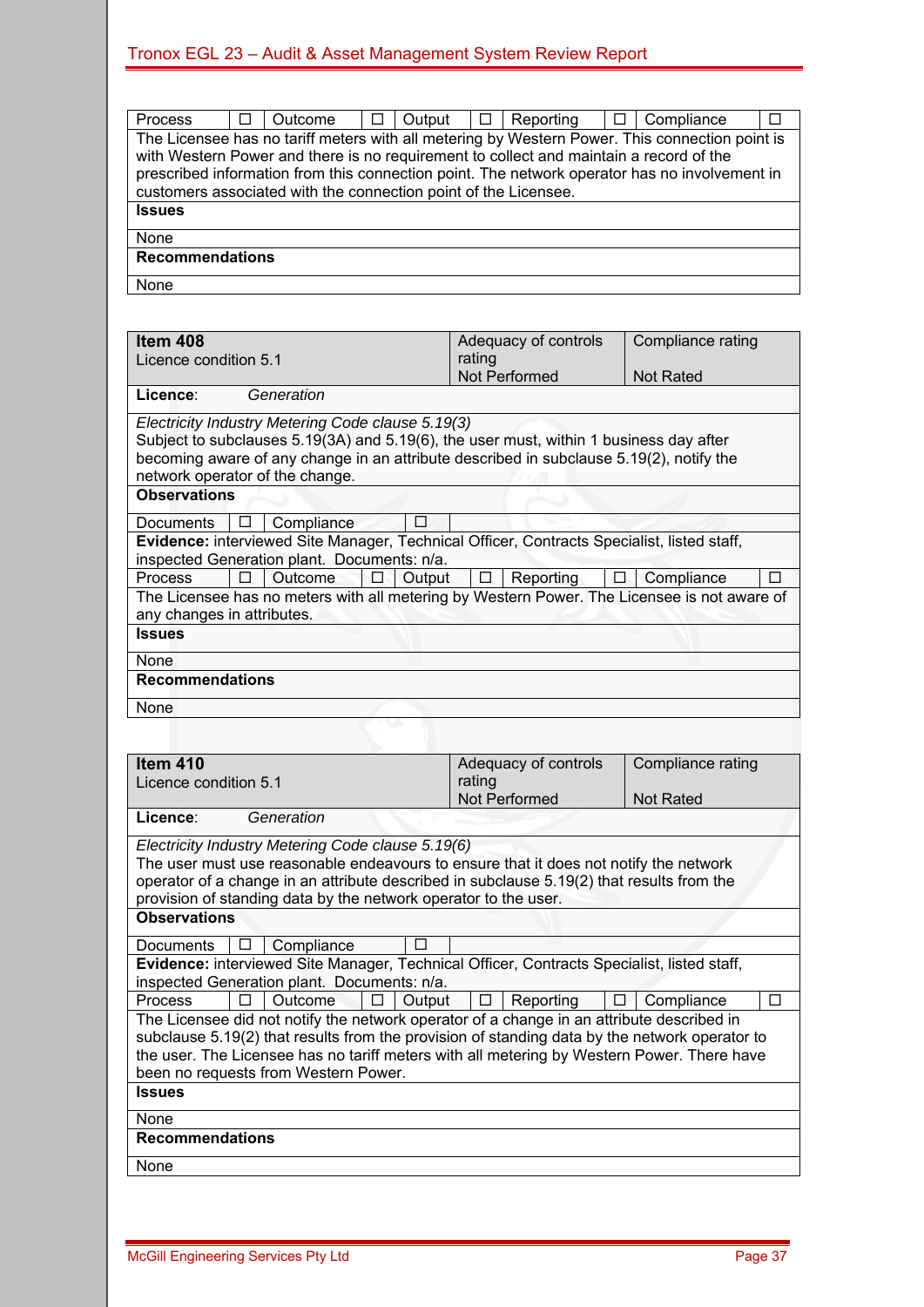| Item 416                                                                                                                                                                                                                                                                                                                                                                                  | Adequacy of controls                                   | Compliance rating                     |
|-------------------------------------------------------------------------------------------------------------------------------------------------------------------------------------------------------------------------------------------------------------------------------------------------------------------------------------------------------------------------------------------|--------------------------------------------------------|---------------------------------------|
| Licence condition 5.1                                                                                                                                                                                                                                                                                                                                                                     | rating<br>Not Performed                                | <b>Not Rated</b>                      |
| Licence:<br>Generation                                                                                                                                                                                                                                                                                                                                                                    |                                                        |                                       |
| Electricity Industry Metering Code clause 5.21(5)<br>A Code participant must not request a test or audit under subclause 5.21(1) unless the Code<br>participant is a user and the test or audit relates to a time or times at which the user was the current<br>user or the Code participant is the IMO.<br><b>Observations</b>                                                           |                                                        |                                       |
|                                                                                                                                                                                                                                                                                                                                                                                           |                                                        |                                       |
| Compliance<br><b>Documents</b><br>$\mathsf{L}$<br>Evidence: interviewed Site Manager, Technical Officer, Contracts Specialist, listed staff,<br>inspected Generation plant. Documents: n/a.<br>П<br>Outcome<br>Output<br><b>Process</b><br>П<br>The Licensee has no tariff meters with all metering by Western Power. There have been no<br>requests for tests or audits by either party. | <b>Reporting</b><br>⊔                                  | Compliance<br>П<br>$\Box$             |
| <b>Issues</b>                                                                                                                                                                                                                                                                                                                                                                             |                                                        |                                       |
| None                                                                                                                                                                                                                                                                                                                                                                                      |                                                        |                                       |
| <b>Recommendations</b>                                                                                                                                                                                                                                                                                                                                                                    |                                                        |                                       |
| None                                                                                                                                                                                                                                                                                                                                                                                      |                                                        |                                       |
| Item 417<br>Licence condition 5.1                                                                                                                                                                                                                                                                                                                                                         | Adequacy of controls<br>rating<br><b>Not Performed</b> | Compliance rating<br><b>Not Rated</b> |
| Licence:<br>Generation                                                                                                                                                                                                                                                                                                                                                                    |                                                        |                                       |
| A Code participant must not make a request under subclause 5.21(1) that is inconsistent with any<br>access arrangement or agreement.<br><b>Observations</b><br>Compliance<br>П<br>Documents<br>⊔                                                                                                                                                                                          |                                                        |                                       |
| Evidence: interviewed Site Manager, Technical Officer, Contracts Specialist, listed staff,<br>inspected Generation plant. Documents: n/a.<br><b>Process</b><br>Outcome<br>Output<br>□<br>Ш<br>The Licensee has no tariff meters with all metering by Western Power. There have been no<br>requests for tests or audits by either party.<br><b>Issues</b>                                  | Reporting<br>□<br>□                                    | П<br>Compliance                       |
| None                                                                                                                                                                                                                                                                                                                                                                                      |                                                        |                                       |
| <b>Recommendations</b>                                                                                                                                                                                                                                                                                                                                                                    |                                                        |                                       |
| None                                                                                                                                                                                                                                                                                                                                                                                      |                                                        |                                       |
|                                                                                                                                                                                                                                                                                                                                                                                           |                                                        |                                       |
| Item 435<br>Licence condition 5.1                                                                                                                                                                                                                                                                                                                                                         | Adequacy of controls<br>rating<br>Not Performed        | Compliance rating<br><b>Not Rated</b> |
| Licence:<br>Generation                                                                                                                                                                                                                                                                                                                                                                    |                                                        |                                       |
| Electricity Industry Metering Code clause 5.27<br>Upon request from a network operator, the current user for a connection point must provide the<br>network operator with customer attribute information that it reasonably believes are missing or<br>incorrect within the timeframes prescribed.<br><b>Observations</b>                                                                 |                                                        |                                       |
| Compliance<br>П<br>Documents<br>⊔                                                                                                                                                                                                                                                                                                                                                         |                                                        |                                       |
| Evidence: interviewed Site Manager, Technical Officer, Contracts Specialist, listed staff,<br>inspected Generation plant. Documents: n/a.                                                                                                                                                                                                                                                 |                                                        |                                       |
| Process<br>Outcome<br>Output                                                                                                                                                                                                                                                                                                                                                              | Reporting<br>⊔                                         | Compliance                            |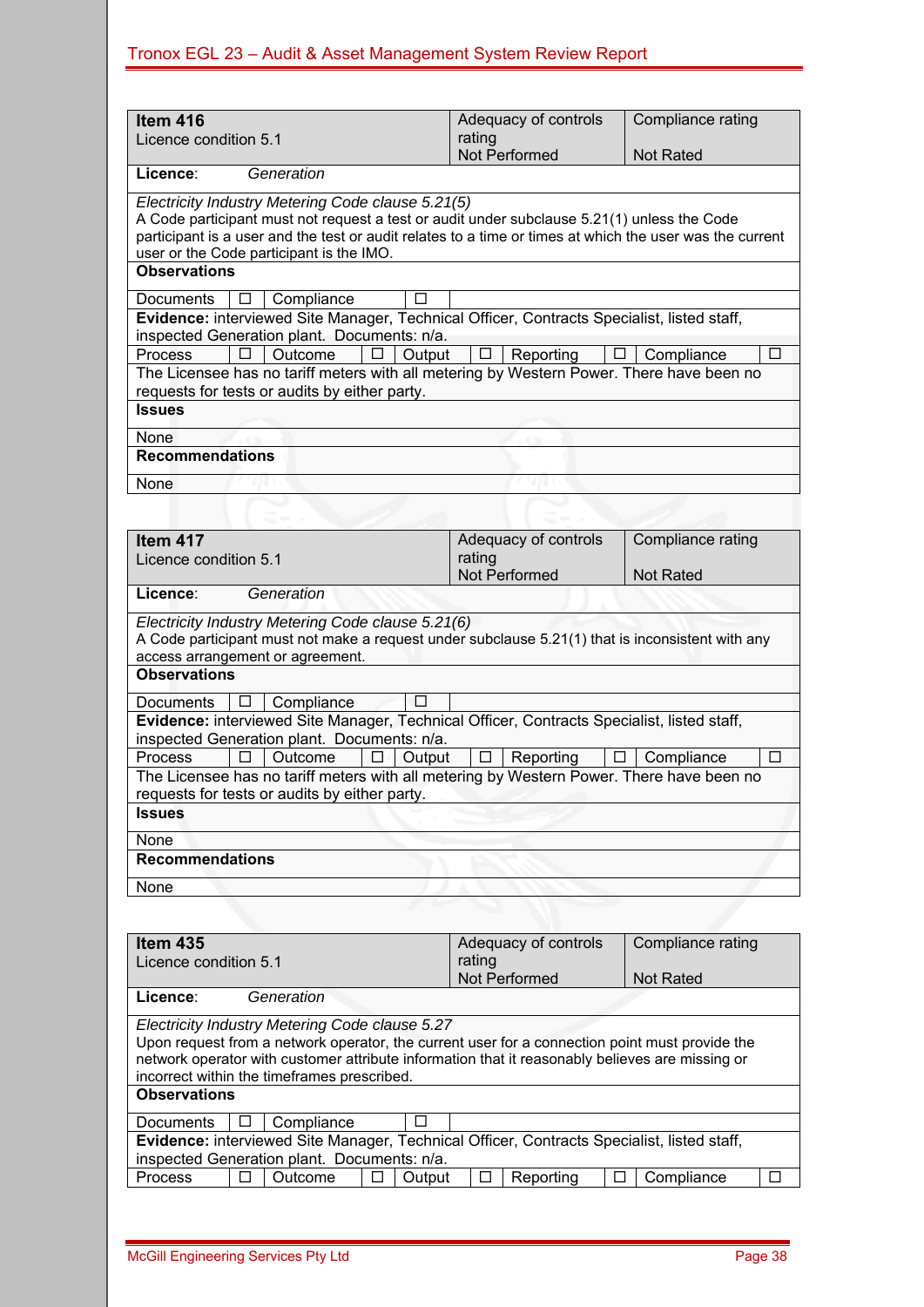| The Licensee has no tariff meters with all metering by Western Power. There have been no |
|------------------------------------------------------------------------------------------|
|                                                                                          |
| requests.                                                                                |
| <b>Issues</b>                                                                            |
|                                                                                          |
|                                                                                          |
| None                                                                                     |
|                                                                                          |
| <b>Recommendations</b>                                                                   |
|                                                                                          |
| None                                                                                     |
|                                                                                          |

| Item 448                                                                                                                                                 | Adequacy of controls | Compliance rating |
|----------------------------------------------------------------------------------------------------------------------------------------------------------|----------------------|-------------------|
| Licence condition 5.1                                                                                                                                    | rating               |                   |
|                                                                                                                                                          | А                    | 1                 |
| Licence:<br>Generation                                                                                                                                   |                      |                   |
| Electricity Industry Metering Code clause 6.1(2)                                                                                                         |                      |                   |
| A user must, in relation to a network on which it has an access contract, comply with the rules,                                                         |                      |                   |
| procedures, agreements and criteria prescribed.                                                                                                          |                      |                   |
| <b>Observations</b>                                                                                                                                      |                      |                   |
| Compliance<br>☑<br><b>Documents</b><br>☑                                                                                                                 |                      |                   |
| Evidence: interviewed Site Manager, Technical Officer, Contracts Specialist, listed staff,<br>inspected Generation plant. Documents: Western Power ETAC. |                      |                   |
| Process<br>☑<br>Outcome<br>☑<br>Output                                                                                                                   | ☑<br>☑<br>Reporting  | ☑<br>Compliance   |
| The Licensee has an access contract with Western Power. There have been no breaches of                                                                   |                      |                   |
| the rules, procedures, agreements and criteria prescribed.                                                                                               |                      |                   |
| <b>Issues</b>                                                                                                                                            |                      |                   |
| None                                                                                                                                                     |                      |                   |
| <b>Recommendations</b>                                                                                                                                   |                      |                   |
| None                                                                                                                                                     |                      |                   |
|                                                                                                                                                          |                      |                   |
| Item 451                                                                                                                                                 | Adequacy of controls | Compliance rating |
| Licence condition 5.1                                                                                                                                    | rating               |                   |
|                                                                                                                                                          | A                    | 1                 |
| Licence:<br>Generation                                                                                                                                   |                      |                   |
| Electricity Industry Metering Code clause 7.2(1)                                                                                                         |                      |                   |
| Code participants must use reasonable endeavours to ensure that they can send and receive a                                                              |                      |                   |
| notice by post, facsimile and electronic communication and must notify the network operator of a                                                         |                      |                   |
| telephone number for voice communication in connection with the Code.                                                                                    |                      |                   |
| <b>Observations</b>                                                                                                                                      |                      |                   |
| Compliance<br>☑<br>Documents<br>☑                                                                                                                        |                      |                   |
| Evidence: interviewed Site Manager, Technical Officer, Contracts Specialist, listed staff                                                                |                      |                   |

**Evidence:** interviewed Site Manager, Technical Officer, Contracts Specialist, listed staff, inspected Generation plant. Documents: n/a.

| <b>Process</b>                                                                              | ☑ | I Outcome | ☑ | Output | ☑ | Reporting |  | $\boxtimes$   Compliance | ☑ |
|---------------------------------------------------------------------------------------------|---|-----------|---|--------|---|-----------|--|--------------------------|---|
| The Licensee has no tariff meters with all metering by Western Power. Western Power has the |   |           |   |        |   |           |  |                          |   |
| contact details and the licensee's control room operates 24/7.                              |   |           |   |        |   |           |  |                          |   |
| <b>Issues</b>                                                                               |   |           |   |        |   |           |  |                          |   |
| None                                                                                        |   |           |   |        |   |           |  |                          |   |

#### **Recommendations**

None

| Item $453$<br>Licence condition 5.1 |            | Adequacy of controls<br>rating | Compliance rating |
|-------------------------------------|------------|--------------------------------|-------------------|
|                                     |            | Not Performed                  | <b>Not Rated</b>  |
| Licence:                            | Generation |                                |                   |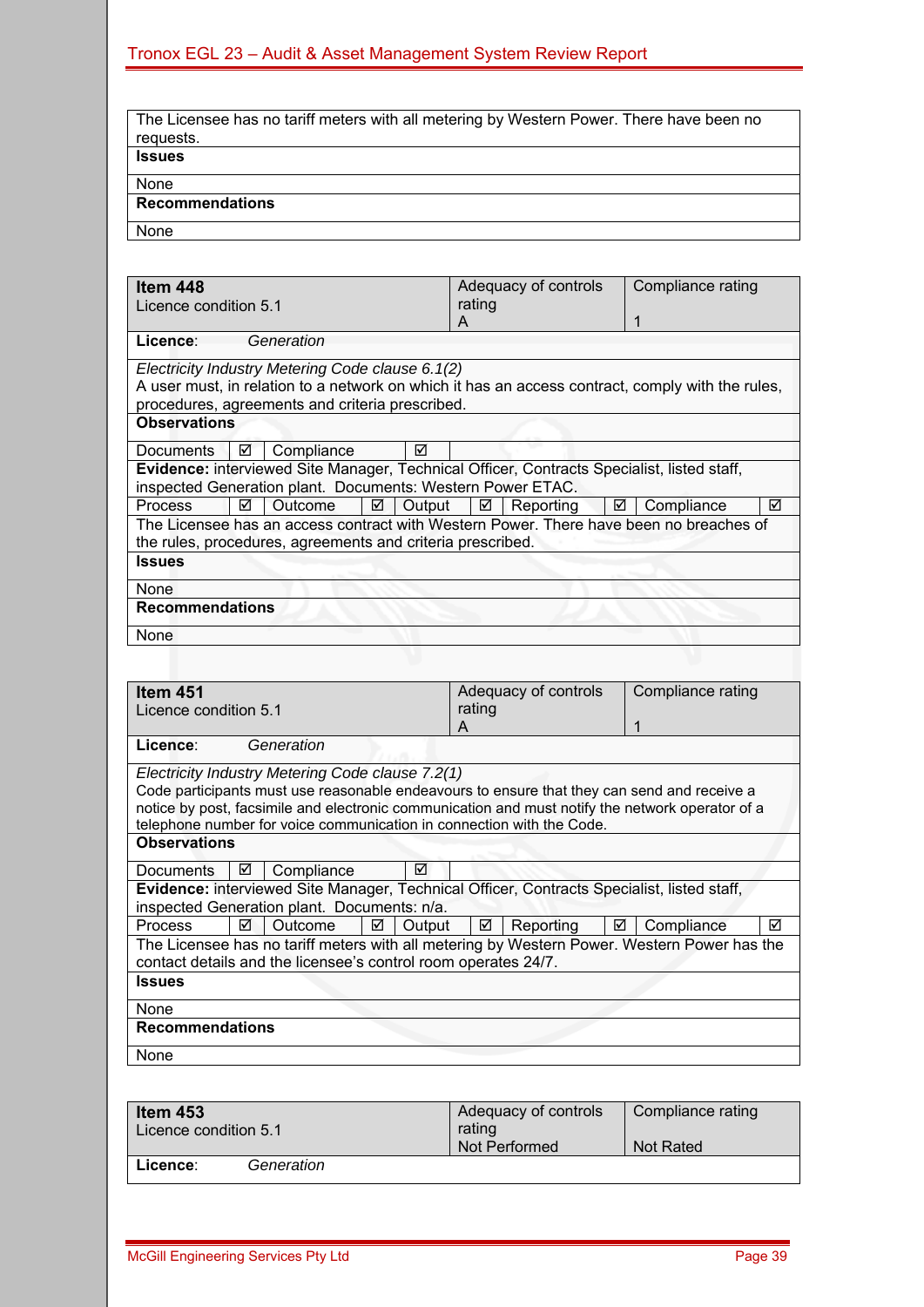*Electricity Industry Metering Code clause 7.2(4)*  If requested by a network operator with whom it has entered into an access contract, the Code participant must notify its contact details to a network operator within 3 business days after the request. **Observations**  Documents  $\boxed{ \square }$  Compliance  $\boxed{ \square }$ **Evidence:** interviewed Site Manager, Technical Officer, Contracts Specialist, listed staff, inspected Generation plant. Documents: n/a.  $\overline{P}$  Process  $\boxed{\Box}$  Outcome  $\boxed{\Box}$  Output  $\boxed{\Box}$  Reporting  $\boxed{\Box}$  Compliance  $\boxed{\Box}$ The Licensee has no tariff meters with all metering by Western Power. There has been no request. Western Power has the contact details. **Issues** 

None

#### **Recommendations**

**None** 

| Item 454                                                                                                                                                                                                                                                       |                           |                                             |  |        |        | Adequacy of controls |   | Compliance rating                                                                          |   |  |
|----------------------------------------------------------------------------------------------------------------------------------------------------------------------------------------------------------------------------------------------------------------|---------------------------|---------------------------------------------|--|--------|--------|----------------------|---|--------------------------------------------------------------------------------------------|---|--|
| Licence condition 5.1                                                                                                                                                                                                                                          |                           |                                             |  | rating |        |                      |   |                                                                                            |   |  |
|                                                                                                                                                                                                                                                                |                           |                                             |  |        |        | Not Performed        |   | <b>Not Rated</b>                                                                           |   |  |
| Licence:                                                                                                                                                                                                                                                       |                           | Generation                                  |  |        |        |                      |   |                                                                                            |   |  |
| Electricity Industry Metering Code clause 7.2(5)<br>A Code participant must notify any affected network operator of any change to the contact details it<br>notified to the network operator under subclause 7.2(4) at least 3 business days before the change |                           |                                             |  |        |        |                      |   |                                                                                            |   |  |
| takes effect.                                                                                                                                                                                                                                                  |                           |                                             |  |        |        |                      |   |                                                                                            |   |  |
| <b>Observations</b>                                                                                                                                                                                                                                            |                           |                                             |  |        |        |                      |   |                                                                                            |   |  |
| Documents                                                                                                                                                                                                                                                      | П<br>Compliance<br>$\Box$ |                                             |  |        |        |                      |   |                                                                                            |   |  |
|                                                                                                                                                                                                                                                                |                           |                                             |  |        |        |                      |   | Evidence: interviewed Site Manager, Technical Officer, Contracts Specialist, listed staff, |   |  |
|                                                                                                                                                                                                                                                                |                           | inspected Generation plant. Documents: n/a. |  |        |        |                      |   |                                                                                            |   |  |
| <b>Process</b>                                                                                                                                                                                                                                                 |                           | Outcome                                     |  | Output | $\Box$ | Reporting            | ⊔ | Compliance                                                                                 | П |  |
| The Licensee has no tariff meters with all metering by Western Power. There has been no<br>change in the contact details.                                                                                                                                      |                           |                                             |  |        |        |                      |   |                                                                                            |   |  |
| <b>Issues</b>                                                                                                                                                                                                                                                  |                           |                                             |  |        |        |                      |   |                                                                                            |   |  |
| None                                                                                                                                                                                                                                                           |                           |                                             |  |        |        |                      |   |                                                                                            |   |  |
| <b>Recommendations</b>                                                                                                                                                                                                                                         |                           |                                             |  |        |        |                      |   |                                                                                            |   |  |
| None                                                                                                                                                                                                                                                           |                           |                                             |  |        |        |                      |   |                                                                                            |   |  |
|                                                                                                                                                                                                                                                                |                           |                                             |  |        |        |                      |   |                                                                                            |   |  |

| <b>Item 455</b>                                                                                    | Adequacy of controls      | Compliance rating          |  |  |  |
|----------------------------------------------------------------------------------------------------|---------------------------|----------------------------|--|--|--|
| Licence condition 5.1                                                                              | rating                    |                            |  |  |  |
|                                                                                                    | Not Performed             | <b>Not Rated</b>           |  |  |  |
| Generation<br>Licence:                                                                             |                           |                            |  |  |  |
| Electricity Industry Metering Code clause 7.5                                                      |                           |                            |  |  |  |
| A Code participant must subject to subclauses 5.17A and 7.6 not disclose, or permit the disclosure |                           |                            |  |  |  |
| of, confidential information provided to it under or in connection with the Code and may only      |                           |                            |  |  |  |
| use or reproduce confidential information for the purpose for which it was disclosed or another    |                           |                            |  |  |  |
| purpose contemplated by the Code.                                                                  |                           |                            |  |  |  |
| <b>Observations</b>                                                                                |                           |                            |  |  |  |
| Compliance<br><b>Documents</b>                                                                     |                           |                            |  |  |  |
| Evidence: interviewed Site Manager, Technical Officer, Contracts Specialist, listed staff,         |                           |                            |  |  |  |
| inspected Generation plant. Documents: n/a.                                                        |                           |                            |  |  |  |
| <b>Process</b><br>Outcome<br>Output<br>ΙI                                                          | Reporting<br>$\mathbf{L}$ | Compliance<br>$\mathbf{I}$ |  |  |  |
| The Licensee has no tariff meters with all metering by Western Power. There has been no            |                           |                            |  |  |  |
| confidential information to disclose.                                                              |                           |                            |  |  |  |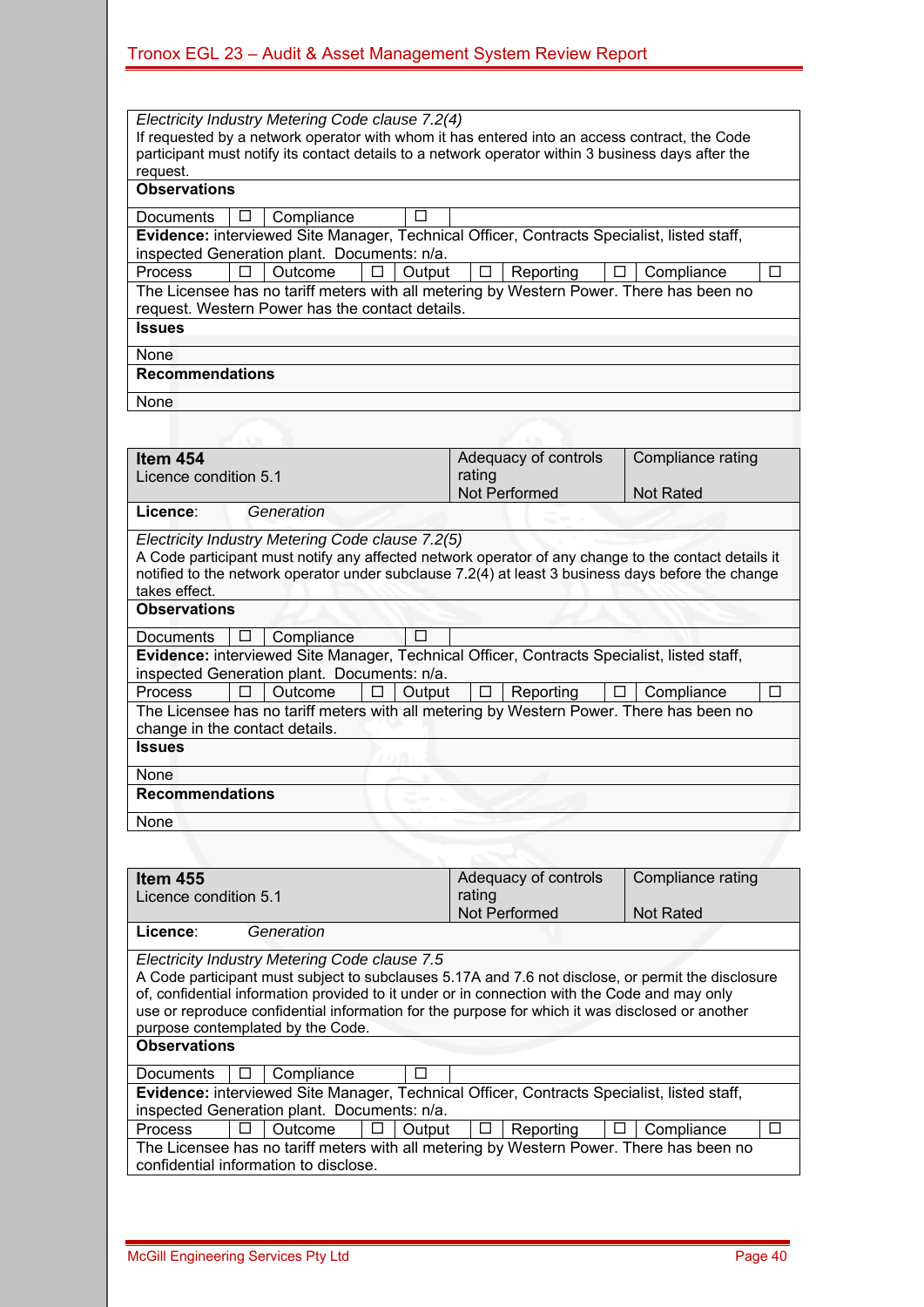| <b>Issues</b>                      |                                                                                                                                             |        |        |                      |                   |        |
|------------------------------------|---------------------------------------------------------------------------------------------------------------------------------------------|--------|--------|----------------------|-------------------|--------|
| None                               |                                                                                                                                             |        |        |                      |                   |        |
| <b>Recommendations</b>             |                                                                                                                                             |        |        |                      |                   |        |
| None                               |                                                                                                                                             |        |        |                      |                   |        |
|                                    |                                                                                                                                             |        |        |                      |                   |        |
| Item 456                           |                                                                                                                                             |        |        | Adequacy of controls | Compliance rating |        |
| Licence condition 5.1              |                                                                                                                                             |        | rating |                      |                   |        |
|                                    |                                                                                                                                             |        |        | Not Performed        | <b>Not Rated</b>  |        |
| Licence:                           | Generation                                                                                                                                  |        |        |                      |                   |        |
|                                    | Electricity Industry Metering Code clause 7.6(1)                                                                                            |        |        |                      |                   |        |
| to be disclosed by the Code.       | A Code participant must disclose or permit the disclosure of confidential information that is required                                      |        |        |                      |                   |        |
| <b>Observations</b>                |                                                                                                                                             |        |        |                      |                   |        |
|                                    |                                                                                                                                             |        |        |                      |                   |        |
| Documents<br>ப                     | Compliance<br>Evidence: interviewed Site Manager, Technical Officer, Contracts Specialist, listed staff,                                    | ΓI     |        |                      |                   |        |
|                                    | inspected Generation plant. Documents: n/a.                                                                                                 |        |        |                      |                   |        |
| <b>Process</b><br>п                | Outcome                                                                                                                                     | Output |        | Reporting            | Compliance        | $\Box$ |
|                                    | The Licensee has no tariff meters with all metering by Western Power. There has been no                                                     |        |        |                      |                   |        |
|                                    | confidential information to disclose.                                                                                                       |        |        |                      |                   |        |
|                                    |                                                                                                                                             |        |        |                      |                   |        |
| <b>Issues</b>                      |                                                                                                                                             |        |        |                      |                   |        |
| None                               |                                                                                                                                             |        |        |                      |                   |        |
| <b>Recommendations</b>             |                                                                                                                                             |        |        |                      |                   |        |
|                                    |                                                                                                                                             |        |        |                      |                   |        |
| None                               |                                                                                                                                             |        |        |                      |                   |        |
| Item 457                           |                                                                                                                                             |        |        |                      | Compliance rating |        |
| Licence condition 5.1              |                                                                                                                                             |        | rating | Adequacy of controls |                   |        |
|                                    |                                                                                                                                             |        |        | Not Performed        | <b>Not Rated</b>  |        |
| Licence:                           | Generation                                                                                                                                  |        |        |                      |                   |        |
|                                    |                                                                                                                                             |        |        |                      |                   |        |
|                                    | Electricity Industry Metering Code clause 8.1(1)<br>If any dispute arises between any Code participants, then (subject to subclause 8.2(3)) |        |        |                      |                   |        |
|                                    | representatives of disputing parties must meet within 5 business days after a notice given by a                                             |        |        |                      |                   |        |
|                                    | disputing party to the other disputing parties and attempt to resolve the dispute by negotiations in                                        |        |        |                      |                   |        |
| good faith.<br><b>Observations</b> |                                                                                                                                             |        |        |                      |                   |        |
|                                    |                                                                                                                                             |        |        |                      |                   |        |
| <b>Documents</b>                   | Compliance                                                                                                                                  | п      |        |                      |                   |        |
|                                    | Evidence: interviewed Site Manager, Technical Officer, Contracts Specialist, listed staff,                                                  |        |        |                      |                   |        |
|                                    | inspected Generation plant. Documents: n/a.                                                                                                 |        |        |                      |                   | $\Box$ |
| Process                            | Outcome<br>The Licensee has no tariff meters with all metering by Western Power. There have been no                                         | Output |        | Reporting            | Compliance        |        |
| disputes to resolve.               |                                                                                                                                             |        |        |                      |                   |        |
| <b>Issues</b>                      |                                                                                                                                             |        |        |                      |                   |        |
| None                               |                                                                                                                                             |        |        |                      |                   |        |
| <b>Recommendations</b>             |                                                                                                                                             |        |        |                      |                   |        |
| None                               |                                                                                                                                             |        |        |                      |                   |        |

| ltem 458                                         | Adequacy of controls | Compliance rating |  |  |  |  |  |
|--------------------------------------------------|----------------------|-------------------|--|--|--|--|--|
| Licence condition 5.1                            | rating               |                   |  |  |  |  |  |
|                                                  | Not Performed        | Not Rated         |  |  |  |  |  |
| Generation<br>Licence:                           |                      |                   |  |  |  |  |  |
| Electricity Industry Metering Code clause 8.1(2) |                      |                   |  |  |  |  |  |
|                                                  |                      |                   |  |  |  |  |  |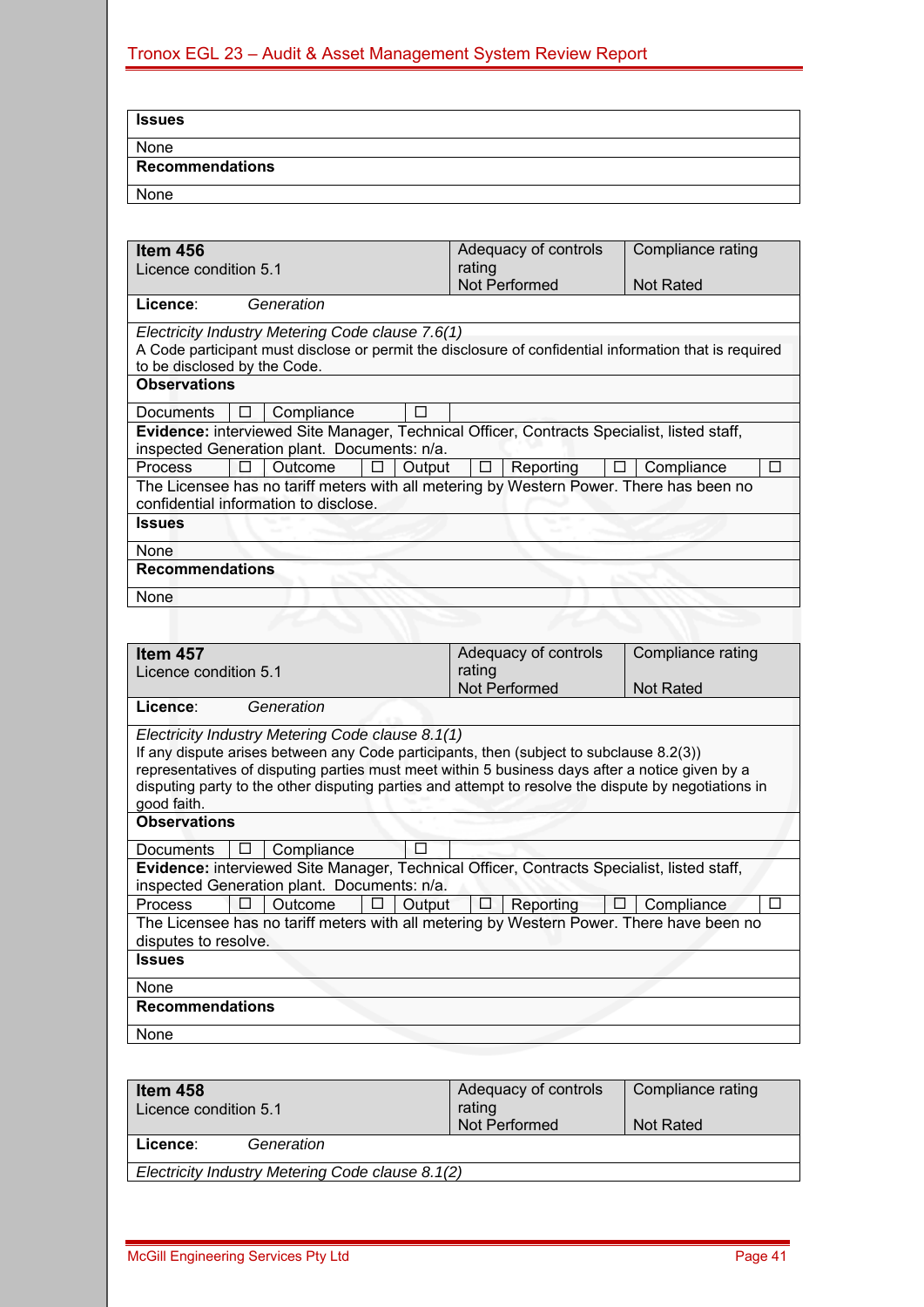| If a dispute is not resolved within 10 business days after the dispute is referred to representative                                                                                                   |        |        |                      |   |                   |        |
|--------------------------------------------------------------------------------------------------------------------------------------------------------------------------------------------------------|--------|--------|----------------------|---|-------------------|--------|
| negotiations, the disputing parties must refer the dispute to a senior management officer of each                                                                                                      |        |        |                      |   |                   |        |
| disputing party who must meet and attempt to resolve the dispute by negotiations in good faith.                                                                                                        |        |        |                      |   |                   |        |
| <b>Observations</b>                                                                                                                                                                                    |        |        |                      |   |                   |        |
| Compliance<br>Documents<br>ப                                                                                                                                                                           |        |        |                      |   |                   |        |
| Evidence: interviewed Site Manager, Technical Officer, Contracts Specialist, listed staff,                                                                                                             |        |        |                      |   |                   |        |
| inspected Generation plant. Documents: n/a.                                                                                                                                                            |        |        |                      |   |                   |        |
| <b>Process</b><br>п<br>Outcome                                                                                                                                                                         | Output | ⊔      | Reporting            | ⊔ | Compliance        | П      |
| The Licensee has no tariff meters with all metering by Western Power. There have been no<br>disputes to resolve.                                                                                       |        |        |                      |   |                   |        |
| <b>Issues</b>                                                                                                                                                                                          |        |        |                      |   |                   |        |
|                                                                                                                                                                                                        |        |        |                      |   |                   |        |
| None<br><b>Recommendations</b>                                                                                                                                                                         |        |        |                      |   |                   |        |
|                                                                                                                                                                                                        |        |        |                      |   |                   |        |
| None                                                                                                                                                                                                   |        |        |                      |   |                   |        |
|                                                                                                                                                                                                        |        |        |                      |   |                   |        |
| Item 459                                                                                                                                                                                               |        |        | Adequacy of controls |   | Compliance rating |        |
| Licence condition 5.1                                                                                                                                                                                  |        | rating |                      |   |                   |        |
|                                                                                                                                                                                                        |        |        | Not Performed        |   | <b>Not Rated</b>  |        |
| Licence:<br>Generation                                                                                                                                                                                 |        |        |                      |   |                   |        |
| Electricity Industry Metering Code clause 8.1(3)                                                                                                                                                       |        |        |                      |   |                   |        |
| If the dispute is not resolved within 10 business days after the dispute is referred to senior                                                                                                         |        |        |                      |   |                   |        |
| management negotiations, the disputing parties must refer the dispute to the senior executive officer                                                                                                  |        |        |                      |   |                   |        |
| of each disputing party who must meet and attempt to resolve the dispute by negotiations in good                                                                                                       |        |        |                      |   |                   |        |
| faith.<br><b>Observations</b>                                                                                                                                                                          |        |        |                      |   |                   |        |
|                                                                                                                                                                                                        |        |        |                      |   |                   |        |
| Compliance<br><b>Documents</b><br>ப                                                                                                                                                                    | П      |        |                      |   |                   |        |
| Evidence: interviewed Site Manager, Technical Officer, Contracts Specialist, listed staff,<br>inspected Generation plant. Documents: n/a.                                                              |        |        |                      |   |                   |        |
| <b>Process</b><br>П<br>Outcome<br>П                                                                                                                                                                    | Output | □      | Reporting            | □ | Compliance        | $\Box$ |
| The Licensee has no tariff meters with all metering by Western Power. There have been no                                                                                                               |        |        |                      |   |                   |        |
| disputes to resolve.                                                                                                                                                                                   |        |        |                      |   |                   |        |
| <b>Issues</b>                                                                                                                                                                                          |        |        |                      |   |                   |        |
| None                                                                                                                                                                                                   |        |        |                      |   |                   |        |
| <b>Recommendations</b>                                                                                                                                                                                 |        |        |                      |   |                   |        |
|                                                                                                                                                                                                        |        |        |                      |   |                   |        |
| None                                                                                                                                                                                                   |        |        |                      |   |                   |        |
|                                                                                                                                                                                                        |        |        |                      |   |                   |        |
| <b>Item 460</b>                                                                                                                                                                                        |        |        | Adequacy of controls |   | Compliance rating |        |
| Licence condition 5.1                                                                                                                                                                                  |        | rating |                      |   |                   |        |
|                                                                                                                                                                                                        |        |        | Not Performed        |   | <b>Not Rated</b>  |        |
| Licence:<br>Generation                                                                                                                                                                                 |        |        |                      |   |                   |        |
|                                                                                                                                                                                                        |        |        |                      |   |                   |        |
| Electricity Industry Metering Code clause 8.1(4)                                                                                                                                                       |        |        |                      |   |                   |        |
| If the dispute is resolved by representative negotiations, senior management negotiations or CEO<br>negotiations, the disputing parties must prepare a written and signed record of the resolution and |        |        |                      |   |                   |        |

| Item 460                                                                                 |                     |                                                  |    |        |         | Adequacy of controls |   | Compliance rating                                                                                  |   |
|------------------------------------------------------------------------------------------|---------------------|--------------------------------------------------|----|--------|---------|----------------------|---|----------------------------------------------------------------------------------------------------|---|
| Licence condition 5.1                                                                    |                     |                                                  |    |        | rating  |                      |   |                                                                                                    |   |
|                                                                                          |                     |                                                  |    |        |         | Not Performed        |   | <b>Not Rated</b>                                                                                   |   |
| Licence:                                                                                 |                     | Generation                                       |    |        |         |                      |   |                                                                                                    |   |
|                                                                                          |                     | Electricity Industry Metering Code clause 8.1(4) |    |        |         |                      |   |                                                                                                    |   |
|                                                                                          |                     |                                                  |    |        |         |                      |   | If the dispute is resolved by representative negotiations, senior management negotiations or CEO   |   |
|                                                                                          |                     |                                                  |    |        |         |                      |   | negotiations, the disputing parties must prepare a written and signed record of the resolution and |   |
| adhere to the resolution.                                                                |                     |                                                  |    |        |         |                      |   |                                                                                                    |   |
|                                                                                          | <b>Observations</b> |                                                  |    |        |         |                      |   |                                                                                                    |   |
| <b>Documents</b>                                                                         | Ш                   | Compliance                                       |    |        |         |                      |   |                                                                                                    |   |
|                                                                                          |                     |                                                  |    |        |         |                      |   | Evidence: interviewed Site Manager, Technical Officer, Contracts Specialist, listed staff,         |   |
| inspected Generation plant. Documents: n/a.                                              |                     |                                                  |    |        |         |                      |   |                                                                                                    |   |
| <b>Process</b>                                                                           | ⊔                   | Outcome                                          | LI | Output | $\perp$ | Reporting            | ப | Compliance                                                                                         | □ |
| The Licensee has no tariff meters with all metering by Western Power. There have been no |                     |                                                  |    |        |         |                      |   |                                                                                                    |   |
| disputes to resolve.                                                                     |                     |                                                  |    |        |         |                      |   |                                                                                                    |   |
|                                                                                          |                     |                                                  |    |        |         |                      |   |                                                                                                    |   |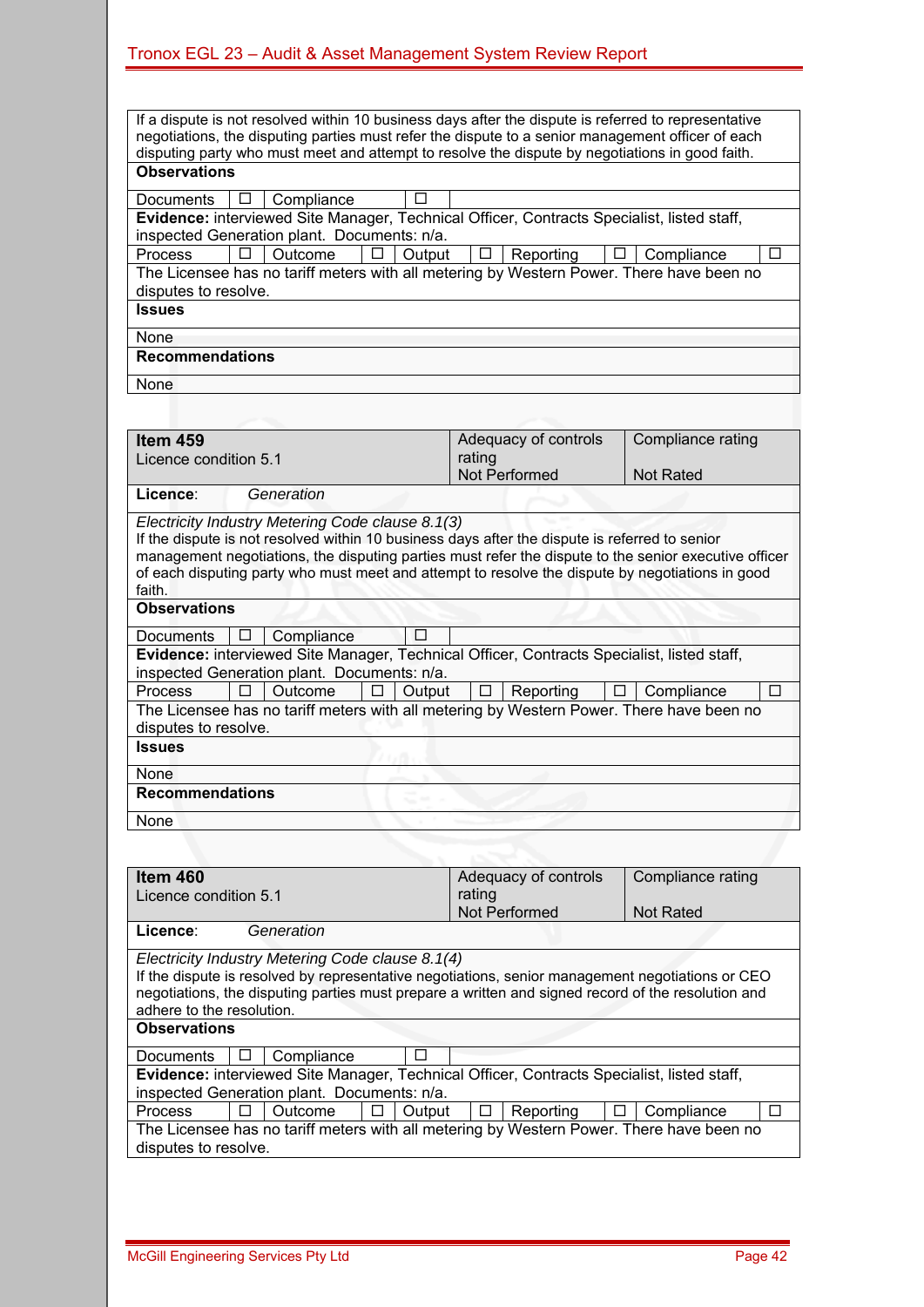| Issues                 |  |  |
|------------------------|--|--|
| None                   |  |  |
| <b>Recommendations</b> |  |  |
| None                   |  |  |

| Item 461                                                                                         | Adequacy of controls     | Compliance rating    |
|--------------------------------------------------------------------------------------------------|--------------------------|----------------------|
| Licence condition 5.1                                                                            | rating                   |                      |
|                                                                                                  | <b>Not Performed</b>     | <b>Not Rated</b>     |
| Generation<br>Licence:                                                                           |                          |                      |
| Electricity Industry Metering Code clause 8.3(2)                                                 |                          |                      |
| The disputing parties must at all times conduct themselves in a manner which is directed towards |                          |                      |
| achieving the objective in subclause 8.3(1).                                                     |                          |                      |
| <b>Observations</b>                                                                              |                          |                      |
| <b>Documents</b><br>Compliance<br>⊔                                                              |                          |                      |
| Evidence: interviewed Site Manager, Technical Officer, Contracts Specialist, listed staff,       |                          |                      |
| inspected Generation plant. Documents: n/a.                                                      |                          |                      |
| <b>Process</b><br>Outcome<br>Output<br>ΙI<br>ப                                                   | Reporting<br>$\Box$<br>⊔ | Compliance<br>$\Box$ |
| The Licensee has no tariff meters with all metering by Western Power. There have been no         |                          |                      |
| disputes to resolve.                                                                             |                          |                      |
| <b>Issues</b>                                                                                    |                          |                      |
| None                                                                                             |                          |                      |
| <b>Recommendations</b>                                                                           |                          |                      |
| None                                                                                             |                          |                      |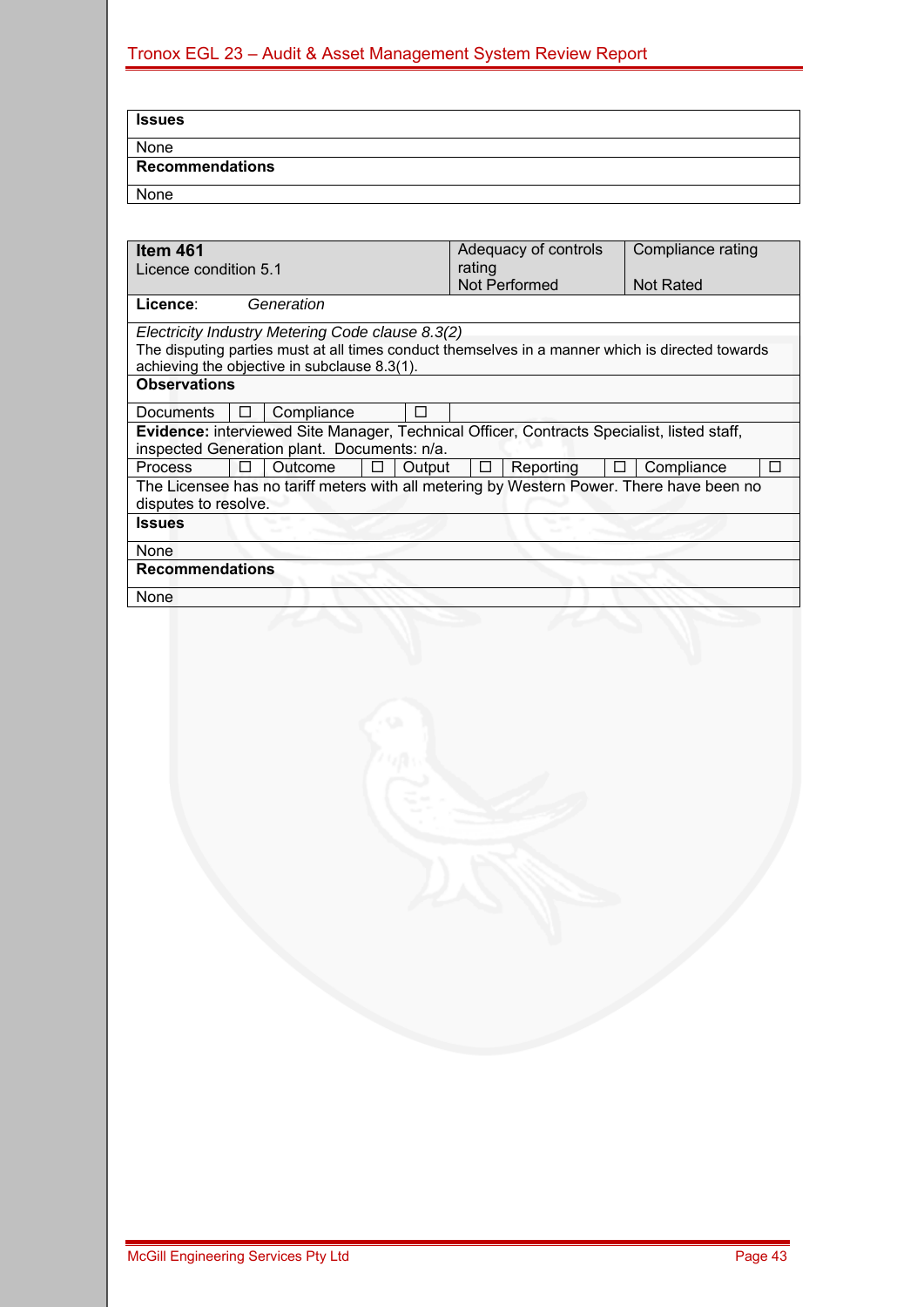#### 2.20 ASSET MANAGEMENT SYSTEM REVIEW RESULTS AND RECOMMENDATIONS

| <b>Asset Planning</b> | <b>Process/Policy rating</b><br>A                                                                                                                                | <b>Effectiveness rating</b> |
|-----------------------|------------------------------------------------------------------------------------------------------------------------------------------------------------------|-----------------------------|
| <b>Asset planning</b> | Asset planning strategies are focused on meeting customer needs in the most effective<br>and efficient manner (delivering the right service at the right price). |                             |

#### **Observations**

*Asset Planning Process/Plan and its currency* 

Tronox is a large producer of titanium dioxide and the KMK Cogeneration plant is colocated at Kwinana in Western Australia with the titanium dioxide pigment plant. Tronox is publicly listed company with diverse interests and is listed on the New York Stock Exchange. The KMK cogeneration facility consists of a 36MW Frame 6 gas turbine and heat recovery steam generator, (HRSG), that supplies power and steam to the facility and also exports excess power as part of the balancing market through the South West Interconnected System, SWIS. The Cogen plant is operated and maintained by a third party- Monadelphous Group Limited. Tronox provides the operating framework (electricity and steam output) and approves any maintenance outside of the routine maintenance specified in the Operating and Maintenance Agreement.

The generator was originally part of the Verve fleet at Pinjar Power Station and relocated to Kwinana by Verve (then Western Power) as part of a supply agreement. The plant was subsequently purchased by Tronox. The Licensee is primarily a mineral manufacturer on this site and generation of electricity is secondary to mineral production and to that end the key output of the plant is production steam and then electricity for manufacturing and if there is excess to participate in the electricity market.

Asset management has to be part of the context of the licensed operations as part of the business of the company which is mineral manufacturing. The licensed facilities primarily exist to facilitate manufacturing and are governed by the life of the manufacturing plant. The life cycle of generation assets can be different to the life of a manufacturing plant. Asset planning will be subservient to manufacturing plant planning. That is, there will be no planning for licensed assets that are not dependent on manufacturing plant development.

The Licensee has developed an asset management plan for the operation and maintenance of the licensed assets. The Licensee has asset management plans for their manufacturing business of which the licenced assets are a small part. There have been no plans to develop the assets or extend the assets in the review period. The license did investigate disposing of the assets but decided not to do so in the review period.

Service strategies and service standards are set out in asset planning documents.

*Evaluation Criteria summary Licensee* 

1.1 *Asset management plan covers key requirements*. **A1**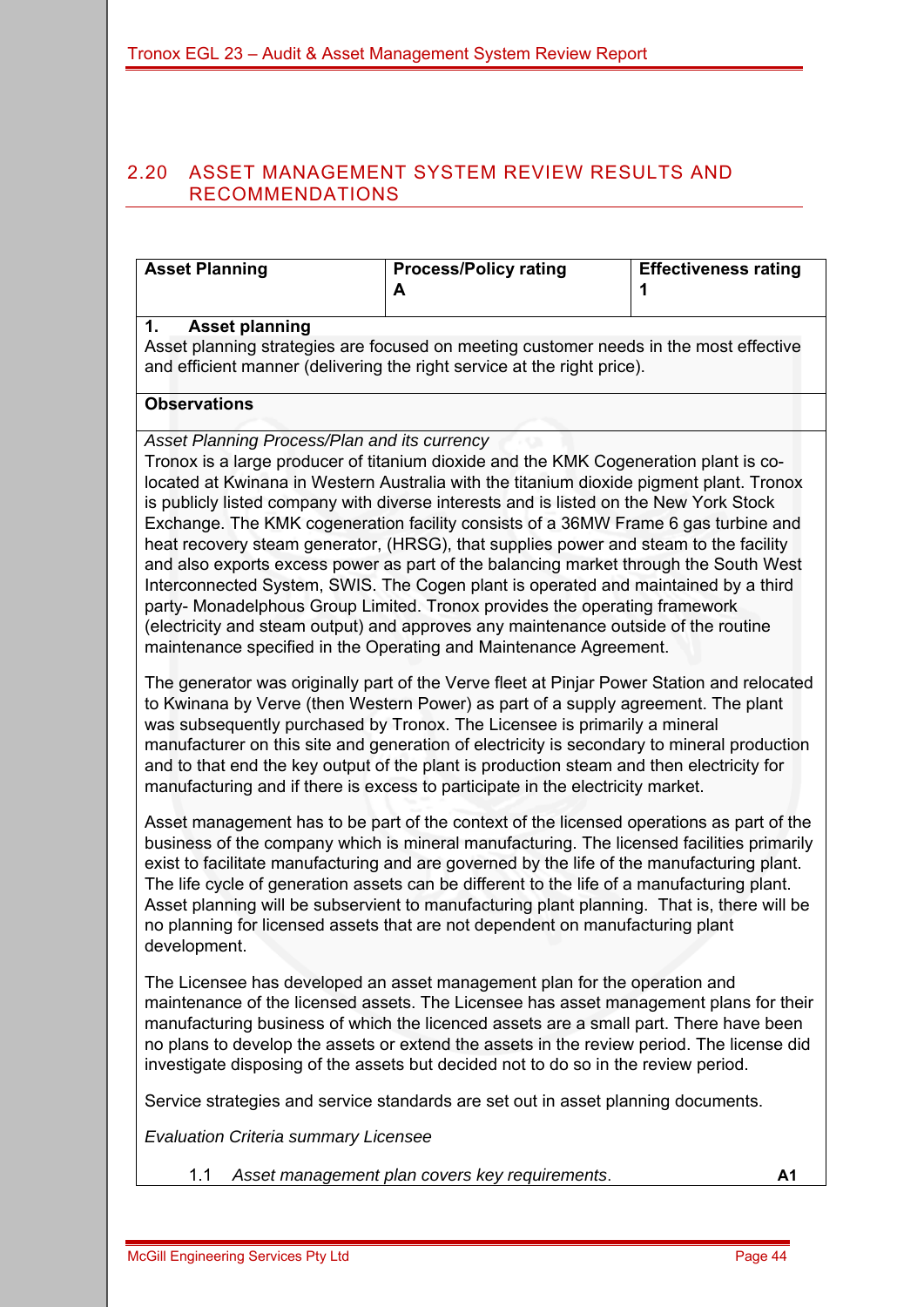|           | Response: This site's AMP meets this criterion. The AMP plan provides the Licensee<br>information on key requirements for this site. The AMP is adequate for the                                                                                                                                                     |  |  |  |  |  |  |
|-----------|----------------------------------------------------------------------------------------------------------------------------------------------------------------------------------------------------------------------------------------------------------------------------------------------------------------------|--|--|--|--|--|--|
|           | extent that generation is a small part of their business.                                                                                                                                                                                                                                                            |  |  |  |  |  |  |
| 1.2       | Planning process and objectives reflect the needs of all stakeholders and is                                                                                                                                                                                                                                         |  |  |  |  |  |  |
|           | integrated with business planning.                                                                                                                                                                                                                                                                                   |  |  |  |  |  |  |
|           | Response: The AMP meets this criterion and reflects the needs of all stakeholders and<br>is integrated with business planning for manufacturing and then the<br>consequent steam and electricity. When electricity generation is limited, but<br>more production steam is required, extra gas is burned in the HRSG. |  |  |  |  |  |  |
| 1.3       | Service levels are defined.<br>A <sub>1</sub>                                                                                                                                                                                                                                                                        |  |  |  |  |  |  |
| Response: | The AMP defines service levels for this site. As the key requirement is steam<br>for production, availability is the key indicator.                                                                                                                                                                                  |  |  |  |  |  |  |
| 1.4       | Non-asset options (eg demand management) are considered.<br>A <sub>1</sub>                                                                                                                                                                                                                                           |  |  |  |  |  |  |
| Response: | The AMS is substantially about utilization of the current assets as new                                                                                                                                                                                                                                              |  |  |  |  |  |  |
|           | proposals are likely to be based on production needs. The production need                                                                                                                                                                                                                                            |  |  |  |  |  |  |
|           | for steam can be provided by not generating and providing a steam boiler                                                                                                                                                                                                                                             |  |  |  |  |  |  |
|           | and while this is an asset it would not be a licensed asset. This option was                                                                                                                                                                                                                                         |  |  |  |  |  |  |
|           | considered but rejected. Further generation asset options are unlikely for this<br>Licensee.                                                                                                                                                                                                                         |  |  |  |  |  |  |
| 1.5       | A <sub>1</sub><br>Lifecycle costs of owning and operating assets are assessed.                                                                                                                                                                                                                                       |  |  |  |  |  |  |
|           | Response: The AMP meets this criterion with lifecycle costs of owning and operating                                                                                                                                                                                                                                  |  |  |  |  |  |  |
|           | assets assessed for this site. The capital cost was considered and costed in                                                                                                                                                                                                                                         |  |  |  |  |  |  |
|           | terms of the generating assets cost viability. Servicing the production needs                                                                                                                                                                                                                                        |  |  |  |  |  |  |
|           | is the dominant requirement for the assets with profitability being the major                                                                                                                                                                                                                                        |  |  |  |  |  |  |
|           | driving force.                                                                                                                                                                                                                                                                                                       |  |  |  |  |  |  |
| 1.6       | Funding options are evaluated.<br>A <sub>1</sub>                                                                                                                                                                                                                                                                     |  |  |  |  |  |  |
|           | Response: Funding is determined by what is necessary to serve generating operational<br>and maintenance functions of the generating plant.                                                                                                                                                                           |  |  |  |  |  |  |
| 1.7       | Costs are justified and cost drivers identified.<br>A <sub>1</sub>                                                                                                                                                                                                                                                   |  |  |  |  |  |  |
| Response: | All proposals include justification of costs and identification of cost drivers<br>including availability and reliability of supply. The rejection a steam boiler was                                                                                                                                                |  |  |  |  |  |  |
|           | a cost based decision                                                                                                                                                                                                                                                                                                |  |  |  |  |  |  |
| 1.8       | Likelihood and consequences of asset failure are predicted.<br>A <sub>1</sub>                                                                                                                                                                                                                                        |  |  |  |  |  |  |
|           | Response: The evaluation of risks addressed in the AMP cover the aspects of asset                                                                                                                                                                                                                                    |  |  |  |  |  |  |
|           | failure and consequences on operation and maintenance.                                                                                                                                                                                                                                                               |  |  |  |  |  |  |
| 1.9       | Plans are regularly reviewed and updated.<br>A1                                                                                                                                                                                                                                                                      |  |  |  |  |  |  |
|           | Response: The AMP meets this criterion and is reviewed annually (due April 2017).                                                                                                                                                                                                                                    |  |  |  |  |  |  |
|           |                                                                                                                                                                                                                                                                                                                      |  |  |  |  |  |  |
|           |                                                                                                                                                                                                                                                                                                                      |  |  |  |  |  |  |
|           |                                                                                                                                                                                                                                                                                                                      |  |  |  |  |  |  |
|           | Asset management process and policy definition                                                                                                                                                                                                                                                                       |  |  |  |  |  |  |
| Process   | Documentation<br>Policy<br>☑<br>☑<br>☑                                                                                                                                                                                                                                                                               |  |  |  |  |  |  |
|           | Evidence: interviewed Site Manager, Technical Officer, Contracts Specialist, listed staff.                                                                                                                                                                                                                           |  |  |  |  |  |  |
|           | Documents: Generation Licence, Asset Register, Environmental Plans and Approvals,                                                                                                                                                                                                                                    |  |  |  |  |  |  |
|           | Asset management plan, Risk management policy, Risk register, O & M AMP                                                                                                                                                                                                                                              |  |  |  |  |  |  |
|           | <b>Asset management performance</b>                                                                                                                                                                                                                                                                                  |  |  |  |  |  |  |
| Process   | Availability<br>Use<br>□                                                                                                                                                                                                                                                                                             |  |  |  |  |  |  |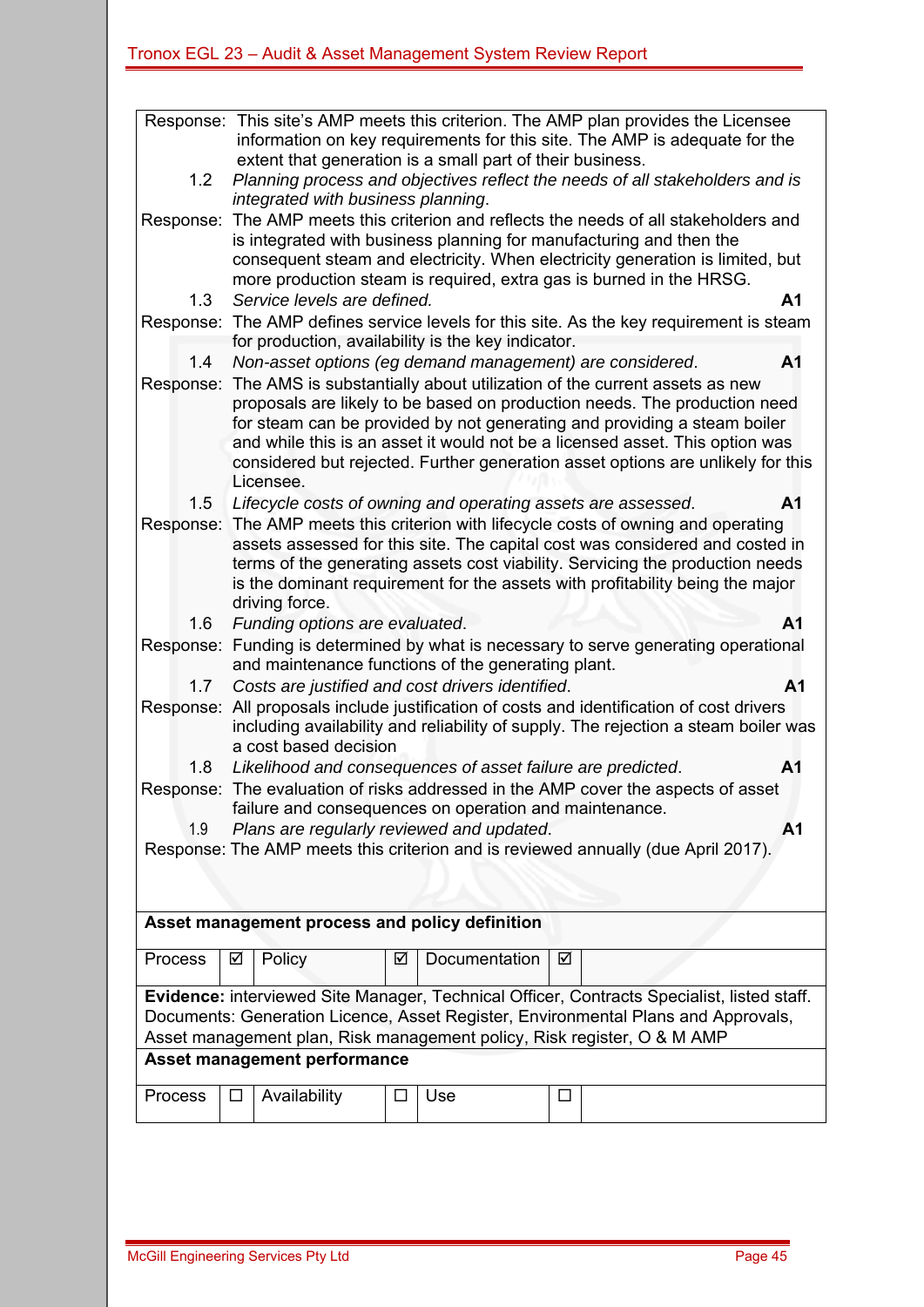#### **Issues**

The Licensee has developed an asset management plan for the operation and maintenance of the licensed assets. The Licensee has asset management plans for their manufacturing business of which the licenced assets are a small part. There have been no plans to develop the assets or extend the assets in the review period. The license did investigate disposing of the assets but no decision to do so was made in the review period.

The internal reviews of the AMP are carried out annually.

#### **Recommendation**

None

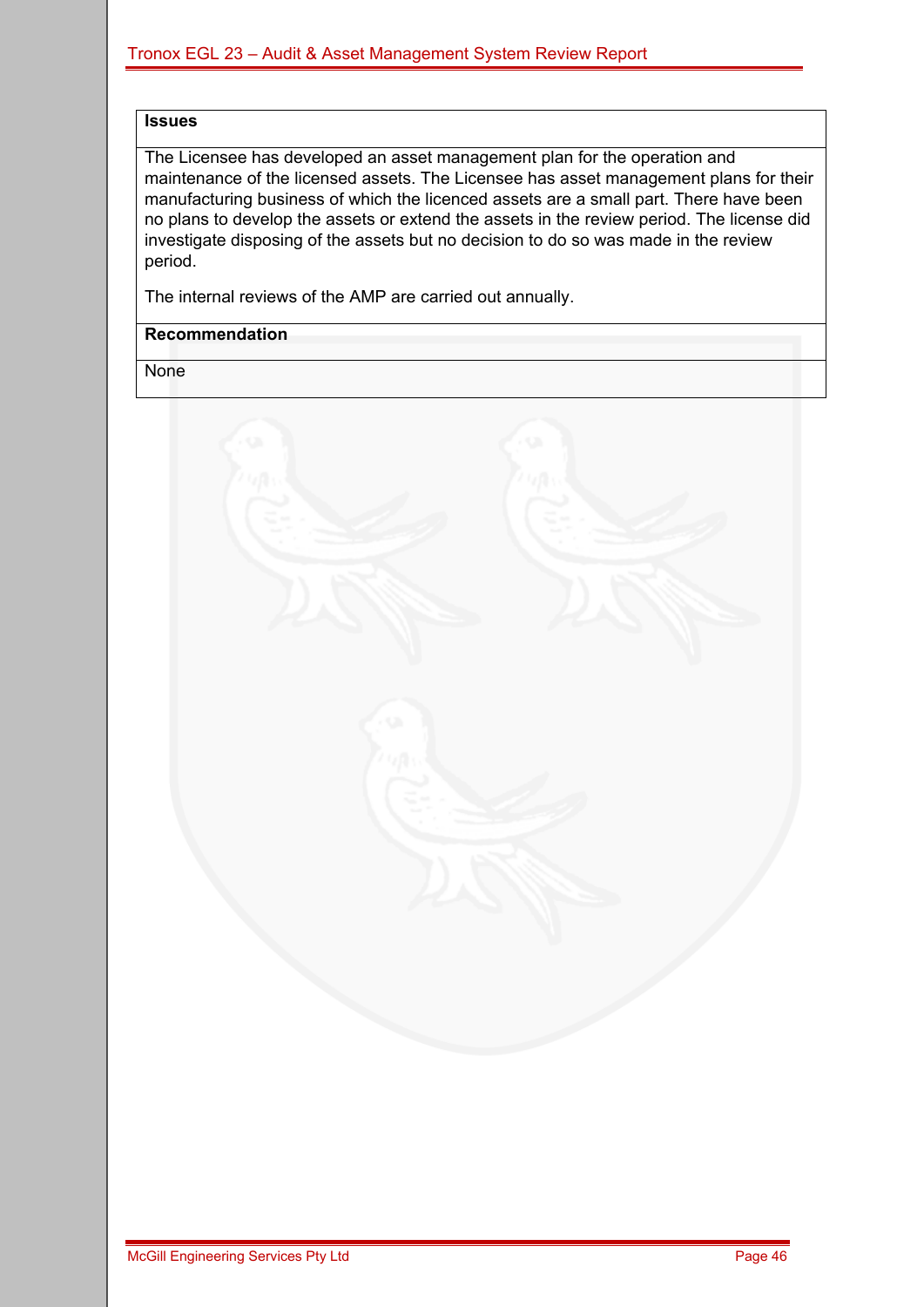| <b>Asset Creation</b>                                                                                                                                                                                                                                                               |                                                                                                                                                                                                                                                                                                                                                                                                                                                                                                                                                                                  |                                                                                                           | В | <b>Process/Policy rating</b>                                                                                                             |   |  | <b>Effectiveness rating</b><br>2                                                                                                                                                           |  |
|-------------------------------------------------------------------------------------------------------------------------------------------------------------------------------------------------------------------------------------------------------------------------------------|----------------------------------------------------------------------------------------------------------------------------------------------------------------------------------------------------------------------------------------------------------------------------------------------------------------------------------------------------------------------------------------------------------------------------------------------------------------------------------------------------------------------------------------------------------------------------------|-----------------------------------------------------------------------------------------------------------|---|------------------------------------------------------------------------------------------------------------------------------------------|---|--|--------------------------------------------------------------------------------------------------------------------------------------------------------------------------------------------|--|
| 2.                                                                                                                                                                                                                                                                                  | Asset creation and acquisition<br>Asset creation/acquisition means the provision or improvement of an asset where the<br>outlay can be expected to provide benefits beyond the year of outlay.                                                                                                                                                                                                                                                                                                                                                                                   |                                                                                                           |   |                                                                                                                                          |   |  |                                                                                                                                                                                            |  |
| <b>Observations</b>                                                                                                                                                                                                                                                                 |                                                                                                                                                                                                                                                                                                                                                                                                                                                                                                                                                                                  |                                                                                                           |   |                                                                                                                                          |   |  |                                                                                                                                                                                            |  |
|                                                                                                                                                                                                                                                                                     |                                                                                                                                                                                                                                                                                                                                                                                                                                                                                                                                                                                  |                                                                                                           |   | Policies and procedures for asset creation / sample creation activities                                                                  |   |  |                                                                                                                                                                                            |  |
|                                                                                                                                                                                                                                                                                     | Asset management has to be part of the context of the licensed operations as part of<br>the business of the company which is mineral manufacturing. The licensed facilities<br>primarily exist to facilitate manufacturing and are governed by the life of the<br>manufacturing plant. The life cycle of generation assets can be different to the life of a<br>manufacturing plant. Asset creation will be subservient to manufacturing plant<br>planning. That is, there will be no creation for licensed assets that are not dependent<br>on manufacturing plant development. |                                                                                                           |   |                                                                                                                                          |   |  |                                                                                                                                                                                            |  |
|                                                                                                                                                                                                                                                                                     |                                                                                                                                                                                                                                                                                                                                                                                                                                                                                                                                                                                  | There has been no creation in the review period.                                                          |   | Procurement of major generation plant is a very significant exercise taking                                                              |   |  | considerable time. There are documented procedures for creation of fixed assets.                                                                                                           |  |
|                                                                                                                                                                                                                                                                                     |                                                                                                                                                                                                                                                                                                                                                                                                                                                                                                                                                                                  | <b>Evaluation Criteria summary Licensee</b><br>assessment of non-asset solutions.<br>manufacturing needs. |   | good quality procurement. There will be no asset creation outside the                                                                    |   |  | 2.1 Full project evaluations are undertaken for new assets, including comparative<br><b>NPNR</b><br>Response: Full project evaluations occurred for Asset creation. The financiers require |  |
|                                                                                                                                                                                                                                                                                     |                                                                                                                                                                                                                                                                                                                                                                                                                                                                                                                                                                                  | 2.2 Evaluations include all life-cycle costs                                                              |   |                                                                                                                                          |   |  | <b>ANR</b>                                                                                                                                                                                 |  |
|                                                                                                                                                                                                                                                                                     |                                                                                                                                                                                                                                                                                                                                                                                                                                                                                                                                                                                  | asset creation.                                                                                           |   |                                                                                                                                          |   |  | Response: Evaluations for this site included life cycle costings but did not result in                                                                                                     |  |
|                                                                                                                                                                                                                                                                                     |                                                                                                                                                                                                                                                                                                                                                                                                                                                                                                                                                                                  |                                                                                                           |   | 2.3 Projects reflect sound engineering and business decisions                                                                            |   |  | <b>ANR</b>                                                                                                                                                                                 |  |
|                                                                                                                                                                                                                                                                                     |                                                                                                                                                                                                                                                                                                                                                                                                                                                                                                                                                                                  |                                                                                                           |   | Response: The Licensee has the resources to ensure sound engineering and<br>business decisions for example on the steam boiler decision. |   |  |                                                                                                                                                                                            |  |
|                                                                                                                                                                                                                                                                                     |                                                                                                                                                                                                                                                                                                                                                                                                                                                                                                                                                                                  |                                                                                                           |   | 2.4 Commissioning tests are documented and completed                                                                                     |   |  | <b>ANR</b>                                                                                                                                                                                 |  |
|                                                                                                                                                                                                                                                                                     |                                                                                                                                                                                                                                                                                                                                                                                                                                                                                                                                                                                  | period.                                                                                                   |   | Response: The Licensee has the resources to ensure commissioning tests are                                                               |   |  | documented and completed but no commissioning occurred in the review                                                                                                                       |  |
|                                                                                                                                                                                                                                                                                     | 2.5 Ongoing legal/environmental/safety obligations of the asset owner are                                                                                                                                                                                                                                                                                                                                                                                                                                                                                                        |                                                                                                           |   |                                                                                                                                          |   |  |                                                                                                                                                                                            |  |
| assigned and understood<br><b>B2</b><br>Response: The responsibilities of the AMS are assigned to the Contracts Specialist<br>and understood. Legal, environmental and safety are key components of<br>new project work within the organisation and are specifically required to be |                                                                                                                                                                                                                                                                                                                                                                                                                                                                                                                                                                                  |                                                                                                           |   |                                                                                                                                          |   |  |                                                                                                                                                                                            |  |
| addressed in projects. While responsibilities are assigned non-compliances<br>occurred.                                                                                                                                                                                             |                                                                                                                                                                                                                                                                                                                                                                                                                                                                                                                                                                                  |                                                                                                           |   |                                                                                                                                          |   |  |                                                                                                                                                                                            |  |
|                                                                                                                                                                                                                                                                                     |                                                                                                                                                                                                                                                                                                                                                                                                                                                                                                                                                                                  |                                                                                                           |   |                                                                                                                                          |   |  |                                                                                                                                                                                            |  |
|                                                                                                                                                                                                                                                                                     |                                                                                                                                                                                                                                                                                                                                                                                                                                                                                                                                                                                  |                                                                                                           |   |                                                                                                                                          |   |  |                                                                                                                                                                                            |  |
|                                                                                                                                                                                                                                                                                     |                                                                                                                                                                                                                                                                                                                                                                                                                                                                                                                                                                                  |                                                                                                           |   | Asset management process and policy definition                                                                                           |   |  |                                                                                                                                                                                            |  |
| <b>Process</b>                                                                                                                                                                                                                                                                      | ☑                                                                                                                                                                                                                                                                                                                                                                                                                                                                                                                                                                                | Policy                                                                                                    | ☑ | Documentation                                                                                                                            | ☑ |  |                                                                                                                                                                                            |  |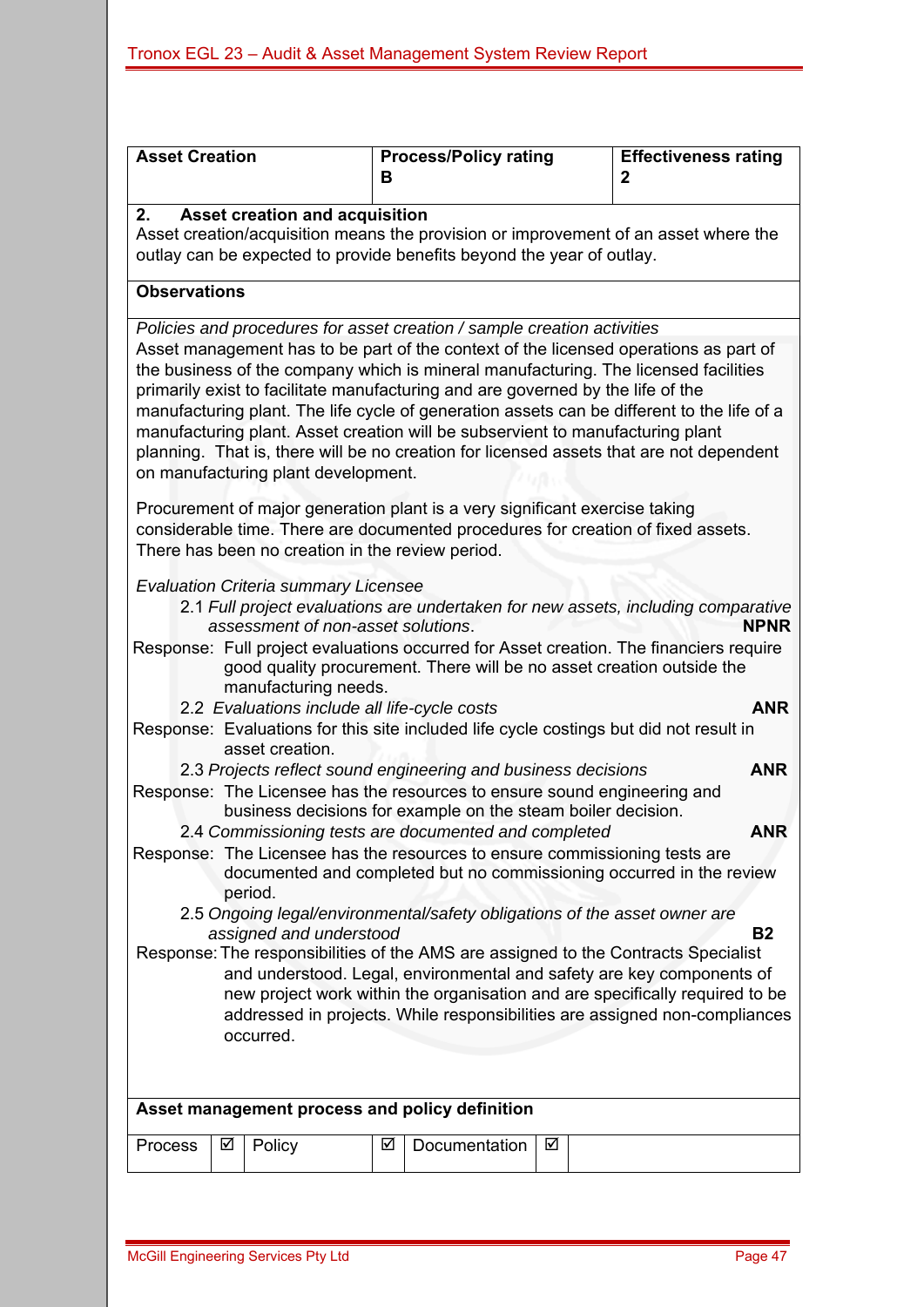**Evidence:** interviewed Site Manager, Technical Officer, Contracts Specialist, listed staff. Documents: Asset management plan, Asset Register,

#### **Asset management performance**

| Process | __<br>⊽ | .<br>ulabılıtv | ☑ | ہ ہ<br>- Ju | ⊽ |  |
|---------|---------|----------------|---|-------------|---|--|
| $\sim$  |         |                |   |             |   |  |

#### **Issues**

Asset management has to be part of the context of the licensed operations as part of the business of the company which is mineral manufacturing. The licensed facilities primarily exist to facilitate manufacturing and are governed by the life of the manufacturing plant. The life cycle of generation assets can be different to the life of a manufacturing plant. Asset creation will be subservient to manufacturing plant planning. That is, there will be no creation for licensed assets that are not dependent on manufacturing plant development. Regulatory compliance items not all complied with.

#### **Recommendation**

Improve controls for regulatory compliance items.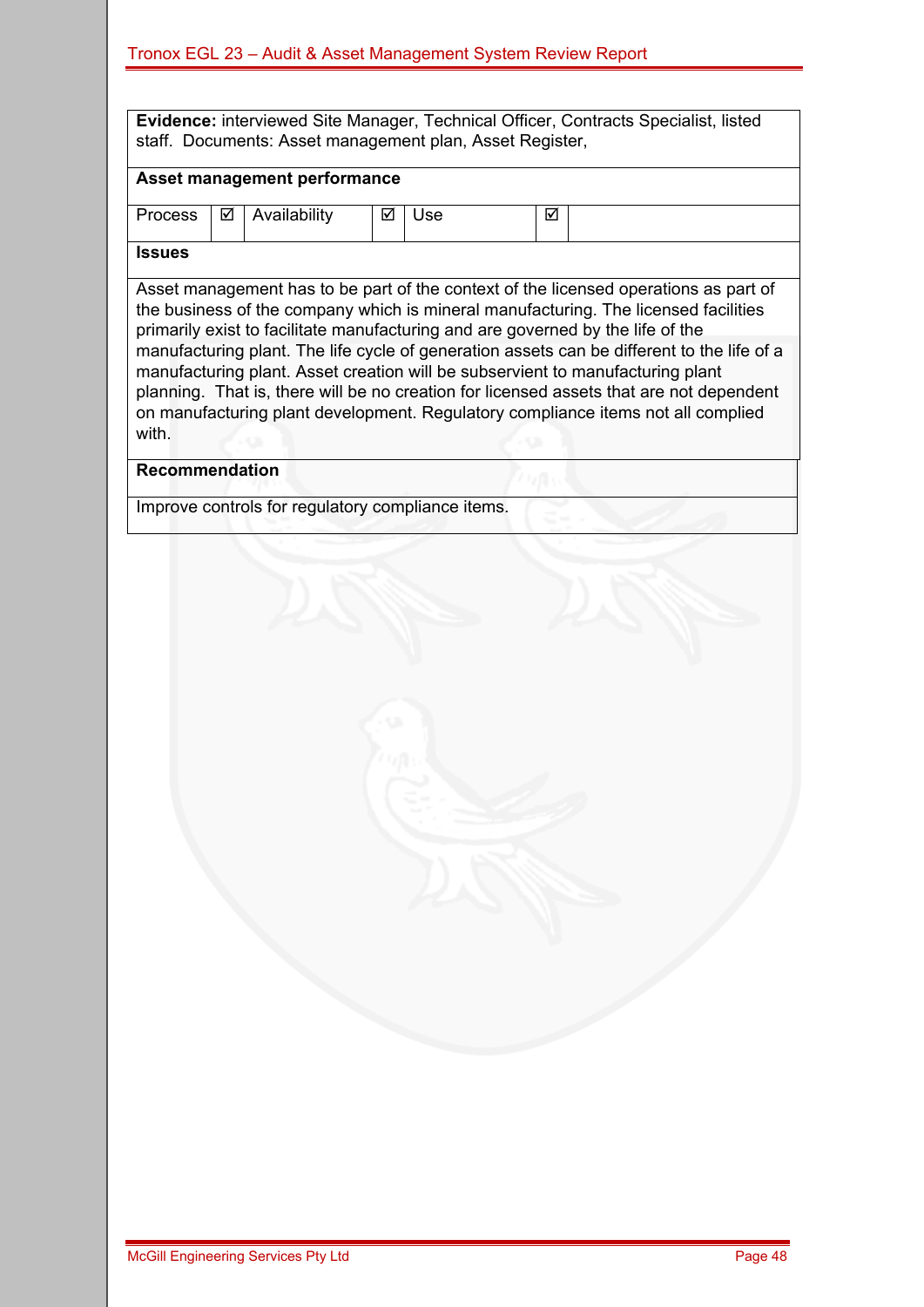| <b>Asset Disposal</b>                                                                                                                                                                                                                                                                                                                                                                                                                                                                                                                                                                                                                                                                                                                                      | A                                                                                                                                                                                                                                                                                                                                                                                                                                   | <b>Process/Policy rating</b> |   | <b>Effectiveness rating</b><br><b>Not Rated</b>                                                                                                                                      |  |  |  |  |
|------------------------------------------------------------------------------------------------------------------------------------------------------------------------------------------------------------------------------------------------------------------------------------------------------------------------------------------------------------------------------------------------------------------------------------------------------------------------------------------------------------------------------------------------------------------------------------------------------------------------------------------------------------------------------------------------------------------------------------------------------------|-------------------------------------------------------------------------------------------------------------------------------------------------------------------------------------------------------------------------------------------------------------------------------------------------------------------------------------------------------------------------------------------------------------------------------------|------------------------------|---|--------------------------------------------------------------------------------------------------------------------------------------------------------------------------------------|--|--|--|--|
| 3                                                                                                                                                                                                                                                                                                                                                                                                                                                                                                                                                                                                                                                                                                                                                          | <b>Asset disposal</b><br>Effective asset disposal frameworks incorporate consideration of alternatives for the<br>disposal of surplus, obsolete, under-performing or unserviceable assets. Alternatives<br>are evaluated in cost-benefit terms.                                                                                                                                                                                     |                              |   |                                                                                                                                                                                      |  |  |  |  |
| <b>Observations</b>                                                                                                                                                                                                                                                                                                                                                                                                                                                                                                                                                                                                                                                                                                                                        |                                                                                                                                                                                                                                                                                                                                                                                                                                     |                              |   |                                                                                                                                                                                      |  |  |  |  |
| Policies and procedures for asset disposal / sample disposal activities                                                                                                                                                                                                                                                                                                                                                                                                                                                                                                                                                                                                                                                                                    |                                                                                                                                                                                                                                                                                                                                                                                                                                     |                              |   |                                                                                                                                                                                      |  |  |  |  |
| Asset management has to be part of the context of the licensed operations as part of<br>the business of the company which is mineral manufacturing. The licensed facilities<br>primarily exist to facilitate manufacturing and are governed by the life of the<br>manufacturing plant. The life cycle of generation assets can be different to the life of a<br>manufacturing plant. Asset disposal will be subservient to manufacturing plant needs.<br>That is, there will be no disposal of licensed assets that are not related to<br>manufacturing plant requirements. The Licensee considered replacing the licensed<br>assets with steam boilers but decided to not proceed with that option. There was no<br>disposal action in the review period. |                                                                                                                                                                                                                                                                                                                                                                                                                                     |                              |   |                                                                                                                                                                                      |  |  |  |  |
| <b>Evaluation Criteria summary Licensee</b>                                                                                                                                                                                                                                                                                                                                                                                                                                                                                                                                                                                                                                                                                                                |                                                                                                                                                                                                                                                                                                                                                                                                                                     |                              |   | 3.1 Under-utilised and under-performing assets are identified as part of a regular                                                                                                   |  |  |  |  |
|                                                                                                                                                                                                                                                                                                                                                                                                                                                                                                                                                                                                                                                                                                                                                            | systematic review process<br>А1<br>Response: The Licensee considered replacing the licensed assets with steam boilers<br>but decided to not proceed with that option. The option included disposal<br>actions for the licensed plant. No disposal occurred in review period.<br>3.2 The reasons for under-utilisation or poor performance are critically examined<br>and corrective action or disposal undertaken<br>A <sub>1</sub> |                              |   |                                                                                                                                                                                      |  |  |  |  |
|                                                                                                                                                                                                                                                                                                                                                                                                                                                                                                                                                                                                                                                                                                                                                            | spares have been sought even if they are not new.                                                                                                                                                                                                                                                                                                                                                                                   |                              |   | Response: The most likely issue is plant failures and these are critically examined.<br>Components have been disposed as they become unserviceable and                               |  |  |  |  |
|                                                                                                                                                                                                                                                                                                                                                                                                                                                                                                                                                                                                                                                                                                                                                            | 3.3 Disposal alternatives are evaluated                                                                                                                                                                                                                                                                                                                                                                                             |                              |   | A <sub>1</sub>                                                                                                                                                                       |  |  |  |  |
| Response: Disposal alternatives have been evaluated even if not implemented.                                                                                                                                                                                                                                                                                                                                                                                                                                                                                                                                                                                                                                                                               |                                                                                                                                                                                                                                                                                                                                                                                                                                     |                              |   |                                                                                                                                                                                      |  |  |  |  |
|                                                                                                                                                                                                                                                                                                                                                                                                                                                                                                                                                                                                                                                                                                                                                            | 3.4 There is a replacement strategy for assets<br>ANK<br>Response: Replacement was determined by manufacturing needs or a finding from<br>condition based maintenance. Parts are scarce and used parts have had to<br>be sourced (such as AVR and spare rotor). No disposal occurred in review<br>period.                                                                                                                           |                              |   |                                                                                                                                                                                      |  |  |  |  |
| Asset management process and policy definition                                                                                                                                                                                                                                                                                                                                                                                                                                                                                                                                                                                                                                                                                                             |                                                                                                                                                                                                                                                                                                                                                                                                                                     |                              |   |                                                                                                                                                                                      |  |  |  |  |
| Process<br>☑                                                                                                                                                                                                                                                                                                                                                                                                                                                                                                                                                                                                                                                                                                                                               | Policy<br>☑                                                                                                                                                                                                                                                                                                                                                                                                                         | Documentation                | ☑ |                                                                                                                                                                                      |  |  |  |  |
| Evidence: interviewed Site Manager, Technical Officer, Contracts Specialist, listed<br>staff. Documents: Asset management plan, O&M AMP                                                                                                                                                                                                                                                                                                                                                                                                                                                                                                                                                                                                                    |                                                                                                                                                                                                                                                                                                                                                                                                                                     |                              |   |                                                                                                                                                                                      |  |  |  |  |
| <b>Asset management performance</b>                                                                                                                                                                                                                                                                                                                                                                                                                                                                                                                                                                                                                                                                                                                        |                                                                                                                                                                                                                                                                                                                                                                                                                                     |                              |   |                                                                                                                                                                                      |  |  |  |  |
| Process                                                                                                                                                                                                                                                                                                                                                                                                                                                                                                                                                                                                                                                                                                                                                    | Availability                                                                                                                                                                                                                                                                                                                                                                                                                        | Use                          | ⊔ |                                                                                                                                                                                      |  |  |  |  |
| <b>Issues</b>                                                                                                                                                                                                                                                                                                                                                                                                                                                                                                                                                                                                                                                                                                                                              |                                                                                                                                                                                                                                                                                                                                                                                                                                     |                              |   |                                                                                                                                                                                      |  |  |  |  |
|                                                                                                                                                                                                                                                                                                                                                                                                                                                                                                                                                                                                                                                                                                                                                            |                                                                                                                                                                                                                                                                                                                                                                                                                                     |                              |   | The licensed facilities primarily exist to facilitate manufacturing and are governed by<br>the life of the manufacturing plant. The life cycle of generation assets can be different |  |  |  |  |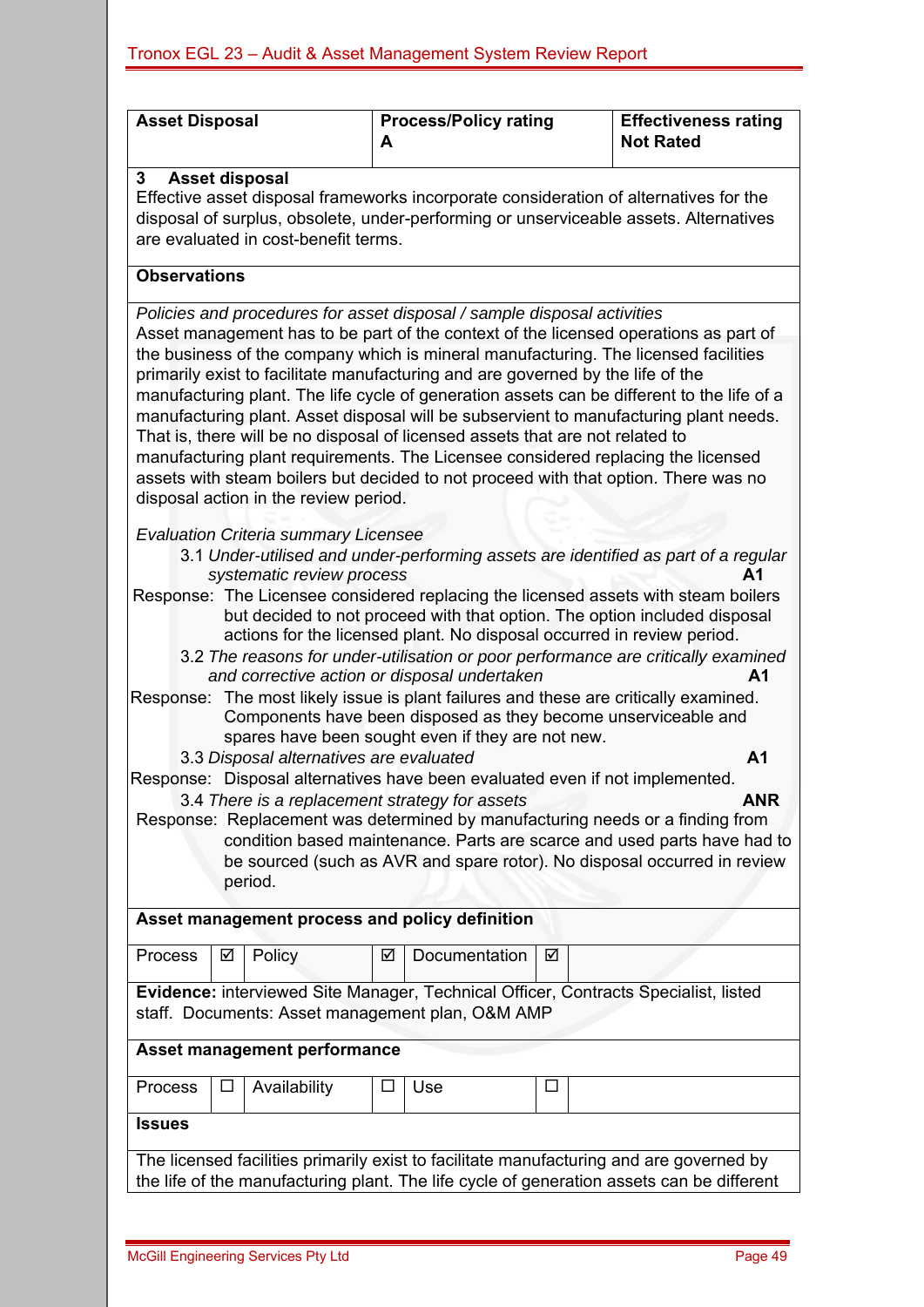to the life of a manufacturing plant. Asset disposal will be subservient to manufacturing plant needs. That is, there will be no disposal of licensed assets that are not related to manufacturing plant requirements. No disposal occurred in review period.

#### **Recommendation**

None

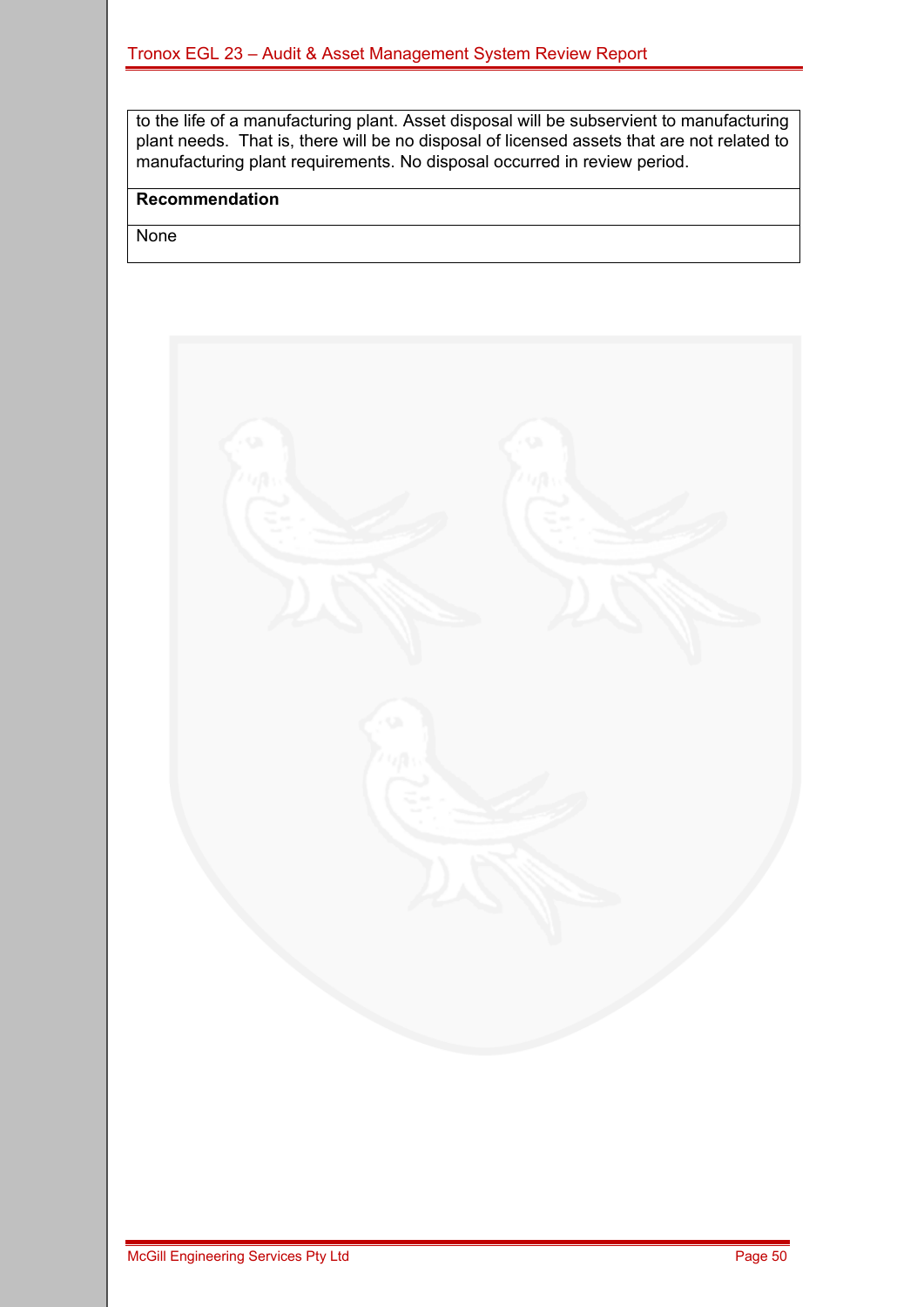| <b>Environmental analysis</b>                                                                                                                                                                                                                                                                                                                                                                                                                                                                                                                                                                                                                                                                                                                                                                                                                                                                                                                                                                                          | <b>Process/Policy rating</b><br>A                                                                                                                                                                                                                                                                                                                                                                                                                                                                                                                                                   | <b>Effectiveness rating</b><br>1 |  |  |  |  |  |  |
|------------------------------------------------------------------------------------------------------------------------------------------------------------------------------------------------------------------------------------------------------------------------------------------------------------------------------------------------------------------------------------------------------------------------------------------------------------------------------------------------------------------------------------------------------------------------------------------------------------------------------------------------------------------------------------------------------------------------------------------------------------------------------------------------------------------------------------------------------------------------------------------------------------------------------------------------------------------------------------------------------------------------|-------------------------------------------------------------------------------------------------------------------------------------------------------------------------------------------------------------------------------------------------------------------------------------------------------------------------------------------------------------------------------------------------------------------------------------------------------------------------------------------------------------------------------------------------------------------------------------|----------------------------------|--|--|--|--|--|--|
| <b>Environmental analysis</b><br>4                                                                                                                                                                                                                                                                                                                                                                                                                                                                                                                                                                                                                                                                                                                                                                                                                                                                                                                                                                                     | Environmental analysis examines the asset system environment and assesses all<br>external factors affecting the asset system.                                                                                                                                                                                                                                                                                                                                                                                                                                                       |                                  |  |  |  |  |  |  |
| <b>Observations</b>                                                                                                                                                                                                                                                                                                                                                                                                                                                                                                                                                                                                                                                                                                                                                                                                                                                                                                                                                                                                    |                                                                                                                                                                                                                                                                                                                                                                                                                                                                                                                                                                                     |                                  |  |  |  |  |  |  |
| Standards / monitoring / reporting / breaches<br>monitoring tools are appropriate.                                                                                                                                                                                                                                                                                                                                                                                                                                                                                                                                                                                                                                                                                                                                                                                                                                                                                                                                     | The Licensee has an Environmental Management Plan (EMP). Reporting and                                                                                                                                                                                                                                                                                                                                                                                                                                                                                                              |                                  |  |  |  |  |  |  |
| reported.                                                                                                                                                                                                                                                                                                                                                                                                                                                                                                                                                                                                                                                                                                                                                                                                                                                                                                                                                                                                              | The Licensee has a number of environmental licences and no unresolved issues have<br>arisen with respect to environmental matters. No non-compliances have been                                                                                                                                                                                                                                                                                                                                                                                                                     |                                  |  |  |  |  |  |  |
| Steam is the prime consideration for the Licensee with electricity use for the plant<br>being consequential. Trading in the electricity market is bonus that is taken when<br>available. The plant is currently constrained by a fault to 20MW which limits trading<br>opportunities. The principal external threats to the assets relate the market for the<br>manufactured product and to a lesser extent any changes to the electricity market in<br>Western Australia. The manufacturing site is a major hazard site with the OSH issues<br>that follow. The Tronox Pigment Plant (manufacturing plant) which is adjacent to the<br>Cogen site is a major hazard facility (not the Cogen site itself). The Pigment Plant falls<br>under the ambit of the Western Australia "Dangerous Goods Safety (Major Hazard<br>Facilities) Regulations 2007" due to the quantity and nature of hazardous materials<br>that is stored and processed at the facility. This leads to an attitude of compliance on<br>both sites. |                                                                                                                                                                                                                                                                                                                                                                                                                                                                                                                                                                                     |                                  |  |  |  |  |  |  |
|                                                                                                                                                                                                                                                                                                                                                                                                                                                                                                                                                                                                                                                                                                                                                                                                                                                                                                                                                                                                                        |                                                                                                                                                                                                                                                                                                                                                                                                                                                                                                                                                                                     |                                  |  |  |  |  |  |  |
| <b>Evaluation Criteria summary Licensee</b><br>there is threat of lightning.                                                                                                                                                                                                                                                                                                                                                                                                                                                                                                                                                                                                                                                                                                                                                                                                                                                                                                                                           | 4.1 Opportunities and threats in the system environment are assessed<br>Response: Assessing opportunities and threats in system environment was made by<br>the Licensee. Change in Western Australian energy market may have an<br>effect on such developments. The plant islands from the network when<br>4.2 Performance standards (availability of service, capacity, continuity,<br>emergency response, etc.) are measured and achieved<br>Response: The AMS meets this criterion with service standards defined for this site.<br>Availability is key performance requirement. | A1<br>A1                         |  |  |  |  |  |  |
|                                                                                                                                                                                                                                                                                                                                                                                                                                                                                                                                                                                                                                                                                                                                                                                                                                                                                                                                                                                                                        | 4.3 Compliance with statutory and regulatory requirements                                                                                                                                                                                                                                                                                                                                                                                                                                                                                                                           | A1                               |  |  |  |  |  |  |
| Response: There have been no noted environmental breaches for the assets covered<br>by the licence during the review period.<br>Quality of demineralized water has caused issues with managing NOx<br>control but no breaches were noted.                                                                                                                                                                                                                                                                                                                                                                                                                                                                                                                                                                                                                                                                                                                                                                              |                                                                                                                                                                                                                                                                                                                                                                                                                                                                                                                                                                                     |                                  |  |  |  |  |  |  |
| 4.4 Achievement of customer service levels<br>up gas to be burned in HRSG.                                                                                                                                                                                                                                                                                                                                                                                                                                                                                                                                                                                                                                                                                                                                                                                                                                                                                                                                             | Response: The AMP defines the customer service levels for this site. Environmental<br>requirements are met. Steam requirements are met even if there is a top                                                                                                                                                                                                                                                                                                                                                                                                                       | A1                               |  |  |  |  |  |  |
| Asset management process and policy definition                                                                                                                                                                                                                                                                                                                                                                                                                                                                                                                                                                                                                                                                                                                                                                                                                                                                                                                                                                         |                                                                                                                                                                                                                                                                                                                                                                                                                                                                                                                                                                                     |                                  |  |  |  |  |  |  |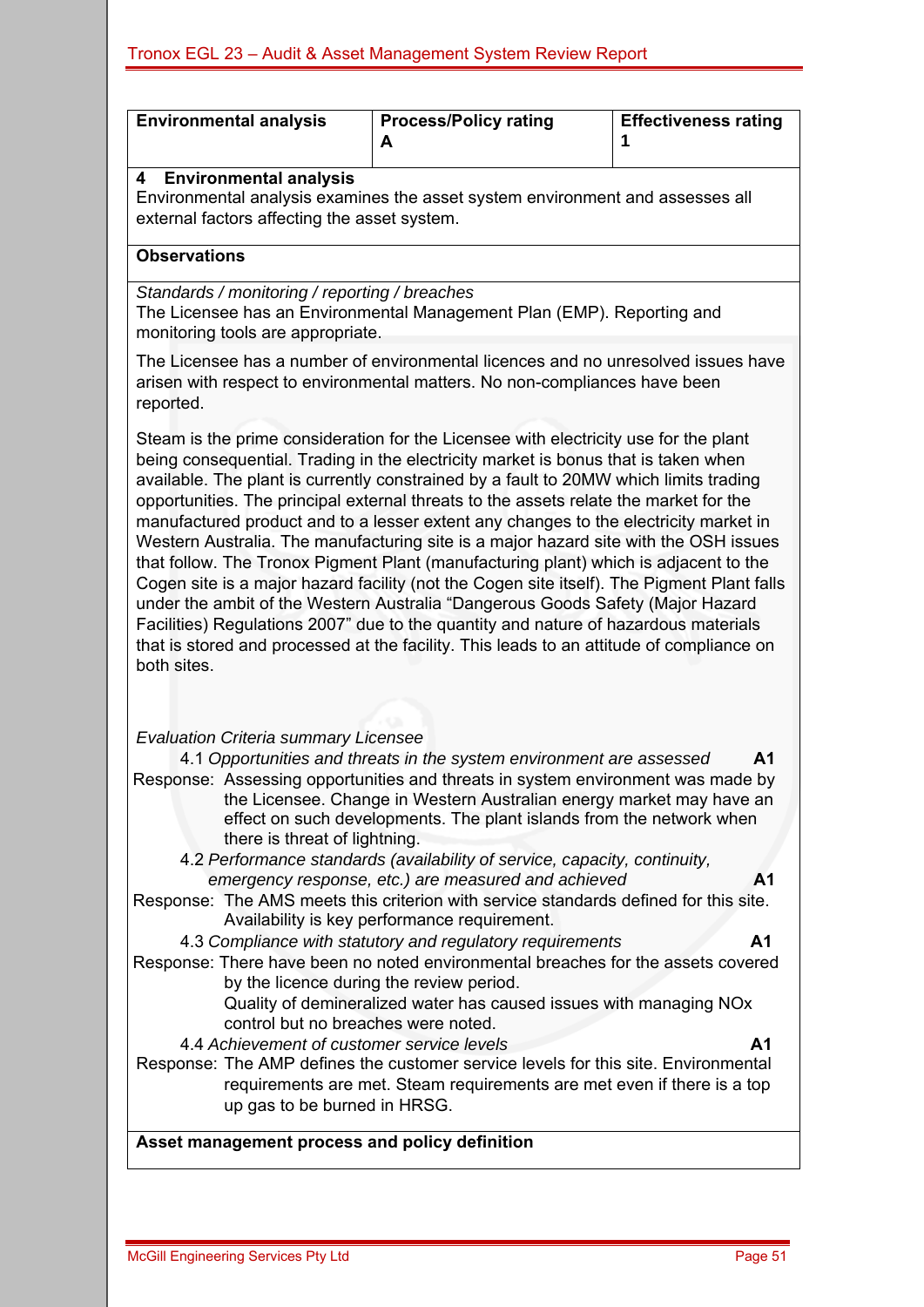| Process                                                                                                                                                                                                                    | ☑ | Policy       | ☑ | Documentation | ☑ |  |  |  |
|----------------------------------------------------------------------------------------------------------------------------------------------------------------------------------------------------------------------------|---|--------------|---|---------------|---|--|--|--|
| Evidence: interviewed Site Manager, Technical Officer, Contracts Specialist, listed<br>staff and staff on site listed. Documents: Environmental Management Plan (EMP) O &<br>M AMP, Risk management policy, Risk register. |   |              |   |               |   |  |  |  |
| Asset management performance                                                                                                                                                                                               |   |              |   |               |   |  |  |  |
| Process                                                                                                                                                                                                                    | ☑ | Availability | ☑ | Use           | ☑ |  |  |  |
| <b>Issues</b>                                                                                                                                                                                                              |   |              |   |               |   |  |  |  |
| None.                                                                                                                                                                                                                      |   |              |   |               |   |  |  |  |
| Recommendation                                                                                                                                                                                                             |   |              |   |               |   |  |  |  |
| None                                                                                                                                                                                                                       |   |              |   |               |   |  |  |  |
|                                                                                                                                                                                                                            |   |              |   |               |   |  |  |  |
|                                                                                                                                                                                                                            |   |              |   |               |   |  |  |  |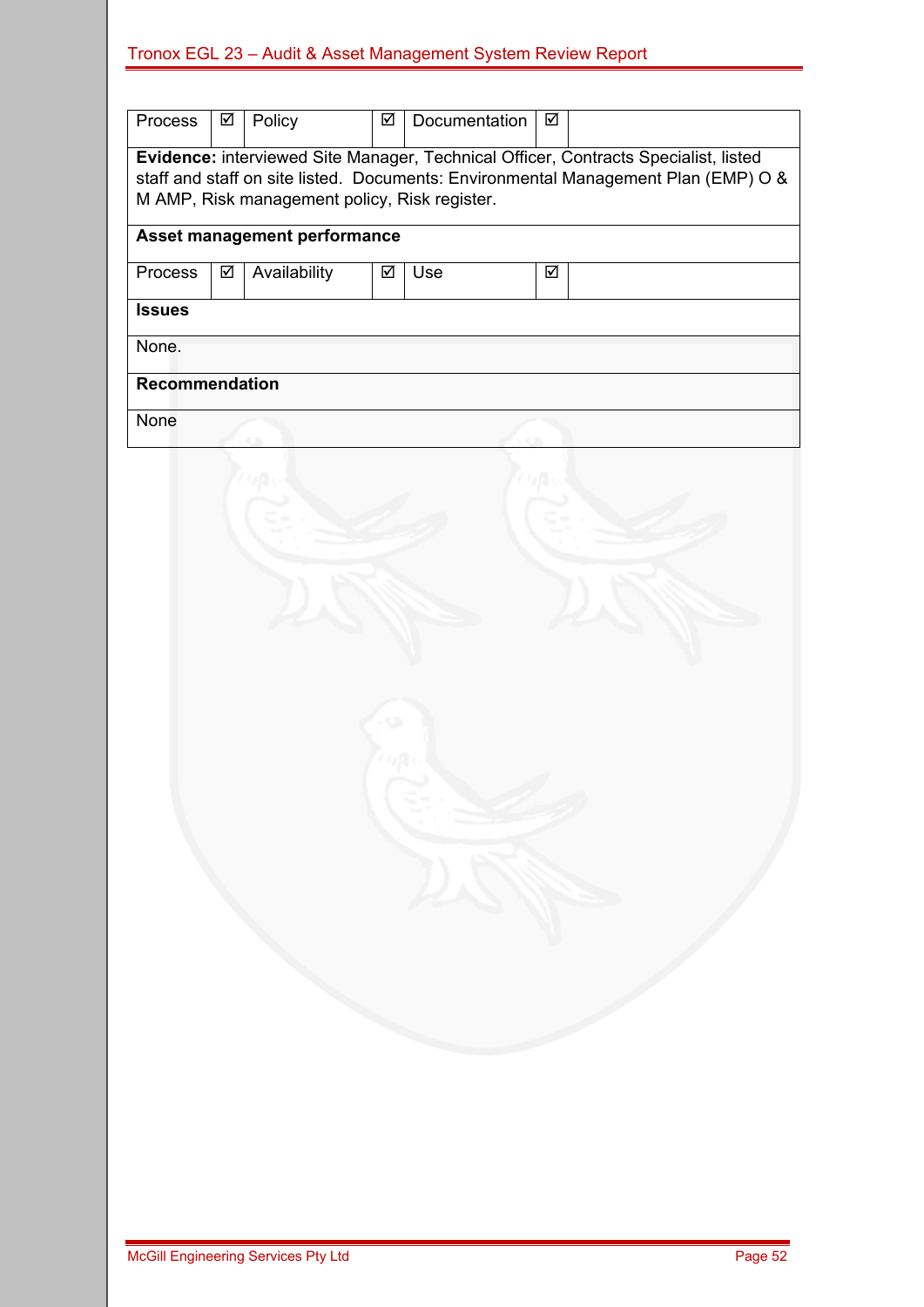| <b>Asset operations</b>                                                                                                                                                                                                                                                                                                 | <b>Process/Policy rating</b><br>A                                                                                                                                                                                                                                                                                                                                                          | <b>Effectiveness rating</b><br>1 |  |  |  |  |  |  |  |
|-------------------------------------------------------------------------------------------------------------------------------------------------------------------------------------------------------------------------------------------------------------------------------------------------------------------------|--------------------------------------------------------------------------------------------------------------------------------------------------------------------------------------------------------------------------------------------------------------------------------------------------------------------------------------------------------------------------------------------|----------------------------------|--|--|--|--|--|--|--|
| <b>Asset operations</b><br>5<br>Operations functions relate to the day-to-day running of assets and directly affect<br>service levels and costs.                                                                                                                                                                        |                                                                                                                                                                                                                                                                                                                                                                                            |                                  |  |  |  |  |  |  |  |
| <b>Observations</b>                                                                                                                                                                                                                                                                                                     |                                                                                                                                                                                                                                                                                                                                                                                            |                                  |  |  |  |  |  |  |  |
| Policies and procedures for asset operation / sample activities<br>The system is operated by Western Power from SWIS system control. The asset<br>operation is appropriate for the duty.                                                                                                                                |                                                                                                                                                                                                                                                                                                                                                                                            |                                  |  |  |  |  |  |  |  |
| The Licensee records outages automatically on SCADA. Performance is closely<br>monitored. The service levels are defined. Operations and Maintenance is contracted<br>to Monadelphous.                                                                                                                                  |                                                                                                                                                                                                                                                                                                                                                                                            |                                  |  |  |  |  |  |  |  |
| The asset register is part of the maintenance system and supported by spread sheets<br>and standard procedures.                                                                                                                                                                                                         |                                                                                                                                                                                                                                                                                                                                                                                            |                                  |  |  |  |  |  |  |  |
| <b>Evaluation Criteria summary</b><br>levels required<br>matters.                                                                                                                                                                                                                                                       | 5.1 Operational policies and procedures are documented and linked to service<br>A1<br>Response: The AMS meets this criterion with service standards defined. Planned<br>maintenance takes place consistent with manufacturing needs.<br>The Generation system is dispatched from system control. Operational<br>policies are substantially manufacturing needs and maintenance/reliability |                                  |  |  |  |  |  |  |  |
| Response: There is risk matrix which is primarily used for maintenance. Risk analysis                                                                                                                                                                                                                                   | 5.2 Risk management is applied to prioritise operations tasks<br>is applied by developing a task hazard analysis for all tasks on the site.<br>Manufacturing steam needs sets priorities.                                                                                                                                                                                                  | A1                               |  |  |  |  |  |  |  |
| condition and accounting data<br>Response: Asset registers are contained with the appropriate information in the MEX<br>system.                                                                                                                                                                                         | 5.3 Assets are documented in an Asset Register including asset type, location,<br>material, plans of components, an assessment of assets physical/structural                                                                                                                                                                                                                               | A1                               |  |  |  |  |  |  |  |
| Response: Operational costs – staffing, contracts and materials are measured and<br>monitored.                                                                                                                                                                                                                          | 5.4 Operational costs are measured and monitored                                                                                                                                                                                                                                                                                                                                           | A <sub>1</sub>                   |  |  |  |  |  |  |  |
| 5.5 Staff resources are adequate and staff receive training commensurate with<br>their responsibilities<br>A1                                                                                                                                                                                                           |                                                                                                                                                                                                                                                                                                                                                                                            |                                  |  |  |  |  |  |  |  |
| Response: The staff receives training commensurate with their responsibilities.<br>Training requirements are monitored with all obligatory training on<br>schedule but some desirable training such as CPR for Mechanical<br>operatives was late.<br>Staff resources are adequate for effective operation of the plant. |                                                                                                                                                                                                                                                                                                                                                                                            |                                  |  |  |  |  |  |  |  |
| Asset management process and policy definition                                                                                                                                                                                                                                                                          |                                                                                                                                                                                                                                                                                                                                                                                            |                                  |  |  |  |  |  |  |  |
| Policy<br><b>Process</b><br>☑                                                                                                                                                                                                                                                                                           | Documentation<br>☑<br>⊻                                                                                                                                                                                                                                                                                                                                                                    |                                  |  |  |  |  |  |  |  |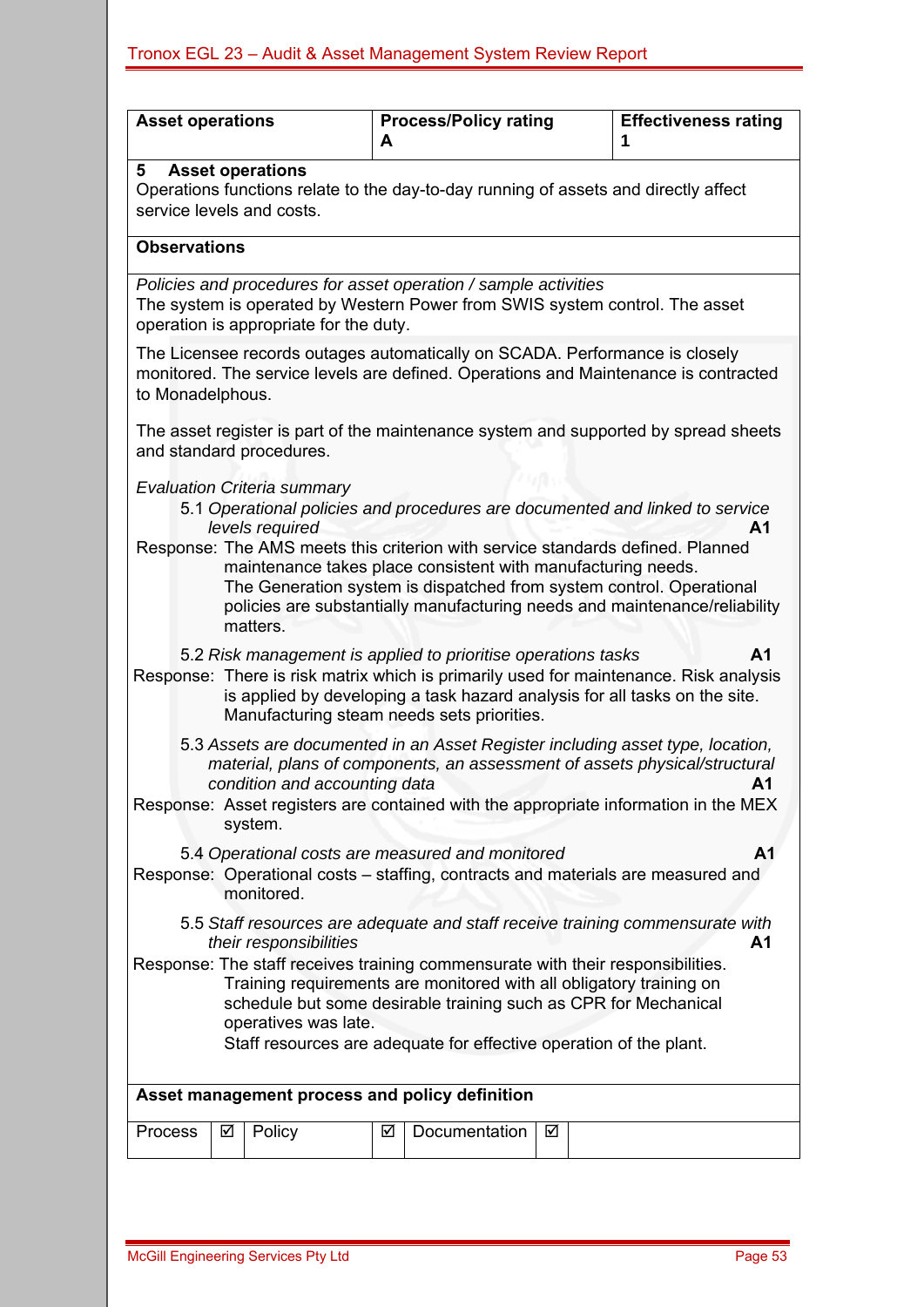**Evidence:** interviewed Site Manager, Technical Officer, Contracts Specialist, listed staff and staff on site listed. Documents: Asset Register, Spares List, O & AMP, Risk management policy, Risk register, training certificates.

### **Asset management performance**

| Process        | ☑                                                | Availability | ⊽ | Jse | ✓ |  |  |  |
|----------------|--------------------------------------------------|--------------|---|-----|---|--|--|--|
|                |                                                  |              |   |     |   |  |  |  |
| <b>Issues</b>  |                                                  |              |   |     |   |  |  |  |
|                | The asset operation is appropriate for the duty. |              |   |     |   |  |  |  |
| Recommendation |                                                  |              |   |     |   |  |  |  |
| None           |                                                  |              |   |     |   |  |  |  |

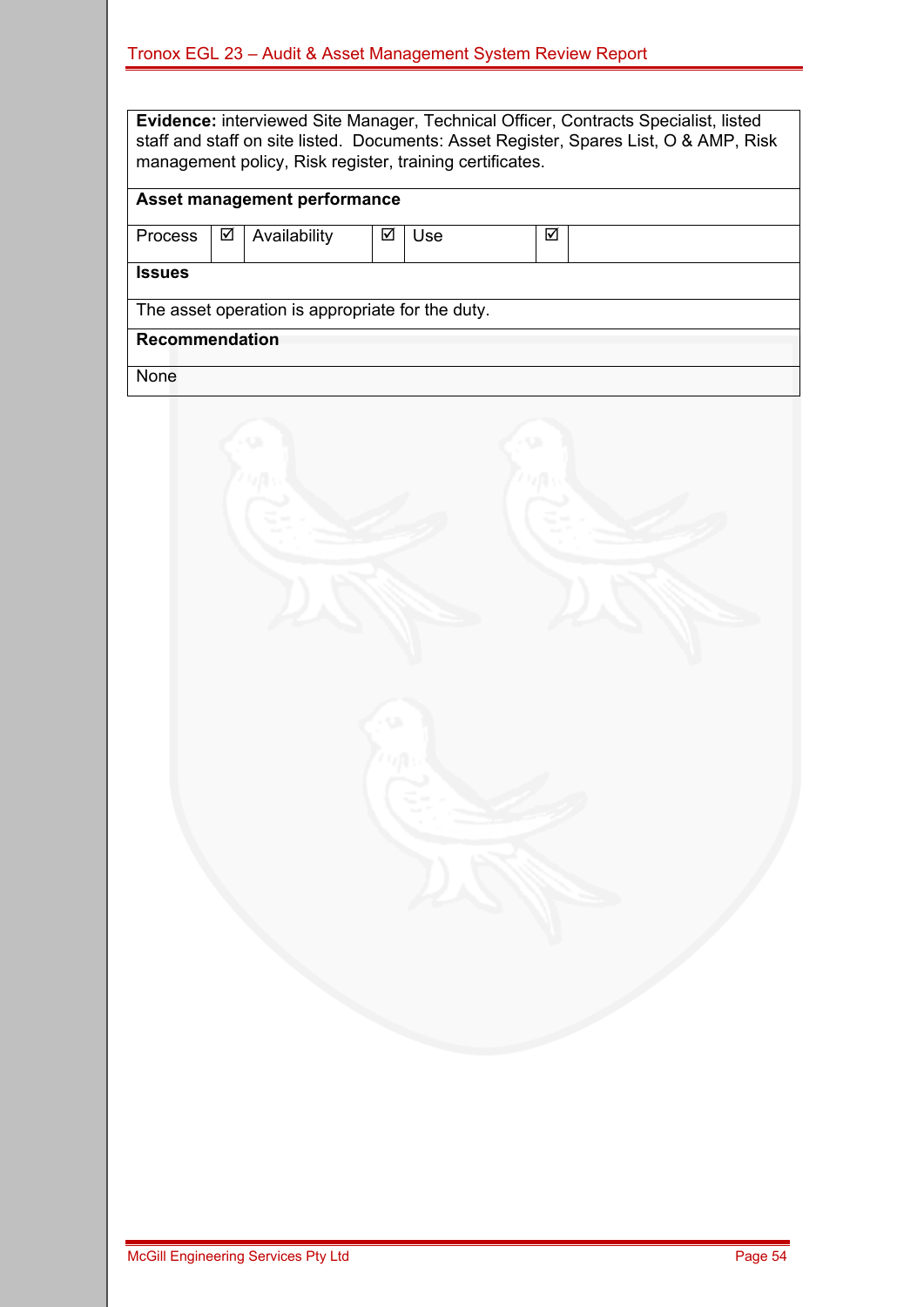| <b>Asset Maintenance</b>                                                                                                                                                                                                                                                                                                                                                            | <b>Process/Policy rating</b><br>A                                                                                                                                                                                                                                                                                                                                                                                                                                                                                                                                                                                                                                                                                                                                                                                                                                                                                                                                                                             | <b>Effectiveness rating</b><br>1 |  |  |  |  |  |  |  |
|-------------------------------------------------------------------------------------------------------------------------------------------------------------------------------------------------------------------------------------------------------------------------------------------------------------------------------------------------------------------------------------|---------------------------------------------------------------------------------------------------------------------------------------------------------------------------------------------------------------------------------------------------------------------------------------------------------------------------------------------------------------------------------------------------------------------------------------------------------------------------------------------------------------------------------------------------------------------------------------------------------------------------------------------------------------------------------------------------------------------------------------------------------------------------------------------------------------------------------------------------------------------------------------------------------------------------------------------------------------------------------------------------------------|----------------------------------|--|--|--|--|--|--|--|
| <b>Asset maintenance</b><br>6<br>and costs.                                                                                                                                                                                                                                                                                                                                         | Maintenance functions relate to the upkeep of assets and directly affect service levels                                                                                                                                                                                                                                                                                                                                                                                                                                                                                                                                                                                                                                                                                                                                                                                                                                                                                                                       |                                  |  |  |  |  |  |  |  |
| <b>Observations</b>                                                                                                                                                                                                                                                                                                                                                                 |                                                                                                                                                                                                                                                                                                                                                                                                                                                                                                                                                                                                                                                                                                                                                                                                                                                                                                                                                                                                               |                                  |  |  |  |  |  |  |  |
|                                                                                                                                                                                                                                                                                                                                                                                     | Policies and procedures for asset maintenance / sample activities<br>The MEX business application is used by Tronox for the generating plant.                                                                                                                                                                                                                                                                                                                                                                                                                                                                                                                                                                                                                                                                                                                                                                                                                                                                 |                                  |  |  |  |  |  |  |  |
|                                                                                                                                                                                                                                                                                                                                                                                     | The Licensee engaged Monadelphous to undertake their maintenance. Condition<br>inspection of the plant is routinely carried out. Inventory of critical spares has been<br>developed. Some spares are not available from the equipment manufacturer and used<br>spare have been sourced (e.g. Automatic Voltage Regulator (AVR) and spare turbine<br>rotor). Time based maintenance is routinely carried with some condition based<br>maintenance (Vibration on machines such as water feed pumps, water sampling).                                                                                                                                                                                                                                                                                                                                                                                                                                                                                            |                                  |  |  |  |  |  |  |  |
| Training / resources / exceptions<br>given a 1 rating.                                                                                                                                                                                                                                                                                                                              | Maintenance is scheduled well into the future and these actions are appropriate for the<br>type of equipment. The resourcing is appropriate and ongoing training is evident as<br>are the operating procedures and practices. Training requirements are monitored with<br>all obligatory training on schedule but some desirable training such as First Aid CPR<br>for Mechanical operatives was late. There are some maintenance issues that are<br>arising that might be expected for plant of this age. There are vibrations problems with<br>the rotor that is limiting output and with hydraulic issues with the diversion damper to<br>the HRSG. The controls are robust and meet A rating. The performance is not what<br>would be expected for new plant but all reasonable corrective actions have been taken<br>and the cost benefit of replacing with new plant have not been achieved and therefore<br>the plant is considered effective considering where it is in its life cycle (exceeded) and |                                  |  |  |  |  |  |  |  |
| <b>Evaluation Criteria summary</b><br>levels required                                                                                                                                                                                                                                                                                                                               | 6.1 Maintenance policies and procedures are documented and linked to service<br>Response: Policies and procedures are documented. The business plan supports this<br>criterion with service standards defined. MEX reports overdue<br>maintenance which is used to improve asset management controls.<br>6.2 Regular inspections are undertaken of asset performance and conditionA1<br>Response: The MEX maintenance planning system fulfils this criterion by regular                                                                                                                                                                                                                                                                                                                                                                                                                                                                                                                                       | A <sub>1</sub>                   |  |  |  |  |  |  |  |
| $etc.$ ).                                                                                                                                                                                                                                                                                                                                                                           | scheduling of inspections to assess condition. Time based schedules are<br>set up for physical inspection, testing and collection of samples for<br>condition based analysis (eg vibration analysis, water quality sampling                                                                                                                                                                                                                                                                                                                                                                                                                                                                                                                                                                                                                                                                                                                                                                                   |                                  |  |  |  |  |  |  |  |
| 6.3 Maintenance plans (emergency, corrective and preventative) are<br>documented and completed on schedule<br>A <sub>1</sub><br>Response: Corrective (condition based) and preventative maintenance plans are<br>recorded in the MEX system and completed on schedule.<br>6.4 Failures are analysed and operational/maintenance plans adjusted where<br>A <sub>1</sub><br>necessary |                                                                                                                                                                                                                                                                                                                                                                                                                                                                                                                                                                                                                                                                                                                                                                                                                                                                                                                                                                                                               |                                  |  |  |  |  |  |  |  |
|                                                                                                                                                                                                                                                                                                                                                                                     | Response: Failures are analysed and spares sourced even if these are often used<br>parts as new are not available. Tracking of cracks in turbine exhaust were<br>closely monitored before the exhaust cowl was replaced. Maintenance is<br>driven by manufacturing needs and scheduled to suit these needs.                                                                                                                                                                                                                                                                                                                                                                                                                                                                                                                                                                                                                                                                                                   |                                  |  |  |  |  |  |  |  |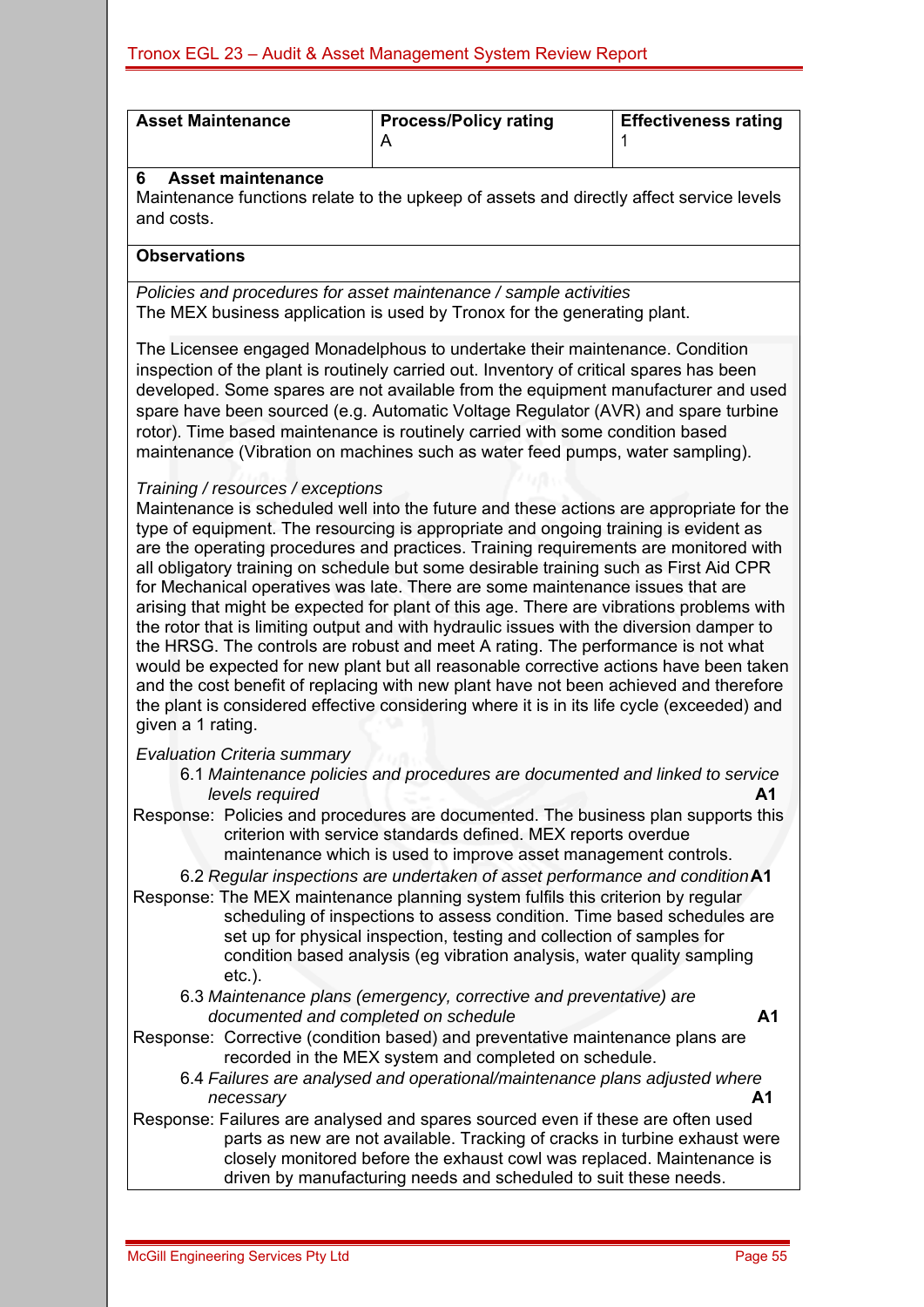| 6.5 Risk management is applied to prioritise maintenance tasks<br>A1<br>Response: Risk matrix is used to prioritize maintenance. Tasks are scheduled on<br>break down basis and then according to risk matrix. |                                                                                                                   |                                       |   |               |   |                                                                                                                                                                           |  |  |  |
|----------------------------------------------------------------------------------------------------------------------------------------------------------------------------------------------------------------|-------------------------------------------------------------------------------------------------------------------|---------------------------------------|---|---------------|---|---------------------------------------------------------------------------------------------------------------------------------------------------------------------------|--|--|--|
| 6.6 Maintenance costs are measured and monitored                                                                                                                                                               |                                                                                                                   |                                       |   |               |   |                                                                                                                                                                           |  |  |  |
|                                                                                                                                                                                                                | Response: Maintenance costs are recorded, measured and monitored by the<br>contractor and passed to the licensee. |                                       |   |               |   |                                                                                                                                                                           |  |  |  |
| Asset management process and policy definition                                                                                                                                                                 |                                                                                                                   |                                       |   |               |   |                                                                                                                                                                           |  |  |  |
| <b>Process</b>                                                                                                                                                                                                 | ☑                                                                                                                 | Policy                                | ☑ | Documentation | ☑ |                                                                                                                                                                           |  |  |  |
|                                                                                                                                                                                                                |                                                                                                                   | Risk management policy, Risk register |   |               |   | Evidence: interviewed Site Manager, Technical Officer, Contracts Specialist, listed<br>staff and staff on site listed. Documents: Asset Register, Spares List, O & M AMP, |  |  |  |
|                                                                                                                                                                                                                |                                                                                                                   | <b>Asset management performance</b>   |   |               |   |                                                                                                                                                                           |  |  |  |
| <b>Process</b>                                                                                                                                                                                                 | ☑                                                                                                                 | Availability                          | ☑ | Use           | ☑ |                                                                                                                                                                           |  |  |  |
| <b>Issues</b>                                                                                                                                                                                                  |                                                                                                                   |                                       |   |               |   |                                                                                                                                                                           |  |  |  |
| None.                                                                                                                                                                                                          |                                                                                                                   |                                       |   |               |   |                                                                                                                                                                           |  |  |  |
| <b>Recommendation</b>                                                                                                                                                                                          |                                                                                                                   |                                       |   |               |   |                                                                                                                                                                           |  |  |  |
| None                                                                                                                                                                                                           |                                                                                                                   |                                       |   |               |   |                                                                                                                                                                           |  |  |  |
|                                                                                                                                                                                                                |                                                                                                                   |                                       |   |               |   |                                                                                                                                                                           |  |  |  |
|                                                                                                                                                                                                                |                                                                                                                   |                                       |   |               |   |                                                                                                                                                                           |  |  |  |
|                                                                                                                                                                                                                |                                                                                                                   |                                       |   |               |   |                                                                                                                                                                           |  |  |  |
|                                                                                                                                                                                                                |                                                                                                                   |                                       |   |               |   |                                                                                                                                                                           |  |  |  |
|                                                                                                                                                                                                                |                                                                                                                   |                                       |   |               |   |                                                                                                                                                                           |  |  |  |
|                                                                                                                                                                                                                |                                                                                                                   |                                       |   |               |   |                                                                                                                                                                           |  |  |  |
|                                                                                                                                                                                                                |                                                                                                                   |                                       |   |               |   |                                                                                                                                                                           |  |  |  |
|                                                                                                                                                                                                                |                                                                                                                   |                                       |   |               |   |                                                                                                                                                                           |  |  |  |
|                                                                                                                                                                                                                |                                                                                                                   |                                       |   |               |   |                                                                                                                                                                           |  |  |  |
|                                                                                                                                                                                                                |                                                                                                                   |                                       |   |               |   |                                                                                                                                                                           |  |  |  |
|                                                                                                                                                                                                                |                                                                                                                   |                                       |   |               |   |                                                                                                                                                                           |  |  |  |
|                                                                                                                                                                                                                |                                                                                                                   |                                       |   |               |   |                                                                                                                                                                           |  |  |  |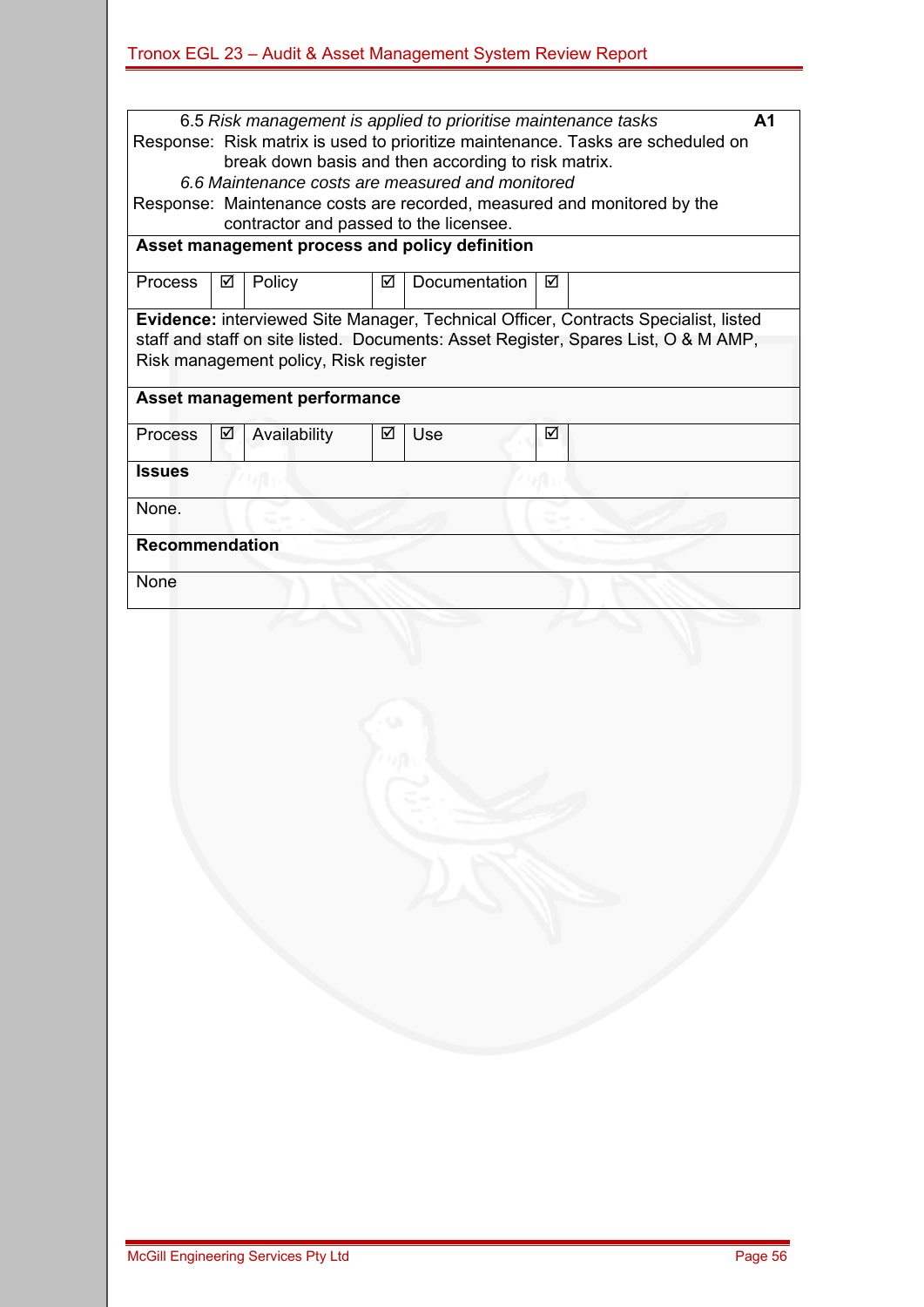| <b>Asset Management</b><br><b>Information System</b>  | <b>Process/Policy rating</b><br>A                                                                                                                                                                                                                                                                                                                                                                                                                                                                                       | <b>Effectiveness rating</b><br>1 |
|-------------------------------------------------------|-------------------------------------------------------------------------------------------------------------------------------------------------------------------------------------------------------------------------------------------------------------------------------------------------------------------------------------------------------------------------------------------------------------------------------------------------------------------------------------------------------------------------|----------------------------------|
| <b>Asset Management Information System (MIS)</b><br>7 | An asset management information system is a combination of processes, data and                                                                                                                                                                                                                                                                                                                                                                                                                                          |                                  |
| software that support the asset management functions  |                                                                                                                                                                                                                                                                                                                                                                                                                                                                                                                         |                                  |
| <b>Observations</b>                                   |                                                                                                                                                                                                                                                                                                                                                                                                                                                                                                                         |                                  |
| Policies and procedures                               |                                                                                                                                                                                                                                                                                                                                                                                                                                                                                                                         |                                  |
| standard financial packages.                          | The Licensee has a competent asset management information system with a number<br>of elements. The maintenance management system based on the MEX maintenance<br>software system MEX V15 (described in section 6 above). The system allows for both<br>time based and condition based activities. The system was viewed. The Licensee uses<br>Access to write to the database is controlled (passwords) and changes are tracked.<br>There is good documentation for data recovery procedures which include operating on |                                  |
|                                                       | the office server and backing up the servers to ensure data integrity.                                                                                                                                                                                                                                                                                                                                                                                                                                                  |                                  |
| <b>Evaluation Criteria summary</b>                    |                                                                                                                                                                                                                                                                                                                                                                                                                                                                                                                         |                                  |
| data is also intuitive.                               | 7.1 Adequate system documentation for users and IT operators<br>Response: The IT system is well documented. The system is intuitive with online<br>assistance and documentation is rarely required. The viewing of Historic                                                                                                                                                                                                                                                                                             | A <sub>1</sub>                   |
| into the system                                       | 7.2 Input controls include appropriate verification and validation of data entered                                                                                                                                                                                                                                                                                                                                                                                                                                      | A1                               |
| entered into the system.                              | Response: The system is easy to use with a maintenance focus rather than a<br>database focus and includes appropriate verification and validation of data                                                                                                                                                                                                                                                                                                                                                               |                                  |
| of inactivity.                                        | 7.3 Logical security access controls appear adequate, such as passwords A1<br>Response: Logical control is adequate with hierarchical access by password.<br>Personnel are automatically logged out of computer systems after periods                                                                                                                                                                                                                                                                                   |                                  |
|                                                       | 7.4 Physical security access controls appear adequate                                                                                                                                                                                                                                                                                                                                                                                                                                                                   | А1                               |
| nightly to Perth HO                                   | Response: Physical security is adequate with the system on access controlled site.<br>Server room for MEX in office is locked. Server for SCADA is in switch<br>Room which is secured. Backup tapes are held in safe and backed up                                                                                                                                                                                                                                                                                      |                                  |
|                                                       | 7.5 Data backup procedures appear adequate and backups are tested                                                                                                                                                                                                                                                                                                                                                                                                                                                       | Α1                               |
| tested 3 monthly.                                     | Response: Data backup is carried out daily and weekly on all servers. Backups are                                                                                                                                                                                                                                                                                                                                                                                                                                       |                                  |
| accurate                                              | 7.6 Key computations related to Licensee performance reporting are materially                                                                                                                                                                                                                                                                                                                                                                                                                                           | A1                               |
|                                                       | Response: There is minimal regular licence compliance computation work. Key<br>computations related to Licensee performance reporting are materially<br>accurate, to the extent possible to assess with visual inspection.                                                                                                                                                                                                                                                                                              |                                  |
|                                                       | 7.7 Management reports appear adequate for the Licensee to monitor licence                                                                                                                                                                                                                                                                                                                                                                                                                                              |                                  |
| obligations                                           |                                                                                                                                                                                                                                                                                                                                                                                                                                                                                                                         | A1                               |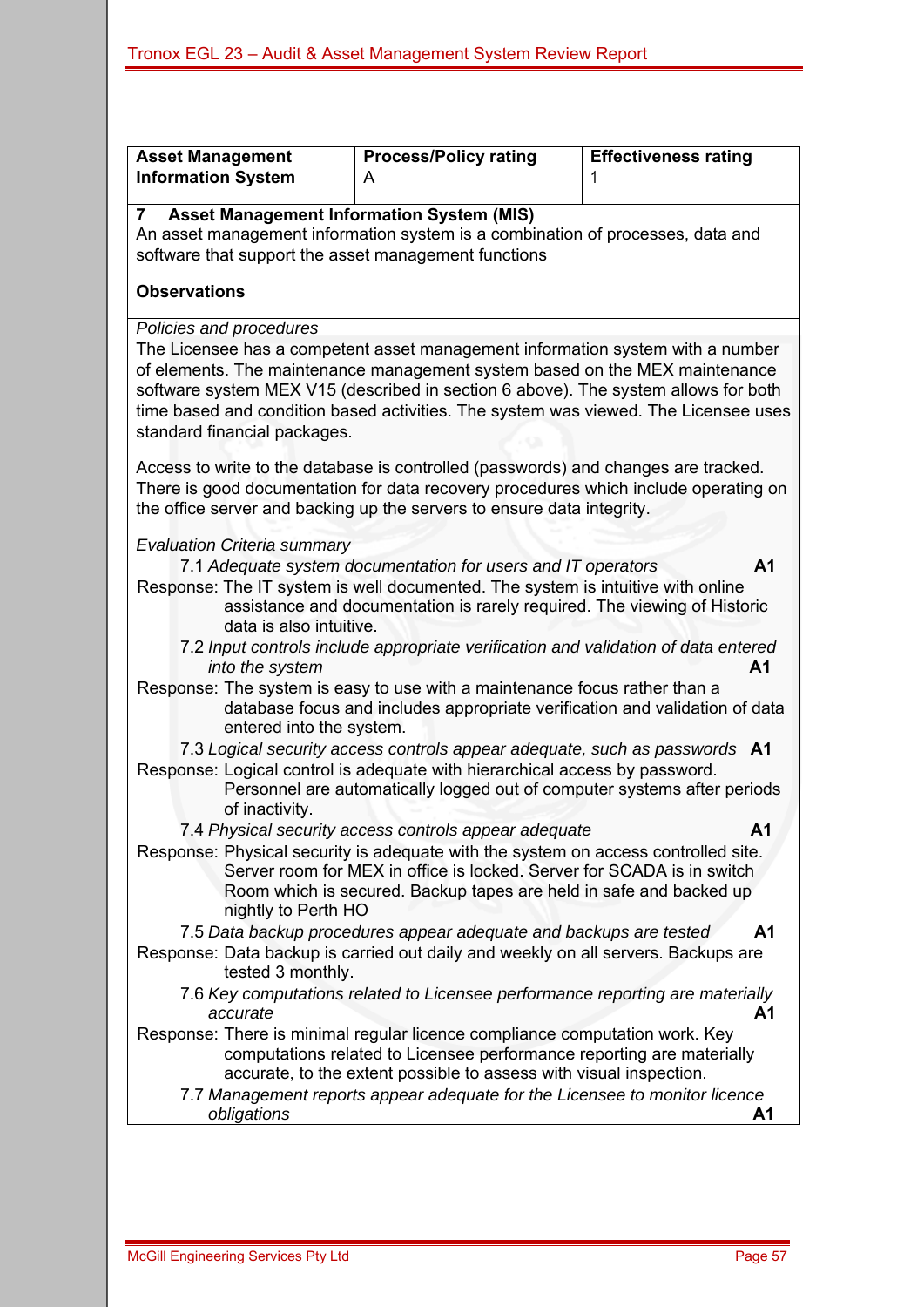| Tronox EGL 23 - Audit & Asset Management System Review Report |  |  |  |  |  |  |
|---------------------------------------------------------------|--|--|--|--|--|--|
|                                                               |  |  |  |  |  |  |

Response: Management reports to monitor licence obligations are on spreadsheets. The key reports are for performance monitoring. Reports on MEX are adequate for operation and maintenance of the plant.

### **Asset management process and policy definition**

| <b>Process</b>        | ☑    | Policy                                            | ☑ | <b>Documentation</b> | ☑ |                                                                                     |  |  |  |
|-----------------------|------|---------------------------------------------------|---|----------------------|---|-------------------------------------------------------------------------------------|--|--|--|
|                       |      |                                                   |   |                      |   |                                                                                     |  |  |  |
|                       |      |                                                   |   |                      |   | Evidence: interviewed Site Manager, Technical Officer, Contracts Specialist, listed |  |  |  |
|                       |      |                                                   |   |                      |   | staff and staff on site listed. Documents: Tronox energy budget, Asset management   |  |  |  |
|                       |      | plan, Viewed MEX, viewing of Historical database. |   |                      |   |                                                                                     |  |  |  |
|                       |      |                                                   |   |                      |   |                                                                                     |  |  |  |
|                       |      | Asset management performance                      |   |                      |   |                                                                                     |  |  |  |
|                       |      |                                                   |   |                      |   |                                                                                     |  |  |  |
|                       |      |                                                   |   |                      | ⊠ |                                                                                     |  |  |  |
| Process               | ☑    | Availability                                      | ∇ | Use                  |   |                                                                                     |  |  |  |
|                       |      |                                                   |   |                      |   |                                                                                     |  |  |  |
| <b>Issues</b>         |      |                                                   |   |                      |   |                                                                                     |  |  |  |
|                       |      |                                                   |   |                      |   |                                                                                     |  |  |  |
|                       | None |                                                   |   |                      |   |                                                                                     |  |  |  |
|                       |      |                                                   |   |                      |   |                                                                                     |  |  |  |
| <b>Recommendation</b> |      |                                                   |   |                      |   |                                                                                     |  |  |  |
|                       |      |                                                   |   |                      |   |                                                                                     |  |  |  |
| None                  |      |                                                   |   |                      |   |                                                                                     |  |  |  |
|                       |      |                                                   |   |                      |   |                                                                                     |  |  |  |

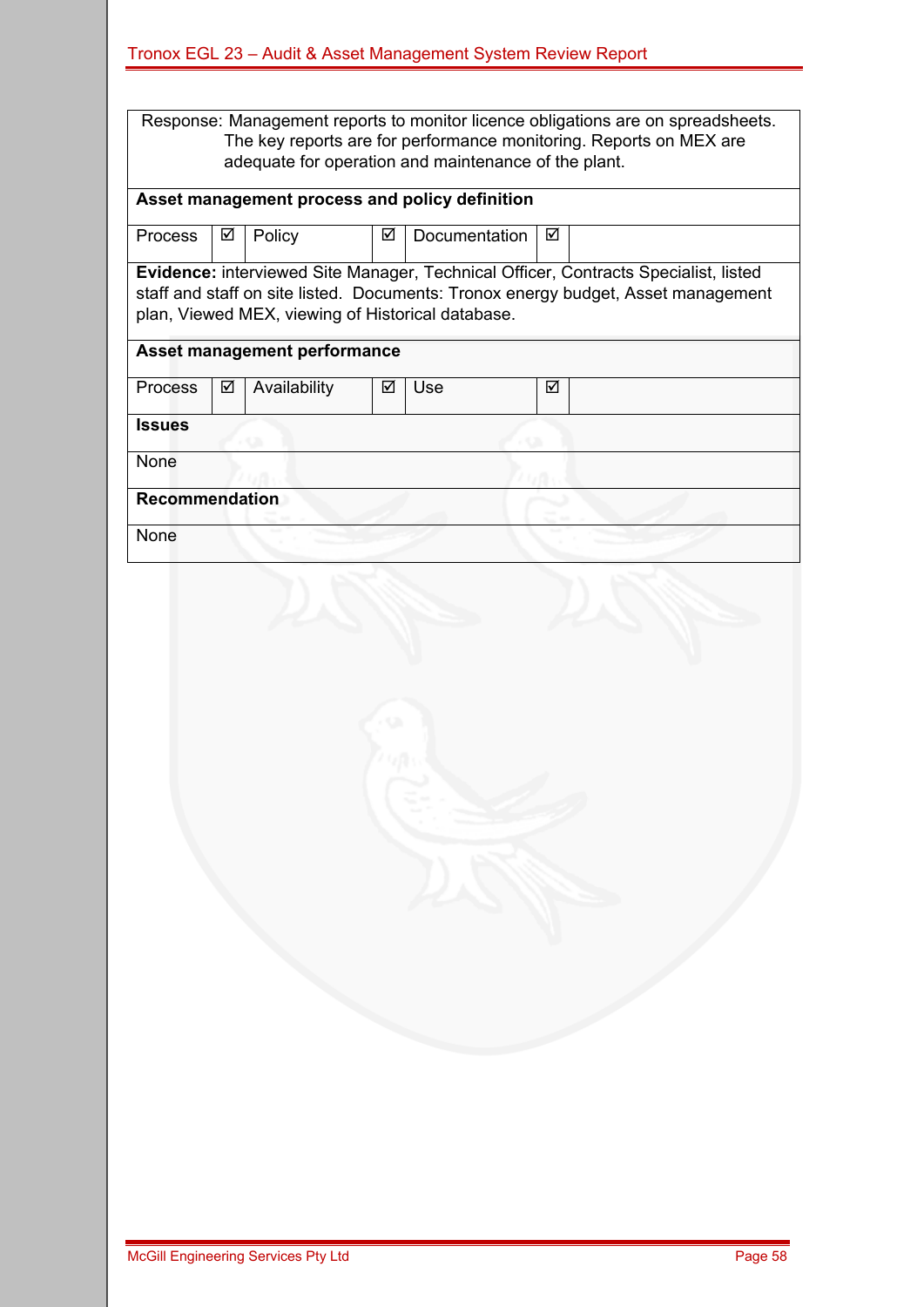| <b>Risk management</b>              |                                                                                                                                                                                         |                                        | A | <b>Process/Policy rating</b>                                            |   | <b>Effectiveness rating</b>                                                                                                                                                                                                                                                                                                             |  |  |  |  |
|-------------------------------------|-----------------------------------------------------------------------------------------------------------------------------------------------------------------------------------------|----------------------------------------|---|-------------------------------------------------------------------------|---|-----------------------------------------------------------------------------------------------------------------------------------------------------------------------------------------------------------------------------------------------------------------------------------------------------------------------------------------|--|--|--|--|
| 8                                   | <b>Risk management</b><br>Risk management involves the identification of risks and their management within an<br>acceptable level of risk.                                              |                                        |   |                                                                         |   |                                                                                                                                                                                                                                                                                                                                         |  |  |  |  |
|                                     | <b>Observations</b>                                                                                                                                                                     |                                        |   |                                                                         |   |                                                                                                                                                                                                                                                                                                                                         |  |  |  |  |
|                                     | Policies and procedures<br>The Licensee has a documented risk management procedure and there is evidence<br>that risk based approaches is being carried out.                            |                                        |   |                                                                         |   |                                                                                                                                                                                                                                                                                                                                         |  |  |  |  |
|                                     |                                                                                                                                                                                         |                                        |   | contingencies for these threats which are based on assessment of risks. |   | The Licensee has assessed and prioritised the threats to specific plant and developed                                                                                                                                                                                                                                                   |  |  |  |  |
|                                     | system.                                                                                                                                                                                 | <b>Evaluation Criteria summary</b>     |   |                                                                         |   | 8.1 Risk management policies and procedures exist and are being applied to<br>minimise internal and external risks associated with the asset management<br>Α1                                                                                                                                                                           |  |  |  |  |
|                                     |                                                                                                                                                                                         | areas of concern and associated risks. |   |                                                                         |   | Response: The AMS meets this criterion. The risk management section of the plan set<br>out risks, risk assessment and risk mitigation. There is consideration of                                                                                                                                                                        |  |  |  |  |
|                                     |                                                                                                                                                                                         | monitored.                             |   |                                                                         |   | 8.2 Risks are documented in a risk register and treatment plans are actioned and<br>A <sub>1</sub>                                                                                                                                                                                                                                      |  |  |  |  |
|                                     |                                                                                                                                                                                         | parts where new are not available.     |   |                                                                         |   | Response: The risk process is set out in the AMP. There is a risk register as part of<br>AMP. The risk register is reviewed annually internally and externally. There<br>are issues of managing aging plant such as this, including sourcing used<br>8.3 The probability and consequences of asset failure are regularly assessed<br>А1 |  |  |  |  |
|                                     |                                                                                                                                                                                         |                                        |   |                                                                         |   | Response: During the review period, the risks of asset failures have been assessed<br>based on probability and consequence parameters. Forced outage events<br>are studied to reduce the likely frequency / consequences of future events.                                                                                              |  |  |  |  |
|                                     |                                                                                                                                                                                         |                                        |   | Asset management process and policy definition                          |   |                                                                                                                                                                                                                                                                                                                                         |  |  |  |  |
| <b>Process</b>                      | ☑                                                                                                                                                                                       | Policy                                 | ⊻ | Documentation                                                           | ⊻ |                                                                                                                                                                                                                                                                                                                                         |  |  |  |  |
|                                     | Evidence: interviewed Site Manager, Technical Officer, Contracts Specialist, listed<br>staff and staff on site listed. Documents: Asset Register, Spares List, Asset<br>Management Plan |                                        |   |                                                                         |   |                                                                                                                                                                                                                                                                                                                                         |  |  |  |  |
| <b>Asset management performance</b> |                                                                                                                                                                                         |                                        |   |                                                                         |   |                                                                                                                                                                                                                                                                                                                                         |  |  |  |  |
| <b>Process</b>                      | Availability<br>☑<br>☑<br>Use<br>☑                                                                                                                                                      |                                        |   |                                                                         |   |                                                                                                                                                                                                                                                                                                                                         |  |  |  |  |
| <b>Issues</b><br>None               |                                                                                                                                                                                         |                                        |   |                                                                         |   |                                                                                                                                                                                                                                                                                                                                         |  |  |  |  |
| <b>Recommendation</b>               |                                                                                                                                                                                         |                                        |   |                                                                         |   |                                                                                                                                                                                                                                                                                                                                         |  |  |  |  |
| None                                |                                                                                                                                                                                         |                                        |   |                                                                         |   |                                                                                                                                                                                                                                                                                                                                         |  |  |  |  |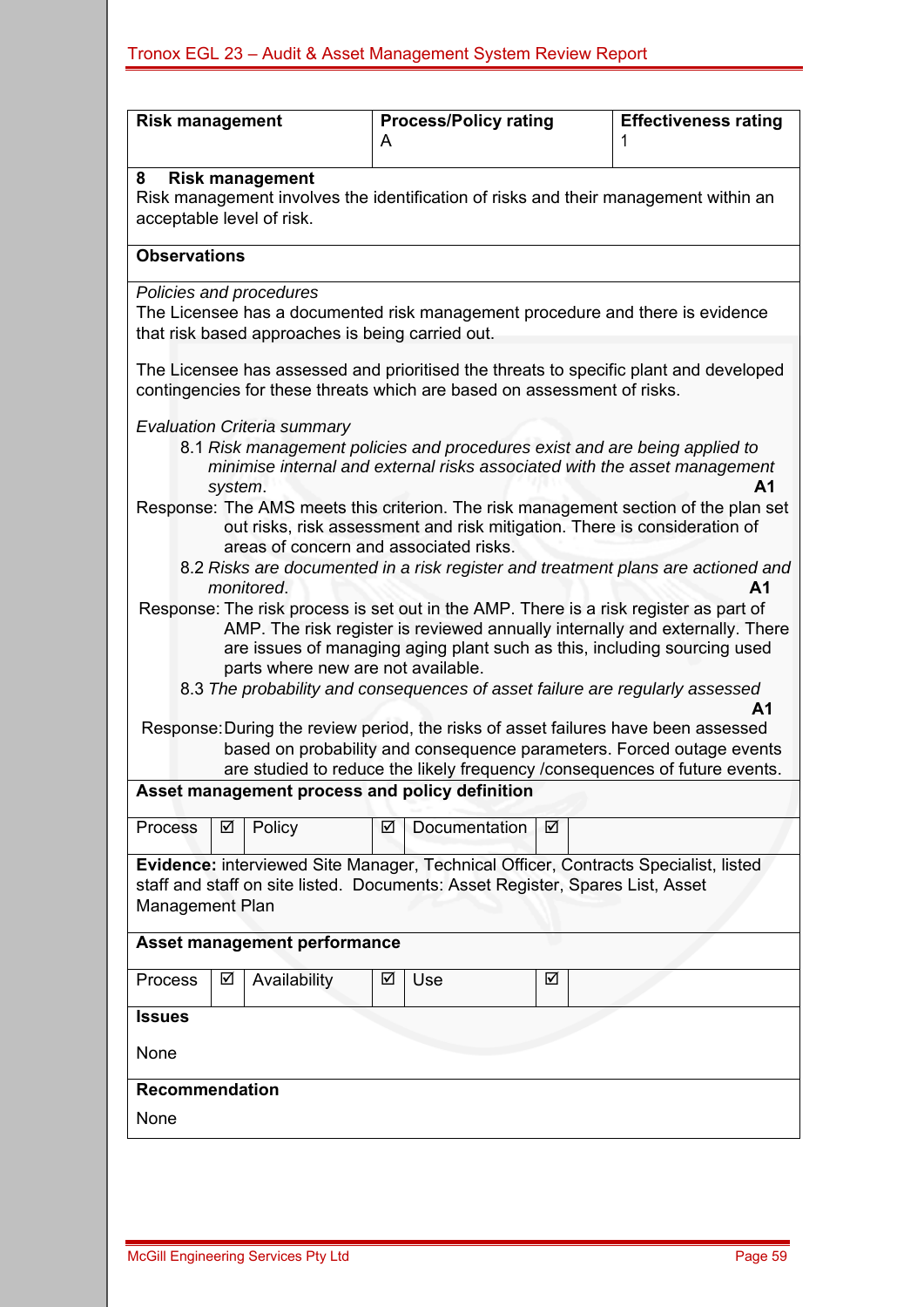|                     | <b>Contingency planning</b>                                                                                                                                                                                                         | A | <b>Process/Policy rating</b> |   | <b>Effectiveness rating</b>                                                                                                                                                                                                                                                                                                   |  |  |  |  |  |
|---------------------|-------------------------------------------------------------------------------------------------------------------------------------------------------------------------------------------------------------------------------------|---|------------------------------|---|-------------------------------------------------------------------------------------------------------------------------------------------------------------------------------------------------------------------------------------------------------------------------------------------------------------------------------|--|--|--|--|--|
| 9                   | <b>Contingency planning</b><br>Contingency plans document the steps to deal with the unexpected failure of an asset.                                                                                                                |   |                              |   |                                                                                                                                                                                                                                                                                                                               |  |  |  |  |  |
| <b>Observations</b> |                                                                                                                                                                                                                                     |   |                              |   |                                                                                                                                                                                                                                                                                                                               |  |  |  |  |  |
|                     | Development of contingency plans / currency<br>The Licensee has good documentation of its data recovery plans.                                                                                                                      |   |                              |   |                                                                                                                                                                                                                                                                                                                               |  |  |  |  |  |
|                     | The Licensee has documented the threats to specific plant but not yet developed<br>contingencies for these threats. An inventory of spare parts has been acquired.                                                                  |   |                              |   |                                                                                                                                                                                                                                                                                                                               |  |  |  |  |  |
| of future failure.  | and major shutdowns allowed to deal with potential issues. Maintenance is partly                                                                                                                                                    |   |                              |   | The Licensee has detailed maintenance scheduled out for several years, with minor<br>conducted on condition based maintenance which monitors critical items for indicators                                                                                                                                                    |  |  |  |  |  |
| outages.            | The maintenance regime is geared to keeping the plant operational without forced                                                                                                                                                    |   |                              |   |                                                                                                                                                                                                                                                                                                                               |  |  |  |  |  |
|                     | operability and to cover higher risks<br>plan there is an emergency management plan and infrastructure risks<br>through the asset management plan. Critical spares are identified and<br>year and 2 emergency fire drills per year. |   |                              |   | 9.1 Contingency plans are documented, understood and tested to confirm their<br>A1<br>Response: The AMS meets this criterion despite there being no explicit contingency<br>acquired where available and used parts are sourced where new are not<br>available. Routine testing is scheduled, with one emergency exercise per |  |  |  |  |  |
|                     | Asset management process and policy definition                                                                                                                                                                                      |   |                              |   |                                                                                                                                                                                                                                                                                                                               |  |  |  |  |  |
| <b>Process</b>      | Policy<br>☑                                                                                                                                                                                                                         | ☑ | Documentation                | ☑ |                                                                                                                                                                                                                                                                                                                               |  |  |  |  |  |
|                     | Evidence: interviewed Site Manager, Technical Officer, Contracts Specialist, listed<br>staff and staff on site listed. Documents: Emergency management plan, asset<br>management plan.                                              |   |                              |   |                                                                                                                                                                                                                                                                                                                               |  |  |  |  |  |
|                     | Asset management performance                                                                                                                                                                                                        |   |                              |   |                                                                                                                                                                                                                                                                                                                               |  |  |  |  |  |
| Process             | Availability<br>☑                                                                                                                                                                                                                   | ☑ | Use                          | ☑ |                                                                                                                                                                                                                                                                                                                               |  |  |  |  |  |
| <b>Issues</b>       |                                                                                                                                                                                                                                     |   |                              |   |                                                                                                                                                                                                                                                                                                                               |  |  |  |  |  |
| None                |                                                                                                                                                                                                                                     |   |                              |   |                                                                                                                                                                                                                                                                                                                               |  |  |  |  |  |
| Recommendation      |                                                                                                                                                                                                                                     |   |                              |   |                                                                                                                                                                                                                                                                                                                               |  |  |  |  |  |
| None                |                                                                                                                                                                                                                                     |   |                              |   |                                                                                                                                                                                                                                                                                                                               |  |  |  |  |  |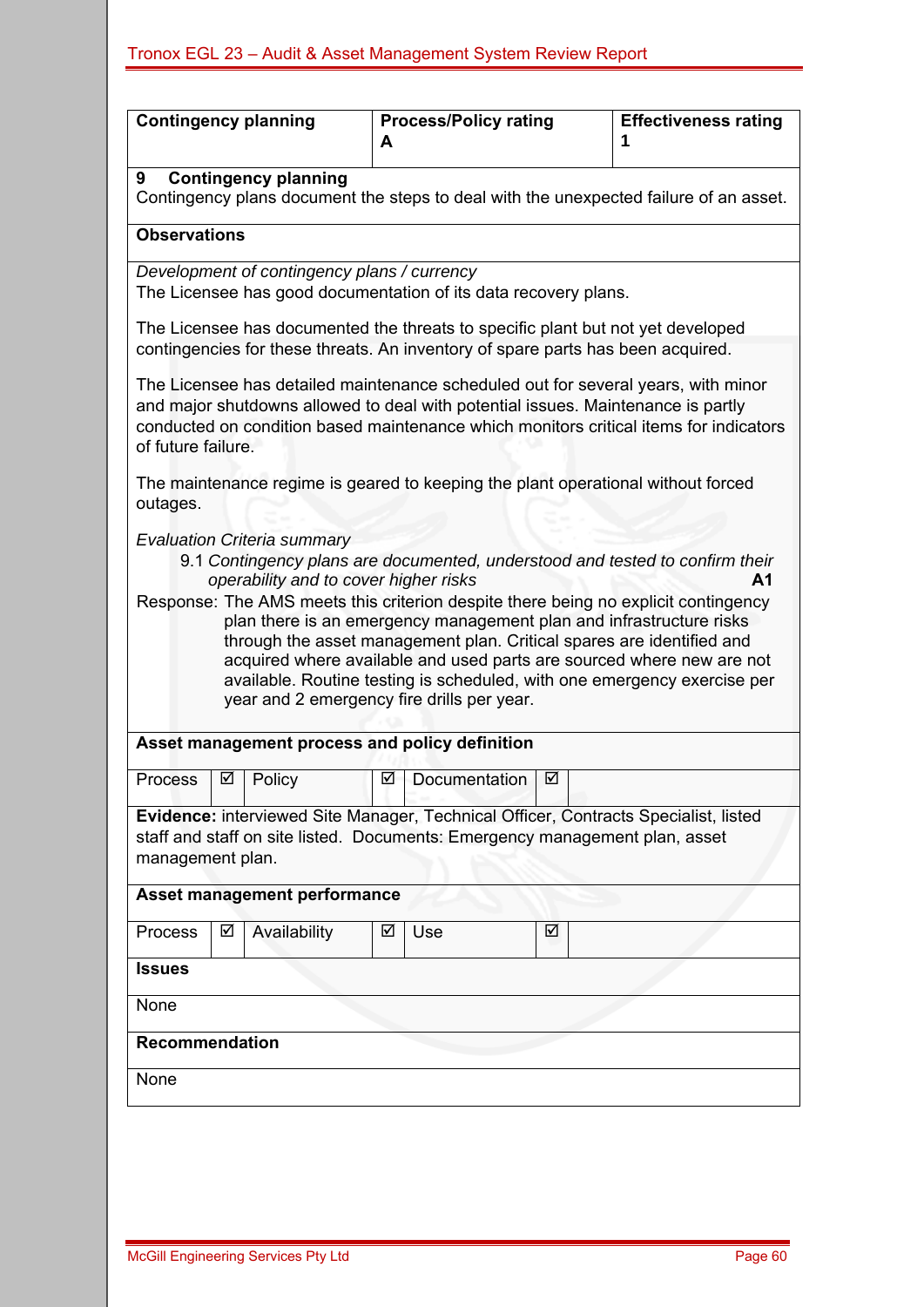| <b>Financial planning</b>                                                                                                                              |                                                                                                                                                                                                          |                                               | A | <b>Process/Policy rating</b>                                                                                                                                                                                  |   | <b>Effectiveness rating</b><br>1                                                                                                                                                                                                                                   |  |  |  |  |
|--------------------------------------------------------------------------------------------------------------------------------------------------------|----------------------------------------------------------------------------------------------------------------------------------------------------------------------------------------------------------|-----------------------------------------------|---|---------------------------------------------------------------------------------------------------------------------------------------------------------------------------------------------------------------|---|--------------------------------------------------------------------------------------------------------------------------------------------------------------------------------------------------------------------------------------------------------------------|--|--|--|--|
| term.                                                                                                                                                  | 10 Financial planning<br>The financial planning component of the asset management plan brings together the<br>financial elements of the service delivery to ensure its financial viability over the long |                                               |   |                                                                                                                                                                                                               |   |                                                                                                                                                                                                                                                                    |  |  |  |  |
|                                                                                                                                                        | <b>Observations</b>                                                                                                                                                                                      |                                               |   |                                                                                                                                                                                                               |   |                                                                                                                                                                                                                                                                    |  |  |  |  |
|                                                                                                                                                        |                                                                                                                                                                                                          | Financial planning process / plans            |   |                                                                                                                                                                                                               |   |                                                                                                                                                                                                                                                                    |  |  |  |  |
| elements.                                                                                                                                              |                                                                                                                                                                                                          |                                               |   |                                                                                                                                                                                                               |   | The Licensee carries out budgeting and monitoring processes. The licensed facilities<br>are a budget item in the manufacturing business's financial plan. There is a budgeting<br>process set out in the asset management plan for the operational and maintenance |  |  |  |  |
|                                                                                                                                                        |                                                                                                                                                                                                          | philosophy document together with the budget. |   |                                                                                                                                                                                                               |   | Costs are accrued monthly and estimates updated quarterly. The expenditure reports<br>go to the parent body's executives. There is a business plan which includes a financial                                                                                      |  |  |  |  |
|                                                                                                                                                        |                                                                                                                                                                                                          | <b>Evaluation Criteria summary</b>            |   |                                                                                                                                                                                                               |   |                                                                                                                                                                                                                                                                    |  |  |  |  |
| 10.1                                                                                                                                                   |                                                                                                                                                                                                          |                                               |   |                                                                                                                                                                                                               |   | The financial plan states the financial objectives and strategies and actions                                                                                                                                                                                      |  |  |  |  |
|                                                                                                                                                        |                                                                                                                                                                                                          | to achieve the objectives                     |   | given the simplicity of the financial model.                                                                                                                                                                  |   | A1<br>Response: There is a financial budget for the licensed assets which is a financial plan<br>10.2 The financial plan identifies the source of funds for capital expenditure and                                                                                |  |  |  |  |
|                                                                                                                                                        |                                                                                                                                                                                                          | recurrent costs                               |   |                                                                                                                                                                                                               |   | А1<br>Response: The overall budget identifies the source of funds for recurrent costs and                                                                                                                                                                          |  |  |  |  |
| 10.3                                                                                                                                                   |                                                                                                                                                                                                          | where required capital expenditure.           |   |                                                                                                                                                                                                               |   | The financial plan provides projections of operating statements (profit and                                                                                                                                                                                        |  |  |  |  |
|                                                                                                                                                        |                                                                                                                                                                                                          |                                               |   | loss) and statement of financial position (balance sheets)<br>financial position (balance sheets) and monitors costs with respect to<br>budgets. The licensed assets are a cost centre in the overall budget. |   | A1<br>Response: The Licensee has operating statements (profit and loss) and statement of                                                                                                                                                                           |  |  |  |  |
|                                                                                                                                                        |                                                                                                                                                                                                          |                                               |   | years and reasonable indicative predictions beyond this period                                                                                                                                                |   | 10.4 The financial plan provides firm predictions on income for the next five<br>A <sub>1</sub>                                                                                                                                                                    |  |  |  |  |
|                                                                                                                                                        |                                                                                                                                                                                                          | at least 5 years out on rolling basis.        |   |                                                                                                                                                                                                               |   | Response: The licensee predicts income for each year and reviewed annually and on                                                                                                                                                                                  |  |  |  |  |
|                                                                                                                                                        |                                                                                                                                                                                                          |                                               |   | 10.5 The financial plan provides for the operations and maintenance,                                                                                                                                          |   |                                                                                                                                                                                                                                                                    |  |  |  |  |
|                                                                                                                                                        |                                                                                                                                                                                                          |                                               |   | administration and capital expenditure requirements of the services                                                                                                                                           |   | A <sub>1</sub>                                                                                                                                                                                                                                                     |  |  |  |  |
| Response: The financial plan provides for the operations and maintenance,<br>administration and capital expenditure requirements of the plant.         |                                                                                                                                                                                                          |                                               |   |                                                                                                                                                                                                               |   |                                                                                                                                                                                                                                                                    |  |  |  |  |
| 10.6 Significant variances in actual/budget income and expenses are identified<br>and corrective action taken where necessary<br>A <sub>1</sub>        |                                                                                                                                                                                                          |                                               |   |                                                                                                                                                                                                               |   |                                                                                                                                                                                                                                                                    |  |  |  |  |
| Response: When significant variation in expenditure or budget are noted this is<br>investigated. Funds have been provided for preventative maintenance |                                                                                                                                                                                                          |                                               |   |                                                                                                                                                                                                               |   |                                                                                                                                                                                                                                                                    |  |  |  |  |
|                                                                                                                                                        | program to improve income.                                                                                                                                                                               |                                               |   |                                                                                                                                                                                                               |   |                                                                                                                                                                                                                                                                    |  |  |  |  |
|                                                                                                                                                        |                                                                                                                                                                                                          |                                               |   | Asset management process and policy definition                                                                                                                                                                |   |                                                                                                                                                                                                                                                                    |  |  |  |  |
| Process                                                                                                                                                | ☑                                                                                                                                                                                                        | Policy                                        | ☑ | Documentation                                                                                                                                                                                                 | ☑ |                                                                                                                                                                                                                                                                    |  |  |  |  |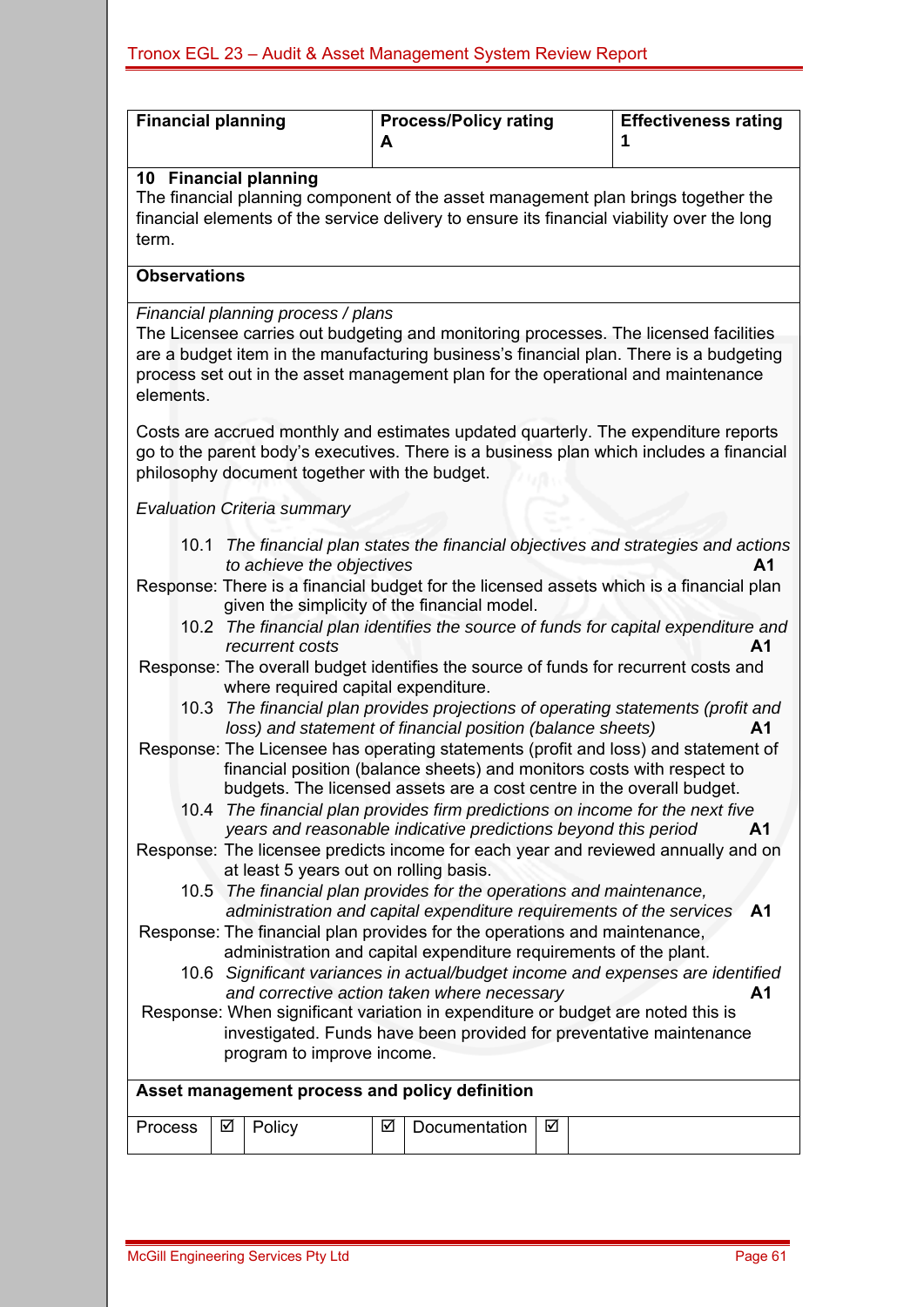| <b>Evidence:</b> interviewed Site Manager, Technical Officer, Contracts Specialist, listed<br>staff and staff on site listed. Documents: asset management plan |   |                              |   |     |  |   |  |
|----------------------------------------------------------------------------------------------------------------------------------------------------------------|---|------------------------------|---|-----|--|---|--|
|                                                                                                                                                                |   | Asset management performance |   |     |  |   |  |
| <b>Process</b>                                                                                                                                                 | ☑ | Availability                 | ☑ | Use |  | ⊠ |  |
|                                                                                                                                                                |   |                              |   |     |  |   |  |
| <b>Issues</b>                                                                                                                                                  |   |                              |   |     |  |   |  |
| None                                                                                                                                                           |   |                              |   |     |  |   |  |
| <b>Recommendation</b>                                                                                                                                          |   |                              |   |     |  |   |  |
| None                                                                                                                                                           |   |                              |   |     |  |   |  |

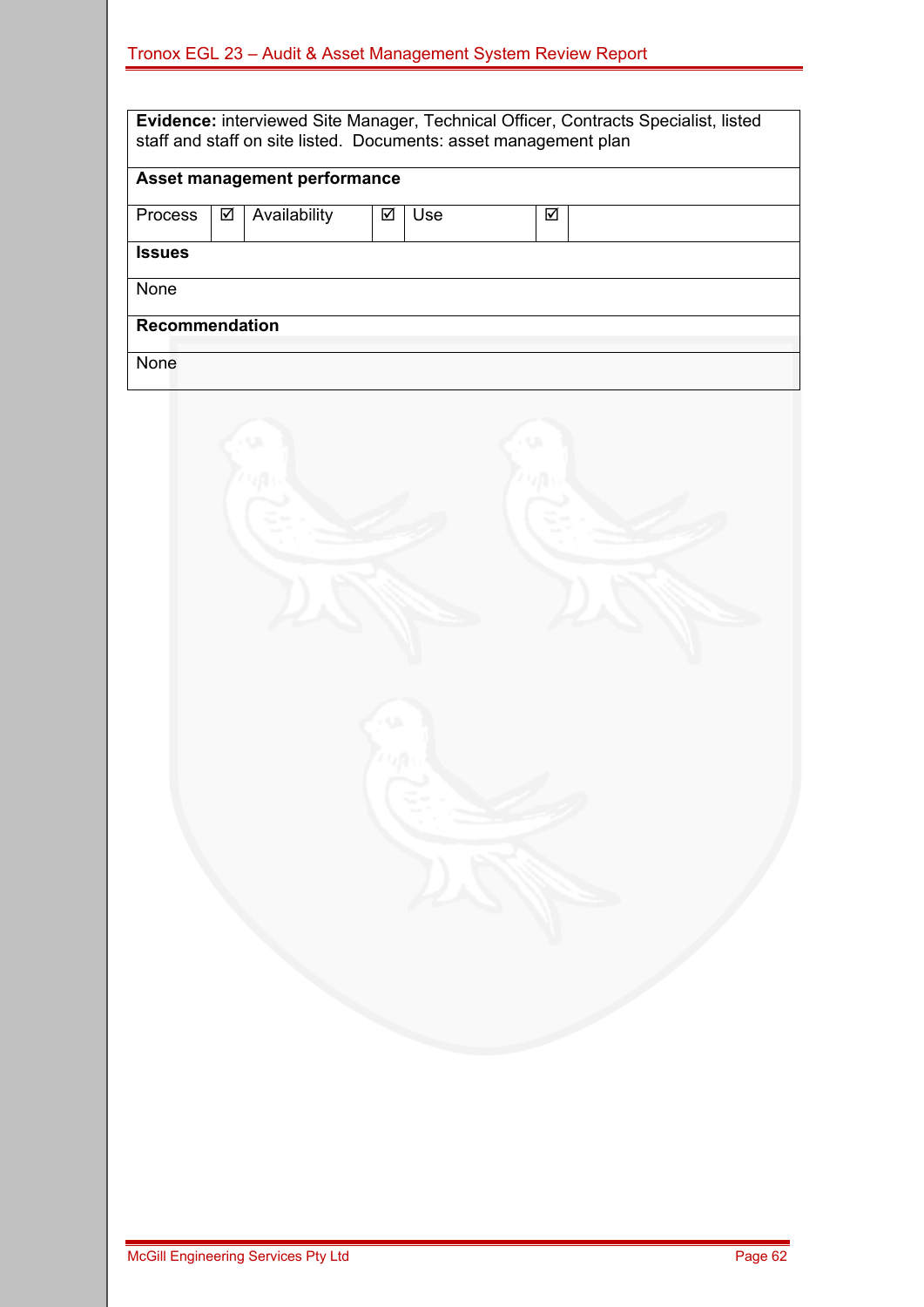| <b>Capital expenditure</b><br>planning                                                                                                                                                                                                                                                                                                                                                                                                                                                                                                                        |                                                                                                                                                                                                                                       |              | А | <b>Process/Policy rating</b>                                                                                     | <b>Effectiveness rating</b><br><b>NR</b> |                                                                                                                                                                                   |  |  |
|---------------------------------------------------------------------------------------------------------------------------------------------------------------------------------------------------------------------------------------------------------------------------------------------------------------------------------------------------------------------------------------------------------------------------------------------------------------------------------------------------------------------------------------------------------------|---------------------------------------------------------------------------------------------------------------------------------------------------------------------------------------------------------------------------------------|--------------|---|------------------------------------------------------------------------------------------------------------------|------------------------------------------|-----------------------------------------------------------------------------------------------------------------------------------------------------------------------------------|--|--|
| 11 Capital expenditure planning<br>The capital expenditure plan provides a schedule of new works, rehabilitation and<br>replacement works, together with estimated annual expenditure on each over the next<br>five or more years.                                                                                                                                                                                                                                                                                                                            |                                                                                                                                                                                                                                       |              |   |                                                                                                                  |                                          |                                                                                                                                                                                   |  |  |
| Since capital investments tend to be large and lumpy, projections would normally be<br>expected to cover at least 10 years, preferably longer. Projections over the next five<br>years would usually be based on firm estimates.                                                                                                                                                                                                                                                                                                                              |                                                                                                                                                                                                                                       |              |   |                                                                                                                  |                                          |                                                                                                                                                                                   |  |  |
| <b>Observations</b>                                                                                                                                                                                                                                                                                                                                                                                                                                                                                                                                           |                                                                                                                                                                                                                                       |              |   |                                                                                                                  |                                          |                                                                                                                                                                                   |  |  |
|                                                                                                                                                                                                                                                                                                                                                                                                                                                                                                                                                               | Capital expenditure process / plans<br>The Licensee has budgeting and monitoring processes. These are on 1 year and 5-<br>year cycles and upgraded year by year. The licensed assets are a subset of the<br>Licensee's capital plans. |              |   |                                                                                                                  |                                          |                                                                                                                                                                                   |  |  |
| <b>Evaluation Criteria summary</b><br>11.1 There is a capital expenditure plan that covers issues to be addressed,                                                                                                                                                                                                                                                                                                                                                                                                                                            |                                                                                                                                                                                                                                       |              |   |                                                                                                                  |                                          |                                                                                                                                                                                   |  |  |
| actions proposed, responsibilities and dates<br><b>ANR</b><br>Response: The Licensee's capital plan sets out requirements including the licensed<br>assets. But no capital was required in the review period.                                                                                                                                                                                                                                                                                                                                                 |                                                                                                                                                                                                                                       |              |   |                                                                                                                  |                                          |                                                                                                                                                                                   |  |  |
| 11.2                                                                                                                                                                                                                                                                                                                                                                                                                                                                                                                                                          |                                                                                                                                                                                                                                       | expenditure  |   | The plan provides reasons for capital expenditure and timing of<br>no capital was required in the review period. |                                          | <b>ANR</b><br>Response: The Licensee's capital plan sets out requirements including the licensed<br>assets. All items need a business case for inclusion in the capital plan. But |  |  |
| 11.3 The capital expenditure plan is consistent with the asset life and condition<br>identified in the asset management plan<br>A <sub>1</sub><br>Response: The asset management plan sets out items to maintain the asset life<br>including capital expenditure required. The plan responds to asset<br>condition.<br>11.4 There is an adequate process to ensure that the capital expenditure plan is<br>regularly updated and actioned<br>A1<br>Response: The business plan sets out a review process. Tronox has financial review<br>and audit processes. |                                                                                                                                                                                                                                       |              |   |                                                                                                                  |                                          |                                                                                                                                                                                   |  |  |
| Asset management process and policy definition                                                                                                                                                                                                                                                                                                                                                                                                                                                                                                                |                                                                                                                                                                                                                                       |              |   |                                                                                                                  |                                          |                                                                                                                                                                                   |  |  |
| <b>Process</b>                                                                                                                                                                                                                                                                                                                                                                                                                                                                                                                                                | ☑                                                                                                                                                                                                                                     | Policy       | ☑ | Documentation                                                                                                    | ☑                                        |                                                                                                                                                                                   |  |  |
| Evidence: interviewed Site Manager, Technical Officer, Contracts Specialist, listed<br>staff and staff on site listed. Documents: asset management plan                                                                                                                                                                                                                                                                                                                                                                                                       |                                                                                                                                                                                                                                       |              |   |                                                                                                                  |                                          |                                                                                                                                                                                   |  |  |
|                                                                                                                                                                                                                                                                                                                                                                                                                                                                                                                                                               | Asset management performance                                                                                                                                                                                                          |              |   |                                                                                                                  |                                          |                                                                                                                                                                                   |  |  |
| Process                                                                                                                                                                                                                                                                                                                                                                                                                                                                                                                                                       | ☑                                                                                                                                                                                                                                     | Availability | ☑ | Use                                                                                                              | ☑                                        |                                                                                                                                                                                   |  |  |
| <b>Issues</b>                                                                                                                                                                                                                                                                                                                                                                                                                                                                                                                                                 |                                                                                                                                                                                                                                       |              |   |                                                                                                                  |                                          |                                                                                                                                                                                   |  |  |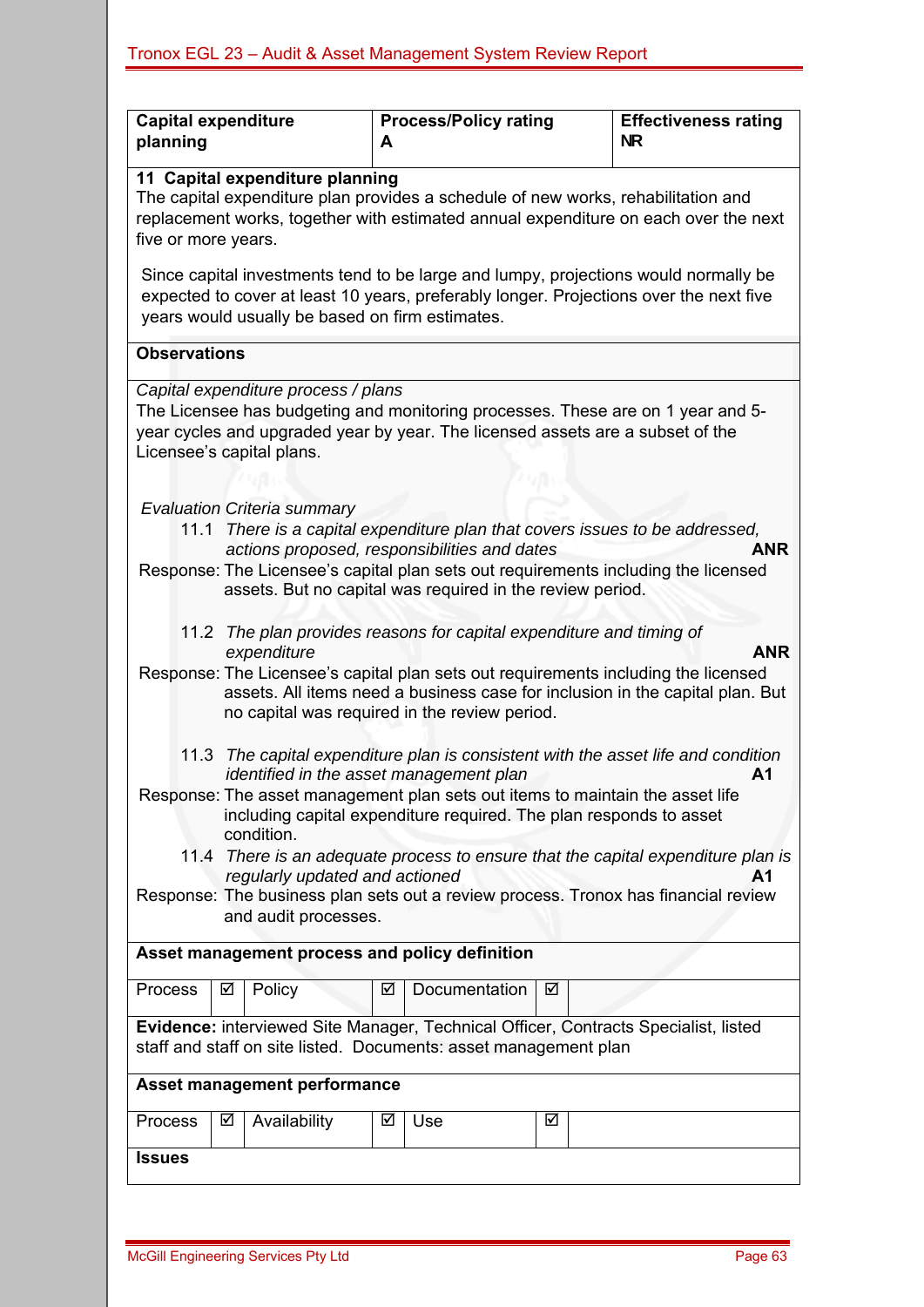|  |  |  |  |  | Tronox EGL 23 - Audit & Asset Management System Review Report |  |
|--|--|--|--|--|---------------------------------------------------------------|--|
|  |  |  |  |  |                                                               |  |

None.

### **Recommendation**

None